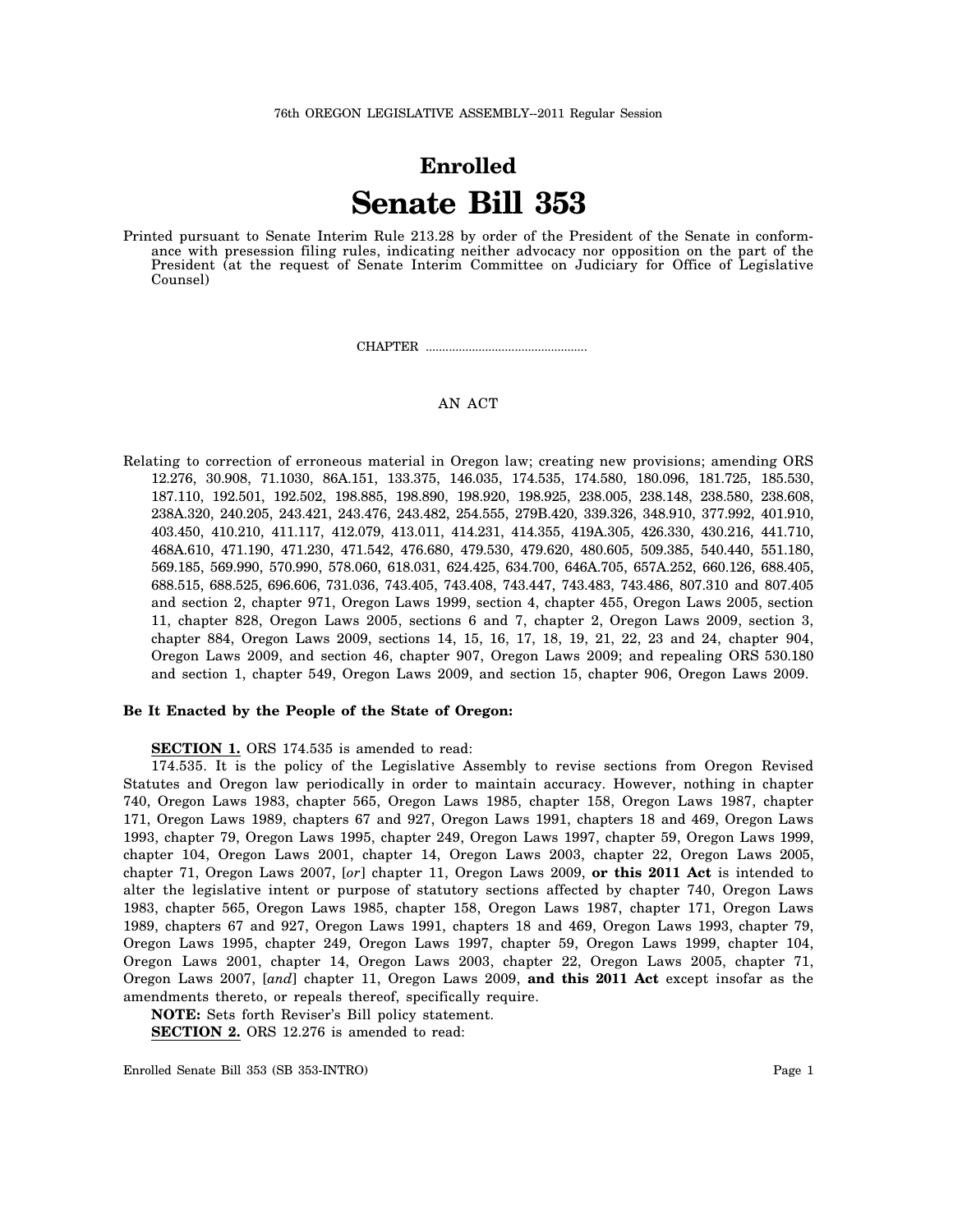12.276. (1) Notwithstanding ORS 12.110 (1) or 30.020, an action for death, injury or damage resulting from breast implants containing silicone, silica or silicon as a component must be commenced not later than two years after the date on which the plaintiff first discovered, or in the exercise of reasonable care should have discovered:

(a) The death or specific injury, disease or damage for which the plaintiff seeks recovery;

(b) The tortious nature of the act or omission of the defendant that gives rise to a claim for relief against the defendant; and

(c) All other elements required to establish plaintiff's claim for relief.

(2) Except as provided in subsections (3) and (4) of this section, an action for death, injury or damage resulting from breast implants containing silicone, silica or silicon as a component is not subject to ORS 12.110 (1)[*,*] **or** 12.115 or any other statute of limitation or statute of ultimate repose in Oregon Revised Statutes.

(3) An action for death, injury or damage against a physician licensed pursuant to ORS chapter 677, or against a health care facility licensed under ORS chapter [*442*] **441**, resulting from breast implants containing silicone, silica or silicon as a component, remains subject to the limitations imposed by ORS 12.110 (4), 12.115, 30.020 and 30.075.

(4) An action for death, injury or damage against a person that supplied component parts or raw materials to manufacturers of breast implants containing silicone, silica or silicon as a component remains subject to the limitations imposed by ORS 12.110 (1), 12.115, 30.020 and 30.075 if:

(a) The person did not manufacture breast implants containing silicone, silica or silicon as a component at any time; and

(b) The person was not owned by and did not own a business that manufactured breast implants containing silicone, silica or silicon as a component at any time.

(5) For the purposes of subsection (1) of this section, an action for wrongful death must be commenced not later than two years after the earliest date that the discoveries required by subsection (1) of this section are made by any of the following persons:

(a) The decedent;

(b) The personal representative for the decedent; or

(c) Any person for whose benefit the action could be brought.

**NOTE:** Corrects syntax in (2) and ORS chapter reference in (3).

**SECTION 3.** ORS 30.908 is amended to read:

30.908. (1) Notwithstanding ORS 30.020, a product liability civil action for death, injury or damage resulting from breast implants containing silicone, silica or silicon as a component must be commenced not later than two years after the date on which the plaintiff first discovered, or in the exercise of reasonable care should have discovered:

(a) The death or specific injury, disease or damage for which the plaintiff seeks recovery;

(b) The tortious nature of the act or omission of the defendant that gives rise to a claim for relief against the defendant; and

(c) All other elements required to establish plaintiff's claim for relief.

(2) A product liability civil action for death, injury or damage resulting from breast implants containing silicone, silica or silicon as a component is not subject to ORS 30.905 or any other statute of limitation or statute of ultimate repose in Oregon Revised Statutes.

(3) For the purposes of subsection (1) of this section, an action for wrongful death must be commenced not later than two years after the earliest date that the discoveries required by subsection (1) of this section are made by any of the following persons:

(a) The decedent;

- (b) The personal representative for the decedent; or
- (c) Any person for whose benefit the action could be brought.

(4) Subsections (1) to (3) of this section do not apply to a person that supplied component parts or raw materials to manufacturers of breast implants containing silicone, silica or silicon as a component, and the person shall remain subject to the limitations on actions imposed by ORS 30.020 and 30.905, if: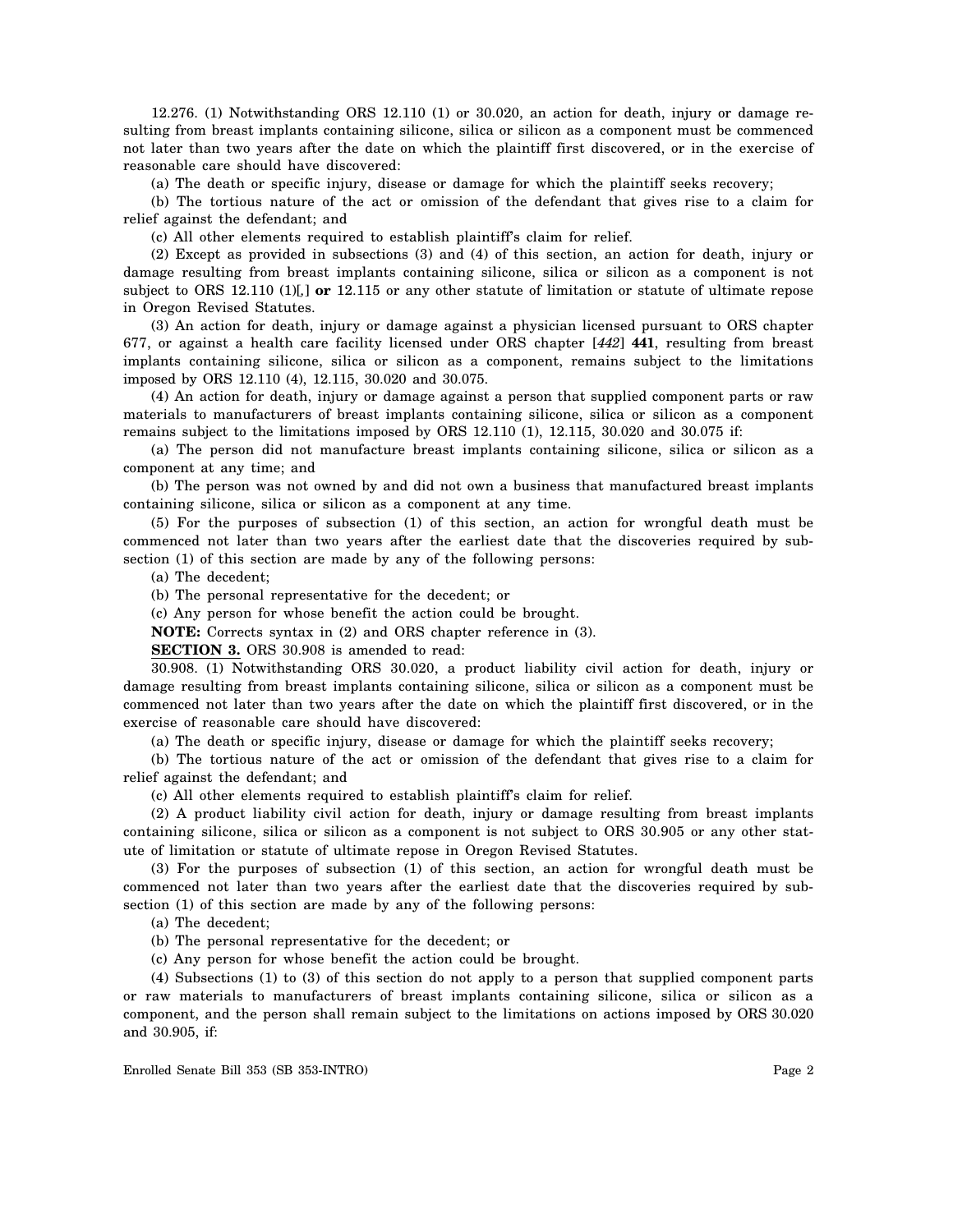(a) The person did not manufacture breast implants containing silicone, silica or silicon as a component at any time; and

(b) The person was not owned by and did not own a business that manufactured breast implants containing silicone, silica or silicon as a component at any time.

(5) A health care facility licensed under ORS chapter [*442*] **441** is not a manufacturer, distributor, seller or lessor of a breast implant for the purposes of ORS 30.900 to 30.920 if the implant is provided by the facility to a patient as part of a medical implant procedure.

**NOTE:** Corrects ORS chapter reference in (5).

**SECTION 4.** ORS 71.1030 is amended to read:

71.1030. (1) The Uniform Commercial Code must be liberally construed and applied to promote its underlying purposes and policies, which are:

(a) To [*simply*] **simplify**, clarify and modernize the law governing commercial transactions;

(b) To permit the continued expansion of commercial practices through custom, usage and agreement of the parties; and

(c) To make uniform the law among the various jurisdictions.

(2) Unless displaced by the particular provisions of the Uniform Commercial Code, the principles of law and equity, including the law merchant and the law relative to capacity to contract, principal and agent, estoppel, fraud, misrepresentation, duress, coercion, mistake, bankruptcy and other validating or invalidating cause, supplement its provisions.

**NOTE:** Simply replaces typographical error in (1)(a) with language from Uniform Commercial Code.

**SECTION 5.** ORS 86A.151, as amended by section 23, chapter 863, Oregon Laws 2009, is amended to read:

86A.151. (1) A person that employs a mortgage loan originator or under the provisions of ORS 86A.200 to 86A.239 should employ a mortgage loan originator is liable as provided in subsection (2) of this section for an ascertainable loss of money or property, real or personal, in a residential mortgage transaction if the person engages in a residential mortgage transaction in which the person:

(a) Violates a provision of ORS 86A.200 to 86A.239, except ORS 86A.236 (11), or ORS 86A.095 to 86A.198, except ORS 86A.115 (4); or

(b)(A)(i) Makes an untrue statement of a material fact; or

(ii) Omits from a statement a material fact that would make the statement not misleading in light of the circumstances under which the person makes the statement; and

(B) Fails to prove that the person did not know, or in the exercise of reasonable care could not have known, of the untrue statement or omission.

(2) The person suffering ascertainable loss may recover damages in an amount equal to the ascertainable loss.

(3) A person whose sole function in connection with a residential mortgage transaction is to provide ministerial functions of escrow, custody or deposit services in accordance with applicable law is liable only if the person participates or materially aids in the residential mortgage transaction and the plaintiff sustains the burden of proof that the person knew of the existence of the facts on which liability is based or that the person's failure to know of the existence of the facts was the result of the person's recklessness or gross negligence.

(4) Except as otherwise provided in this subsection, an action or suit may not be commenced under this section more than three years after the residential mortgage transaction. An action under this section for a violation under subsection  $[(2)(b)]$  (1)(b) of this section or ORS 86A.154 may be commenced within three years after the residential mortgage transaction or two years after the person bringing the action discovered or should have discovered the facts on which the action is based, whichever is later, but not later than five years after the date of the residential mortgage transaction. Failure to commence an action on a timely basis is an affirmative defense.

(5) A person has a right of action under the corporate surety bond or irrevocable letter of credit required under ORS 86A.106 or 86A.227 if the person: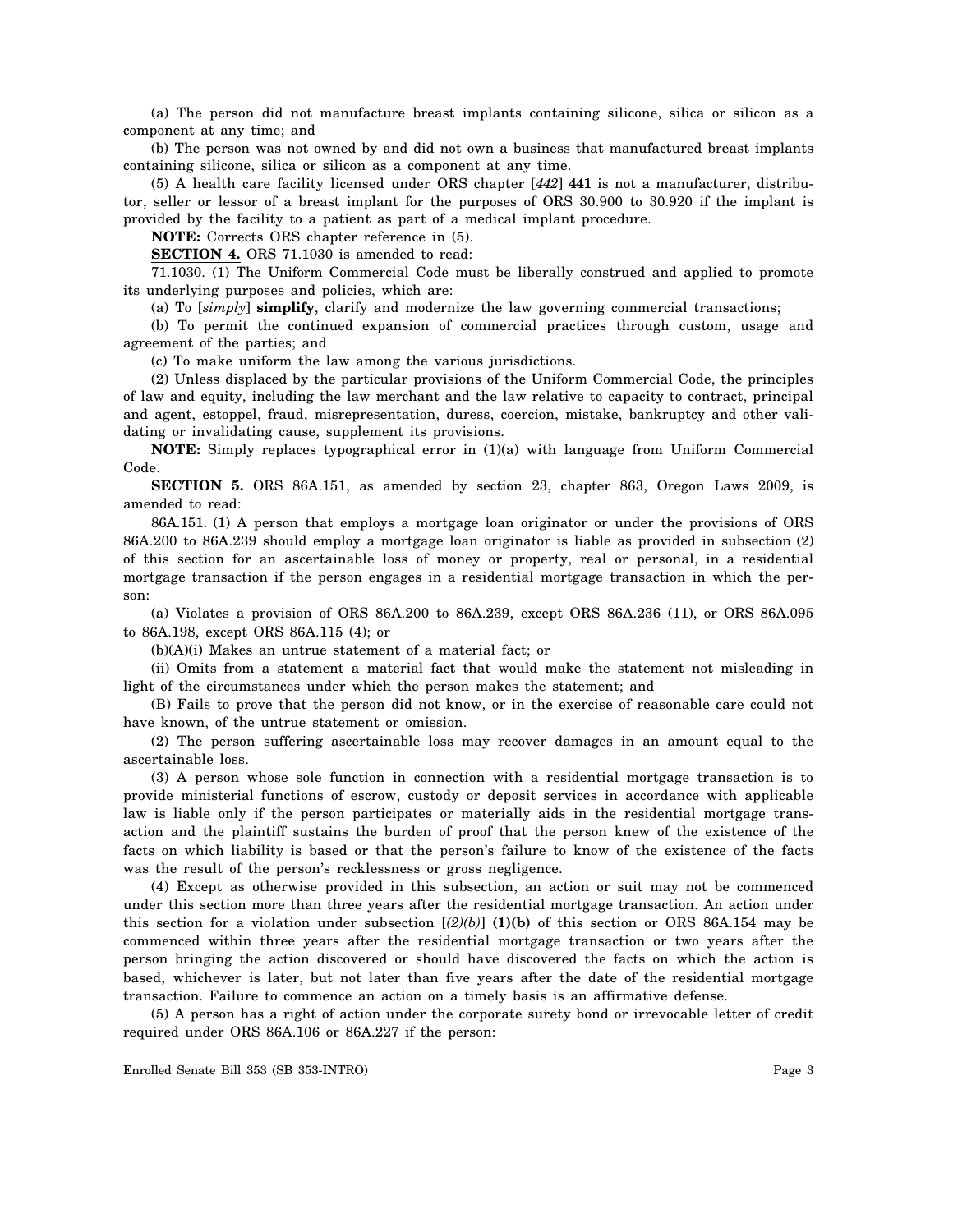(a) Initiates a mortgage banking loan or mortgage loan application; and

(b) Has a right of action against another person under this section.

(6) Subsection (3) of this section does not limit a person's liability:

(a) For conduct other than in the circumstances described in subsection (3) of this section; or

(b) Under any other law.

(7) Except as provided in subsection (8) of this section, the court may award reasonable attorney fees to the prevailing party in an action under this section.

(8) The court may not award attorney fees to a prevailing defendant under the provisions of subsection (7) of this section if the action under this section is maintained as a class action pursuant to ORCP 32.

**NOTE:** Corrects subsection reference in (4).

**SECTION 6.** ORS 133.375 is amended to read:

133.375. As used in ORS 133.375 to 133.381 [*and 156.705*]:

(1) "Animal" has the meaning [*provided*] **given that term** in ORS 167.310.

(2) "Owner" or "person" includes corporations as well as individuals.

**NOTE:** Removes erroneous citation in lead-in; conforms syntax in (1) to legislative style.

**SECTION 7.** ORS 146.035 is amended to read:

146.035. (1) There shall be established within the Department of State Police the State Medical Examiner's office for the purpose of directing and supporting the state death investigation program.

(2) The State Medical Examiner shall manage all aspects of the State Medical Examiner's program.

(3) Subject to the State Personnel Relations Law, the State Medical Examiner may employ or discharge other personnel of the State Medical Examiner's office.

(4) The State Medical Examiner's office shall:

(a) File and maintain appropriate reports on all deaths requiring investigation.

(b) Maintain an accurate list of all active district medical examiners, assistant district medical examiners and designated pathologists.

(c) Transmit monthly to the Department of Transportation a report for the preceding calendar month of all information obtained under ORS 146.113.

(5) Notwithstanding ORS 192.501 [*(36)*] **(35)**:

(a) Any parent, spouse, sibling, child or personal representative of the deceased, or any person who may be criminally or civilly liable for the death, or their authorized representatives respectively, may examine and obtain copies of any medical examiner's report, autopsy report or laboratory test report ordered by a medical examiner under ORS 146.117.

(b) The system described in ORS 192.517 (1) shall have access to reports described in this subsection as provided in ORS 192.517.

**NOTE:** Corrects subsection reference in (5).

**SECTION 8.** Section 4, chapter 455, Oregon Laws 2005, as amended by section 1, chapter 719, Oregon Laws 2009, is amended to read:

**Sec. 4. (1)** The amendments to ORS 192.501 by section 3, chapter 455, Oregon Laws 2005, become operative on January 2, 2012.

**(2) The amendments to ORS 146.035 by section 7 of this 2011 Act become operative on January 2, 2012.** 

**NOTE:** Delays amendments by section 7 until date renumbering of 192.501 becomes operative. **SECTION 9.** ORS 174.580 is amended to read:

174.580. (1) As used in the statute laws of this state, including provisions of law deemed to be rules of court as provided in ORS 1.745, "Oregon Rules of Civil Procedure" means the rules adopted, amended or supplemented as provided in ORS 1.735.

(2) In citing a specific rule of the Oregon Rules of Civil Procedure, the designation "ORCP (number of rule)" may be used. For example, Rule 7, section D, subsection (3), paragraph (a), subparagraph  $[(i)]$  (iv), part (A), may be cited as ORCP 7  $[D(3)(a)(i)]$   $D(3)(a)(iv)(A)$ .

**NOTE:** Updates example in (2) to parallel example set forth in ORCP 1 G.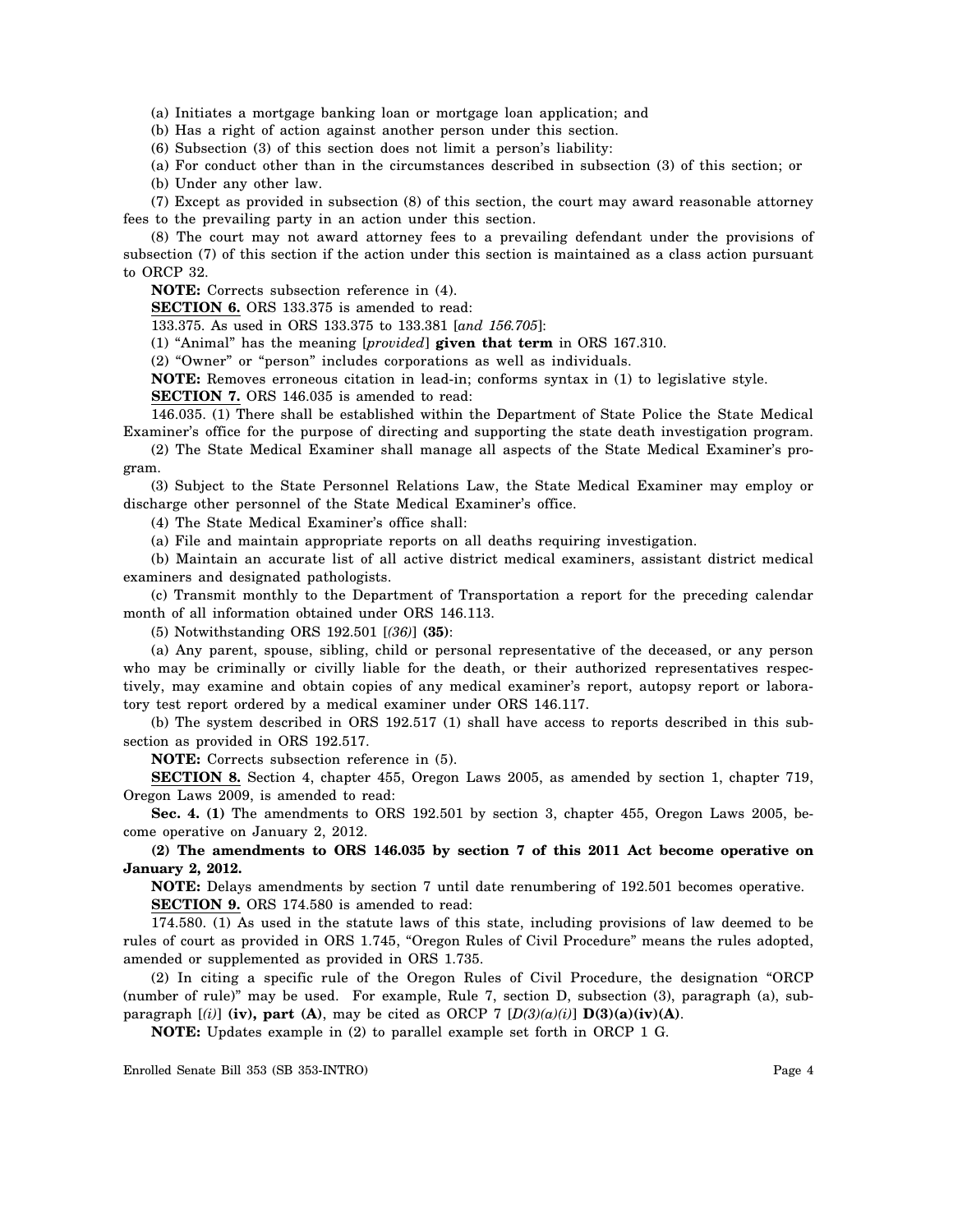**SECTION 10.** ORS 180.096 is amended to read:

180.096. (1) Notwithstanding the purposes set forth in ORS 180.095, and except as provided in subsection (2) of this section, the Department of Justice shall use the proceeds of the State of Oregon's settlement with Countrywide Financial Corporation that are deposited into the [*Consumer*] **Department of Justice** Protection and Education Revolving Account to make grants, in consultation with the Housing and Community Services Department, to nonprofit entities to provide foreclosure relief services.

(2) The Department of Justice need not use the proceeds identified in subsection (1) of this section if sufficient funding for the purposes identified in subsection (1) of this section is available from another source.

**NOTE:** Amends (1) to reflect name change in account.

**SECTION 11.** ORS 181.725 is amended to read:

181.725. (1) There is established a Criminal Justice Information Standards Advisory Board to advise the Department of State Police or the criminal justice agency designated by the Director of the Oregon Department of Administrative Services under ORS 181.715 (1) about the department's or the agency's duties under ORS 181.715. The board consists of the following members:

(a) The State Court Administrator or the administrator's designee;

(b) The Director of the Department of Corrections or the director's designee;

(c) The Superintendent of State Police or the superintendent's designee;

(d) The executive director of the Oregon Criminal Justice Commission or the executive director's designee;

(e) The Director of Transportation or the director's designee;

(f) The chairperson of the State Board of Parole and Post-Prison Supervision or the chairperson's designee;

(g) The Director of the Department of Public Safety Standards and Training or the director's designee;

(h) A chief of police designated by the Oregon Association Chiefs of Police;

(i) A sheriff designated by the Oregon **State** Sheriffs' Association;

(j) A jail manager designated by the [*Oregon Jail Managers' Association*] **Oregon Sheriff's Jail Command Council**;

(k) A county juvenile department director designated by the Oregon Juvenile Department Directors' Association;

(L) A community corrections agency director designated by the Oregon Association of Community Corrections Directors;

(m) A district attorney designated by the Oregon District Attorneys Association;

(n) The administrator of the Enterprise Information Strategy and Policy Division of the Oregon Department of Administrative Services or the administrator's designee;

(o) The Director of the Oregon Youth Authority or the director's designee;

(p) The State Fish and Wildlife Director or the director's designee;

(q) The administrator of the Oregon Liquor Control Commission or the administrator's designee; and

(r) The staff director of the State Commission on Children and Families or the staff director's designee.

(2) The board shall meet at such times and places as the board deems necessary.

(3) The members of the board are not entitled to compensation but are entitled to expenses as provided in ORS 292.495.

**NOTE:** Corrects and updates titles in (1)(i) and (j).

**SECTION 12.** ORS 185.530 is amended to read:

185.530. (1) The Commission **for Women** may establish ad hoc committees to study specific areas and make periodic reports to the commission.

(2) The chairpersons of [*such*] **the** ad hoc committees shall be appointed by the chairperson of the commission, subject to approval by the commission.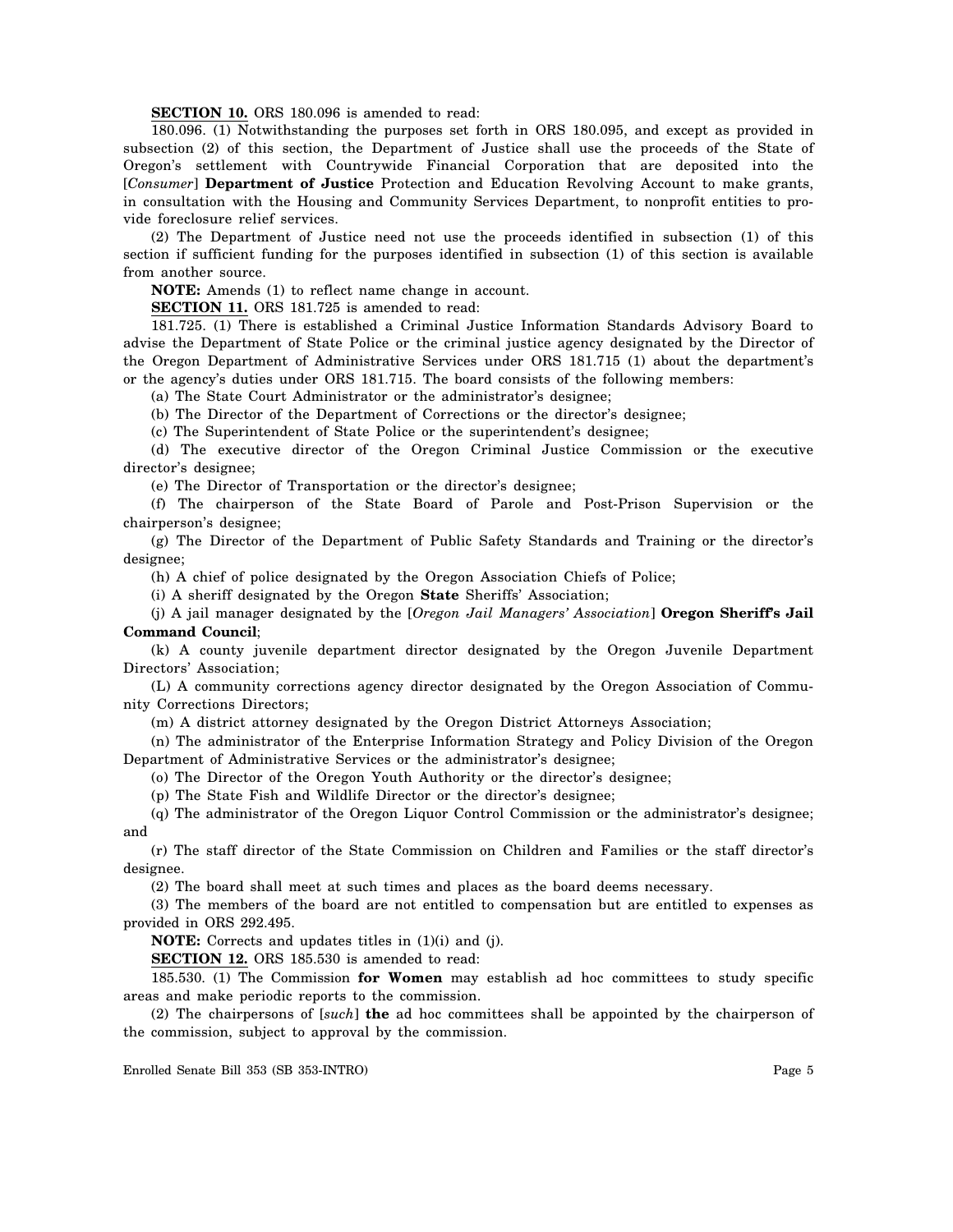(3) Membership on ad hoc committees [*shall not be*] **is not** limited to members of the commission. (4) The period during which an ad hoc committee may function shall be determined at the time

of its creation by the commission according to the nature of the study and project undertaken.

(5) Members of the ad hoc committees shall be designated as consultants to the full commission. **NOTE:** Sets forth full name of commission in (1); updates syntax in (2) and (3).

**SECTION 13.** ORS 187.110 is amended to read:

187.110. (1) The standard of time for the State of Oregon shall be the United States standard of time as established by the Congress of the United States for any particular area of the state under [*the Act of March 19, 1918, (*]15 U.S.C. 261[*)*]**,** except that from 2 a.m. on the [*first Sunday in April until 2 a.m. on the last Sunday in October*] **second Sunday in March until 2 a.m. on the first Sunday in November** the standard of time for any area of this state shall be one hour in advance of the standard established for that particular area by the Congress of the United States under [*the Act of March 19, 1918*] **15 U.S.C. 261**.

(2) No department of the state government and no county, city or other political subdivision shall employ any other time or adopt any statute, ordinance or order providing for the use of any other standard of time.

**NOTE:** Aligns dates for beginning and ending daylight saving time with federal law. See Energy Policy Act of 2005, P.L. 109-58 (2005).

**SECTION 14.** ORS 192.501 is amended to read:

192.501. The following public records are exempt from disclosure under ORS 192.410 to 192.505 unless the public interest requires disclosure in the particular instance:

(1) Records of a public body pertaining to litigation to which the public body is a party if the complaint has been filed, or if the complaint has not been filed, if the public body shows that such litigation is reasonably likely to occur. This exemption does not apply to litigation which has been concluded, and nothing in this subsection shall limit any right or opportunity granted by discovery or deposition statutes to a party to litigation or potential litigation.

(2) Trade secrets. "Trade secrets," as used in this section, may include, but are not limited to, any formula, plan, pattern, process, tool, mechanism, compound, procedure, production data, or compilation of information which is not patented, which is known only to certain individuals within an organization and which is used in a business it conducts, having actual or potential commercial value, and which gives its user an opportunity to obtain a business advantage over competitors who do not know or use it.

(3) Investigatory information compiled for criminal law purposes. The record of an arrest or the report of a crime shall be disclosed unless and only for so long as there is a clear need to delay disclosure in the course of a specific investigation, including the need to protect the complaining party or the victim. Nothing in this subsection shall limit any right constitutionally guaranteed, or granted by statute, to disclosure or discovery in criminal cases. For purposes of this subsection, the record of an arrest or the report of a crime includes, but is not limited to:

(a) The arrested person's name, age, residence, employment, marital status and similar biographical information;

(b) The offense with which the arrested person is charged;

(c) The conditions of release pursuant to ORS 135.230 to 135.290;

(d) The identity of and biographical information concerning both complaining party and victim;

(e) The identity of the investigating and arresting agency and the length of the investigation;

(f) The circumstances of arrest, including time, place, resistance, pursuit and weapons used; and

(g) Such information as may be necessary to enlist public assistance in apprehending fugitives from justice.

(4) Test questions, scoring keys, and other data used to administer a licensing examination, employment, academic or other examination or testing procedure before the examination is given and if the examination is to be used again. Records establishing procedures for and instructing persons administering, grading or evaluating an examination or testing procedure are included in this exemption, to the extent that disclosure would create a risk that the result might be affected.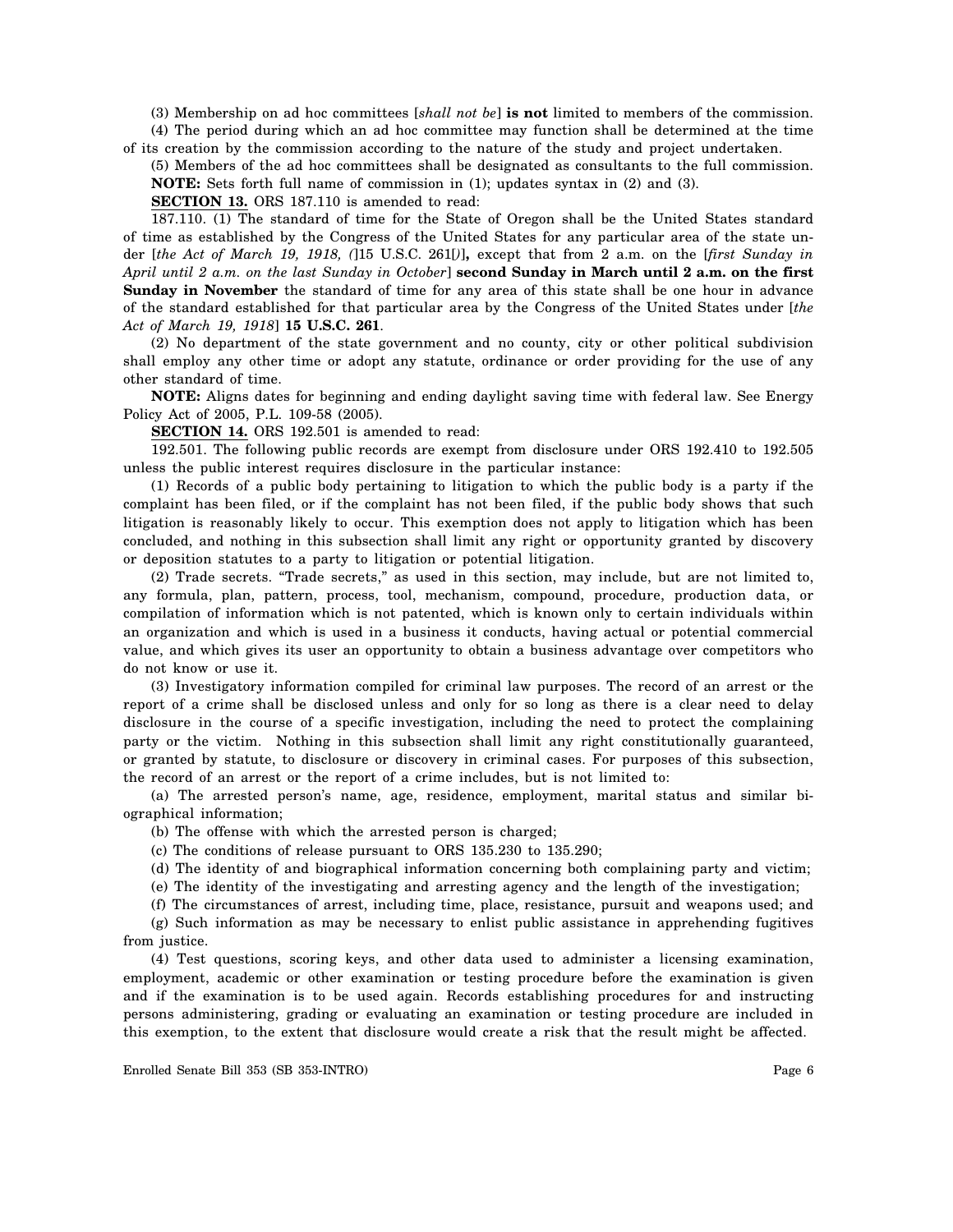(5) Information consisting of production records, sale or purchase records or catch records, or similar business records of a private concern or enterprise, required by law to be submitted to or inspected by a governmental body to allow it to determine fees or assessments payable or to establish production quotas, and the amounts of such fees or assessments payable or paid, to the extent that such information is in a form which would permit identification of the individual concern or enterprise. This exemption does not include records submitted by long term care facilities as defined in ORS 442.015 to the state for purposes of reimbursement of expenses or determining fees for patient care. Nothing in this subsection shall limit the use which can be made of such information for regulatory purposes or its admissibility in any enforcement proceeding.

(6) Information relating to the appraisal of real estate prior to its acquisition.

(7) The names and signatures of employees who sign authorization cards or petitions for the purpose of requesting representation or decertification elections.

(8) Investigatory information relating to any complaint filed under ORS 659A.820 or 659A.825, until such time as the complaint is resolved under ORS 659A.835, or a final order is issued under ORS 659A.850.

(9) Investigatory information relating to any complaint or charge filed under ORS 243.676 and 663.180.

(10) Records, reports and other information received or compiled by the Director of the Department of Consumer and Business Services under ORS 697.732.

(11) Information concerning the location of archaeological sites or objects as those terms are defined in ORS 358.905, except if the governing body of an Indian tribe requests the information and the need for the information is related to that Indian tribe's cultural or religious activities. This exemption does not include information relating to a site that is all or part of an existing, commonly known and publicized tourist facility or attraction.

(12) A personnel discipline action, or materials or documents supporting that action.

(13) Information developed pursuant to ORS 496.004, 496.172 and 498.026 or ORS 496.192 and 564.100, regarding the habitat, location or population of any threatened species or endangered species.

(14) Writings prepared by or under the direction of faculty of public educational institutions, in connection with research, until publicly released, copyrighted or patented.

(15) Computer programs developed or purchased by or for any public body for its own use. As used in this subsection, "computer program" means a series of instructions or statements which permit the functioning of a computer system in a manner designed to provide storage, retrieval and manipulation of data from such computer system, and any associated documentation and source material that explain how to operate the computer program. "Computer program" does not include:

(a) The original data, including but not limited to numbers, text, voice, graphics and images;

(b) Analyses, compilations and other manipulated forms of the original data produced by use of the program; or

(c) The mathematical and statistical formulas which would be used if the manipulated forms of the original data were to be produced manually.

(16) Data and information provided by participants to mediation under ORS 36.256.

(17) Investigatory information relating to any complaint or charge filed under ORS chapter 654, until a final administrative determination is made or, if a citation is issued, until an employer receives notice of any citation.

(18) Specific operational plans in connection with an anticipated threat to individual or public safety for deployment and use of personnel and equipment, prepared or used by a public body, if public disclosure of the plans would endanger an individual's life or physical safety or jeopardize a law enforcement activity.

(19)(a) Audits or audit reports required of a telecommunications carrier. As used in this paragraph, "audit or audit report" means any external or internal audit or audit report pertaining to a telecommunications carrier, as defined in ORS 133.721, or pertaining to a corporation having an affiliated interest, as defined in ORS 759.390, with a telecommunications carrier that is intended to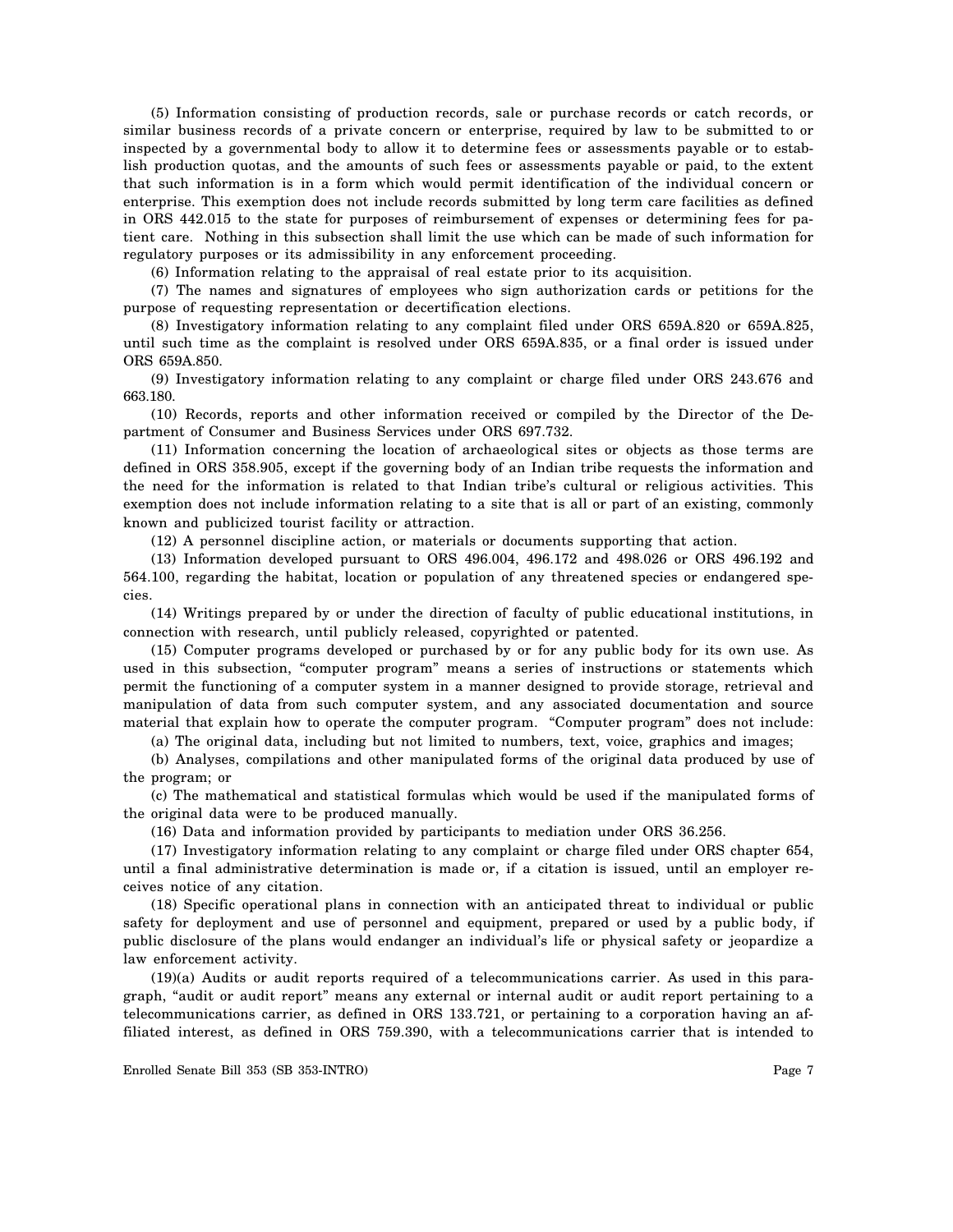make the operations of the entity more efficient, accurate or compliant with applicable rules, procedures or standards, that may include self-criticism and that has been filed by the telecommunications carrier or affiliate under compulsion of state law. "Audit or audit report" does not mean an audit of a cost study that would be discoverable in a contested case proceeding and that is not subject to a protective order; and

(b) Financial statements. As used in this paragraph, "financial statement" means a financial statement of a nonregulated corporation having an affiliated interest, as defined in ORS 759.390, with a telecommunications carrier, as defined in ORS 133.721.

(20) The residence address of an elector if authorized under ORS 247.965 and subject to ORS 247.967.

(21) The following records, communications and information submitted to a housing authority as defined in ORS 456.005, or to an urban renewal agency as defined in ORS 457.010, by applicants for and recipients of loans, grants and tax credits:

(a) Personal and corporate financial statements and information, including tax returns;

- (b) Credit reports;
- (c) Project appraisals;
- (d) Market studies and analyses;
- (e) Articles of incorporation, partnership agreements and operating agreements;
- (f) Commitment letters;
- (g) Project pro forma statements;
- (h) Project cost certifications and cost data;

(i) Audits;

- (j) Project tenant correspondence requested to be confidential;
- (k) Tenant files relating to certification; and
- (L) Housing assistance payment requests.
- (22) Records or information that, if disclosed, would allow a person to:
- (a) Gain unauthorized access to buildings or other property;

(b) Identify those areas of structural or operational vulnerability that would permit unlawful disruption to, or interference with, services; or

(c) Disrupt, interfere with or gain unauthorized access to public funds or to information processing, communication or telecommunication systems, including the information contained in the systems, that are used or operated by a public body.

(23) Records or information that would reveal or otherwise identify security measures, or weaknesses or potential weaknesses in security measures, taken or recommended to be taken to protect:

(a) An individual;

(b) Buildings or other property;

(c) Information processing, communication or telecommunication systems, including the information contained in the systems; or

(d) Those operations of the Oregon State Lottery the security of which are subject to study and evaluation under ORS 461.180 (6).

(24) Personal information held by or under the direction of officials of the Oregon Health and Science University or the Oregon University System about a person who has or who is interested in donating money or property to the university, the system or a state institution of higher education, if the information is related to the family of the person, personal assets of the person or is incidental information not related to the donation.

(25) The home address, professional address and telephone number of a person who has or who is interested in donating money or property to the Oregon University System.

(26) Records of the name and address of a person who files a report with or pays an assessment to a commodity commission established under ORS 576.051 to 576.455, the Oregon Beef Council created under ORS 577.210 or the Oregon Wheat Commission created under ORS 578.030.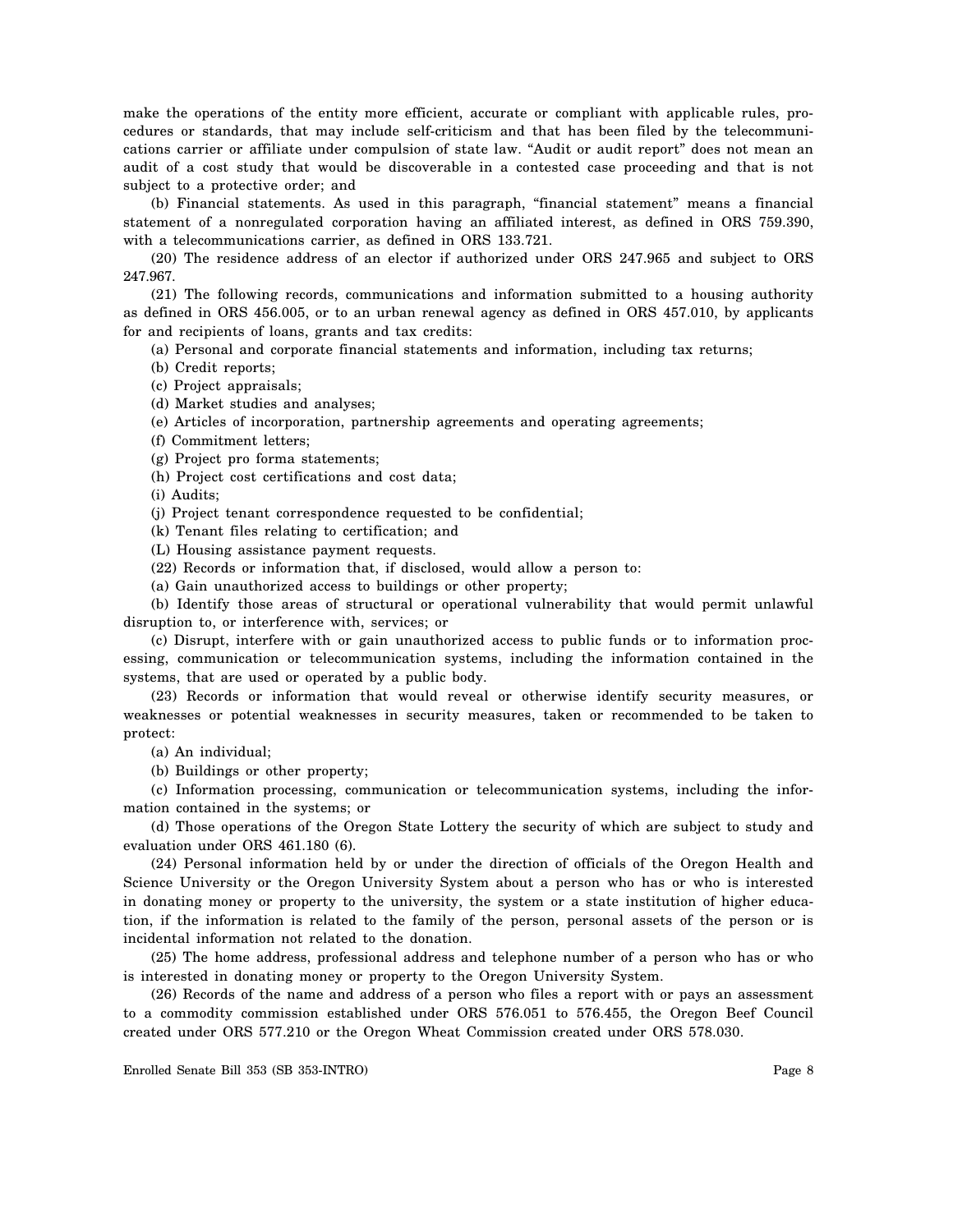(27) Information provided to, obtained by or used by a public body to authorize, originate, receive or authenticate a transfer of funds, including but not limited to a credit card number, payment card expiration date, password, financial institution account number and financial institution routing number.

(28) Social Security numbers as provided in ORS 107.840.

(29) The electronic mail address of a student who attends a state institution of higher education listed in ORS 352.002 or Oregon Health and Science University.

(30) The name, home address, professional address or location of a person that is engaged in, or that provides goods or services for, medical research at Oregon Health and Science University that is conducted using animals other than rodents. This subsection does not apply to Oregon Health and Science University press releases, websites or other publications circulated to the general public.

(31) If requested by a public safety officer, as defined in ORS 181.610:

(a) The home address and home telephone number of the public safety officer contained in the voter registration records for the public safety officer.

(b) The home address and home telephone number of the public safety officer contained in records of the Department of Public Safety Standards and Training.

(c) The name of the public safety officer contained in county real property assessment or taxation records. This exemption:

(A) Applies only to the name of the public safety officer and any other owner of the property in connection with a specific property identified by the officer in a request for exemption from disclosure;

(B) Applies only to records that may be made immediately available to the public upon request in person, by telephone or using the Internet;

(C) Applies until the public safety officer requests termination of the exemption;

(D) Does not apply to disclosure of records among public bodies as defined in ORS 174.109 for governmental purposes; and

(E) May not result in liability for the county if the name of the public safety officer is disclosed after a request for exemption from disclosure is made under this subsection.

(32) Unless the public records request is made by a financial institution, as defined in ORS 706.008, consumer finance company licensed under ORS chapter 725, mortgage banker or mortgage broker licensed under ORS 86A.095 to 86A.198[*, 86A.990 and 86A.992 and ORS chapter 59*], or title company for business purposes, records described in paragraph (a) of this subsection, if the exemption from disclosure of the records is sought by an individual described in paragraph (b) of this subsection using the procedure described in paragraph (c) of this subsection:

(a) The home address, home or cellular telephone number or personal electronic mail address contained in the records of any public body that has received the request that is set forth in:

(A) A warranty deed, deed of trust, mortgage, lien, deed of reconveyance, release, satisfaction, substitution of trustee, easement, dog license, marriage license or military discharge record that is in the possession of the county clerk; or

(B) Any public record of a public body other than the county clerk.

(b) The individual claiming the exemption from disclosure must be a district attorney, a deputy district attorney, the Attorney General or an assistant attorney general, the United States Attorney for the District of Oregon or an assistant United States attorney for the District of Oregon, a city attorney who engages in the prosecution of criminal matters or a deputy city attorney who engages in the prosecution of criminal matters.

(c) The individual claiming the exemption from disclosure must do so by filing the claim in writing with the public body for which the exemption from disclosure is being claimed on a form prescribed by the public body. Unless the claim is filed with the county clerk, the claim form shall list the public records in the possession of the public body to which the exemption applies. The exemption applies until the individual claiming the exemption requests termination of the exemption or ceases to qualify for the exemption.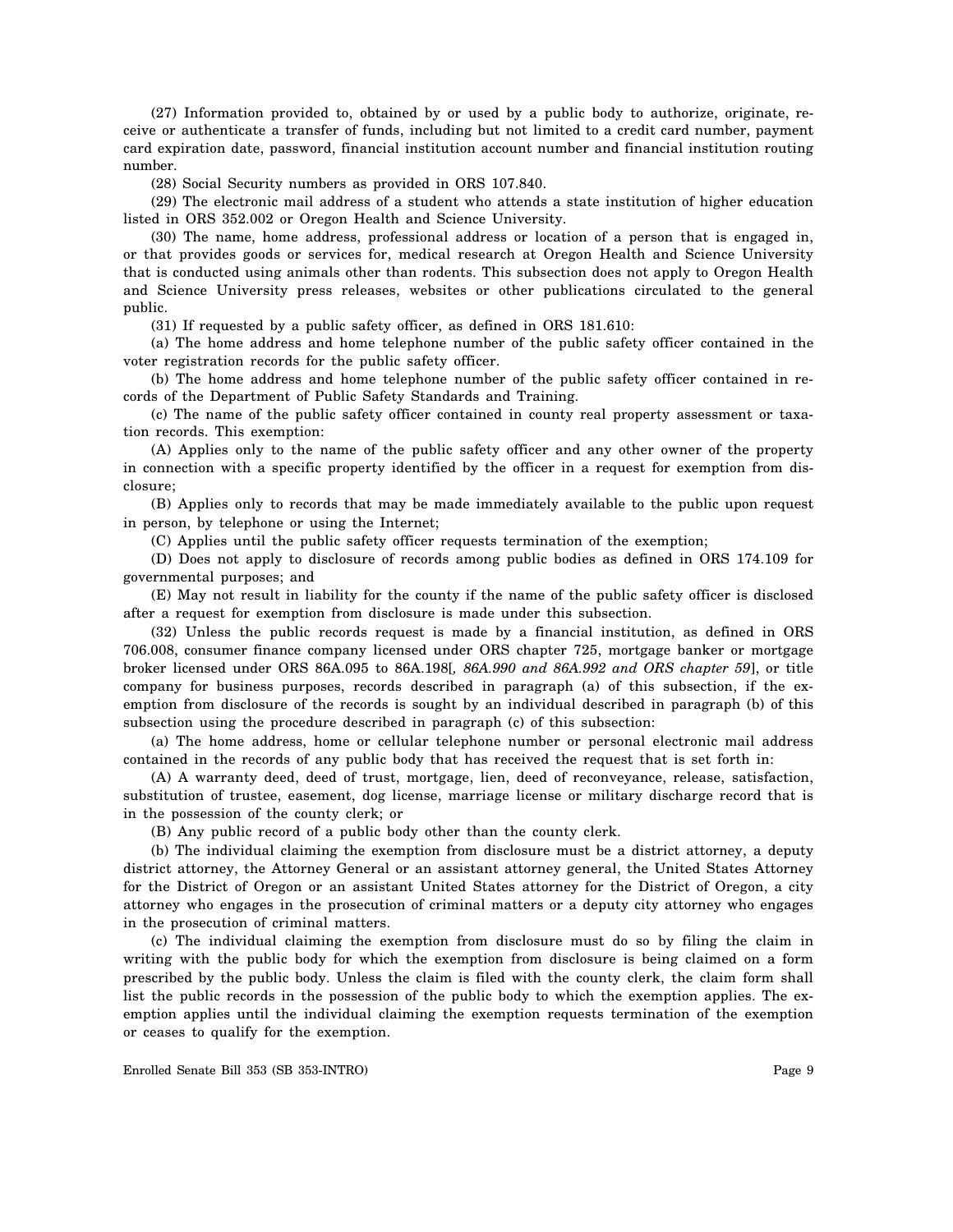(33) Land management plans required for voluntary stewardship agreements entered into under ORS 541.423.

(34) Sensitive business records or financial or commercial information of the State Accident Insurance Fund Corporation that is not customarily provided to business competitors. This exemption does not:

(a) Apply to the formulas for determining dividends to be paid to employers insured by the State Accident Insurance Fund Corporation;

(b) Apply to contracts for advertising, public relations or lobbying services or to documents related to the formation of such contracts;

(c) Apply to group insurance contracts or to documents relating to the formation of such contracts, except that employer account records shall remain exempt from disclosure as provided in ORS 192.502 (35); or

(d) Provide the basis for opposing the discovery of documents in litigation pursuant to the applicable rules of civil procedure.

(35) Records of the Department of Public Safety Standards and Training relating to investigations conducted under ORS 181.662 or 181.878 (6), until the department issues the report described in ORS 181.662 or 181.878.

(36) A medical examiner's report, autopsy report or laboratory test report ordered by a medical examiner under ORS 146.117.

**NOTE:** Excises extraneous references in (32).

**SECTION 15.** ORS 192.501, as amended by section 3, chapter 455, Oregon Laws 2005, section 7, chapter 608, Oregon Laws 2007, section 2, chapter 687, Oregon Laws 2007, section 2, chapter 48, Oregon Laws 2008, section 3, chapter 57, Oregon Laws 2009, section 2, chapter 135, Oregon Laws 2009, section 4, chapter 222, Oregon Laws 2009, and section 2, chapter 769, Oregon Laws 2009, is amended to read:

192.501. The following public records are exempt from disclosure under ORS 192.410 to 192.505 unless the public interest requires disclosure in the particular instance:

(1) Records of a public body pertaining to litigation to which the public body is a party if the complaint has been filed, or if the complaint has not been filed, if the public body shows that such litigation is reasonably likely to occur. This exemption does not apply to litigation which has been concluded, and nothing in this subsection shall limit any right or opportunity granted by discovery or deposition statutes to a party to litigation or potential litigation.

(2) Trade secrets. "Trade secrets," as used in this section, may include, but are not limited to, any formula, plan, pattern, process, tool, mechanism, compound, procedure, production data, or compilation of information which is not patented, which is known only to certain individuals within an organization and which is used in a business it conducts, having actual or potential commercial value, and which gives its user an opportunity to obtain a business advantage over competitors who do not know or use it.

(3) Investigatory information compiled for criminal law purposes. The record of an arrest or the report of a crime shall be disclosed unless and only for so long as there is a clear need to delay disclosure in the course of a specific investigation, including the need to protect the complaining party or the victim. Nothing in this subsection shall limit any right constitutionally guaranteed, or granted by statute, to disclosure or discovery in criminal cases. For purposes of this subsection, the record of an arrest or the report of a crime includes, but is not limited to:

(a) The arrested person's name, age, residence, employment, marital status and similar biographical information;

(b) The offense with which the arrested person is charged;

- (c) The conditions of release pursuant to ORS 135.230 to 135.290;
- (d) The identity of and biographical information concerning both complaining party and victim;
- (e) The identity of the investigating and arresting agency and the length of the investigation;

(f) The circumstances of arrest, including time, place, resistance, pursuit and weapons used; and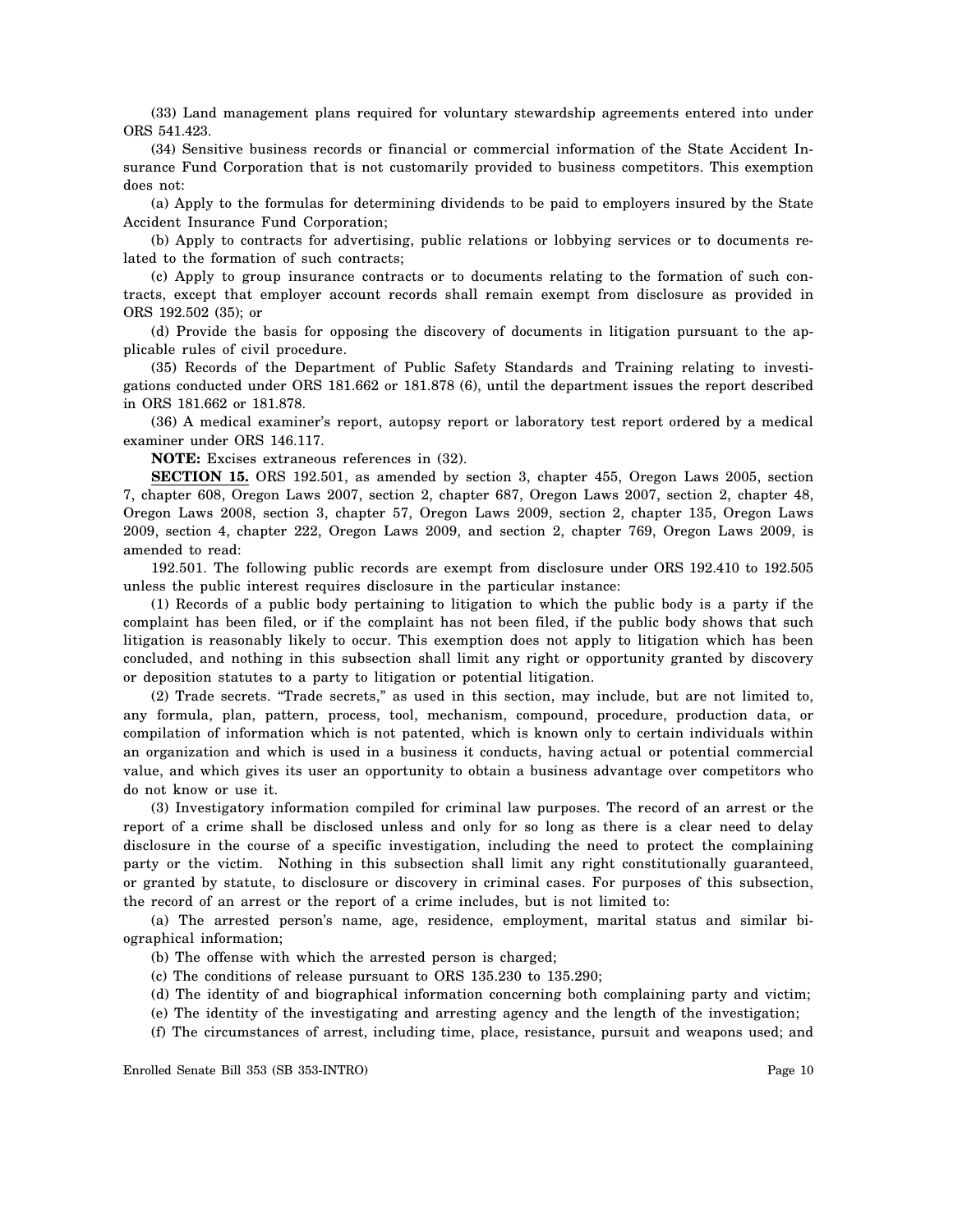(g) Such information as may be necessary to enlist public assistance in apprehending fugitives from justice.

(4) Test questions, scoring keys, and other data used to administer a licensing examination, employment, academic or other examination or testing procedure before the examination is given and if the examination is to be used again. Records establishing procedures for and instructing persons administering, grading or evaluating an examination or testing procedure are included in this exemption, to the extent that disclosure would create a risk that the result might be affected.

(5) Information consisting of production records, sale or purchase records or catch records, or similar business records of a private concern or enterprise, required by law to be submitted to or inspected by a governmental body to allow it to determine fees or assessments payable or to establish production quotas, and the amounts of such fees or assessments payable or paid, to the extent that such information is in a form which would permit identification of the individual concern or enterprise. This exemption does not include records submitted by long term care facilities as defined in ORS 442.015 to the state for purposes of reimbursement of expenses or determining fees for patient care. Nothing in this subsection shall limit the use which can be made of such information for regulatory purposes or its admissibility in any enforcement proceeding.

(6) Information relating to the appraisal of real estate prior to its acquisition.

(7) The names and signatures of employees who sign authorization cards or petitions for the purpose of requesting representation or decertification elections.

(8) Investigatory information relating to any complaint filed under ORS 659A.820 or 659A.825, until such time as the complaint is resolved under ORS 659A.835, or a final order is issued under ORS 659A.850.

(9) Investigatory information relating to any complaint or charge filed under ORS 243.676 and 663.180.

(10) Records, reports and other information received or compiled by the Director of the Department of Consumer and Business Services under ORS 697.732.

(11) Information concerning the location of archaeological sites or objects as those terms are defined in ORS 358.905, except if the governing body of an Indian tribe requests the information and the need for the information is related to that Indian tribe's cultural or religious activities. This exemption does not include information relating to a site that is all or part of an existing, commonly known and publicized tourist facility or attraction.

(12) A personnel discipline action, or materials or documents supporting that action.

(13) Information developed pursuant to ORS 496.004, 496.172 and 498.026 or ORS 496.192 and 564.100, regarding the habitat, location or population of any threatened species or endangered species.

(14) Writings prepared by or under the direction of faculty of public educational institutions, in connection with research, until publicly released, copyrighted or patented.

(15) Computer programs developed or purchased by or for any public body for its own use. As used in this subsection, "computer program" means a series of instructions or statements which permit the functioning of a computer system in a manner designed to provide storage, retrieval and manipulation of data from such computer system, and any associated documentation and source material that explain how to operate the computer program. "Computer program" does not include:

(a) The original data, including but not limited to numbers, text, voice, graphics and images;

(b) Analyses, compilations and other manipulated forms of the original data produced by use of the program; or

(c) The mathematical and statistical formulas which would be used if the manipulated forms of the original data were to be produced manually.

(16) Data and information provided by participants to mediation under ORS 36.256.

(17) Investigatory information relating to any complaint or charge filed under ORS chapter 654, until a final administrative determination is made or, if a citation is issued, until an employer receives notice of any citation.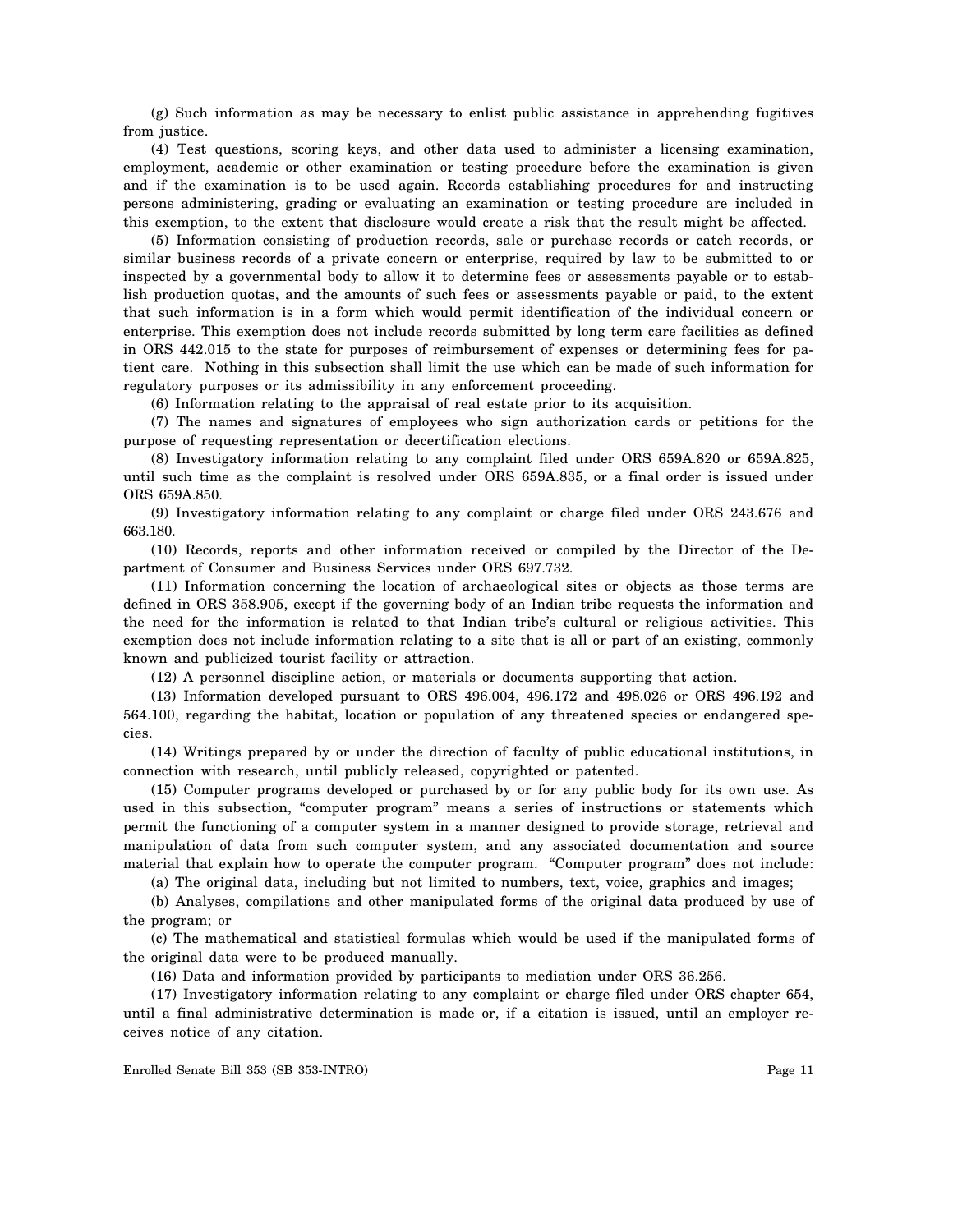(18) Specific operational plans in connection with an anticipated threat to individual or public safety for deployment and use of personnel and equipment, prepared or used by a public body, if public disclosure of the plans would endanger an individual's life or physical safety or jeopardize a law enforcement activity.

(19)(a) Audits or audit reports required of a telecommunications carrier. As used in this paragraph, "audit or audit report" means any external or internal audit or audit report pertaining to a telecommunications carrier, as defined in ORS 133.721, or pertaining to a corporation having an affiliated interest, as defined in ORS 759.390, with a telecommunications carrier that is intended to make the operations of the entity more efficient, accurate or compliant with applicable rules, procedures or standards, that may include self-criticism and that has been filed by the telecommunications carrier or affiliate under compulsion of state law. "Audit or audit report" does not mean an audit of a cost study that would be discoverable in a contested case proceeding and that is not subject to a protective order; and

(b) Financial statements. As used in this paragraph, "financial statement" means a financial statement of a nonregulated corporation having an affiliated interest, as defined in ORS 759.390, with a telecommunications carrier, as defined in ORS 133.721.

(20) The residence address of an elector if authorized under ORS 247.965 and subject to ORS 247.967.

(21) The following records, communications and information submitted to a housing authority as defined in ORS 456.005, or to an urban renewal agency as defined in ORS 457.010, by applicants for and recipients of loans, grants and tax credits:

(a) Personal and corporate financial statements and information, including tax returns;

(b) Credit reports;

(c) Project appraisals;

(d) Market studies and analyses;

(e) Articles of incorporation, partnership agreements and operating agreements;

(f) Commitment letters;

(g) Project pro forma statements;

(h) Project cost certifications and cost data;

(i) Audits;

(j) Project tenant correspondence requested to be confidential;

(k) Tenant files relating to certification; and

(L) Housing assistance payment requests.

(22) Records or information that, if disclosed, would allow a person to:

(a) Gain unauthorized access to buildings or other property;

(b) Identify those areas of structural or operational vulnerability that would permit unlawful disruption to, or interference with, services; or

(c) Disrupt, interfere with or gain unauthorized access to public funds or to information processing, communication or telecommunication systems, including the information contained in the systems, that are used or operated by a public body.

(23) Records or information that would reveal or otherwise identify security measures, or weaknesses or potential weaknesses in security measures, taken or recommended to be taken to protect:

(a) An individual;

(b) Buildings or other property;

(c) Information processing, communication or telecommunication systems, including the information contained in the systems; or

(d) Those operations of the Oregon State Lottery the security of which are subject to study and evaluation under ORS 461.180 (6).

(24) Personal information held by or under the direction of officials of the Oregon Health and Science University or the Oregon University System about a person who has or who is interested in donating money or property to the university, the system or a state institution of higher educa-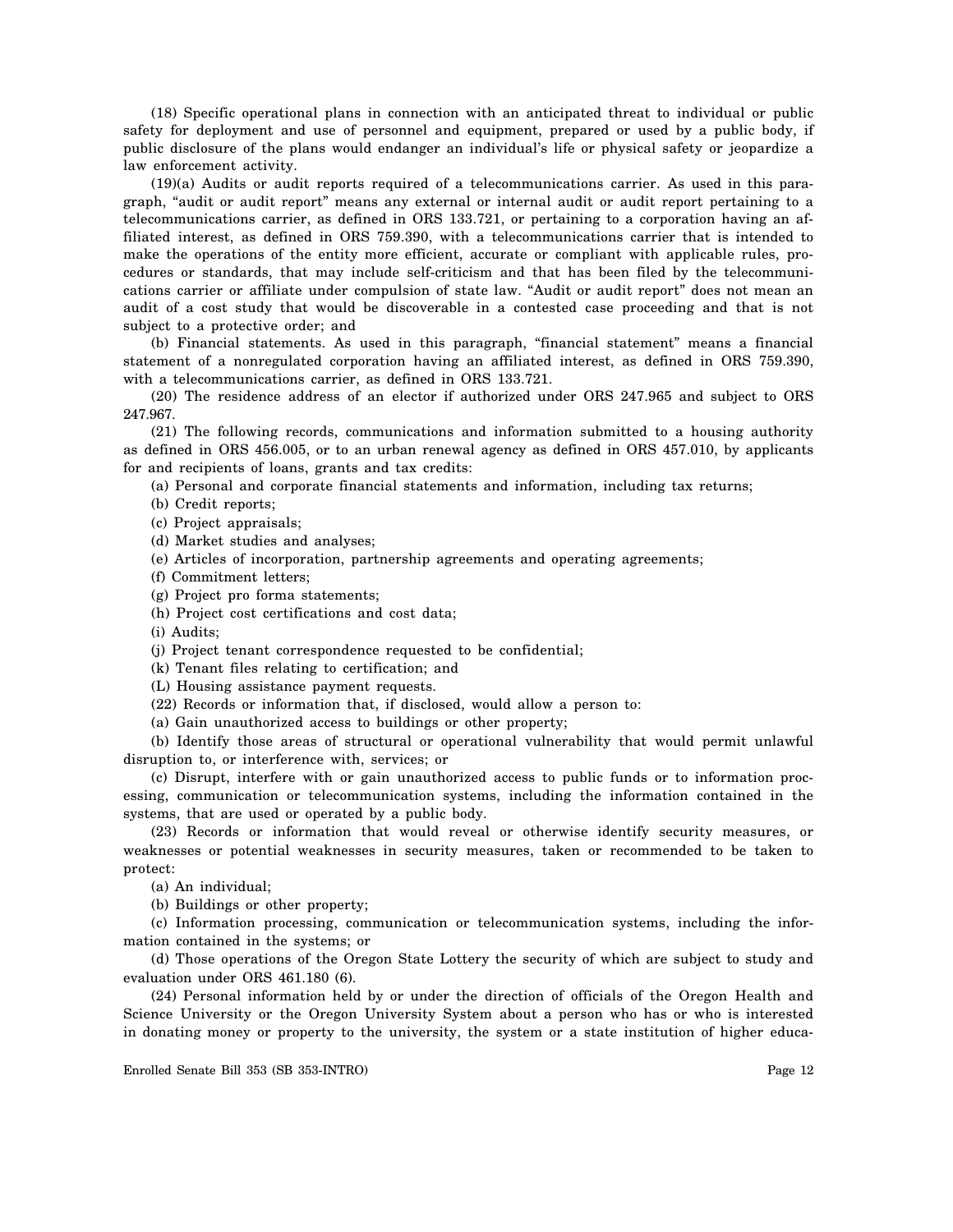tion, if the information is related to the family of the person, personal assets of the person or is incidental information not related to the donation.

(25) The home address, professional address and telephone number of a person who has or who is interested in donating money or property to the Oregon University System.

(26) Records of the name and address of a person who files a report with or pays an assessment to a commodity commission established under ORS 576.051 to 576.455, the Oregon Beef Council created under ORS 577.210 or the Oregon Wheat Commission created under ORS 578.030.

(27) Information provided to, obtained by or used by a public body to authorize, originate, receive or authenticate a transfer of funds, including but not limited to a credit card number, payment card expiration date, password, financial institution account number and financial institution routing number.

(28) Social Security numbers as provided in ORS 107.840.

(29) The electronic mail address of a student who attends a state institution of higher education listed in ORS 352.002 or Oregon Health and Science University.

(30) If requested by a public safety officer, as defined in ORS 181.610:

(a) The home address and home telephone number of the public safety officer contained in the voter registration records for the public safety officer.

(b) The home address and home telephone number of the public safety officer contained in records of the Department of Public Safety Standards and Training.

(c) The name of the public safety officer contained in county real property assessment or taxation records. This exemption:

(A) Applies only to the name of the public safety officer and any other owner of the property in connection with a specific property identified by the officer in a request for exemption from disclosure;

(B) Applies only to records that may be made immediately available to the public upon request in person, by telephone or using the Internet;

(C) Applies until the public safety officer requests termination of the exemption;

(D) Does not apply to disclosure of records among public bodies as defined in ORS 174.109 for governmental purposes; and

(E) May not result in liability for the county if the name of the public safety officer is disclosed after a request for exemption from disclosure is made under this subsection.

(31) Unless the public records request is made by a financial institution, as defined in ORS 706.008, consumer finance company licensed under ORS chapter 725, mortgage banker or mortgage broker licensed under ORS 86A.095 to 86A.198[*, 86A.990 and 86A.992 and ORS chapter 59*], or title company for business purposes, records described in paragraph (a) of this subsection, if the exemption from disclosure of the records is sought by an individual described in paragraph (b) of this subsection using the procedure described in paragraph (c) of this subsection:

(a) The home address, home or cellular telephone number or personal electronic mail address contained in the records of any public body that has received the request that is set forth in:

(A) A warranty deed, deed of trust, mortgage, lien, deed of reconveyance, release, satisfaction, substitution of trustee, easement, dog license, marriage license or military discharge record that is in the possession of the county clerk; or

(B) Any public record of a public body other than the county clerk.

(b) The individual claiming the exemption from disclosure must be a district attorney, a deputy district attorney, the Attorney General or an assistant attorney general, the United States Attorney for the District of Oregon or an assistant United States attorney for the District of Oregon, a city attorney who engages in the prosecution of criminal matters or a deputy city attorney who engages in the prosecution of criminal matters.

(c) The individual claiming the exemption from disclosure must do so by filing the claim in writing with the public body for which the exemption from disclosure is being claimed on a form prescribed by the public body. Unless the claim is filed with the county clerk, the claim form shall list the public records in the possession of the public body to which the exemption applies. The ex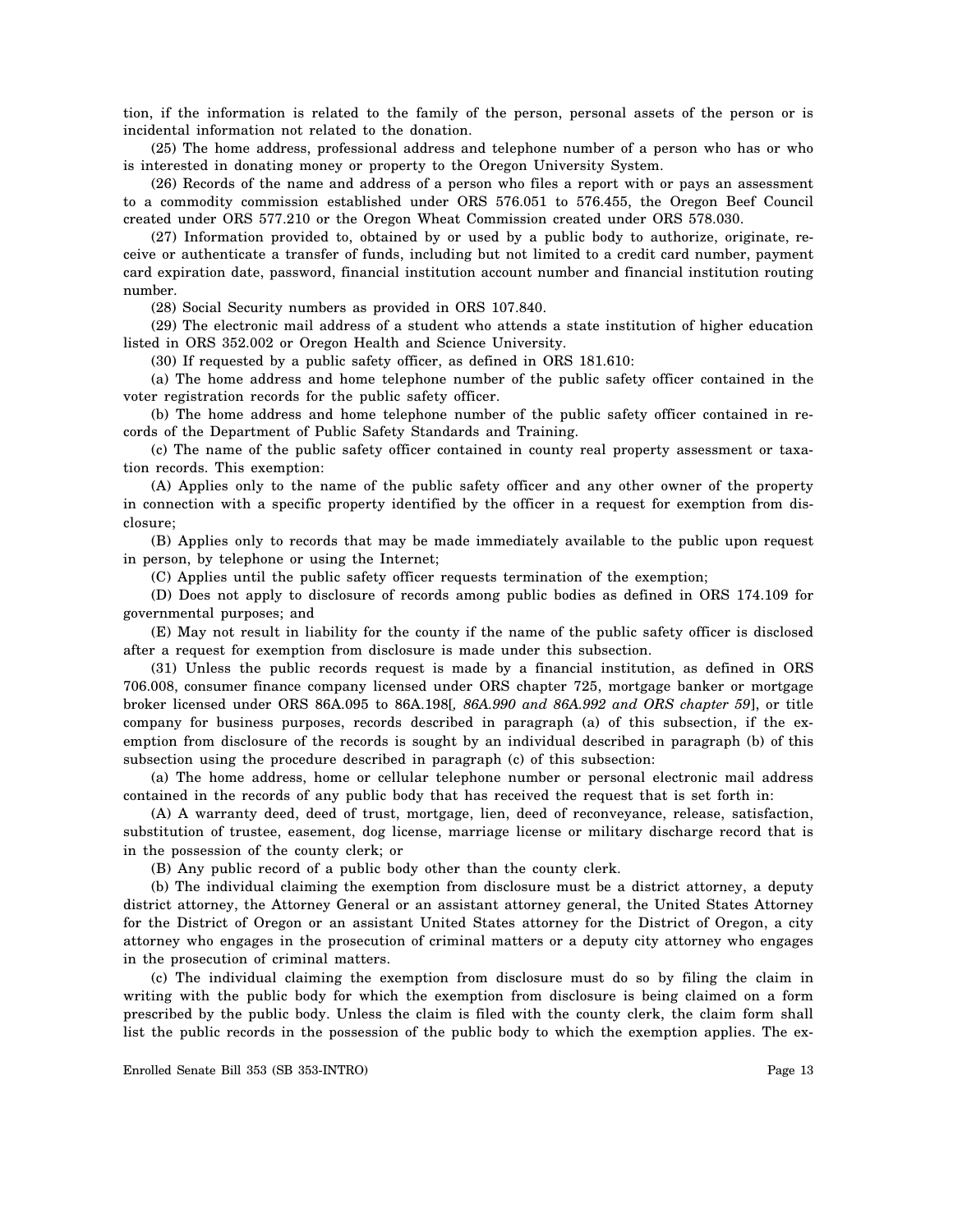emption applies until the individual claiming the exemption requests termination of the exemption or ceases to qualify for the exemption.

(32) Land management plans required for voluntary stewardship agreements entered into under ORS 541.423.

(33) Sensitive business records or financial or commercial information of the State Accident Insurance Fund Corporation that is not customarily provided to business competitors. This exemption does not:

(a) Apply to the formulas for determining dividends to be paid to employers insured by the State Accident Insurance Fund Corporation;

(b) Apply to contracts for advertising, public relations or lobbying services or to documents related to the formation of such contracts;

(c) Apply to group insurance contracts or to documents relating to the formation of such contracts, except that employer account records shall remain exempt from disclosure as provided in ORS 192.502 (35); or

(d) Provide the basis for opposing the discovery of documents in litigation pursuant to the applicable rules of civil procedure.

(34) Records of the Department of Public Safety Standards and Training relating to investigations conducted under ORS 181.662 or 181.878 (6), until the department issues the report described in ORS 181.662 or 181.878.

(35) A medical examiner's report, autopsy report or laboratory test report ordered by a medical examiner under ORS 146.117.

**NOTE:** Excises extraneous references in (31).

**SECTION 16.** ORS 192.502, as amended by section 15, chapter 76, Oregon Laws 2010, is amended to read:

192.502. The following public records are exempt from disclosure under ORS 192.410 to 192.505:

(1) Communications within a public body or between public bodies of an advisory nature to the extent that they cover other than purely factual materials and are preliminary to any final agency determination of policy or action. This exemption shall not apply unless the public body shows that in the particular instance the public interest in encouraging frank communication between officials and employees of public bodies clearly outweighs the public interest in disclosure.

(2) Information of a personal nature such as but not limited to that kept in a personal, medical or similar file, if public disclosure would constitute an unreasonable invasion of privacy, unless the public interest by clear and convincing evidence requires disclosure in the particular instance. The party seeking disclosure shall have the burden of showing that public disclosure would not constitute an unreasonable invasion of privacy.

(3) Public body employee or volunteer addresses, Social Security numbers, dates of birth and telephone numbers contained in personnel records maintained by the public body that is the employer or the recipient of volunteer services. This exemption:

(a) Does not apply to the addresses, dates of birth and telephone numbers of employees or volunteers who are elected officials, except that a judge or district attorney subject to election may seek to exempt the judge's or district attorney's address or telephone number, or both, under the terms of ORS 192.445;

(b) Does not apply to employees or volunteers to the extent that the party seeking disclosure shows by clear and convincing evidence that the public interest requires disclosure in a particular instance;

(c) Does not apply to a substitute teacher as defined in ORS 342.815 when requested by a professional education association of which the substitute teacher may be a member; and

(d) Does not relieve a public employer of any duty under ORS 243.650 to 243.782.

(4) Information submitted to a public body in confidence and not otherwise required by law to be submitted, where such information should reasonably be considered confidential, the public body has obliged itself in good faith not to disclose the information, and when the public interest would suffer by the disclosure.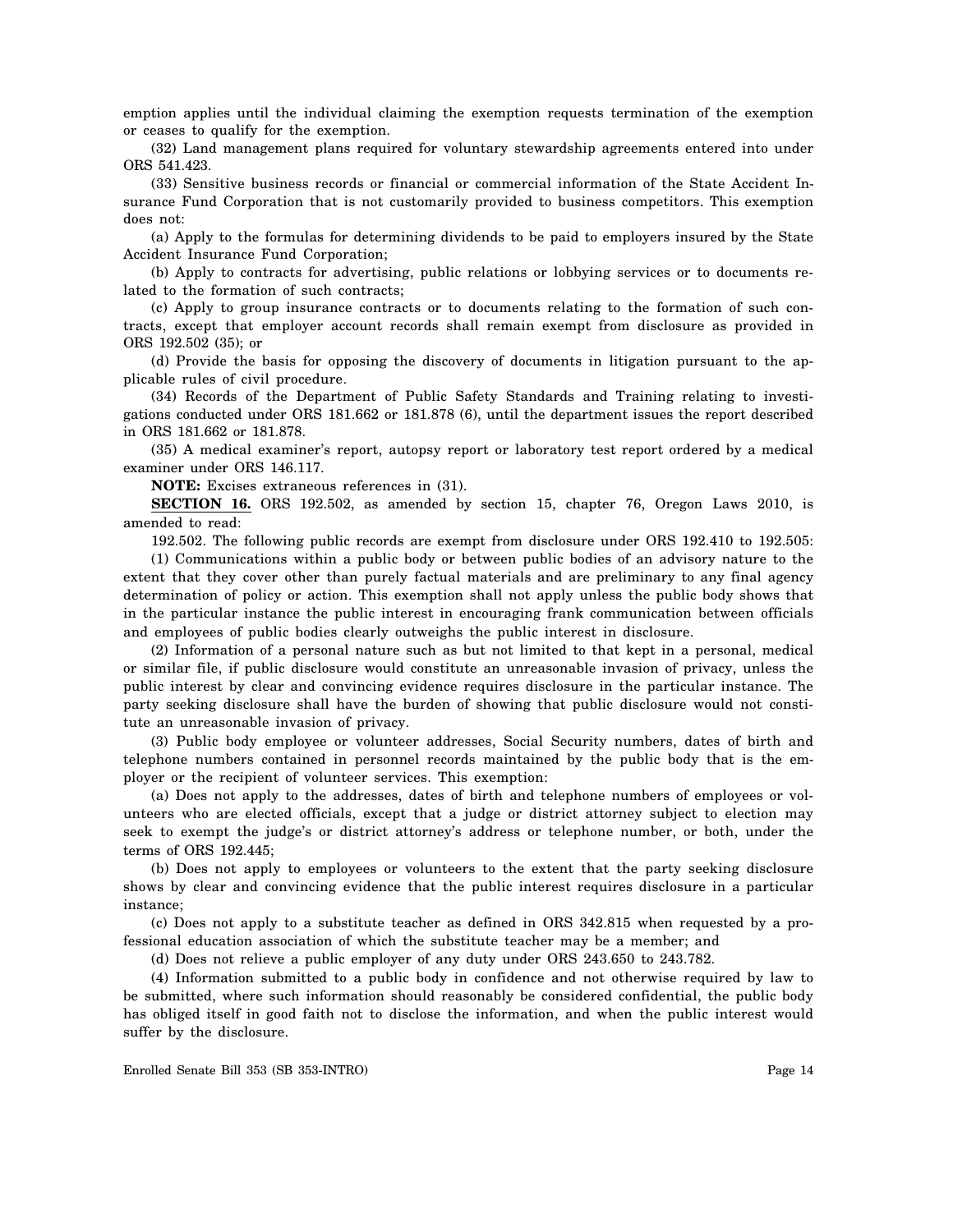(5) Information or records of the Department of Corrections, including the State Board of Parole and Post-Prison Supervision, to the extent that disclosure would interfere with the rehabilitation of a person in custody of the department or substantially prejudice or prevent the carrying out of the functions of the department, if the public interest in confidentiality clearly outweighs the public interest in disclosure.

(6) Records, reports and other information received or compiled by the Director of the Department of Consumer and Business Services in the administration of ORS chapters 723 and 725 not otherwise required by law to be made public, to the extent that the interests of lending institutions, their officers, employees and customers in preserving the confidentiality of such information outweighs the public interest in disclosure.

(7) Reports made to or filed with the court under ORS 137.077 or 137.530.

(8) Any public records or information the disclosure of which is prohibited by federal law or regulations.

(9)(a) Public records or information the disclosure of which is prohibited or restricted or otherwise made confidential or privileged under Oregon law.

(b) Subject to ORS 192.423, paragraph (a) of this subsection does not apply to factual information compiled in a public record when:

(A) The basis for the claim of exemption is ORS 40.225;

(B) The factual information is not prohibited from disclosure under any applicable state or federal law, regulation or court order and is not otherwise exempt from disclosure under ORS 192.410 to 192.505;

(C) The factual information was compiled by or at the direction of an attorney as part of an investigation on behalf of the public body in response to information of possible wrongdoing by the public body;

(D) The factual information was not compiled in preparation for litigation, arbitration or an administrative proceeding that was reasonably likely to be initiated or that has been initiated by or against the public body; and

(E) The holder of the privilege under ORS 40.225 has made or authorized a public statement characterizing or partially disclosing the factual information compiled by or at the attorney's direction.

(10) Public records or information described in this section, furnished by the public body originally compiling, preparing or receiving them to any other public officer or public body in connection with performance of the duties of the recipient, if the considerations originally giving rise to the confidential or exempt nature of the public records or information remain applicable.

(11) Records of the Energy Facility Siting Council concerning the review or approval of security programs pursuant to ORS 469.530.

(12) Employee and retiree address, telephone number and other nonfinancial membership records and employee financial records maintained by the Public Employees Retirement System pursuant to ORS chapters 238 and 238A.

(13) Records of or submitted to the State Treasurer, the Oregon Investment Council or the agents of the treasurer or the council relating to active or proposed publicly traded investments under ORS chapter 293, including but not limited to records regarding the acquisition, exchange or liquidation of the investments. For the purposes of this subsection:

(a) The exemption does not apply to:

(A) Information in investment records solely related to the amount paid directly into an investment by, or returned from the investment directly to, the treasurer or council; or

(B) The identity of the entity to which the amount was paid directly or from which the amount was received directly.

(b) An investment in a publicly traded investment is no longer active when acquisition, exchange or liquidation of the investment has been concluded.

(14)(a) Records of or submitted to the State Treasurer, the Oregon Investment Council, the Oregon Growth Account Board or the agents of the treasurer, council or board relating to actual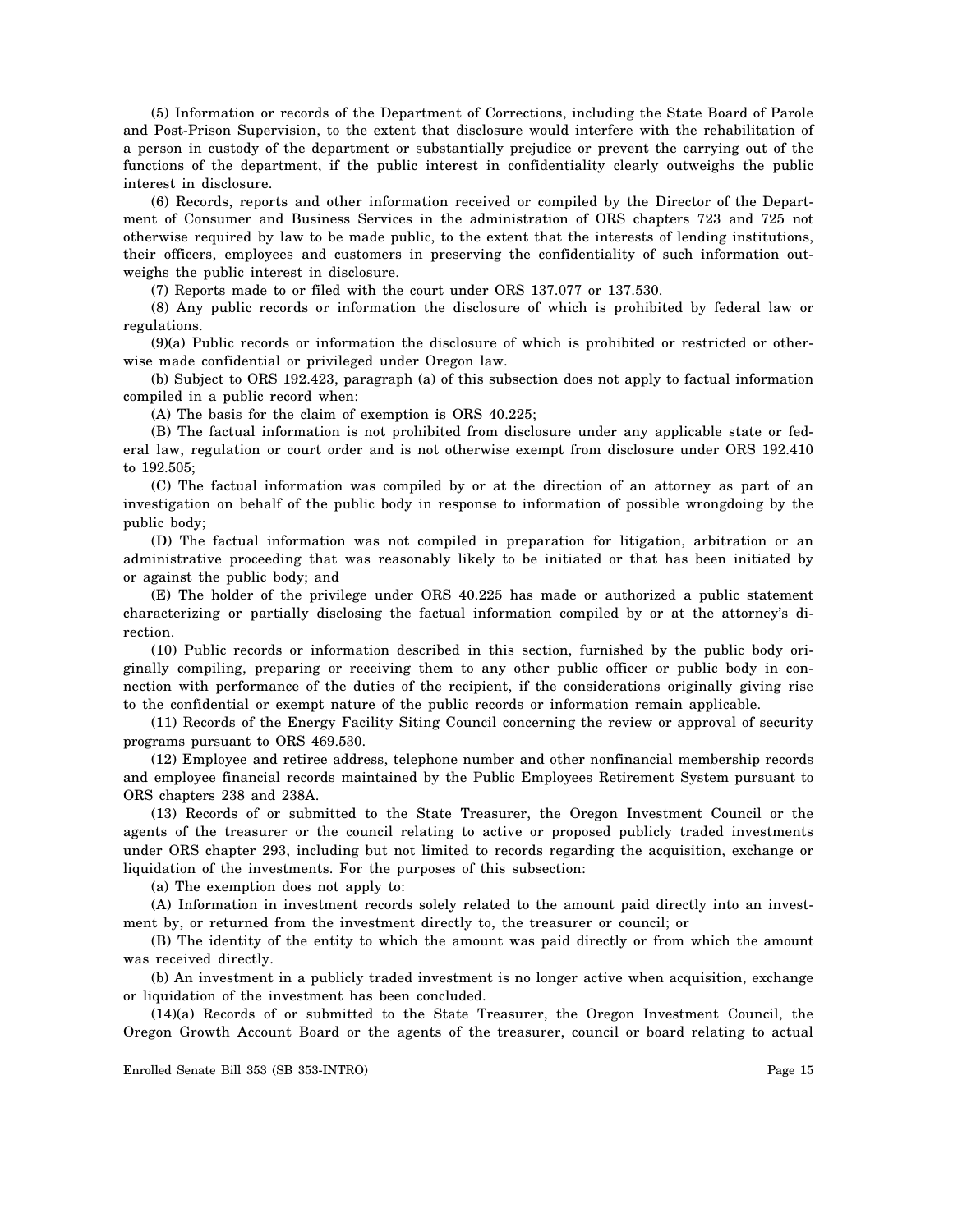or proposed investments under ORS chapter 293 or 348 in a privately placed investment fund or a private asset including but not limited to records regarding the solicitation, acquisition, deployment, exchange or liquidation of the investments including but not limited to:

(A) Due diligence materials that are proprietary to an investment fund, to an asset ownership or to their respective investment vehicles.

(B) Financial statements of an investment fund, an asset ownership or their respective investment vehicles.

(C) Meeting materials of an investment fund, an asset ownership or their respective investment vehicles.

(D) Records containing information regarding the portfolio positions in which an investment fund, an asset ownership or their respective investment vehicles invest.

(E) Capital call and distribution notices of an investment fund, an asset ownership or their respective investment vehicles.

(F) Investment agreements and related documents.

(b) The exemption under this subsection does not apply to:

(A) The name, address and vintage year of each privately placed investment fund.

(B) The dollar amount of the commitment made to each privately placed investment fund since inception of the fund.

(C) The dollar amount of cash contributions made to each privately placed investment fund since inception of the fund.

(D) The dollar amount, on a fiscal year-end basis, of cash distributions received by the State Treasurer, the Oregon Investment Council, the Oregon Growth Account Board or the agents of the treasurer, council or board from each privately placed investment fund.

(E) The dollar amount, on a fiscal year-end basis, of the remaining value of assets in a privately placed investment fund attributable to an investment by the State Treasurer, the Oregon Investment Council, the Oregon Growth Account Board or the agents of the treasurer, council or board.

(F) The net internal rate of return of each privately placed investment fund since inception of the fund.

(G) The investment multiple of each privately placed investment fund since inception of the fund.

(H) The dollar amount of the total management fees and costs paid on an annual fiscal year-end basis to each privately placed investment fund.

(I) The dollar amount of cash profit received from each privately placed investment fund on a fiscal year-end basis.

(15) The monthly reports prepared and submitted under ORS 293.761 and 293.766 concerning the Public Employees Retirement Fund and the Industrial Accident Fund may be uniformly treated as exempt from disclosure for a period of up to 90 days after the end of the calendar quarter.

(16) Reports of unclaimed property filed by the holders of such property to the extent permitted by ORS 98.352.

(17)(a) The following records, communications and information submitted to the Oregon Business Development Commission, the Oregon Business Development Department, the State Department of Agriculture, the Oregon Growth Account Board, the Port of Portland or other ports, as defined in ORS 777.005, by applicants for investment funds, loans or services including, but not limited to, those described in ORS 285A.224:

(A) Personal financial statements.

(B) Financial statements of applicants.

(C) Customer lists.

(D) Information of an applicant pertaining to litigation to which the applicant is a party if the complaint has been filed, or if the complaint has not been filed, if the applicant shows that such litigation is reasonably likely to occur; this exemption does not apply to litigation which has been concluded, and nothing in this subparagraph shall limit any right or opportunity granted by discovery or deposition statutes to a party to litigation or potential litigation.

(E) Production, sales and cost data.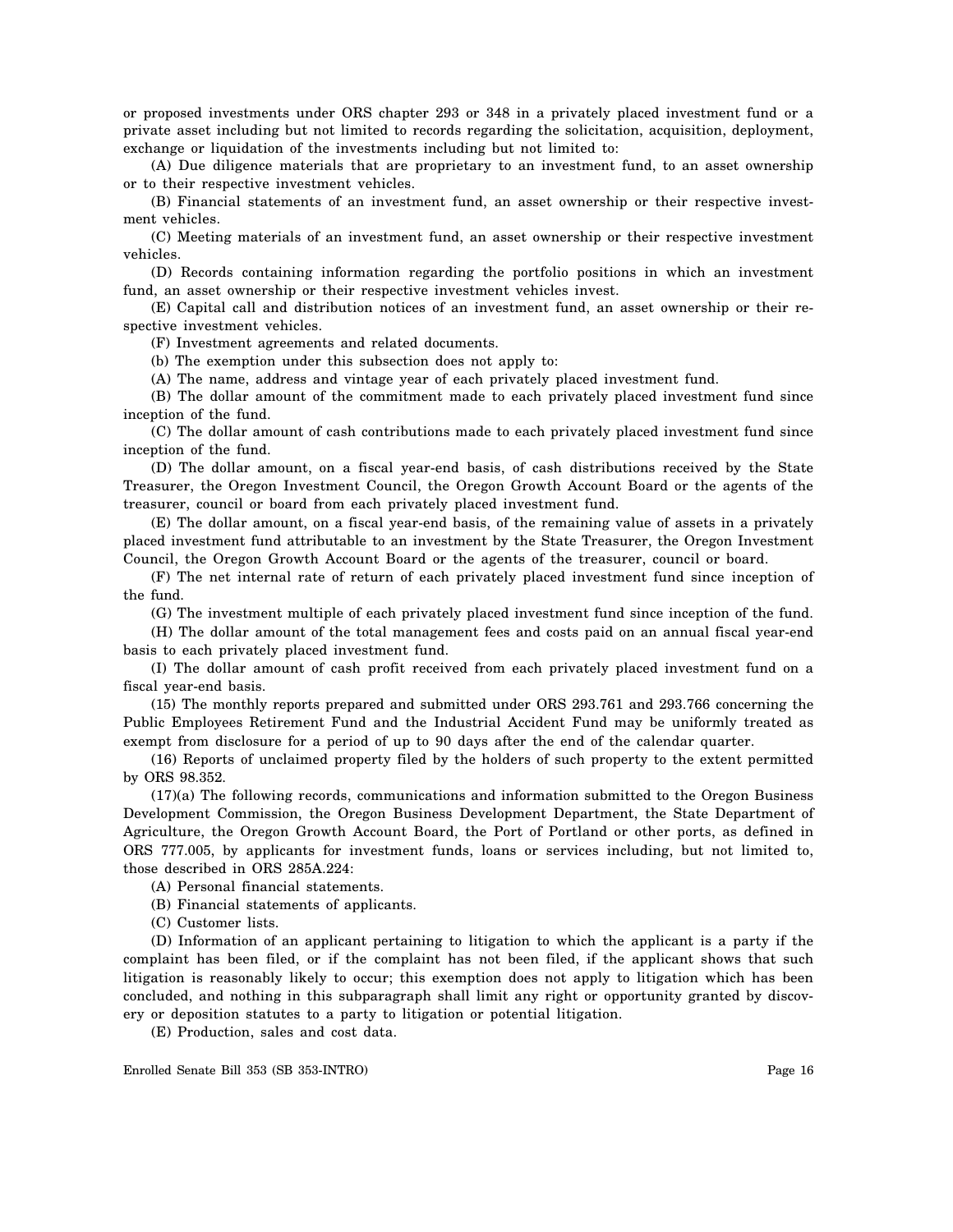(F) Marketing strategy information that relates to applicant's plan to address specific markets and applicant's strategy regarding specific competitors.

(b) The following records, communications and information submitted to the State Department of Energy by applicants for tax credits:

(A) Personal financial statements.

(B) Financial statements of applicants.

(C) Customer lists.

(D) Information of an applicant pertaining to litigation to which the applicant is a party if the complaint has been filed, or if the complaint has not been filed, if the applicant shows that such litigation is reasonably likely to occur; this exemption does not apply to litigation which has been concluded, and nothing in this subparagraph shall limit any right or opportunity granted by discovery or deposition statutes to a party to litigation or potential litigation.

(E) Production, sales and cost data.

(F) Marketing strategy information that relates to applicant's plan to address specific markets and applicant's strategy regarding specific competitors.

(18) Records, reports or returns submitted by private concerns or enterprises required by law to be submitted to or inspected by a governmental body to allow it to determine the amount of any transient lodging tax payable and the amounts of such tax payable or paid, to the extent that such information is in a form which would permit identification of the individual concern or enterprise. Nothing in this subsection shall limit the use which can be made of such information for regulatory purposes or its admissibility in any enforcement proceedings. The public body shall notify the taxpayer of the delinquency immediately by certified mail. However, in the event that the payment or delivery of transient lodging taxes otherwise due to a public body is delinquent by over 60 days, the public body shall disclose, upon the request of any person, the following information:

(a) The identity of the individual concern or enterprise that is delinquent over 60 days in the payment or delivery of the taxes.

(b) The period for which the taxes are delinquent.

(c) The actual, or estimated, amount of the delinquency.

(19) All information supplied by a person under ORS 151.485 for the purpose of requesting appointed counsel, and all information supplied to the court from whatever source for the purpose of verifying the financial eligibility of a person pursuant to ORS 151.485.

(20) Workers' compensation claim records of the Department of Consumer and Business Services, except in accordance with rules adopted by the Director of the Department of Consumer and Business Services, in any of the following circumstances:

(a) When necessary for insurers, self-insured employers and third party claim administrators to process workers' compensation claims.

(b) When necessary for the director, other governmental agencies of this state or the United States to carry out their duties, functions or powers.

(c) When the disclosure is made in such a manner that the disclosed information cannot be used to identify any worker who is the subject of a claim.

(d) When a worker or the worker's representative requests review of the worker's claim record.

(21) Sensitive business records or financial or commercial information of the Oregon Health and Science University that is not customarily provided to business competitors.

(22) Records of Oregon Health and Science University regarding candidates for the position of president of the university.

(23) The records of a library, including:

(a) Circulation records, showing use of specific library material by a named person;

(b) The name of a library patron together with the address or telephone number of the patron; and

(c) The electronic mail address of a patron.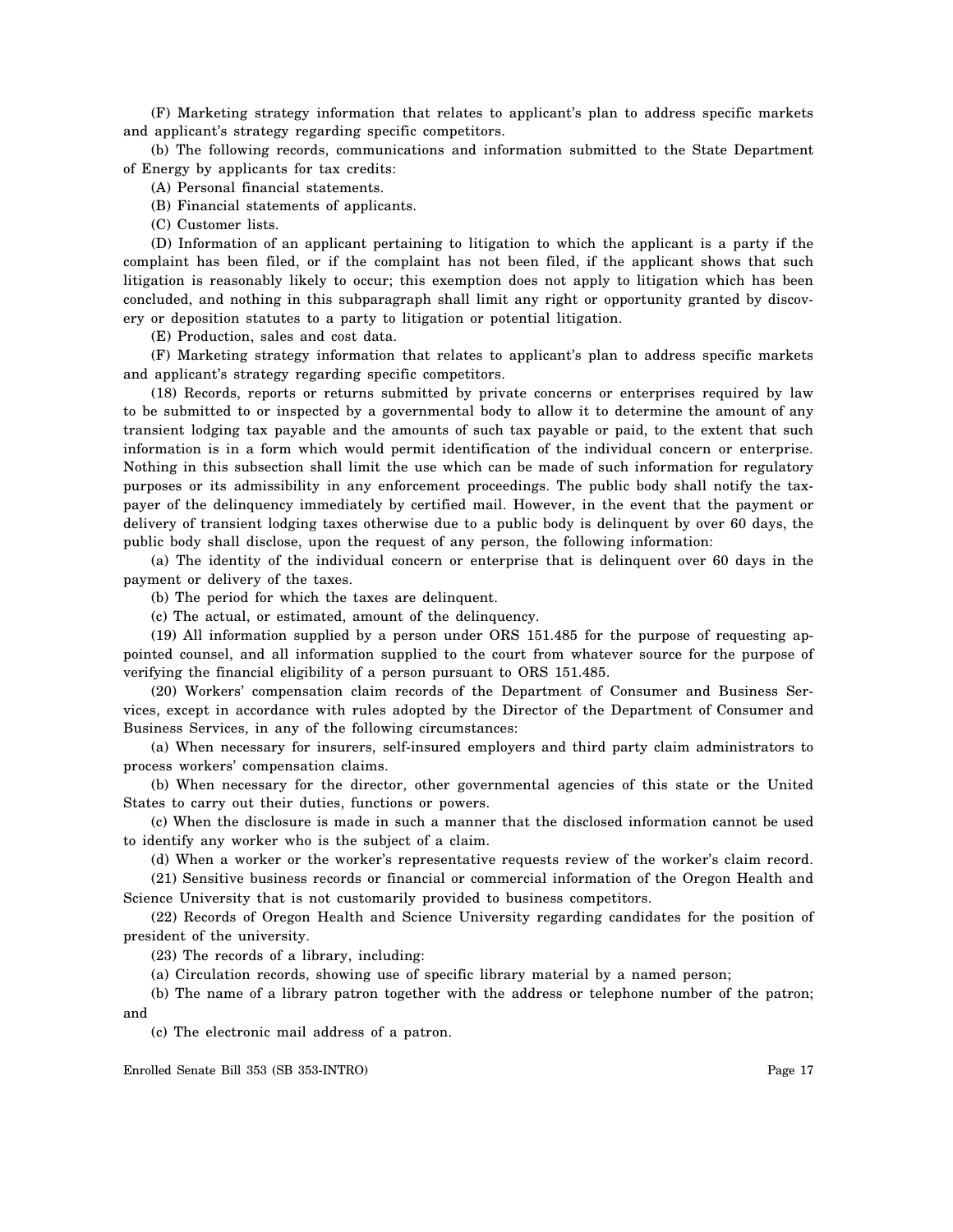(24) The following records, communications and information obtained by the Housing and Community Services Department in connection with the department's monitoring or administration of financial assistance or of housing or other developments:

(a) Personal and corporate financial statements and information, including tax returns.

- (b) Credit reports.
- (c) Project appraisals.
- (d) Market studies and analyses.
- (e) Articles of incorporation, partnership agreements and operating agreements.
- (f) Commitment letters.
- (g) Project pro forma statements.
- (h) Project cost certifications and cost data.

(i) Audits.

- (j) Project tenant correspondence.
- (k) Personal information about a tenant.
- (L) Housing assistance payments.

(25) Raster geographic information system (GIS) digital databases, provided by private forestland owners or their representatives, voluntarily and in confidence to the State Forestry Department, that is not otherwise required by law to be submitted.

(26) Sensitive business, commercial or financial information furnished to or developed by a public body engaged in the business of providing electricity or electricity services, if the information is directly related to a transaction described in ORS 261.348, or if the information is directly related to a bid, proposal or negotiations for the sale or purchase of electricity or electricity services, and disclosure of the information would cause a competitive disadvantage for the public body or its retail electricity customers. This subsection does not apply to cost-of-service studies used in the development or review of generally applicable rate schedules.

(27) Sensitive business, commercial or financial information furnished to or developed by the City of Klamath Falls, acting solely in connection with the ownership and operation of the Klamath Cogeneration Project, if the information is directly related to a transaction described in ORS 225.085 and disclosure of the information would cause a competitive disadvantage for the Klamath Cogeneration Project. This subsection does not apply to cost-of-service studies used in the development or review of generally applicable rate schedules.

(28) Personally identifiable information about customers of a municipal electric utility or a people's utility district or the names, dates of birth, driver license numbers, telephone numbers, electronic mail addresses or Social Security numbers of customers who receive water, sewer or storm drain services from a public body as defined in ORS 174.109. The utility or district may release personally identifiable information about a customer, and a public body providing water, sewer or storm drain services may release the name, date of birth, driver license number, telephone number, electronic mail address or Social Security number of a customer, if the customer consents in writing or electronically, if the disclosure is necessary for the utility, district or other public body to render services to the customer, if the disclosure is required pursuant to a court order or if the disclosure is otherwise required by federal or state law. The utility, district or other public body may charge as appropriate for the costs of providing such information. The utility, district or other public body may make customer records available to third party credit agencies on a regular basis in connection with the establishment and management of customer accounts or in the event such accounts are delinquent.

(29) A record of the street and number of an employee's address submitted to a special district to obtain assistance in promoting an alternative to single occupant motor vehicle transportation.

(30) Sensitive business records, capital development plans or financial or commercial information of Oregon Corrections Enterprises that is not customarily provided to business competitors.

(31) Documents, materials or other information submitted to the Director of the Department of Consumer and Business Services in confidence by a state, federal, foreign or international regulatory or law enforcement agency or by the National Association of Insurance Commissioners, its af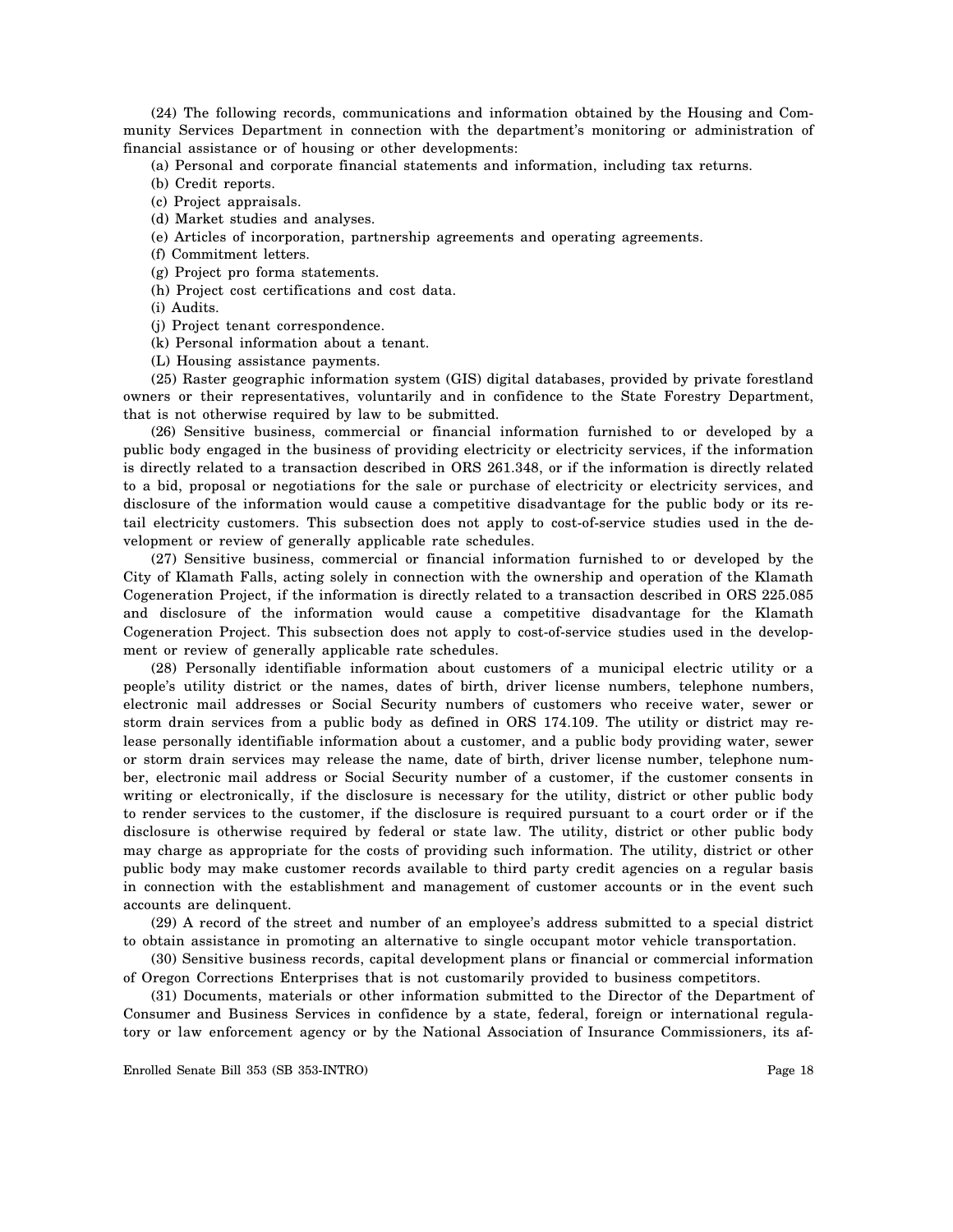filiates or subsidiaries under ORS 86A.095 to 86A.198, [*86A.990, 86A.992,*] 697.005 to 697.095, 697.602 to 697.842, 705.137, 717.200 to 717.320, 717.900 or 717.905, ORS chapter 59, 723, 725 or 726, the Bank Act or the Insurance Code when:

(a) The document, material or other information is received upon notice or with an understanding that it is confidential or privileged under the laws of the jurisdiction that is the source of the document, material or other information; and

(b) The director has obligated the Department of Consumer and Business Services not to disclose the document, material or other information.

(32) A county elections security plan developed and filed under ORS 254.074.

(33) Information about review or approval of programs relating to the security of:

(a) Generation, storage or conveyance of:

(A) Electricity;

(B) Gas in liquefied or gaseous form;

(C) Hazardous substances as defined in ORS 453.005 (7)(a), (b) and (d);

(D) Petroleum products;

(E) Sewage; or

(F) Water.

(b) Telecommunication systems, including cellular, wireless or radio systems.

(c) Data transmissions by whatever means provided.

(34) The information specified in ORS 25.020 (8) if the Chief Justice of the Supreme Court designates the information as confidential by rule under ORS 1.002.

(35)(a) Employer account records of the State Accident Insurance Fund Corporation.

(b) As used in this subsection, "employer account records" means all records maintained in any form that are specifically related to the account of any employer insured, previously insured or under consideration to be insured by the State Accident Insurance Fund Corporation and any information obtained or developed by the corporation in connection with providing, offering to provide or declining to provide insurance to a specific employer. "Employer account records" includes, but is not limited to, an employer's payroll records, premium payment history, payroll classifications, employee names and identification information, experience modification factors, loss experience and dividend payment history.

(c) The exemption provided by this subsection may not serve as the basis for opposition to the discovery documents in litigation pursuant to applicable rules of civil procedure.

(36)(a) Claimant files of the State Accident Insurance Fund Corporation.

(b) As used in this subsection, "claimant files" includes, but is not limited to, all records held by the corporation pertaining to a person who has made a claim, as defined in ORS 656.005, and all records pertaining to such a claim.

(c) The exemption provided by this subsection may not serve as the basis for opposition to the discovery documents in litigation pursuant to applicable rules of civil procedure.

(37) Except as authorized by ORS 408.425, records that certify or verify an individual's discharge or other separation from military service.

**NOTE:** Excises extraneous references in (31).

**SECTION 17.** Section 3, chapter 884, Oregon Laws 2009, is amended to read:

**Sec. 3. (1)** [*Section 1 of this 2009 Act is*] **Sections 1 and 2, chapter 884, Oregon Laws 2009, are** repealed on January 2, 2012.

**(2) The Nearshore Resources Fund established under section 2, chapter 884, Oregon Laws 2009, is abolished January 2, 2012.** 

**(3) Any unexpended moneys remaining in the Nearshore Resources Fund on January 2, 2012, shall be transferred to the General Fund.** 

**NOTE:** Sunsets fund established for purposes of task force on same date task force sunsets. **SECTION 18.** ORS 198.885 is amended to read:

198.885. (1) One district or more may merge with another district if the merger is approved by the electors as provided by ORS 198.895 to 198.915 or if it is approved by a local government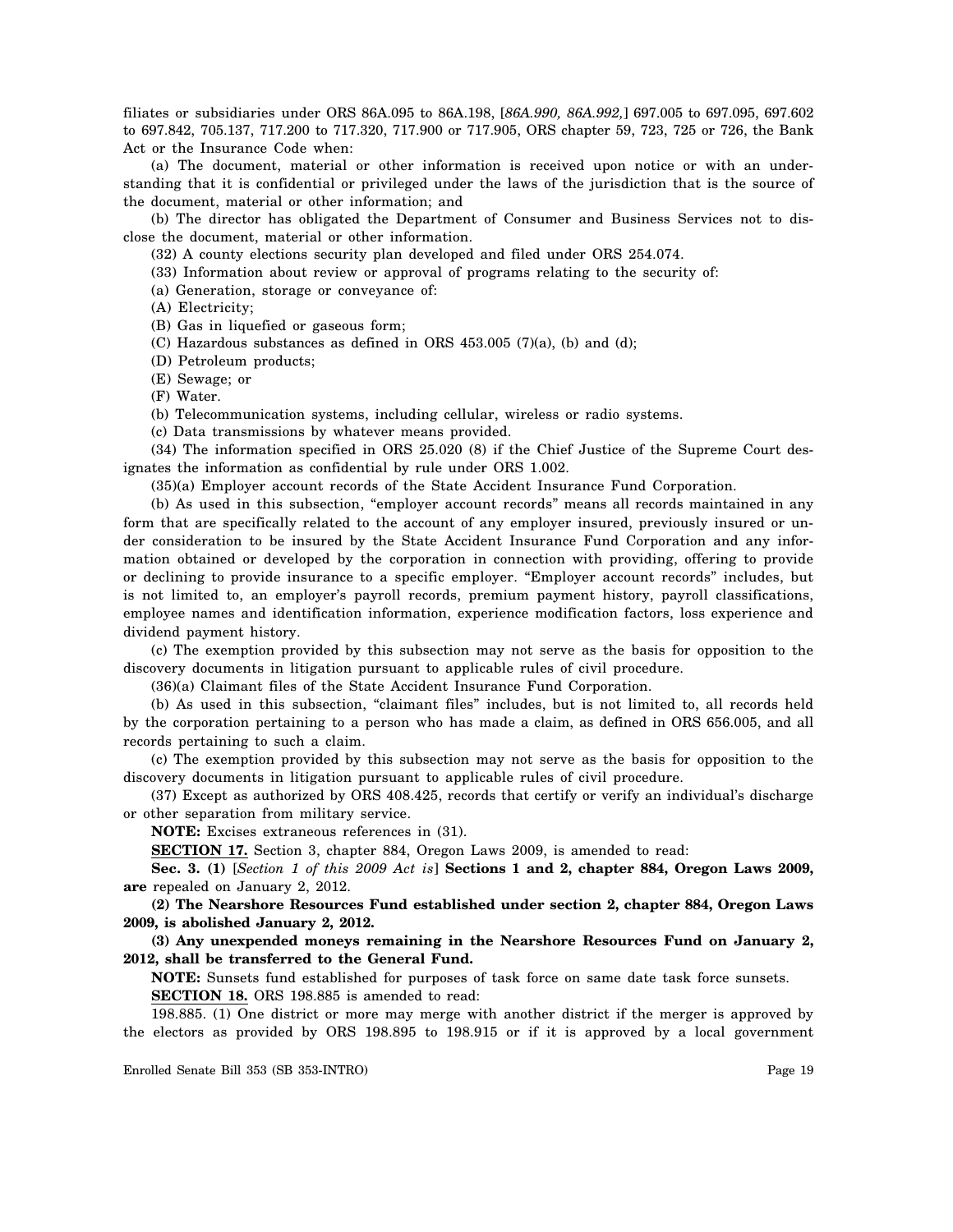boundary commission as provided by ORS 199.480 (1)(c). The districts included in the merger shall be considered annexed by and absorbed into the surviving district.

(2) If the merger is approved, the district boards and officers of the merging districts shall turn over to the board of the surviving district all funds, property, contracts and records of the merging districts. Upon the effective date of the merger[*, the surviving district shall*]:

(a) **The surviving district shall** succeed to all the property, contracts, rights and powers of the merging districts, and shall constitute and be a regularly organized district as if originally organized in the manner provided by the principal Act and ORS 198.705 to 198.955;

(b) Uncollected taxes, assessments or charges levied by the merging districts shall become the property of the surviving district and upon collection shall be credited to the account of the surviving district; and

(c) Subject to any debt distribution plan adopted under ORS 198.900, the surviving district shall become liable for all the obligations, legal or contractual, of the merging districts.

(3) Districts providing potable water for domestic consumption, sanitary sewer or surface water quality and quantity purposes under separate principal Acts may merge as provided in this section. The district designated as the surviving district shall have all powers held by the other district under the principal Act of the other district.

(4) A county service district may merge with another district providing different or similar services as provided in subsection (3) of this section. When the county service district is not the surviving district, the merging entities shall enter into an agreement concerning elected representation on the board of the surviving district. The agreement shall provide that no fewer than two members of the board of the surviving district shall be appointed by the board of county commissioners, acting as the governing body of the county service district, to serve until replaced by individuals elected to the office at the next regular district election.

(5) Subsections (3) and (4) of this section do not apply to water authorities or sanitary authorities seeking to provide a different water-related service if the entities that seek to merge with the existing water authorities or sanitary authorities are within the urban growth boundary of a city and the city provides water supply, wastewater treatment or surface water management and treatment. When such entities are within the urban growth boundary of a city, the merging entities must:

(a) Obtain consent for the merger from the city prior to calling an election; or

(b) Comply with the formation process set forth in ORS 450.600.

**NOTE:** Corrects read-in woes in (2).

**SECTION 19.** ORS 198.890 is amended to read:

198.890. (1) Two or more districts may consolidate and form a new district if the consolidation is approved by the electors as provided by ORS 198.895 to 198.915 or if it is approved by a local government boundary commission as provided by ORS 199.480 (1)(c). The districts included in the consolidation shall be considered joined into a single new district.

(2) If the consolidation is approved, the district boards and officers of the consolidating districts shall turn over to the board of the successor district all funds, property, contracts and records of the consolidating districts. Upon the effective date of the consolidation[*, the successor district shall*]:

(a) **The successor district shall** succeed to all the property, contracts, rights and powers of the consolidating districts, and shall constitute and be a regularly organized district as if originally organized in the manner provided by the principal Act and ORS 198.705 to 198.955;

(b) Uncollected taxes, assessments or charges levied by the consolidating districts shall become the property of the successor district and upon collection shall be credited to the account of the successor district; and

(c) Subject to any debt distribution plan adopted under ORS 198.900, the successor district shall become liable for all the obligations, legal or contractual, of the consolidating districts.

(3) Districts providing potable water for domestic consumption, sanitary sewer or surface water quality and quantity purposes under separate principal Acts may consolidate as provided in this section. Upon the effective date of the consolidation, the district designated as the successor district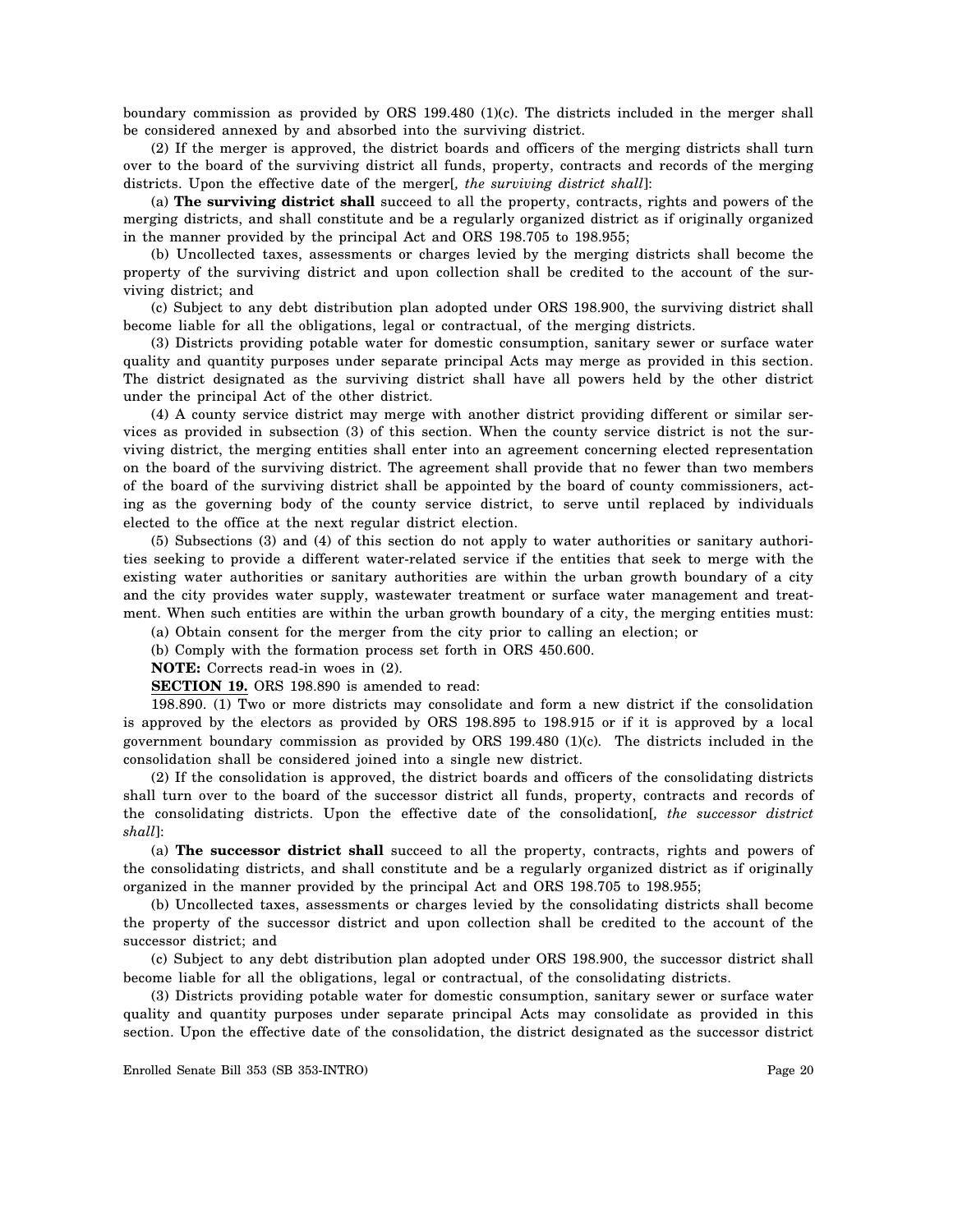shall have all powers held by the consolidating districts under the principal Acts of all of the districts.

(4) A county service district may consolidate with another district providing different or similar services as provided in subsection (3) of this section. The consolidating entities shall enter into an agreement that shall be binding on the successor district concerning elected representation on the board of the successor district. The agreement shall provide that no fewer than two members of the board of the successor district shall be appointed by the board of county commissioners, acting as the governing body of the county service district, to serve until replaced by individuals elected to the office at the next regular district election.

(5) Subsections (3) and (4) of this section do not apply to water authorities or sanitary authorities seeking to provide a different water-related service if the entities that seek to consolidate with the existing water authorities or sanitary authorities are within the urban growth boundary of a city and the city provides water supply, wastewater treatment or surface water management and treatment. When such entities are within the urban growth boundary of a city, the consolidating entities must:

(a) Obtain consent for the consolidation from the city prior to calling an election; or

(b) Comply with the formation procedures set forth in ORS 450.600.

**NOTE:** Corrects read-in woes in (2).

**SECTION 20.** ORS 198.920 is amended to read:

198.920. **(1)** Dissolution of a district may be initiated:

[*(1)*] **(a)** By a petition of the electors requesting dissolution of the district, filed with the county board.

[*(2)*] **(b)** By resolution of the district board filed with the county board when the district board determines that it is in the best interest of the inhabitants of the district that the district be dissolved and liquidated.

[*(3)*] **(c)** By resolution of the county board:

[*(a)*] **(A)(i)** If the district at the time of the regular district election has not elected district board members, as required by the principal Act, to fill vacancies on the district board; or

[*(b)*] **(ii)** If the territory within the district is uninhabited; and

[*(c)*] **(B)** If [*in either case*] the county board determines that it is in the best interest of the people of the county that the district be dissolved and liquidated.

[*(4)*] **(2)** Within five days after a petition is filed or a resolution of a county board is adopted under this section, a copy shall be filed with the district secretary, if any, or with any other district officer who can with reasonable diligence be located.

[*(5)*] **(3)** If there are no qualified district board members, the county board shall act as or appoint a board of trustees to act in behalf of the district.

**NOTE:** Restructures section to conform to legislative style.

**SECTION 21.** ORS 198.925 is amended to read:

198.925. (1) When dissolution proceedings have been initiated, the district board shall make findings of fact [*which shall*] **that** include:

(a) The amount of each outstanding bond, coupon and other indebtedness, with a general description of the indebtedness and the name of the holder and owner of each, if known.

(b) A description of each parcel of real property and interest in real property and, if the property was acquired for delinquent taxes or assessments, the amount of such taxes and assessments on each parcel of property.

(c) **The amount of** uncollected taxes, assessments and charges levied by the district and the amount upon each lot or tract of land.

(d) A description of the personal property and of all other assets of the district.

(e) The estimated cost of dissolution.

(2) The district board shall propose a plan of dissolution and liquidation.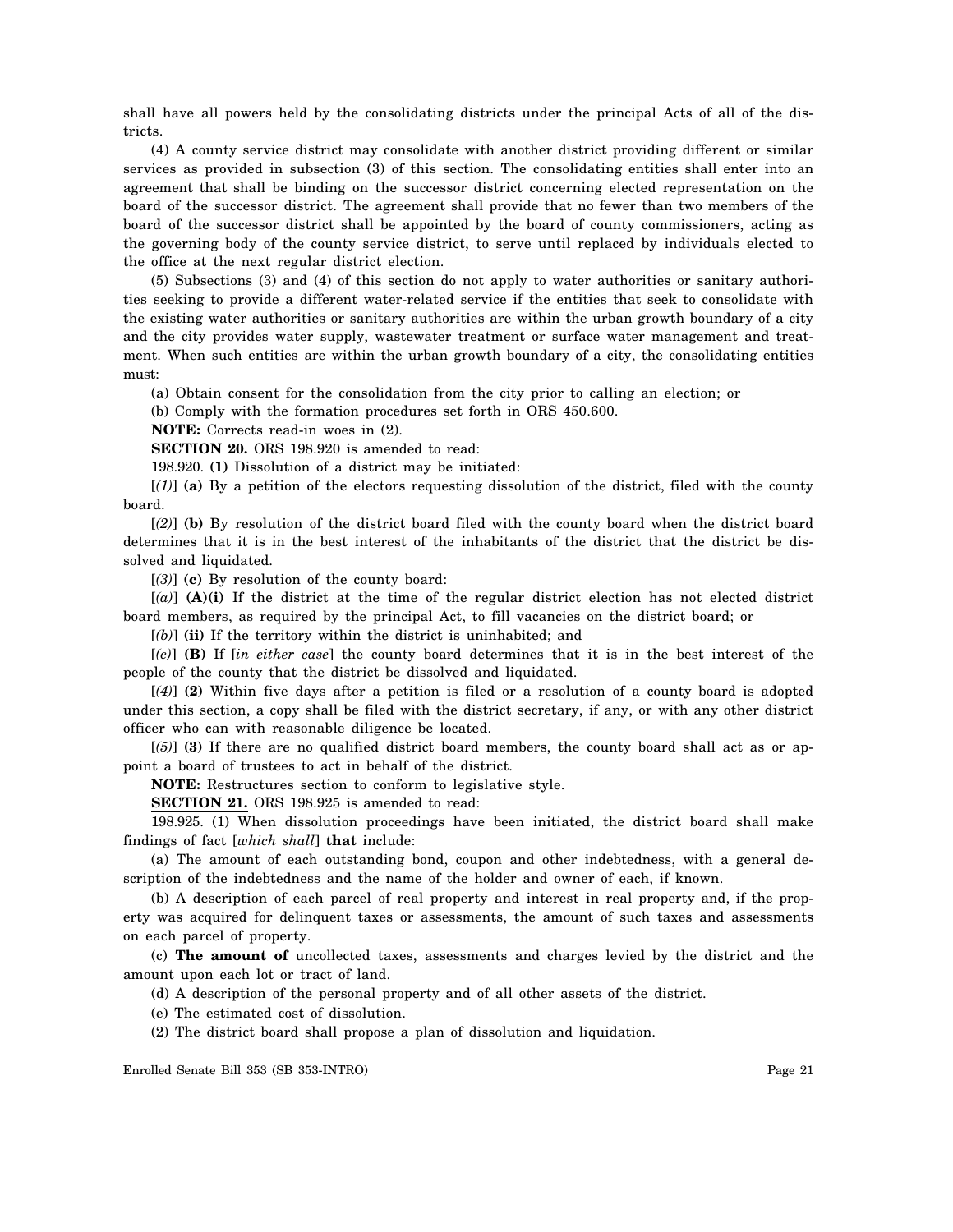(3) Within 30 days after initiation of the dissolution proceeding, the findings of fact and the proposed plan of dissolution and liquidation shall be filed in the office of the county clerk and shall be available for inspection by any interested person.

**NOTE:** Corrects syntax in (1) lead-in and (1)(c).

**SECTION 22.** ORS 238.005, as amended by section 8, chapter 1, Oregon Laws 2010, is amended to read:

238.005. For purposes of this chapter:

**(1) "Active member" means a member who is presently employed by a participating public employer in a qualifying position and who has completed the six-month period of service required by ORS 238.015.** 

[*(1)*] **(2)** "Annuity" means payments for life derived from contributions made by a member as provided in this chapter.

[*(2)*] **(3)** "Board" means the Public Employees Retirement Board.

[*(3)*] **(4)** "Calendar year" means 12 calendar months commencing on January 1 and ending on December 31 following.

[*(4)*] **(5)** "Continuous service" means service not interrupted for more than five years, except that such continuous service shall be computed without regard to interruptions in the case of:

(a) An employee who had returned to the service of the employer as of January 1, 1945, and who remained in that employment until having established membership in the Public Employees Retirement System.

(b) An employee who was in the armed services on January 1, 1945, and returned to the service of the employer within one year of the date of being otherwise than dishonorably discharged and remained in that employment until having established membership in the Public Employees Retirement System.

[*(5)*] **(6)** "Creditable service" means any period of time during which an active member is being paid a salary by a participating public employer and for which benefits under this chapter are funded by employer contributions and earnings on the fund. For purposes of computing years of "creditable service," full months and major fractions of a month shall be considered to be onetwelfth of a year and shall be added to all full years. "Creditable service" includes all retirement credit received by a member.

[*(6)*] **(7)** "Earliest service retirement age" means the age attained by a member when the member could first make application for retirement under the provisions of ORS 238.280.

[*(7)*] **(8)** "Employee" includes, in addition to employees, public officers, but does not include:

(a) Persons engaged as independent contractors.

(b) Seasonal, emergency or casual workers whose periods of employment with any public employer or public employers do not total 600 hours in any calendar year.

(c) Persons, other than workers in the Oregon Industries for the Blind under ORS 346.190, provided sheltered employment or made-work by a public employer in an employment or industries program maintained for the benefit of such persons.

(d) Persons employed and paid from federal funds received under [*the Emergency Job and Unemployment Assistance Act of 1974 (Public Law 93-567) or any other*] **a** federal program intended primarily to alleviate unemployment. However, any such person shall be considered an "employee" if not otherwise excluded by paragraphs (a) to (c) of this subsection and the public employer elects to have the person so considered by an irrevocable written notice to the board.

(e) Persons who are employees of a railroad, as defined in ORS 824.020, and who, as such employees, are included in a retirement plan under federal railroad retirement statutes. This paragraph shall be deemed to have been in effect since the inception of the system.

[*(8)*] **(9)** "Final average salary" means whichever of the following is greater:

(a) The average salary per calendar year paid by one or more participating public employers to an employee who is an active member of the system in three of the calendar years of membership before the effective date of retirement of the employee, in which three years the employee was paid the highest salary. The three calendar years in which the employee was paid the largest total salary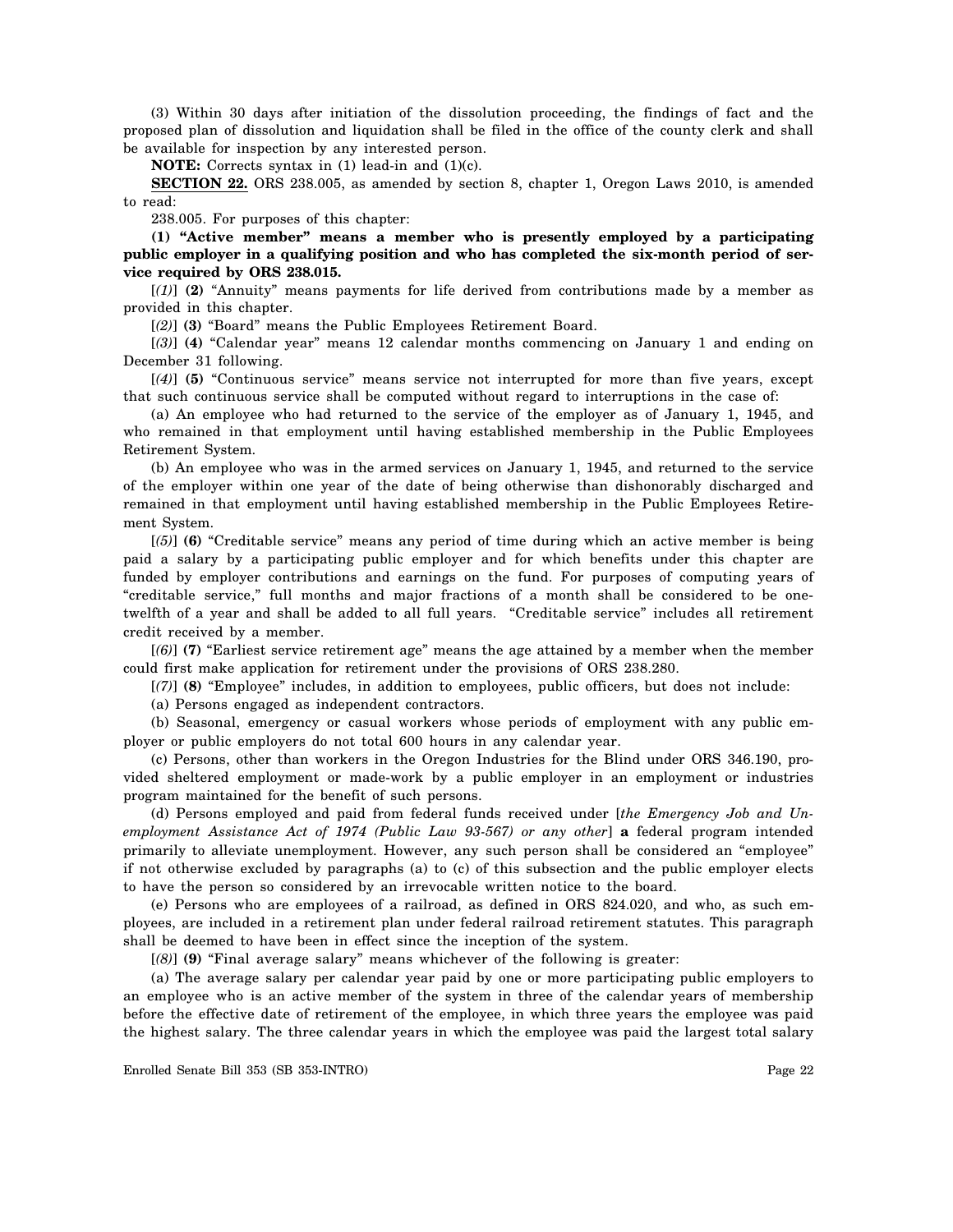may include calendar years in which the employee was employed for less than a full calendar year. If the number of calendar years of active membership before the effective date of retirement of the employee is three or fewer, the final average salary for the employee is the average salary per calendar year paid by one or more participating public employers to the employee in all of those years, without regard to whether the employee was employed for the full calendar year.

(b) One-third of the total salary paid by a participating public employer to an employee who is an active member of the system in the last 36 calendar months of active membership before the effective date of retirement of the employee.

[*(9)*] **(10)** "Firefighter" does not include a volunteer firefighter, but does include:

(a) The State Fire Marshal, the chief deputy fire marshal and deputy state fire marshals; and (b) An employee of the State Forestry Department who is certified by the State Forester as a professional wildland firefighter and whose primary duties include the abatement of uncontrolled fires as described in ORS 477.064.

[*(10)*] **(11)** "Fiscal year" means 12 calendar months commencing on July 1 and ending on June 30 following.

[*(11)*] **(12)** "Fund" means the Public Employees Retirement Fund.

**(13) "Inactive member" means a member who is not employed in a qualifying position, whose membership has not been terminated in the manner described by ORS 238.095 and who is not retired for service or disability.** 

[*(12)(a)*] **(14)** "Member" means a person who has established membership in the system and whose membership has not been terminated as described in ORS 238.095. "Member" includes active, inactive and retired members.

[*(b) "Active member" means a member who is presently employed by a participating public employer in a qualifying position and who has completed the six-month period of service required by ORS 238.015.*]

[*(c) "Inactive member" means a member who is not employed in a qualifying position, whose membership has not been terminated in the manner described by ORS 238.095, and who is not retired for service or disability.*]

[*(d) "Retired member" means a member who is retired for service or disability.*]

[*(13)(a)*] **(15)** "Member account" means the regular account and the variable account.

[*(b) "Regular account" means the account established for each active and inactive member under ORS 238.250.*]

[*(c) "Variable account" means the account established for a member who participates in the Variable Annuity Account under ORS 238.260.*]

[*(14)*] **(16)** "Normal retirement age" means:

(a) For a person who establishes membership in the system before January 1, 1996, as described in ORS 238.430, 55 years of age if the employee retires at that age as a police officer or firefighter or 58 years of age if the employee retires at that age as other than a police officer or firefighter.

(b) For a person who establishes membership in the system on or after January 1, 1996, as described in ORS 238.430, 55 years of age if the employee retires at that age as a police officer or firefighter or 60 years of age if the employee retires at that age as other than a police officer or firefighter.

[*(15)*] **(17)** "Pension" means annual payments for life derived from contributions by one or more public employers.

[*(16)*] **(18)** "Police officer" includes:

(a) Employees of institutions defined in ORS 421.005 as Department of Corrections institutions whose duties, as assigned by the Director of the Department of Corrections, include the custody of persons committed to the custody of or transferred to the Department of Corrections and employees of the Department of Corrections who were classified as police officers on or before July 27, 1989, whether or not such classification was authorized by law.

(b) Employees of the Department of State Police who are classified as police officers by the Superintendent of State Police.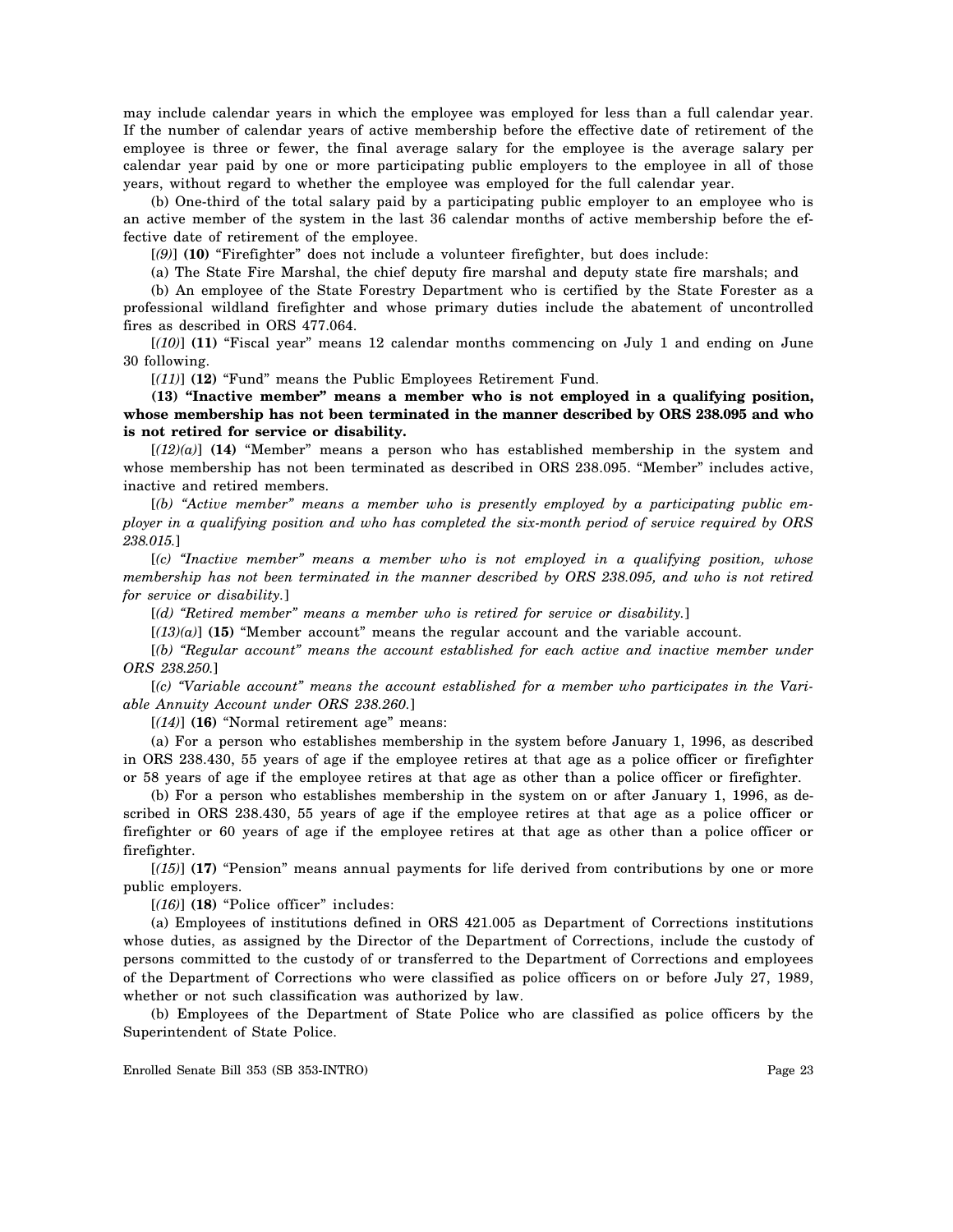(c) Employees of the Oregon Liquor Control Commission who are classified as enforcement officers by the administrator of the commission.

(d) Sheriffs and those deputy sheriffs or other employees of a sheriff whose duties, as classified by the sheriff, are the regular duties of police officers or corrections officers.

(e) Police chiefs and police personnel of a city who are classified as police officers by the council or other governing body of the city.

(f) Parole and probation officers employed by the Department of Corrections, parole and probation officers who are transferred to county employment under ORS 423.549 and adult parole and probation officers, as defined in ORS 181.610, who are classified as police officers for the purposes of this chapter by the county governing body. If a county classifies adult parole and probation officers as police officers for the purposes of this chapter, and the employees so classified are represented by a labor organization, any proposal by the county to change that classification or to cease to classify adult parole and probation officers as police officers for the purposes of this chapter is a mandatory subject of bargaining.

(g) Police officers appointed under ORS 276.021 or 276.023.

(h) Employees of the Port of Portland who are classified as airport police by the Board of Commissioners of the Port of Portland.

(i) Employees of the State Department of Agriculture who are classified as livestock police officers by the Director of Agriculture.

(j) Employees of the Department of Public Safety Standards and Training who are classified by the department as other than secretarial or clerical personnel.

(k) Investigators of the Criminal Justice Division of the Department of Justice.

(L) Corrections officers as defined in ORS 181.610.

(m) Employees of the Oregon State Lottery Commission who are classified by the Director of the Oregon State Lottery as enforcement agents pursuant to ORS 461.110.

(n) The Director of the Department of Corrections.

(o) An employee who for seven consecutive years has been classified as a police officer as defined by this section, and who is employed or transferred by the Department of Corrections to fill a position designated by the Director of the Department of Corrections as being eligible for police officer status.

(p) An employee of the Department of Corrections classified as a police officer on or prior to July 27, 1989, whether or not that classification was authorized by law, as long as the employee remains in the position held on July 27, 1989. The initial classification of an employee under a system implemented pursuant to ORS 240.190 does not affect police officer status.

(q) Employees of a school district who are appointed and duly sworn members of a law enforcement agency of the district as provided in ORS 332.531 or otherwise employed full-time as police officers commissioned by the district.

(r) Employees at youth correction facilities and juvenile detention facilities under ORS 419A.050, 419A.052 and 420.005 to 420.915 who are required to hold valid Oregon teaching licenses and who have supervisory, control or teaching responsibilities over juveniles committed to the custody of the Department of Corrections or the Oregon Youth Authority.

(s) Employees at youth correction facilities as defined in ORS 420.005 whose primary job description involves the custody, control, treatment, investigation or supervision of juveniles placed in such facilities.

(t) Employees of the Oregon Youth Authority who are classified as juvenile parole and probation officers.

# **(19) "Prior service credit" means credit provided under ORS 238.442 or under ORS 238.225 (2) to (6) (1999 Edition).**

[*(17)*] **(20)** "Public employer" means the state, one of its agencies, any city, county, or municipal or public corporation, any political subdivision of the state or any instrumentality thereof, or an agency created by one or more such governmental organizations to provide governmental services. For purposes of this chapter, such agency created by one or more governmental organizations is a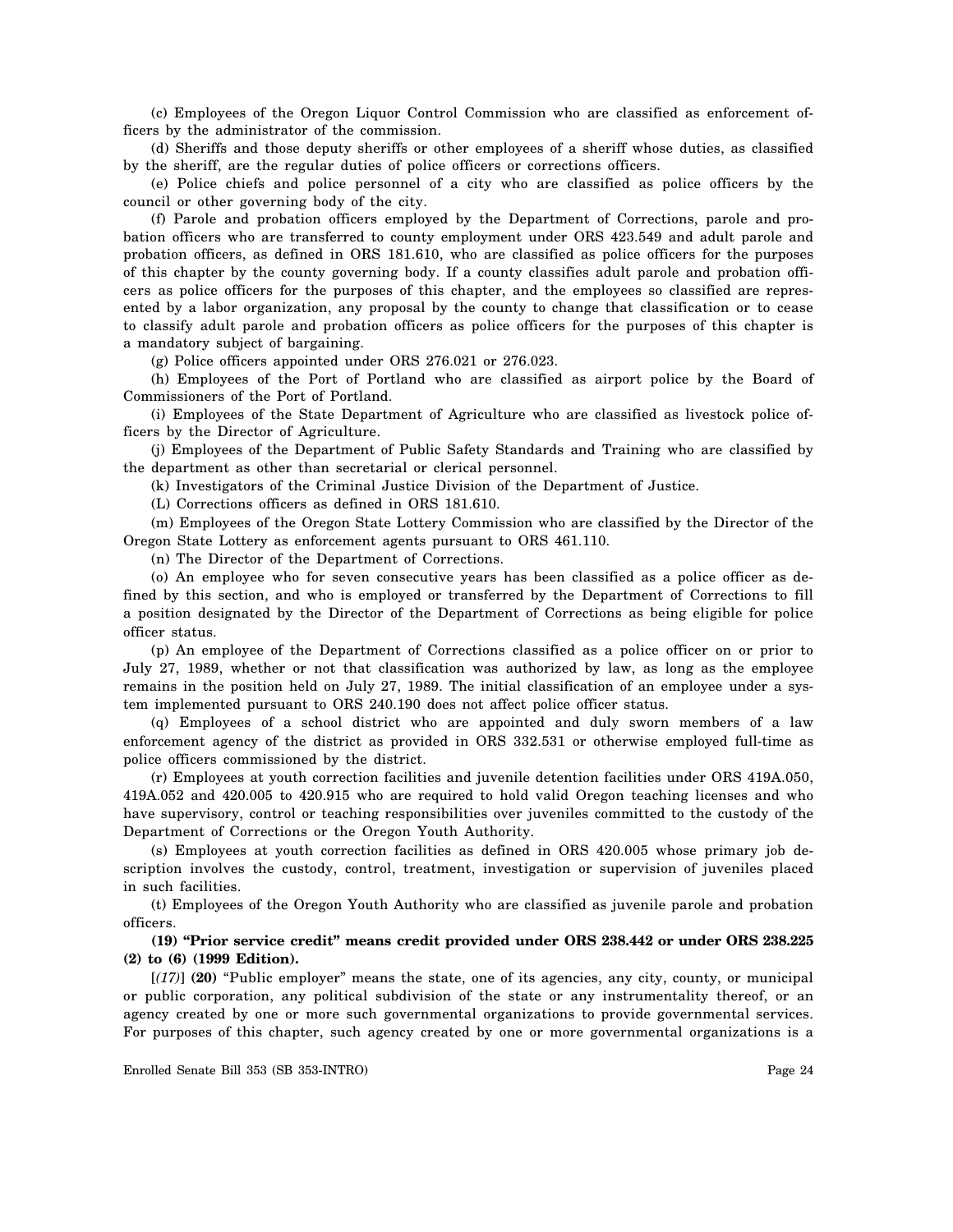governmental instrumentality and a legal entity with power to enter into contracts, hold property and sue and be sued.

[*(18) "Prior service credit" means credit provided under ORS 238.442 or under ORS 238.225 (2) to (6) (1999 Edition).*]

[*(19)*] **(21)** "Qualifying position" means one or more jobs with one or more participating public employers in which an employee performs 600 or more hours of service in a calendar year, excluding any service in a job for which a participating public employer does not provide benefits under this chapter pursuant to an application made under ORS 238.035.

**(22) "Regular account" means the account established for each active and inactive member under ORS 238.250.** 

#### **(23) "Retired member" means a member who is retired for service or disability.**

[*(20)*] **(24)** "Retirement credit" means a period of time that is treated as creditable service for the purposes of this chapter.

 $[(21)(a)]$  (25)(a) "Salary" means the remuneration paid an employee in cash out of the funds of a public employer in return for services to the employer, plus the monetary value, as determined by the Public Employees Retirement Board, of whatever living quarters, board, lodging, fuel, laundry and other advantages the employer furnishes the employee in return for services.

(b) "Salary" includes but is not limited to:

(A) Payments of employee and employer money into a deferred compensation plan, which are deemed salary paid in each month of deferral;

(B) The amount of participation in a tax-sheltered or deferred annuity, which is deemed salary paid in each month of participation;

(C) Retroactive payments described in section 7, chapter 1, Oregon Laws 2010; and

(D) Wages of a deceased member paid to a surviving spouse or dependent children under ORS 652.190.

(c) "Salary" or "other advantages" does not include:

(A) Travel or any other expenses incidental to employer's business which is reimbursed by the employer;

(B) Payments for insurance coverage by an employer on behalf of employee or employee and dependents, for which the employee has no cash option;

(C) Payments made on account of an employee's death;

(D) Any lump sum payment for accumulated unused sick leave;

(E) Any accelerated payment of an employment contract for a future period or an advance against future wages;

(F) Any retirement incentive, retirement severance pay, retirement bonus or retirement gratuitous payment;

(G) Payments for periods of leave of absence after the date the employer and employee have agreed that no future services qualifying pursuant to ORS 238.015 (3) will be performed, except for sick leave and vacation;

(H) Payments for instructional services rendered to institutions of the Oregon University System or the Oregon Health and Science University when such services are in excess of full-time employment subject to this chapter. A person employed under a contract for less than 12 months is subject to this subparagraph only for the months to which the contract pertains; or

(I) Payments made by an employer for insurance coverage provided to a domestic partner of an employee.

[*(22)*] **(26)** "School year" means the period beginning July 1 and ending June 30 next following. [*(23)*] **(27)** "System" means the Public Employees Retirement System.

# **(28) "Variable account" means the account established for a member who participates in the Variable Annuity Account under ORS 238.260.**

[*(24)*] **(29)** "Vested" means being an active member of the system in each of five calendar years. [*(25)*] **(30)** "Volunteer firefighter" means a firefighter whose position normally requires less than 600 hours of service per year.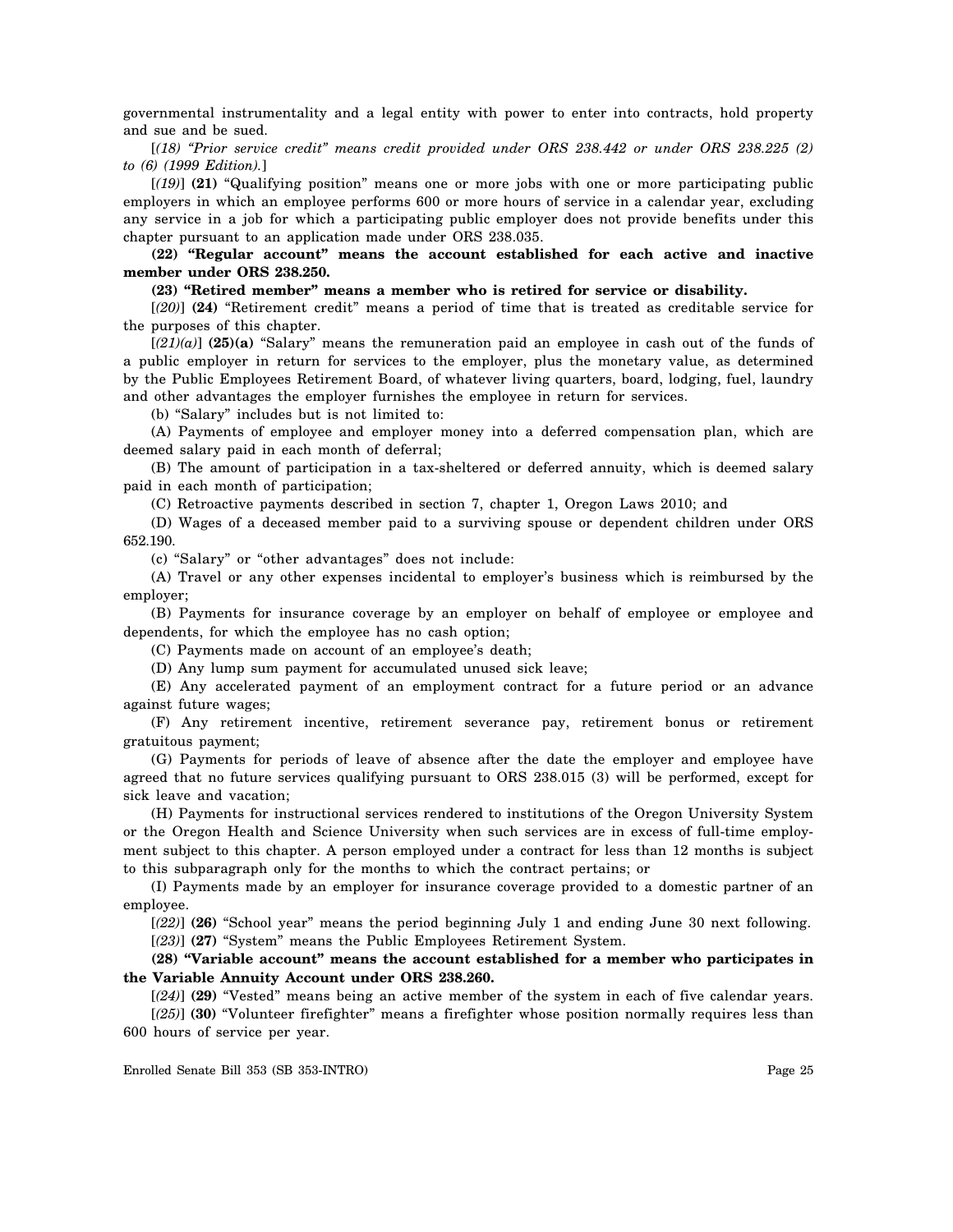**NOTE:** Alphabetizes definitions; deletes reference to obsolete federal Act in (8)(d).

**SECTION 23.** Section 2, chapter 971, Oregon Laws 1999, is amended to read:

**Sec. 2.** (1) The amendments to ORS 238.005 by section 1**, chapter 971, Oregon Laws 1999,** [*of this 1999 Act*] apply only to persons specified in ORS 238.005 [*(16)(b)*] **(10)(b)** who are employed by the State Forestry Department on [*the effective date of this 1999 Act*] **October 23, 1999,** or who become employed by the State Forestry Department after [*the effective date of this 1999 Act*] **October 23, 1999**.

(2) Except as provided in subsection (3) of this section, the amendments to ORS 238.005 by section 1**, chapter 971, Oregon Laws 1999,** [*of this 1999 Act*] apply only to service rendered to a participating public employer on or after [*the effective date of this 1999 Act*] **October 23, 1999**.

(3) Any employee who is employed by the State Forestry Department in a position described in ORS 238.005 [*(16)(b) on the effective date of this 1999 Act*] **(10)(b) on October 23, 1999,** may acquire creditable service in the Public Employees Retirement System as a firefighter for service performed by the employee in a position described in ORS 238.005 [*(16)(b) before the effective date of this 1999 Act*] **(10)(b) before October 23, 1999,** by paying to the Public Employees Retirement Board an amount determined by the board to represent the full cost to the system of providing credit as a firefighter to the member. The member may acquire credit as a firefighter for all or part of the service in a position described in ORS 238.005 [*(16)(b) performed before the effective date of this 1999 Act*] **(10)(b) performed before October 23, 1999**. All amounts required for acquisition of credit as a firefighter under this subsection must be paid at least 90 days before a member's effective date of retirement. The board may by rule allow members to pay amounts required under this subsection in installments in lieu of requiring a single lump sum payment.

**NOTE:** Corrects subsection references; inserts effective date references.

**SECTION 24.** ORS 238.148 is amended to read:

238.148. (1) A member of the Public Employees Retirement System who is a police officer is entitled to receive retirement credit as provided in subsection (2) of this section if:

(a) The member was employed as a public safety officer by another state, or political subdivision of another state, before being employed in a position that entitled the member to credit in the system; and

(b) The member makes the payment required by subsection (2) of this section within the time specified by that subsection.

(2) Except as provided in subsection (3) of this section, a member of the system employed as a police officer who meets the requirements of subsection (1) of this section is entitled to receive retirement credit for the period of the member's service with another state, or political subdivision of another state, not to exceed a maximum of four years, if the member within 90 days of the member's effective date of retirement:

(a) Applies in writing to the Public Employees Retirement Board for such retirement credit;

(b) Provides written verification to the board from the other state, or political subdivision of the other state, that employed the member, verifying the period of time that the member served as a public safety officer in the other state; and

(c) Pays to the board, in a lump sum, for each year of retirement credit applied for under this section, an amount determined by the board to represent the full cost to the system of providing the retirement credit to the member, including all administrative costs incurred by the system in processing the application for acquisition of the retirement credit.

(3) A member may not receive retirement credit under the provisions of this section for any period of service with another state, or political subdivision of another state, if the member is entitled to a pension or retirement allowance by reason of that service under a public plan or system offered by the other state or by a political subdivision of the other state.

(4) For the purposes of this section, "public safety officer" means a person who serves in a position with another state, or political subdivision of another state, that is the other state's equivalent of a position described in ORS 238.005 [*(16)*] **(18)**.

**NOTE:** Corrects subsection reference in (4); see amendments to 238.005 by section 22.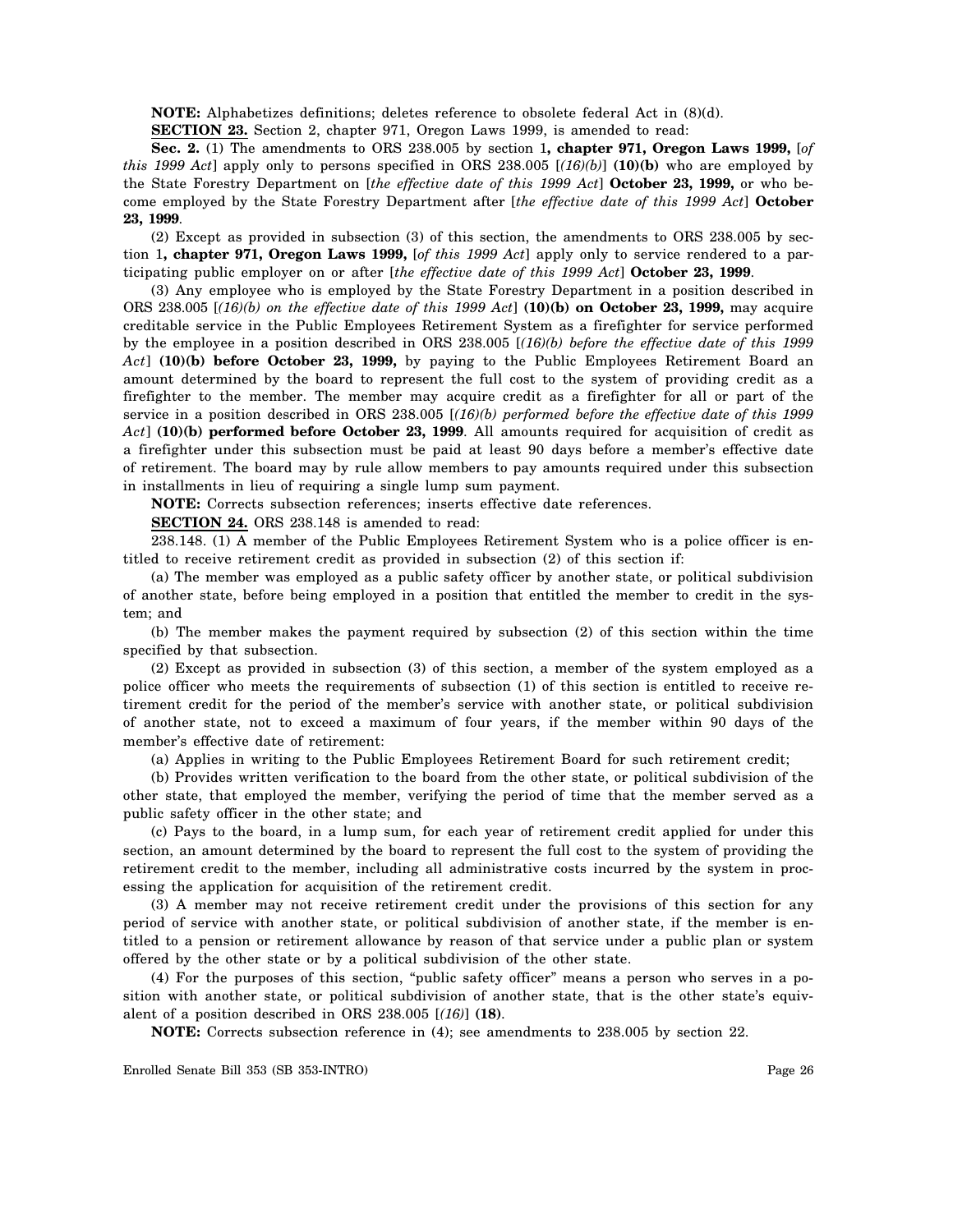**SECTION 25.** ORS 238.580 is amended to read:

238.580. (1) ORS 238.005 [*(3) and (21)*] **(4) and (25)**, 238.025, 238.078, 238.082, 238.092, 238.115 (1), 238.250, 238.255, 238.260, 238.350, 238.380, 238.410, 238.415, 238.420, 238.445, 238.458, 238.460, 238.465, 238.475, 238.600, 238.605, 238.610, 238.618, 238.630, 238.635, 238.645, 238.650, 238.655, 238.660, 238.665, 238.670 and 238.705 and the increases provided by ORS 238.385 for members of the system who are serving as other than police officers or firefighters apply in respect to service as a judge member.

(2) This chapter applies in respect to persons described in ORS 238.505 (1) and in respect to service as a judge member only as specifically provided in ORS 238.500 to 238.585.

**NOTE:** Corrects subsection references in (1); see amendments to 238.005 by section 22.

**SECTION 26.** ORS 238.608 is amended to read:

238.608. (1) The Public Employees Retirement Board shall conduct a study of the life expectancy of members of the Public Employees Retirement System in the categories described in subsection (2) of this section. If the board determines that members in the categories described in subsection (2) of this section have a life expectancy that is substantially shorter than the life expectancy of members of the system generally, the board shall adopt and use separate actuarial equivalency factor tables under ORS 238.607 for the purpose of computing the payments to be made to members in the categories described in subsection (2) of this section and to the beneficiaries and alternate payees of those members. Any actuarial equivalency factor tables adopted under this section shall first become effective January 1, 2005.

(2) The provisions of this section apply to members of the system who are defined as firefighters under ORS 238.005 [*(9)*] or as police officers under ORS 238.005 [*(16)(a)*] **(18)(a)**, (b), (d), (e), (f), (k), (L), (n), (o) or (p).

**NOTE:** Eliminates one unnecessary subsection reference and corrects one subsection reference in (2); see amendments to 238.005 by section 22.

**SECTION 27.** ORS 238A.320 is amended to read:

238A.320. (1) A member of the individual account program becomes vested in the employee account established for the member under ORS 238A.350 (2) on the date the employee account is established.

(2) A member who makes rollover contributions becomes vested in the rollover account established for the member under ORS 238A.350 (4) on the date the rollover account is established.

(3) If an employer makes employer contributions for a member under ORS 238A.340, the member becomes vested in the employer account established under ORS 238A.350 (3) on the earliest of the following dates:

(a) The date on which the member completes at least 600 hours of service in each of five calendar years;

(b) The date on which an active member reaches the normal retirement age for the member under ORS 238A.160;

(c) If the individual account program is terminated, the date on which termination becomes effective, but only to the extent the account is then funded;

(d) The date on which an active member becomes disabled, as described in ORS 238A.155 [*(4)*] **(5)**; or

(e) The date on which an active member dies.

(4) If a member of the individual account program who is not vested in the employer account performs fewer than 600 hours of service in each of five consecutive calendar years, hours of service performed before the first calendar year of the period of five consecutive calendar years shall be disregarded for purposes of determining whether the member is vested under subsection (3)(a) of this section.

(5) Solely for purposes of determining whether a member is vested under subsection (3)(a) of this section, hours of service include creditable service, as defined in ORS 238.005, performed by the person before the person became an eligible employee, as long as the membership of the person under ORS chapter 238 has not been terminated under the provisions of ORS 238.095 on the date the person becomes an eligible employee.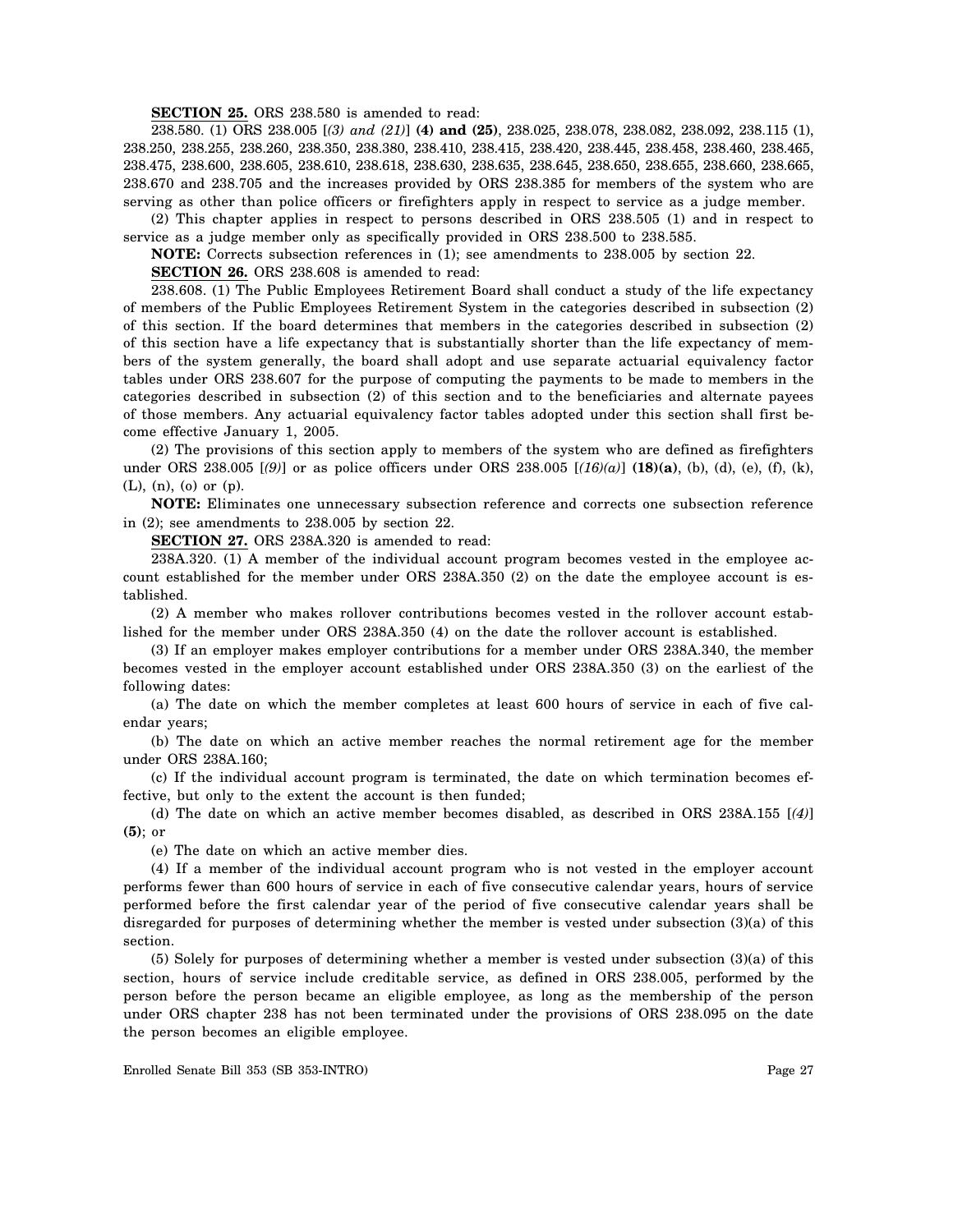**NOTE:** Corrects subsection reference in (3)(d).

**SECTION 28.** ORS 240.205 is amended to read:

240.205. The unclassified service shall comprise:

(1) One executive officer and one secretary for each board or commission, the members of which are elected officers or are appointed by the Governor.

(2) The director of each department of state government, each full-time salaried head of a state agency required by law to be appointed by the Governor and each full-time salaried member of a board or commission required by law to be appointed by the Governor.

(3) The administrator of each division within a department of state government required by law to be appointed by the director of the department with the approval of the Governor.

(4) Principal assistants and deputies and one private secretary for each executive or administrative officer specified in ORS 240.200 (1) and in subsections (1) to (3) of this section. "Deputy" means the deputy or deputies to an executive or administrative officer listed in subsections (1) to (3) of this section who is authorized to exercise that officer's authority upon absence of the officer. "Principal assistant" means a manager of a major agency organizational component who reports directly to an executive or administrative officer listed in subsections (1) to (3) of this section or deputy and who is designated as such by that executive or administrative officer with the approval of the Director of the Oregon Department of Administrative Services.

(5) Employees in the Governor's office and the principal assistant and private secretary in the Secretary of State's division.

(6) The director, principals, instructors and teachers in the school operated under ORS 346.010.

(7) Apprentice trainees only during the prescribed length of their course of training.

(8) Licensed physicians and dentists employed in their professional capacities and student nurses, interns, and patient or inmate help in state institutions.

(9) Lawyers employed in their professional capacities.

(10) All members of the Oregon State Police appointed under ORS 181.250 and 181.265.

(11) Deputy superintendents and associate superintendents in the Department of Education.

(12) Temporary seasonal farm laborers engaged in single phases of agricultural production or harvesting.

(13) Any individual employed and paid from federal funds received under [*the Emergency Job and Unemployment Assistance Act of 1974 (United States Public Law 93-567) or any other*] **a** federal program intended primarily to alleviate unemployment. However, persons employed under this subsection shall be treated as classified employees for purposes of ORS 243.650 to 243.782.

(14) Managers, department heads, directors, producers and announcers of the state radio and television network.

(15) Employees, including managers, of the foreign trade offices of the Oregon Business Development Department located outside the country.

(16) Any other position designated by law as unclassified.

**NOTE:** Deletes reference to obsolete federal Act in (13).

**SECTION 29.** ORS 243.421 is amended to read:

243.421. (1) The Oregon Investment Council shall establish a program for investment of moneys in the Deferred Compensation Fund. The program shall include policies and procedures for the investment of moneys in the fund. The program and all investments of moneys under the program are subject to the provisions of ORS 293.701 to 293.820.

(2) The council shall provide to the Public Employees Retirement Board a description of the investment options set forth in the council's policies and procedures for the investment of moneys in the fund, the applicable benchmark for each option and a description of the characteristics of each benchmark.

(3) The provisions of [*ORS 86A.095 to 86A.198, 86A.990 and 86A.992 and*] ORS chapter 59 that require registration of securities do not apply to any share, participation or other interest in the state deferred compensation plan or in the Deferred Compensation Fund. The provisions of [*ORS 86A.095 to 86A.198, 86A.990 and 86A.992 and*] ORS chapter 59 requiring licensing of certain persons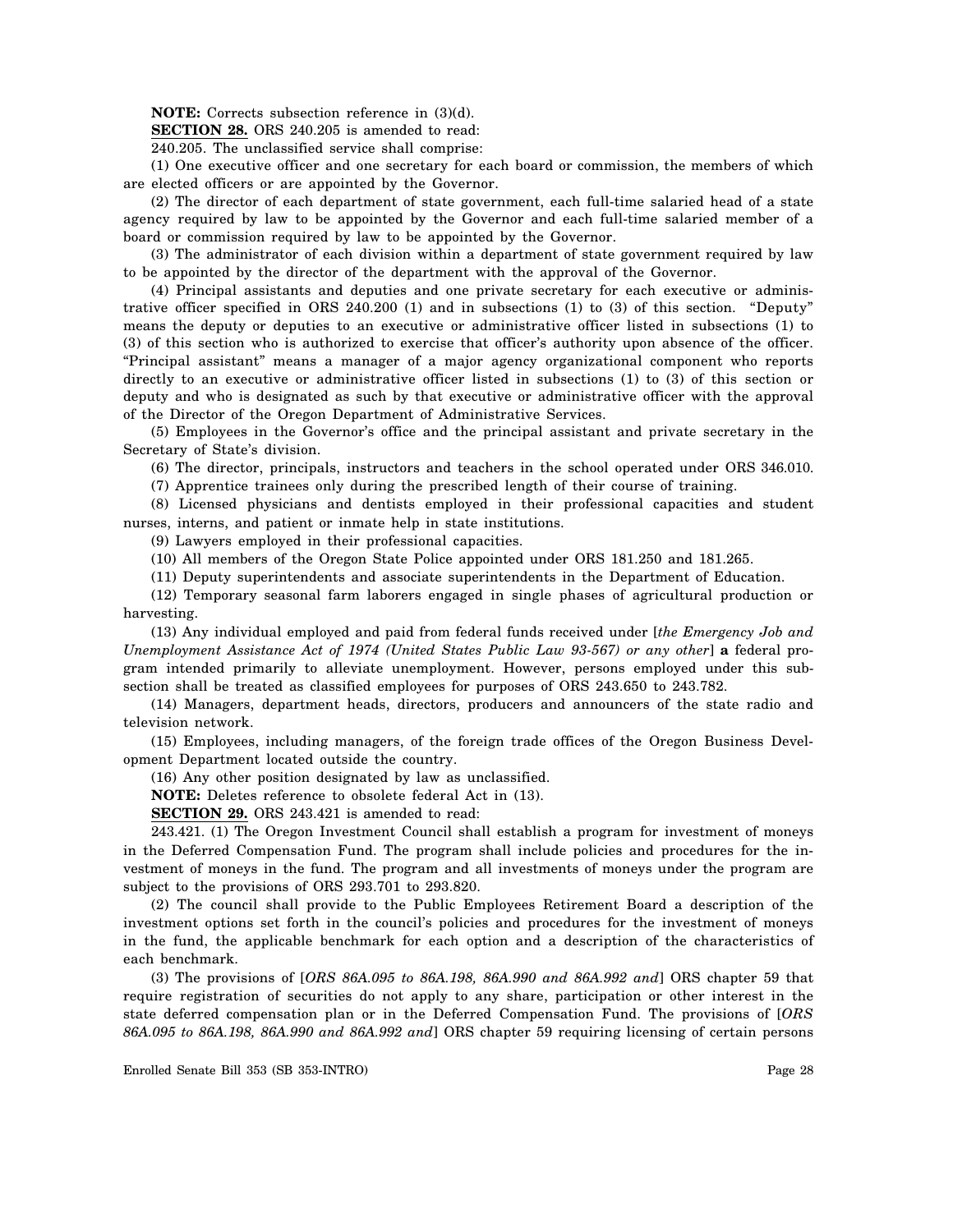as broker-dealers or as investment advisors do not apply to any of the following persons or entities for the purposes of implementing and administering the deferred compensation investment program established under this section:

(a) The council.

(b) The Public Employees Retirement Board.

(c) The Public Employees Retirement System.

(d) The State Treasurer.

(e) Any officer or employee of the persons or entities described in paragraphs (a) to (d) of this subsection.

**NOTE:** Excises extraneous references in (3).

**SECTION 30.** ORS 243.476 is amended to read:

243.476. (1) As a condition of allowing a local government to become a participating local government, and at any time thereafter, the Oregon Investment Council, the Public Employees Retirement Board or the Director of the Public Employees Retirement System may require that the local government provide proof that the local government deferred compensation plan complies with the provisions of section 457 of the Internal Revenue Code, as amended, that apply to governmental plans, including but not limited to any required declaration of trust related to plan assets and appointment of a trustee. The council, board or director may require an opinion of counsel or other assurance satisfactory to the council, board or director that participation of a local government deferred compensation plan in the deferred compensation investment program does not cause the State of Oregon, its agencies or employees to violate any federal or state laws or regulations related to investments and securities.

(2) Participating local governments shall take all actions that the Oregon Investment Council, the Public Employees Retirement Board or the Director of the Public Employees Retirement System, in their discretion, deem necessary for compliance by the deferred compensation investment program with all applicable federal and state laws or for qualification of the program for any exemptions from regulation available under those laws, including but not limited to the federal Securities Act of 1933, as amended, the Investment Company Act of 1940, as amended, and [*ORS 86A.095 to 86A.198, 86A.990 and 86A.992 and*] ORS chapter 59.

**NOTE:** Excises extraneous references in (2).

**SECTION 31.** ORS 243.482 is amended to read:

243.482. (1) A civil action for damages may not be brought against the state, the State Treasurer, the Oregon Investment Council, the Public Employees Retirement Board, or the officers or employees of the board by reason of:

(a) A breach of any duty in administering or investing of funds in the Deferred Compensation Fund;

(b) A breach of any duty in administering or investing of the funds of participating local governments; or

(c) Any losses suffered by a state plan participant or local plan participant or the beneficiaries of those participants because of the participant's choice of an investment option available through the deferred compensation investment program established under ORS 243.421.

(2) Any claim that the council, the board, the State Treasurer or the system, or any of their officers or employees, violated federal or state securities laws, including antifraud provisions, in the implementation or administration of ORS 243.401 to 243.507 is subject to the provisions of ORS 30.260 to 30.300. With respect to such claims, the state shall defend, save harmless and indemnify the State Treasurer, the system, members of the council, the board, and their officers and employees, as provided for other torts under the provisions of ORS 30.260 to 30.300.

(3) The limitations on liability established by this section do not include an exemption from any liability that may be imposed under the provisions of [*ORS 86A.095 to 86A.198, 86A.990 and 86A.992 and*] ORS chapter 59. Except to the extent that the state deferred compensation plan and the deferred compensation investment program are exempted from registration and licensing requirements under ORS 243.421, [*ORS 86A.095 to 86A.198, 86A.990 and 86A.992 and*] ORS chapter 59 [*apply*]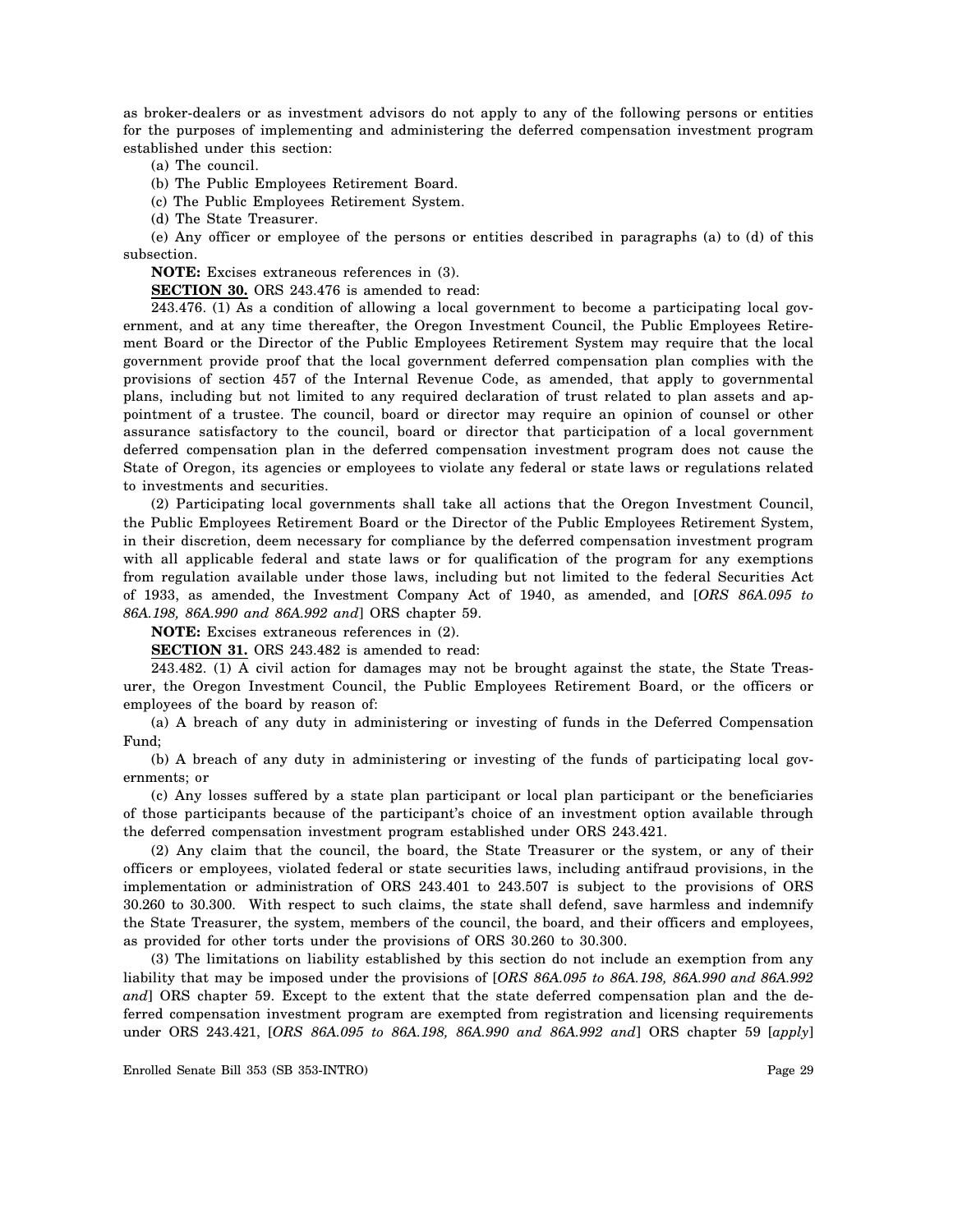**applies** to the administration and investment of the Deferred Compensation Fund, the state deferred compensation plan, local government deferred compensation plans and the deferred compensation investment program.

**NOTE:** Excises extraneous references in (3).

**SECTION 32.** ORS 254.555 is amended to read:

254.555. (1) Except as provided in ORS 254.548, not later than the 30th day after any election, the Secretary of State, regarding offices for which the secretary receives filings for nomination, shall:

(a) Canvass the votes for the offices, except the office of Governor after the general election.

(b) Enter in a register of nominations after the primary election the name and, if applicable, major political party of each candidate nominated, the office for which the candidate is nominated[*,*] and the date of entry.

(c) Prepare and deliver a certificate of nomination or election to each candidate having the most votes for nomination for or election to the office. The Secretary of State shall sign the certificate under the seal of the state.

(d) Issue a proclamation declaring the election of candidates to the offices.

(2) Not later than the 30th day after the election:

(a) The Secretary of State, regarding measures for which the secretary [*as*] **is** the filing officer, shall canvass the votes for each measure.

(b) The Governor shall issue a proclamation giving the number of votes cast for or against each such measure, and declaring the approved measures as the law on the effective date of the measure. If two or more approved measures contain conflicting provisions, the Governor shall proclaim which is paramount.

**NOTE:** Eliminates serial comma in (1)(b); corrects word choice in (2)(a).

**SECTION 33.** ORS 279B.420 is amended to read:

279B.420. (1) If a contracting agency allegedly violates a provision of ORS chapter 279A and a judicial remedy is not otherwise available under ORS chapter 279A, 279B or 279C, the alleged violation is subject to judicial review only as provided in this section.

(2) If a contracting agency allegedly violates a provision of this chapter, except a provision of ORS 279B.030, 279B.033, 279B.036, 279B.270, 279B.275, 279B.280 or 279B.400 to 279B.425, and a judicial remedy is not otherwise provided in this chapter or ORS chapter 279A, the alleged violation is subject to judicial review only as provided in this section.

(3) A person may seek judicial review under this section for a violation described in subsection (1) or (2) of this section only if:

(a) A public contract is about to be awarded or has been awarded;

(b) The alleged violation of a provision of this chapter or ORS chapter 279A, except a provision of ORS 279B.030, 279B.033**,** [*or*] 279B.036**,** [*or*] 279B.270, 279B.275, 279B.280 [*and*] **or** 279B.400 to 279B.425, occurred in the procurement process for the public contract and the alleged violation resulted in or will result in an unlawful award of a contract or an unlawful failure to award the contract;

(c) The alleged violation deprived the person of the award of the contract or deprived the person of the opportunity to compete for the award of the contract;

(d) The person was qualified to receive the award of the contract under ORS 279B.110;

(e) The person gave written notice that described the alleged violation to the contracting agency not later than 10 days after the date on which the alleged violation occurred and, regardless of when the alleged violation occurred, not later than 10 days after the date of execution of the contract;

(f) The person has exhausted all administrative remedies the contracting agency provides; and

(g)(A) The alleged violation is a violation of a provision of ORS chapter 279A and no other section of ORS chapter 279A, 279B or 279C provides judicial review; or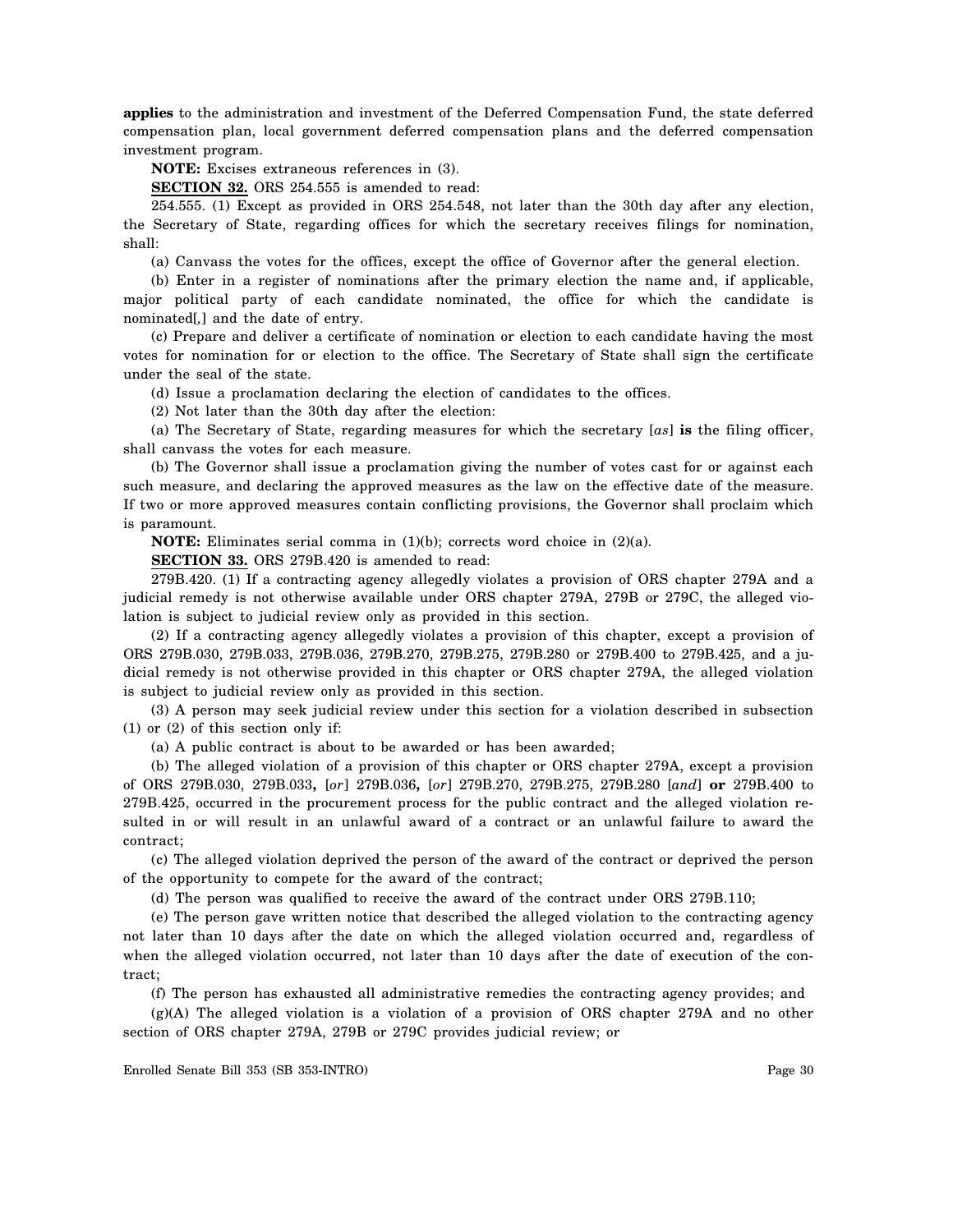(B) The alleged violation is a violation of a provision of this chapter, except a provision of ORS 279B.030, 279B.033, 279B.036, 279B.270, 279B.275, 279B.280 or 279B.400 to 279B.425, and no other section of this chapter or ORS chapter 279A provides judicial review.

(4) If a state contracting agency allegedly commits a violation, the Circuit Court for Marion County or the circuit court for the county in which the principal offices of the state contracting agency are located may review the alleged violation under ORS 183.484.

(5) If a local contracting agency allegedly commits a violation, the circuit court for the county in which the principal offices of the local contracting agency are located may review the alleged violation by means of a writ of review under ORS chapter 34.

(6) If a person gives the notice required under subsection (3)(e) of this section and timely seeks judicial review under this section, the contracting agency may not execute the contract unless the contracting agency determines that a compelling governmental interest exists in proceeding or that the goods and services are urgently needed. A contracting agency that makes such a determination shall set forth in writing the reasons for the determination and immediately provide the reasons to the person who filed the challenge. Thereafter, after joining the prospective contractor as a party to the litigation and upon motion by the person who filed the challenge, the court may nonetheless stay the performance of the contract if the court finds that the contracting agency's determination that a compelling governmental interest exists in proceeding with contract execution, or the contracting agency's determination that the goods or services were urgently needed, was not supported by substantial evidence or constituted a manifest abuse of discretion. In granting a stay, the court may require the person who sought the stay to post a bond in an amount sufficient to protect the contracting agency and the public from costs associated with a delay in contract performance.

(7) In a review, the circuit court shall give due deference to any factual contracting decision the contracting agency made and may not substitute the court's judgment for the contracting agency's judgment. The court shall review all questions of law de novo. Thereafter:

(a) If a contract has not been executed and the court rules in favor of the person that sought judicial review, and if the violation could have affected the award of the contract, the court shall remand the procurement to the contracting agency for a determination whether to continue with the procurement process in light of the court's decision.

(b) In addition to the relief provided for in paragraph (a) of this subsection, if a contract has been executed and the court rules in favor of the person that sought judicial review, the court shall include in the court's order a determination whether the party that signed the contract with the contracting agency is entitled to reimbursement under the conditions of, and calculated in the same manner as provided in, ORS 279C.470. Notwithstanding that ORS 279C.470 otherwise applies only to public improvement contracts, under this paragraph the court shall apply ORS 279C.470 to both public improvement contracts and other public contracts of contracting agencies.

(c) The court may award costs and attorney fees to the prevailing party.

**NOTE:** Standardizes syntax in (3)(b).

**SECTION 34.** Section 11, chapter 828, Oregon Laws 2005, as amended by section 3, chapter 589, Oregon Laws 2007, and section 2, chapter 59, Oregon Laws 2010, is amended to read:

**Sec. 11.** (1) Notwithstanding ORS chapter 334, the board of directors of a pilot education service district shall consist of nine members as follows:

(a) Five directors shall represent zones established under ORS 334.032 and shall be elected by the boards of the component school districts; **and** 

(b) Four directors shall be appointed by the directors described in paragraph (a) of this subsection, including one at-large director and a director representing each of the following:

(A) Public post-secondary institutions located within the pilot education service district;

(B) Social service providers; and

(C) The business community.

(2) The board of directors of a pilot education service district shall divide the pilot education service district into five zones as nearly equal in census population as may be practicable, measured along common school district boundary lines.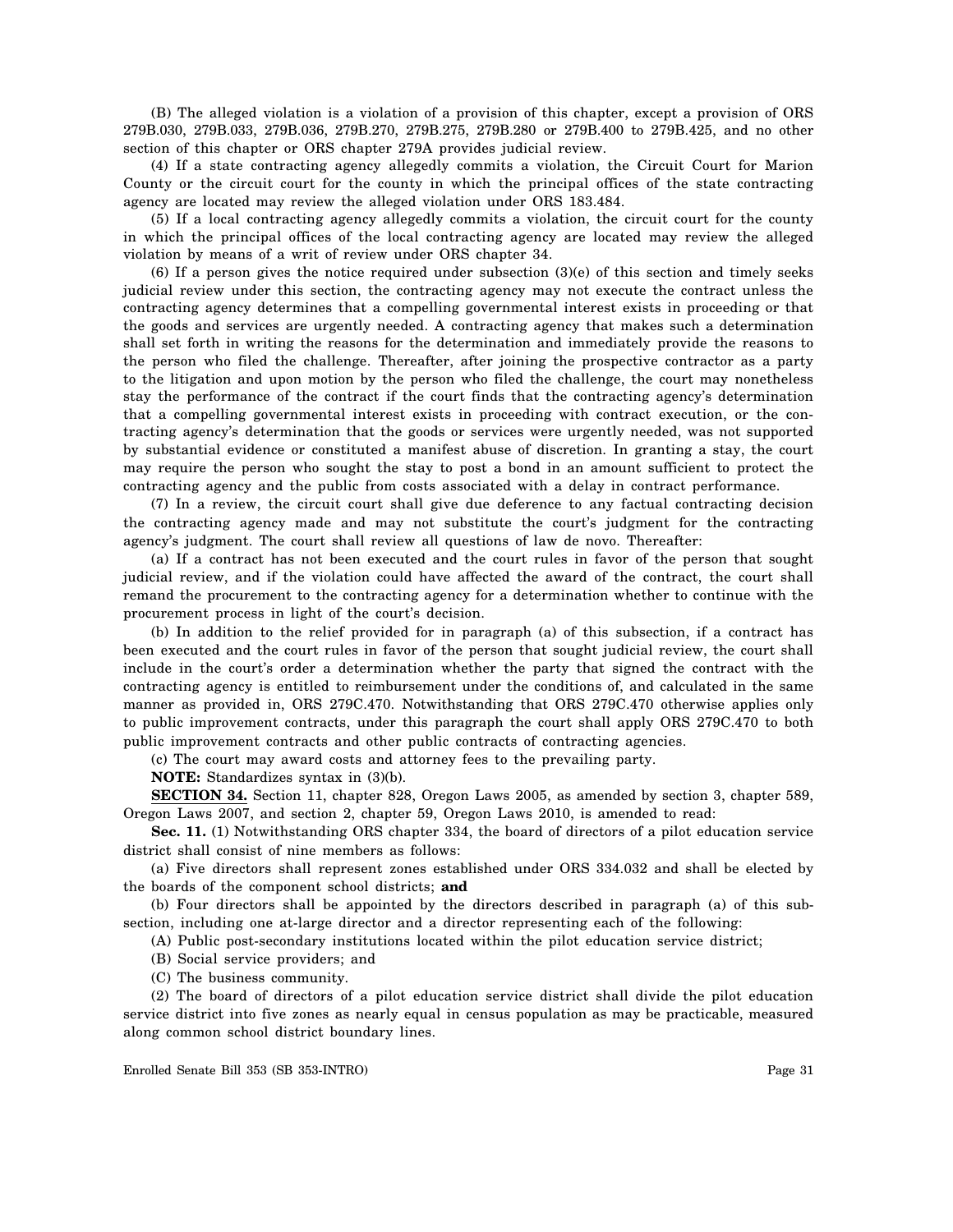(3) The board of directors of a pilot education service district may readjust the boundaries of the zones once each year and shall readjust the boundaries of the zones immediately upon any change of the boundaries of the pilot education service district or a component school district.

(4)(a) Prior to the end of the term of office of any elected director of a pilot education service district, the boards of the component school districts within the zone the director represented shall elect a successor whose term begins on July 1 next following. Each component school district board shall have one vote. A director is eligible for reelection.

(b) Prior to the end of the term of office of any appointed director of a pilot education service district, the directors described in subsection  $(1)(a)$  of this section shall appoint a successor whose term begins on July 1 next following. A director who was appointed under subsection (1)(b) of this section is eligible for reappointment.

(5) Any vacancy on the board of directors of a pilot education service district that occurs before the end of the term of office of a director of a pilot education service district shall be filled following the process described in this section.

**NOTE:** Supplies missing conjunction between (1)(a) and (b).

**SECTION 35.** ORS 339.326 is amended to read:

339.326. (1) As used in this section:

(a) "School administrator" has the meaning given that term in ORS 419A.305.

(b) "School personnel" means a person who is employed by or under contract with a school district, public charter school or private school to provide services to students, including but not limited to:

(A) Teachers and school staff.

(B) Transportation providers.

(C) Food service workers.

(D) Daytime building maintenance workers.

- (E) Health center workers or nurses.
- (F) Library personnel.
- (G) Translators.

(2) Within 48 hours after receiving notice under ORS 419A.305, a school administrator shall notify school personnel who the school administrator determines need the information in order to:

(a) Safeguard the safety and security of the school, students and school personnel;

(b) Arrange appropriate counseling or education for the person who is the subject of the notice; or

(c) If the notice states that the court has set aside or dismissed the petition, or that the court has determined it does not have jurisdiction over the person who is the subject of the notice, inform school personnel previously notified of the petition under this subsection that the court has set aside or dismissed the petition or determined that the person who is the subject of the notice is not within the jurisdiction of the juvenile court and direct the appropriate school personnel to remove and destroy the notice and any documents or information related to the notice from the person's educational records.

(3) When a student transfers to a school in this state from a school outside the state, the school administrator of the school in this state shall, when requesting the transfer student's education records as provided under ORS 326.575, request any information that the transfer student's former school may have relating to the transfer student's history of engaging in activity that is likely to place at risk the safety of school personnel or students or that requires arrangement of appropriate counseling or education for the transfer student. Upon receipt of information that the transfer student has a history of engaging in activity that is likely to place at risk the safety of school personnel or students, the school administrator shall notify school personnel who the school administrator determines need the information in order to:

(a) Safeguard the safety and security of the school, students and school personnel; or

(b) Arrange appropriate counseling or education for the transfer student.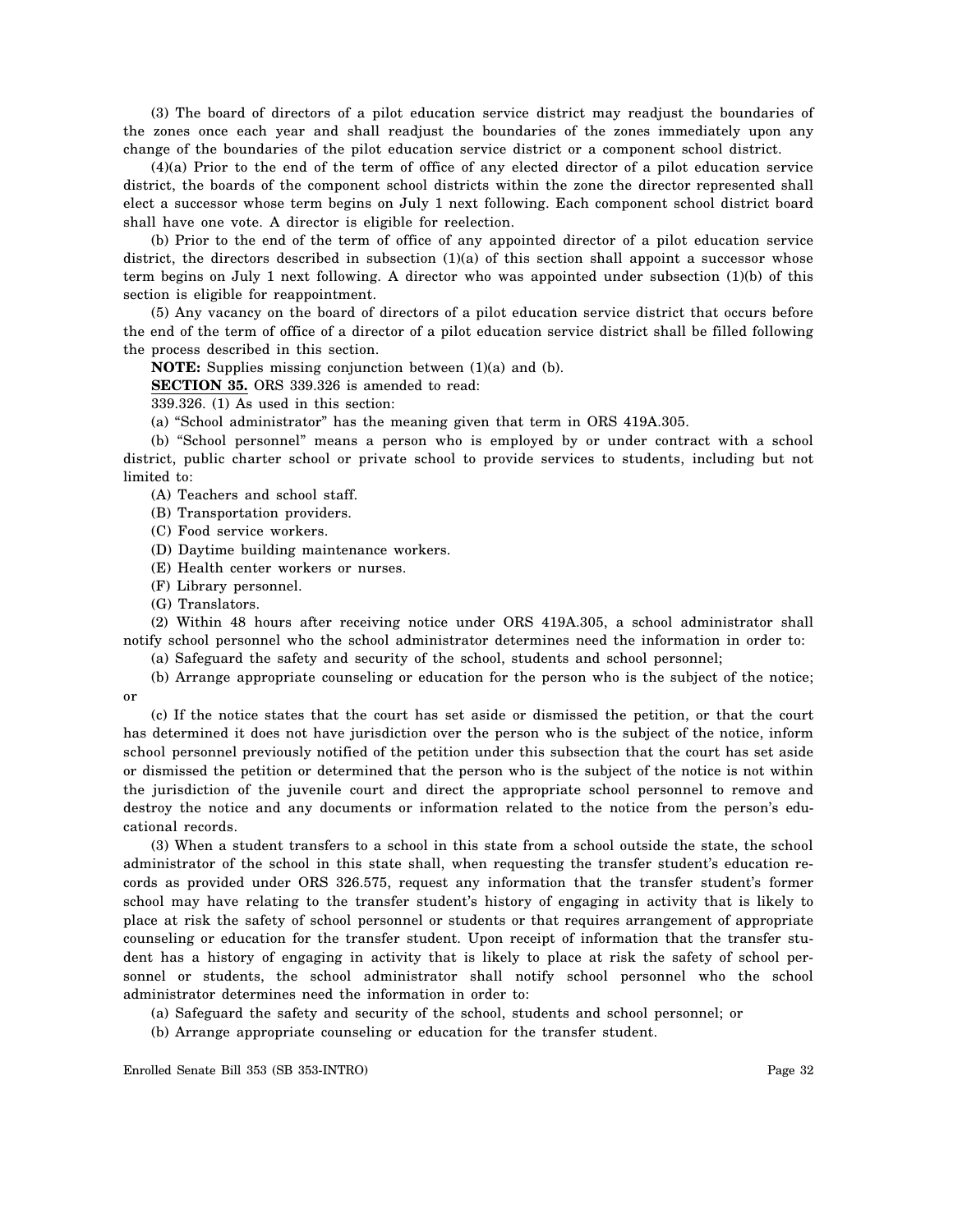(4) When a school administrator receives notice under ORS 419A.305 and determines that the youth is not enrolled in the school administrator's school but is enrolled in a school or program referred to in this subsection, the school administrator shall, within 48 hours of receiving notice, send a copy of the notice to:

(a) The director of the Oregon School for the Deaf if the youth attends the Oregon School for the Deaf.

[*(b) The director of the Oregon School for the Blind if the youth attends the Oregon School for the Blind.*]

[*(c)*] **(b)** The Superintendent of Public Instruction if the youth is in an educational program under the Youth Corrections Education Program.

[*(d)*] **(c)** The principal of the public charter school if the youth attends a public charter school.

[*(e)*] **(d)** The principal of the private school if the youth attends a private school.

[*(f)*] **(e)** The appropriate school administrator if the youth attends a school in another school district.

(5) A school district, public charter school or private school may adopt policies and procedures for providing notification to school personnel under this section.

(6)(a) Except as provided in this section, information contained in a notice required under ORS 419A.305 or obtained from an out-of-state school under subsection (3) of this section is confidential.

(b) Persons receiving information contained in a notice required under ORS 419A.305 or obtained from an out-of-state school under subsection (3) of this section may not disclose any information received [*with*] **to** anyone other than:

(A) The person who is the subject of the notice or the transfer student;

(B) The parent or guardian of the person who is the subject of the notice or the transfer student; (C) A school administrator;

(D) School personnel notified under subsection (2) or (3) of this section;

(E) Law enforcement personnel;

(F) The probation officer or juvenile counselor of the person who is the subject of the notice or the transfer student; and

(G) The attorney for the person who is the subject of the notice or the transfer student.

(c) School personnel are not subject to discipline for disclosing the existence of a notice under ORS 419A.305 or for disclosing the contents of the notice, unless the disclosure was made in bad faith, with malicious intent or in a manner exhibiting a willful, wanton disregard of the rights, safety or property of another.

(7)(a) Information obtained under this section or under ORS 419A.305 may not be used for admissions or disciplinary decisions concerning the person who is the subject of a notice or the transfer student unless the violation occurred in the school or classroom or at a school activity or event, whether or not the violation took place on school property.

(b) Notwithstanding paragraph (a) of this subsection, information obtained under this section or under ORS 419A.305 may be used for making an educational placement for the person who is the subject of a notice or the transfer student, if necessary for arranging appropriate counseling or education for the person or transfer student. Placement procedures and decisions under this section regarding a person or transfer student who is receiving special education and related services must comply with the Individuals with Disabilities Education Act, 20 U.S.C. 1400 et seq.

(c) The receipt of a notice under ORS 419A.305 does not deprive the school of the authority to institute or continue a disciplinary action against the person who is the subject of the notice or the transfer student based on the same conduct alleged in the notice if the disciplinary proceedings are based on information obtained by the school or school district that is not derived from the notice.

(8) A person is not civilly or criminally liable for giving or failing to give the notice required under this section. Nothing in this section creates a new cause of action or enlarges an existing cause of action for compensation or damages.

**NOTE:** Removes reference in (4)(b) to school that closed in 2009 (see section 1, chapter 562, Oregon Laws 2009); adjusts syntax in (6)(b).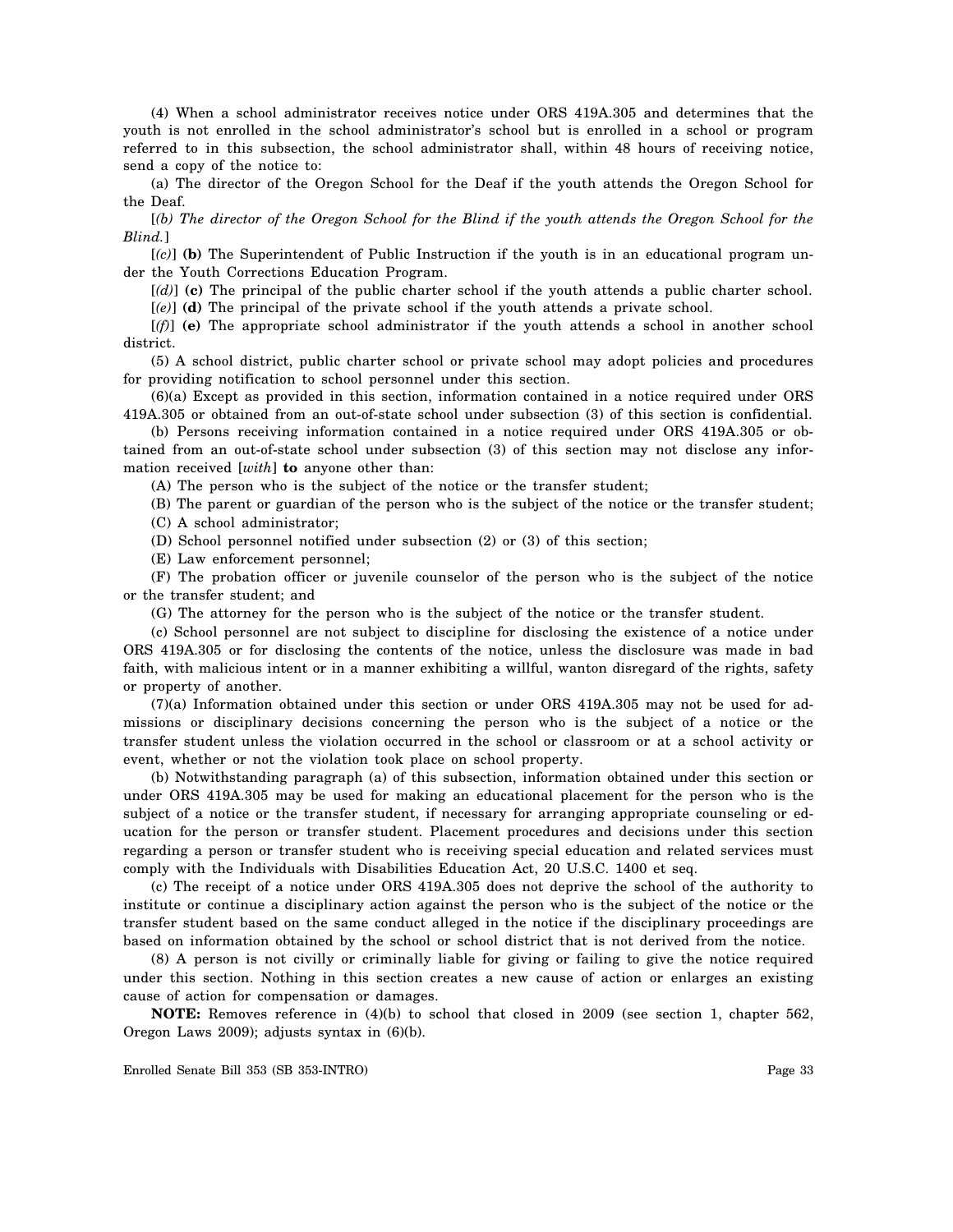## **SECTION 36.** ORS 348.910 is amended to read:

348.910. (1) As used in this section, "applied baccalaureate degree" means a bachelor's degree designed to incorporate applied associate courses and degrees with additional coursework emphasizing higher-order thinking skills and advanced technical knowledge and skills.

(2) The Joint Boards of Education shall develop a plan for offering applied baccalaureate degree programs at community colleges and state institutions of higher education. The boards shall consider the following types of programs for the purpose of offering some of these types and the possibility of combinations of these types:

(a) A career ladder program that requires a substantial number of upper level courses in the same technical area of study as the student's applied associate degree;

(b) An inverse program that reverses the traditional curriculum sequence by adding general education courses in the student's third and fourth years to the associate degree courses taken in the student's first and second years;

(c) A management ladder program that combines associate degree requirements with applied management skills coursework; and

(d) A work experience program that combines general education and technical coursework with direct, supervised work experience in a relevant field.

(3) The Joint Boards of Education plan must include the following elements:

(a) The method by which the applied baccalaureate degree programs will be created, including any necessary accreditation by the relevant accrediting agency;

(b) The criteria for approving the degree and course options offered by state institutions of higher education and community colleges;

(c) The articulation agreements between community colleges and state institutions of higher education necessary to ensure that the applied baccalaureate degree programs are as widely available as possible;

(d) The resources required to implement the applied baccalaureate degree program;

(e) The timeline necessary to implement the applied baccalaureate degree program; and

(f) A recommendation as to whether community colleges should be allowed to offer applied baccalaureate degrees.

[*(4) The Joint Boards of Education shall submit a report, along with proposed legislation, to the interim committee of the Legislative Assembly related to higher education prior to November 1, 2010. The boards shall provide progress reports on the plan to the interim committee.*]

[*(5) The Oregon University System, the Department of Education and the Department of Community Colleges and Workforce Development shall provide staff support to the Joint Boards of Education in the preparation of the reports required by this section.*]

**NOTE:** Removes temporary provisions in (4) and (5).

**SECTION 37.** Section 6, chapter 2, Oregon Laws 2009, is amended to read:

**Sec. 6.** (1) There is established in the General Fund an account to be known as the Western Oregon University Classroom and Office Building Account. Funds in the account shall be used for the construction, remodeling, expansion and renovation of facilities for classroom and office space at Western Oregon University.

(2) The account shall consist of proceeds from certificates of participation, grant funds, gift funds, proceeds of legal settlements, federal and local government funds made available to and funds donated to the Oregon University System for the purpose of the classroom and office space project described in subsection (1) of this section. Interest earned on moneys in the account shall be credited to the account. The account may not be credited with more than \$3,000,000 for purposes of this subsection.

(3) Moneys in the account shall be considered to be General Fund moneys for purposes of section 1 (3), Article XI-G of the Oregon Constitution, are continuously appropriated to the Oregon University System and may be transferred to the [*Department of Higher Education Capital Construction Fund*] **account designated by ORS 351.626** for the classroom and office space project described in subsection (1) of this section.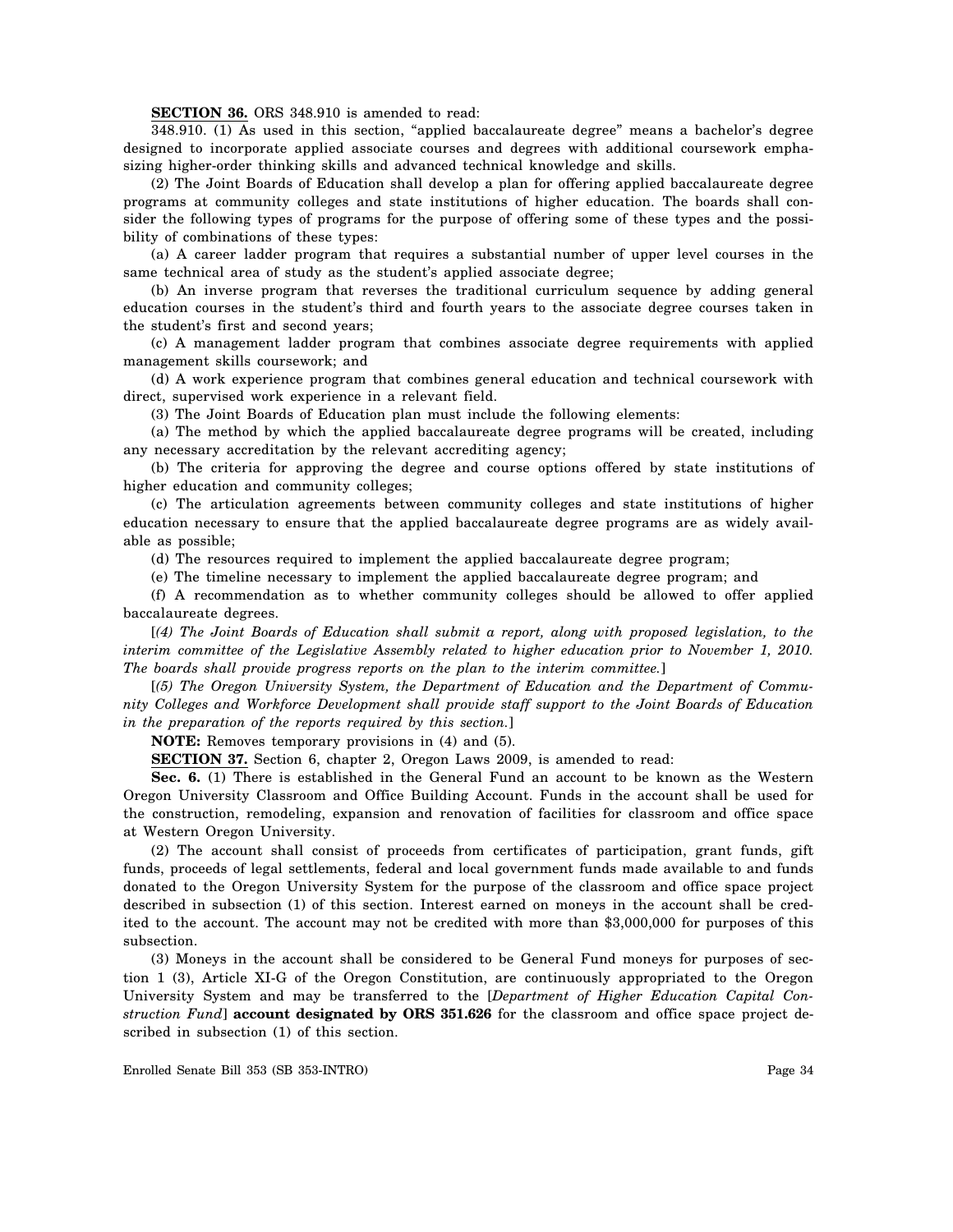**NOTE:** Swaps in appropriate language in (3) for account redesignated by chapter 762, Oregon Laws 2009.

**SECTION 38.** Section 7, chapter 2, Oregon Laws 2009, is amended to read:

**Sec. 7.** (1) There is established in the General Fund an account to be known as the Oregon Institute of Technology Owens Hall Deferred Maintenance Account. Funds in the account shall be used for the construction, remodeling, expansion and renovation of Owens Hall at the Oregon Institute of Technology.

(2) The account shall consist of proceeds from certificates of participation, grant funds, gift funds, proceeds of legal settlements, federal and local government funds made available to and funds donated to the Oregon University System for the purpose of the project described in subsection (1) of this section. Interest earned on moneys in the account shall be credited to the account. The account may not be credited with more than \$1,444,000 for purposes of this subsection.

(3) Moneys in the account shall be considered to be General Fund moneys for purposes of section 1 (3), Article XI-G of the Oregon Constitution, are continuously appropriated to the Oregon University System and may be transferred to the [*Department of Higher Education Capital Construction Fund*] **account designated by ORS 351.626** for the project described in subsection (1) of this section.

**NOTE:** Swaps in appropriate language in (3) for account redesignated by chapter 762, Oregon Laws 2009.

**SECTION 39.** Section 14, chapter 904, Oregon Laws 2009, is amended to read:

**Sec. 14.** (1) There is established in the General Fund an account to be known as the South Waterfront Life Sciences Facility Project Account. Funds in the account shall be used for the construction, remodeling, expansion and renovation of facilities for a facility project located in the South Waterfront Central District in the North Macadam Urban Renewal Area in the City of Portland.

(2) The account shall consist of proceeds from grant funds, gift funds and federal and local government funds made available to and funds donated to the Oregon University System for the purpose of the facility project described in subsection (1) of this section. Interest earned on moneys in the account shall be credited to the account. The account may not be credited with more than \$50,000,000 for purposes of this subsection.

(3) Moneys in the account shall be considered to be General Fund moneys for purposes of section 1 (3), Article XI-G of the Oregon Constitution, are continuously appropriated to the Oregon University System and may be transferred to the [*Department of Higher Education Capital Construction Fund*] **account designated by ORS 351.626** for the facility project described in subsection (1) of this section.

**NOTE:** Swaps in appropriate language in (3) for account redesignated by chapter 762, Oregon Laws 2009.

**SECTION 40.** Section 15, chapter 904, Oregon Laws 2009, is amended to read:

**Sec. 15.** (1) There is established in the General Fund an account to be known as the Oregon State University Biofuels Demonstration Project Account. Funds in the account shall be used for the construction, remodeling, expansion and renovation of facilities for a facility project at Oregon State University.

(2) The account shall consist of proceeds from grant funds, gift funds and federal and local government funds made available to and funds donated to the Oregon University System for the purpose of the facility project described in subsection (1) of this section. Interest earned on moneys in the account shall be credited to the account. The account may not be credited with more than \$4,000,000 for purposes of this subsection.

(3) Moneys in the account shall be considered to be General Fund moneys for purposes of section 1 (3), Article XI-G of the Oregon Constitution, are continuously appropriated to the Oregon University System and may be transferred to the [*Department of Higher Education Capital Construction Fund*] **account designated by ORS 351.626** for the facility project described in subsection (1) of this section.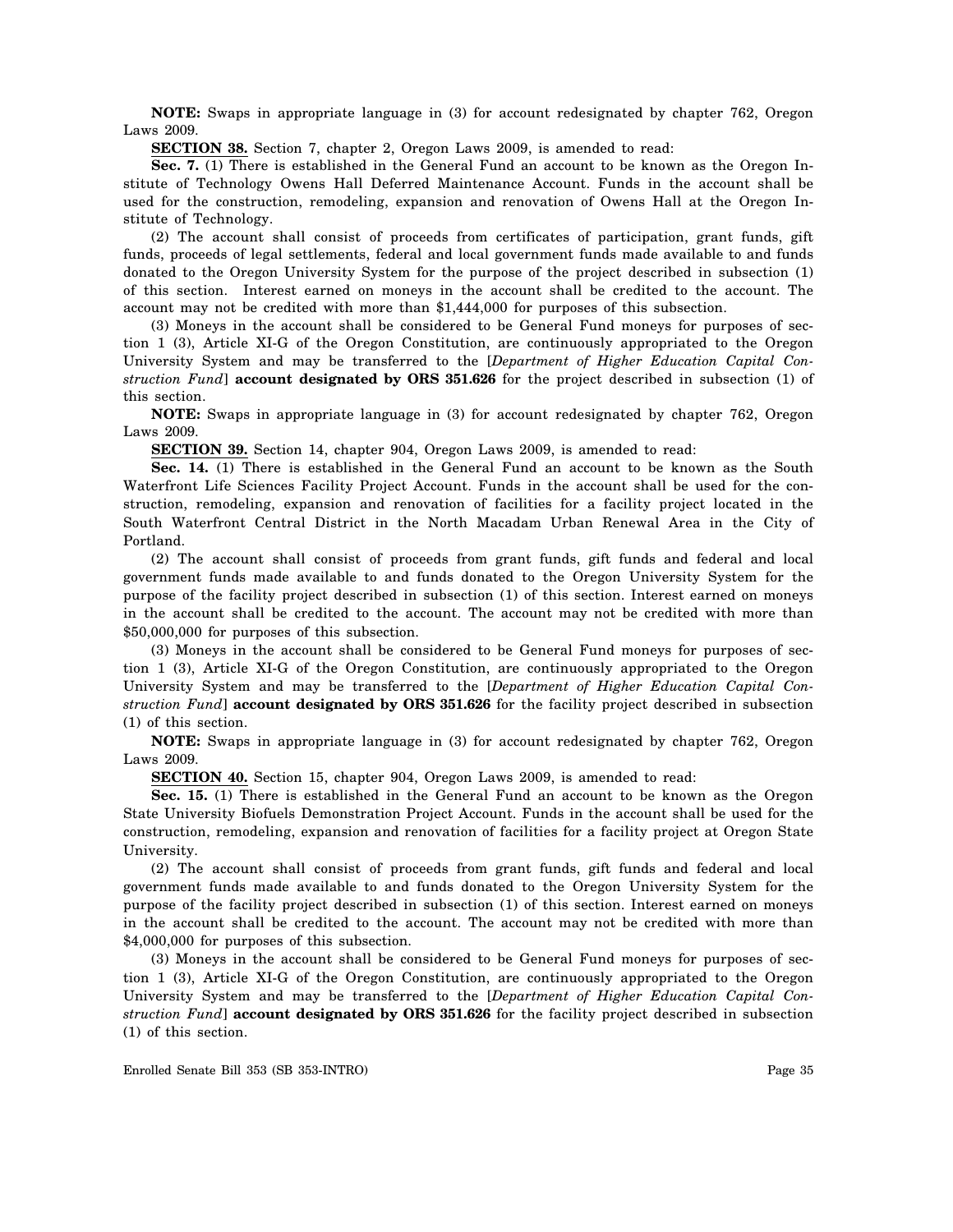**NOTE:** Swaps in appropriate language in (3) for account redesignated by chapter 762, Oregon Laws 2009.

**SECTION 41.** Section 16, chapter 904, Oregon Laws 2009, is amended to read:

**Sec. 16.** (1) There is established in the General Fund an account to be known as the Eastern Oregon University Zabel Hall Deferred Maintenance Project Account. Funds in the account shall be used for the construction, remodeling, expansion and renovation of facilities for a facility project at Eastern Oregon University.

(2) The account shall consist of proceeds from lottery bonds made available to the Oregon University System for the purpose of the facility project described in subsection (1) of this section. Interest earned on moneys in the account shall be credited to the account. The account may not be credited with more than \$1,522,000 for purposes of this subsection.

(3) Moneys in the account shall be considered to be General Fund moneys for purposes of section 1 (3), Article XI-G of the Oregon Constitution, are continuously appropriated to the Oregon University System and may be transferred to the [*Department of Higher Education Capital Construction Fund*] **account designated by ORS 351.626** for the facility project described in subsection (1) of this section.

**NOTE:** Swaps in appropriate language in (3) for account redesignated by chapter 762, Oregon Laws 2009.

**SECTION 42.** Section 17, chapter 904, Oregon Laws 2009, is amended to read:

**Sec. 17.** (1) There is established in the General Fund an account to be known as the Eastern Oregon University Pierce Library Project Account. Funds in the account shall be used for the construction, remodeling, expansion and renovation of facilities for a facility project at Eastern Oregon University.

(2) The account shall consist of proceeds from certificates of participation made available to the Oregon University System for the purpose of the facility project described in subsection (1) of this section. Interest earned on moneys in the account shall be credited to the account. The account may not be credited with more than \$4,000,000 for purposes of this subsection.

(3) Moneys in the account shall be considered to be General Fund moneys for purposes of section 1 (3), Article XI-G of the Oregon Constitution, are continuously appropriated to the Oregon University System and may be transferred to the [*Department of Higher Education Capital Construction Fund*] **account designated by ORS 351.626** for the facility project described in subsection (1) of this section.

**NOTE:** Swaps in appropriate language in (3) for account redesignated by chapter 762, Oregon Laws 2009.

**SECTION 43.** Section 18, chapter 904, Oregon Laws 2009, is amended to read:

**Sec. 18.** (1) There is established in the General Fund an account to be known as the Oregon Institute of Technology Geothermal Renewable Energy Demonstration Project Account. Funds in the account shall be used for the construction, remodeling, expansion and renovation of facilities for a facility project at the Oregon Institute of Technology.

(2) The account shall consist of proceeds from grant funds, gift funds and federal and local government funds made available to and funds donated to the Oregon University System for the purpose of the facility project described in subsection (1) of this section. Interest earned on moneys in the account shall be credited to the account. The account may not be credited with more than \$2,000,000 for purposes of this subsection.

(3) Moneys in the account shall be considered to be General Fund moneys for purposes of section 1 (3), Article XI-G of the Oregon Constitution, are continuously appropriated to the Oregon University System and may be transferred to the [*Department of Higher Education Capital Construction Fund*] **account designated by ORS 351.626** for the facility project described in subsection (1) of this section.

**NOTE:** Swaps in appropriate language in (3) for account redesignated by chapter 762, Oregon Laws 2009.

**SECTION 44.** Section 19, chapter 904, Oregon Laws 2009, is amended to read: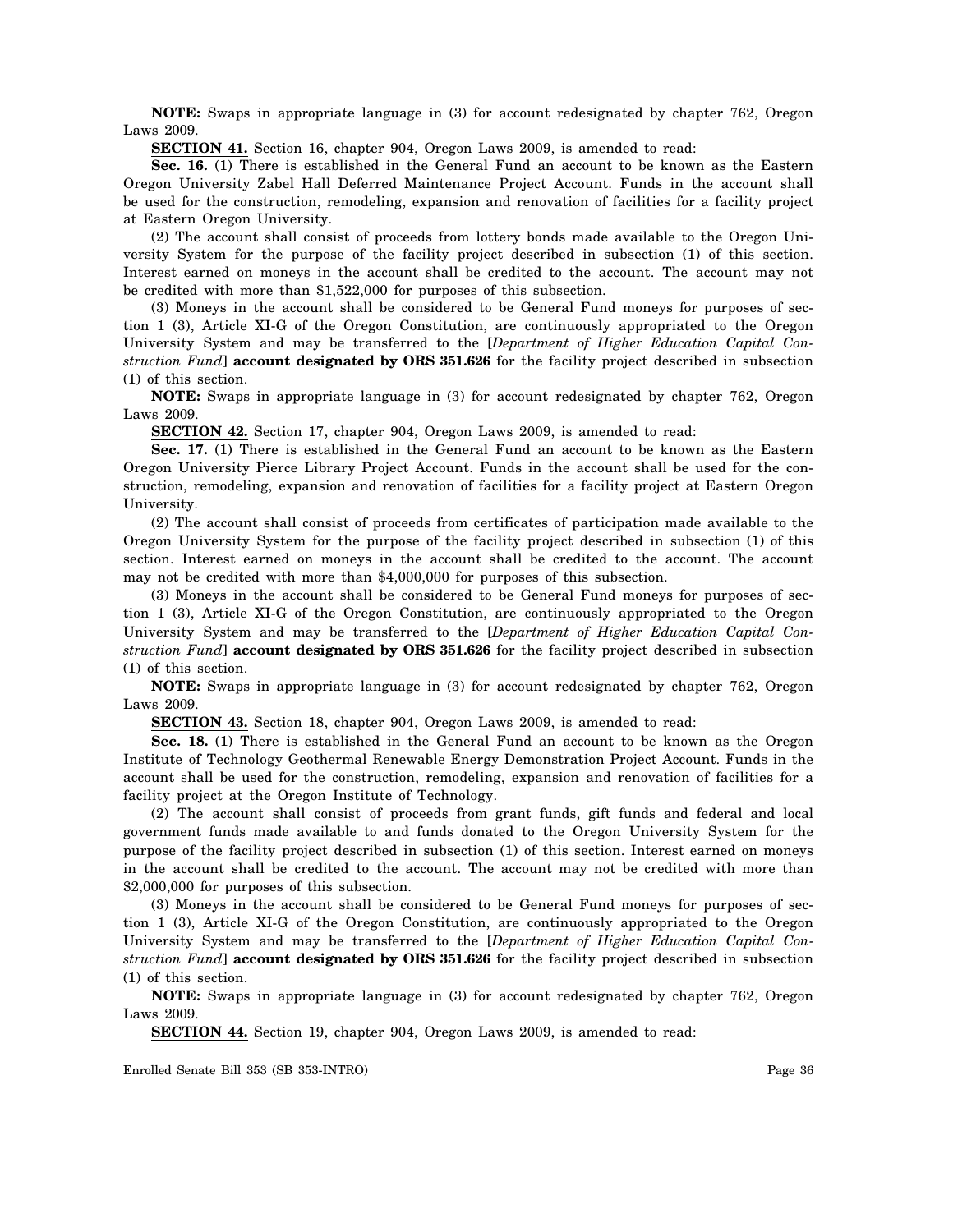**Sec. 19.** (1) There is established in the General Fund an account to be known as the Oregon State University Strand Agriculture Hall Deferred Maintenance Project Account. Funds in the account shall be used for the construction, remodeling, expansion and renovation of facilities for a facility project at Oregon State University.

(2) The account shall consist of proceeds from lottery bonds made available to the Oregon University System for the purpose of the facility project described in subsection (1) of this section. Interest earned on moneys in the account shall be credited to the account. The account may not be credited with more than \$6,586,000 for purposes of this subsection.

(3) Moneys in the account shall be considered to be General Fund moneys for purposes of section 1 (3), Article XI-G of the Oregon Constitution, are continuously appropriated to the Oregon University System and may be transferred to the [*Department of Higher Education Capital Construction Fund*] **account designated by ORS 351.626** for the facility project described in subsection (1) of this section.

**NOTE:** Swaps in appropriate language in (3) for account redesignated by chapter 762, Oregon Laws 2009.

**SECTION 45.** Section 21, chapter 904, Oregon Laws 2009, is amended to read:

**Sec. 21.** (1) There is established in the General Fund an account to be known as the Oregon State University Student Success Center Project Account. Funds in the account shall be used for the construction, remodeling, expansion and renovation of facilities for a facility project at Oregon State University.

(2) The account shall consist of proceeds from grant funds, gift funds and federal and local government funds made available to the Oregon University System for the purpose of the facility project described in subsection (1) of this section. Interest earned on moneys in the account shall be credited to the account. The account may not be credited with more than \$2,054,000 for purposes of this subsection.

(3) Moneys in the account shall be considered to be General Fund moneys for purposes of section 1 (3), Article XI-G of the Oregon Constitution, are continuously appropriated to the Oregon University System and may be transferred to the [*Department of Higher Education Capital Construction Fund*] **account designated by ORS 351.626** for the facility project described in subsection (1) of this section.

**NOTE:** Swaps in appropriate language in (3) for account redesignated by chapter 762, Oregon Laws 2009.

**SECTION 46.** Section 22, chapter 904, Oregon Laws 2009, is amended to read:

**Sec. 22.** (1) There is established in the General Fund an account to be known as the Portland State University Science Research and Teaching Center/Hazardous Waste Facility Phase 2 Project Account. Funds in the account shall be used for the construction, remodeling, expansion and renovation of facilities for a facility project at Oregon State University.

(2) The account shall consist of proceeds from grant funds, gift funds and federal and local government funds made available to the Oregon University System for the purpose of the facility project described in subsection (1) of this section. Interest earned on moneys in the account shall be credited to the account. The account may not be credited with more than \$2,500,000 for purposes of this subsection.

(3) Moneys in the account shall be considered to be General Fund moneys for purposes of section 1 (3), Article XI-G of the Oregon Constitution, are continuously appropriated to the Oregon University System and may be transferred to the [*Department of Higher Education Capital Construction Fund*] **account designated by ORS 351.626** for the facility project described in subsection (1) of this section.

**NOTE:** Swaps in appropriate language in (3) for account redesignated by chapter 762, Oregon Laws 2009.

**SECTION 47.** Section 23, chapter 904, Oregon Laws 2009, is amended to read:

**Sec. 23.** (1) There is established in the General Fund an account to be known as the Southern Oregon University Theatre Arts Expansion and Remodel Project Account. Funds in the account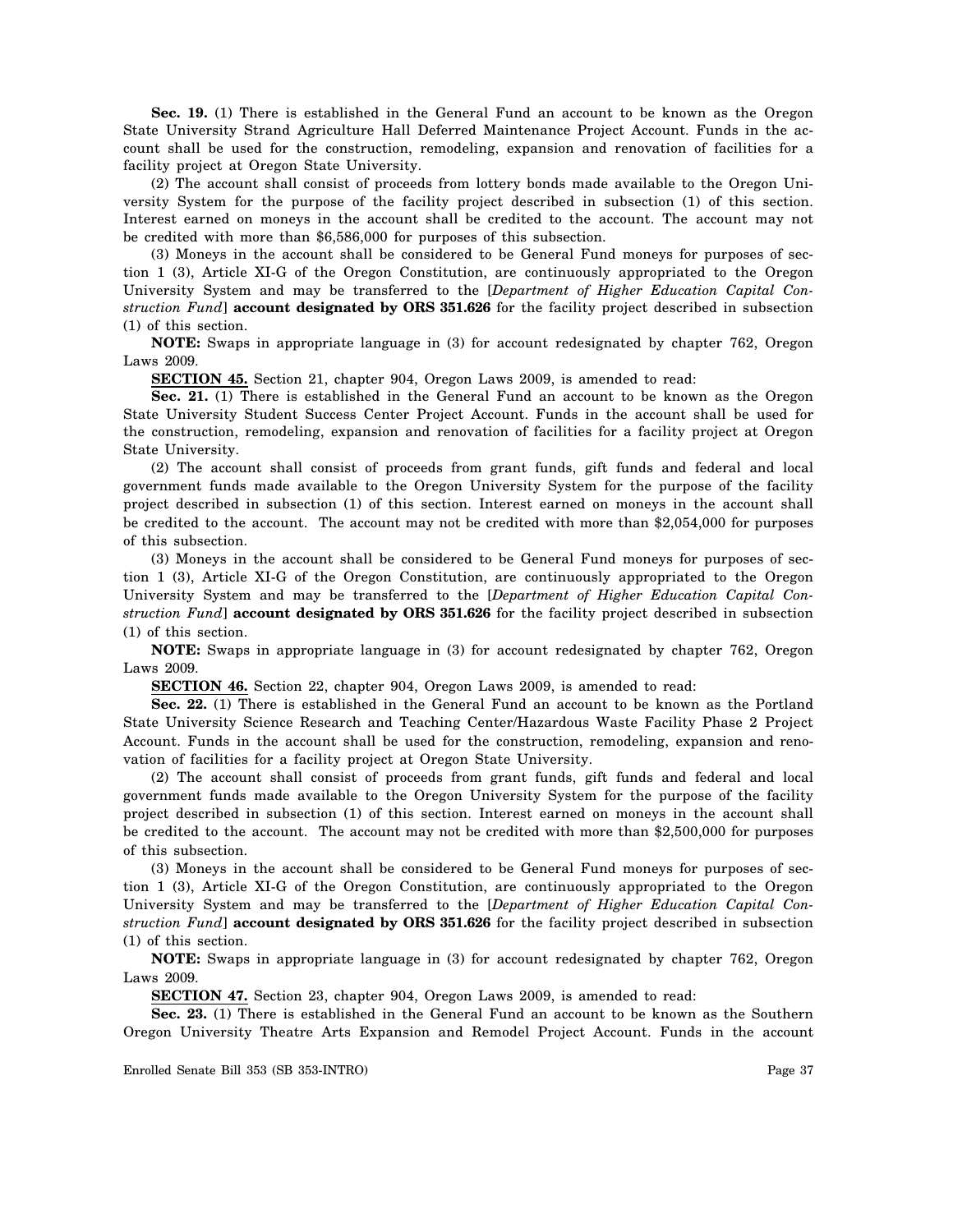shall be used for the construction, remodeling, expansion and renovation of facilities for a facility project at Southern Oregon University.

(2) The account shall consist of proceeds from grant funds, gift funds and federal and local government funds made available to and funds donated to the Oregon University System for the purpose of the facility project described in subsection (1) of this section. Interest earned on moneys in the account shall be credited to the account. The account may not be credited with more than \$5,500,000 for purposes of this subsection.

(3) Moneys in the account shall be considered to be General Fund moneys for purposes of section 1 (3), Article XI-G of the Oregon Constitution, are continuously appropriated to the Oregon University System and may be transferred to the [*Department of Higher Education Capital Construction Fund*] **account designated by ORS 351.626** for the facility project described in subsection (1) of this section.

**NOTE:** Swaps in appropriate language in (3) for account redesignated by chapter 762, Oregon Laws 2009.

**SECTION 48.** Section 24, chapter 904, Oregon Laws 2009, is amended to read:

**Sec. 24.** (1) There is established in the General Fund an account to be known as the University of Oregon Allen Hall Expansion and Remodel Project Account. Funds in the account shall be used for the construction, remodeling, expansion and renovation of facilities for a facility project at the University of Oregon.

(2) The account shall consist of proceeds from grant funds and gift funds made available to and funds donated to the Oregon University System for the purpose of the facility project described in subsection (1) of this section. Interest earned on moneys in the account shall be credited to the account. The account may not be credited with more than \$7,500,000 for purposes of this subsection.

(3) Moneys in the account shall be considered to be General Fund moneys for purposes of section 1 (3), Article XI-G of the Oregon Constitution, are continuously appropriated to the Oregon University System and may be transferred to the [*Department of Higher Education Capital Construction Fund*] **account designated by ORS 351.626** for the facility project described in subsection (1) of this section.

**NOTE:** Swaps in appropriate language in (3) for account redesignated by chapter 762, Oregon Laws 2009.

**SECTION 49.** ORS 377.992 is amended to read:

377.992. (1)(a) A person who violates any provision of ORS 377.510 (1) or 377.700 to 377.840 or any regulation of the Travel Information Council adopted pursuant thereto is subject to a civil penalty of up to \$1,000 per day for each day of violation, or the amount of gross revenues earned for the sign during the period of time the violation continues, whichever is greater.

(b) The Department **of Transportation** shall adopt rules to develop a decision matrix to be used in determining the amount of the civil penalty imposed under this subsection. The matrix must take into account the nature of the violation committed, the number of violations committed and any other factors the department determines necessary.

(2) Violation of the conditions and provisions of a permit procured under ORS 377.050 by any person having procured the permit is punishable, upon conviction, by a civil penalty of not more than \$100.

(3) Violation of ORS 377.030 to 377.050, 377.510 (2), 377.620 (2) or 377.635 is punishable, upon conviction, by a civil penalty of not more than \$100.

(4) Civil penalties under this section shall be imposed in the manner provided by ORS 183.745. **NOTE:** Sets forth full title of department in (1)(b).

**SECTION 50.** ORS 401.910 is amended to read:

401.910. (1) The Director of the Office of Emergency Management, pursuant to the authority to administer grant programs for seismic rehabilitation provided in ORS 401.092, shall develop a grant program for the disbursement of funds for the seismic rehabilitation of critical public buildings, including hospital buildings with acute inpatient care facilities, fire stations, police stations, sheriffs' offices, other facilities used by state, county, district or municipal law enforcement agencies and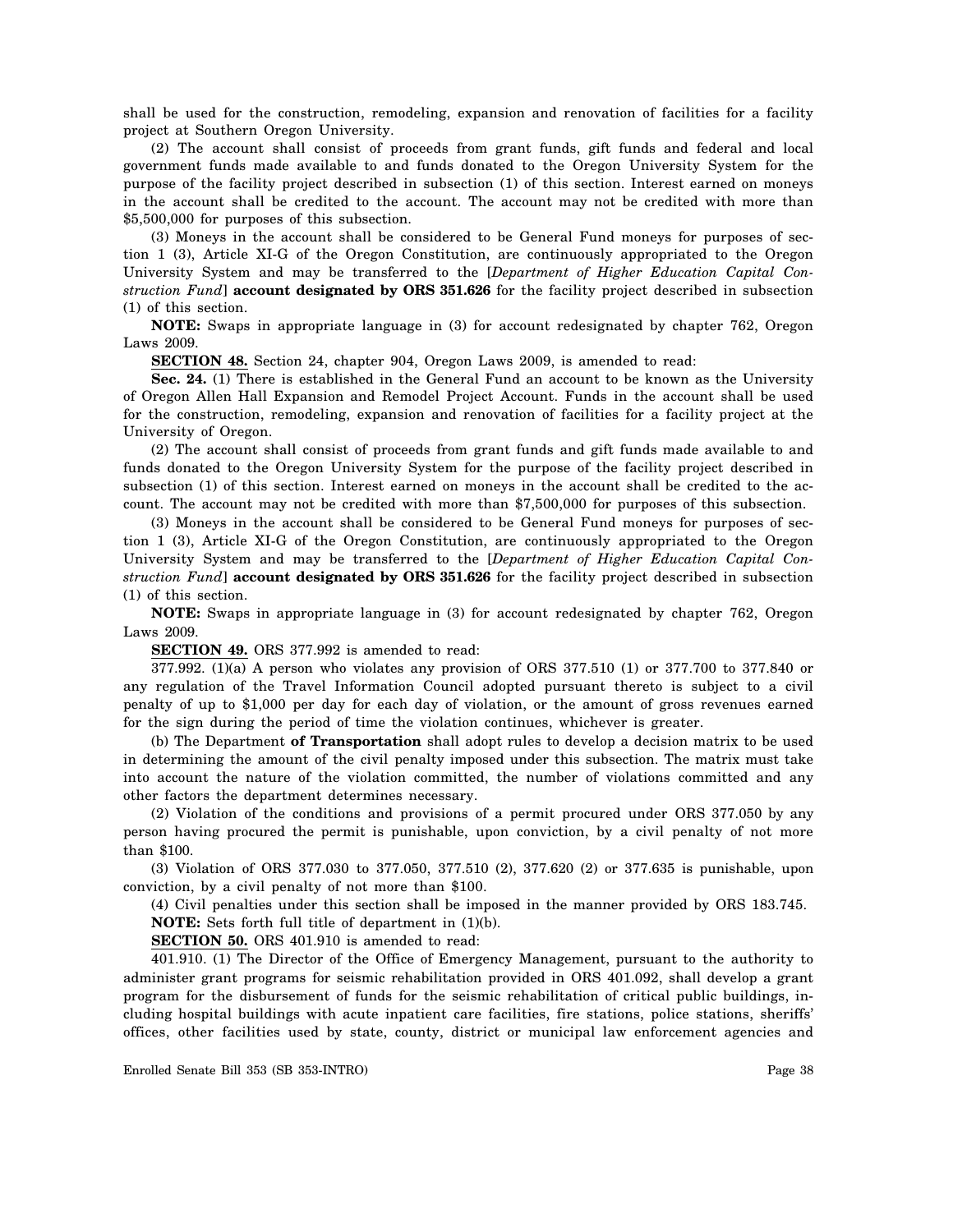buildings with a capacity of 250 or more persons that are routinely used for student activities by kindergarten through grade 12 public schools, community colleges, education service districts and institutions of higher education. The funds for the seismic rehabilitation of critical public buildings under the grant program are to be provided from the issuance of bonds pursuant to the authority provided in Articles XI-M and XI-N of the Oregon Constitution.

(2) The grant program shall include the appointment of a grant committee. The grant committee may be composed of any number of persons with qualifications that the director determines necessary. However, the director shall include persons with experience in administering state grant programs and representatives of entities with responsibility over critical public buildings. The director shall also include as permanent members representatives of:

(a) The Department of Human Services;

(b) The State Department of Geology and Mineral Industries;

(c) The Seismic Safety Policy Advisory Commission;

(d) The Oregon Department of Administrative Services;

(e) The Department of Education;

(f) The Oregon Health Authority;

(g) The Oregon Fire [*Chiefs'*] **Chiefs** Association;

(h) The Oregon Association Chiefs of Police; and

(i) The Oregon Association of Hospitals and Health Systems.

(3) The director shall determine the form and method of applying for grants from the grant program, the eligibility requirements for grant applicants, and general terms and conditions of the grants. The director shall also provide that the grant committee review grant applications and make a determination of funding based on a scoring system that is directly related to the statewide needs assessment performed by the State Department of Geology and Mineral Industries. Additionally, the grant process may:

(a) Require that the grant applicant provide matching funds for completion of any seismic rehabilitation project.

(b) Provide authority to the grant committee to waive requirements of the grant program based on special circumstances such as proximity to fault hazards, community value of the structure, emergency functions provided by the structure and storage of hazardous materials.

(c) Allow an applicant to appeal any determination of grant funding to the director for reevaluation.

(d) Provide that applicants release the state, the director and the grant committee from any claims of liability for providing funding for seismic rehabilitation.

(e) Provide separate rules for funding rehabilitation of structural and nonstructural building elements.

(4) Subject to the grant rules established by the director and subject to reevaluation by the director, the grant committee has the responsibility to review and make determinations on grant applications under the grant program established pursuant to this section.

**NOTE:** Corrects association title in (2)(g).

**SECTION 51.** ORS 403.450, as amended by section 59, chapter 107, Oregon Laws 2010, is amended to read:

403.450. (1) The State Interoperability Executive Council is created within the Department of Transportation. The membership of the council shall consist of:

(a) Two members from the Legislative Assembly, as follows:

(A) The President of the Senate shall appoint one member from the Senate with an interest in public safety communications infrastructure; and

(B) The Speaker of the House of Representatives shall appoint one member from the House of Representatives with an interest in public safety and wireless communications infrastructure.

(b) The following members appointed by the Governor:

(A) One member from the Department of State Police;

(B) One member from the Office of Emergency Management;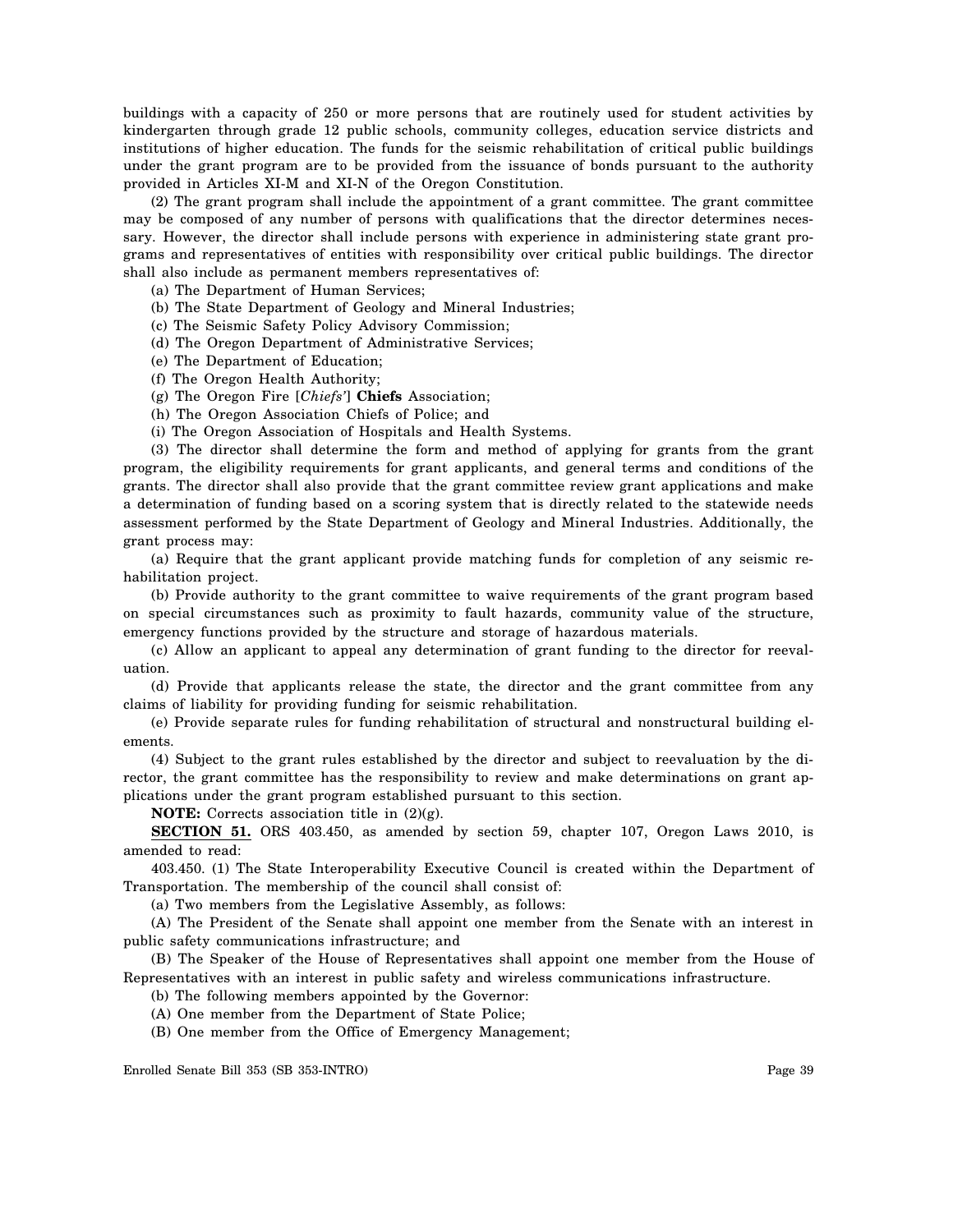(C) One member from the State Forestry Department;

(D) One member from the Department of Corrections;

(E) One member from the Department of Transportation;

(F) One member from the Oregon Department of Administrative Services;

(G) One member from the Department of Human Services;

(H) One member from the Oregon Health Authority;

(I) One member from the Oregon Military Department;

(J) One member from the Department of Public Safety Standards and Training;

(K) One member of an Indian tribe as defined in ORS 97.740 or a designee of an Indian tribe;

(L) One member from a nonprofit professional organization devoted to the enhancement of public safety communications systems; and

(M) One member from the public.

(c) The following members appointed by the Governor with the concurrence of the President of the Senate and the Speaker of the House of Representatives:

(A) One member from the Oregon Fire [*Chiefs'*] **Chiefs** Association;

(B) One member from the Oregon Association Chiefs of Police;

(C) One member from the Oregon State Sheriffs' Association;

(D) One member from the Association of Oregon Counties;

(E) One member from the League of Oregon Cities; and

(F) One member from the Special Districts Association of Oregon.

(2) Each agency or organization identified in subsection  $(1)(b)(A)$  to  $(J)$  and  $(1)(c)$  of this section shall recommend a person from the agency or organization for membership on the council.

(3) Members of the council are not entitled to compensation, but in the discretion of the Director of Transportation may be reimbursed from funds available to the Department of Transportation for actual and necessary travel and other expenses incurred by them in the performance of their official duties in the manner and amount provided in ORS 292.495.

(4) Members of the Legislative Assembly appointed to the council are nonvoting members and may act in an advisory capacity only.

**NOTE:** Corrects association title in (1)(c)(A).

**SECTION 52.** ORS 410.210 is amended to read:

410.210. (1)**(a)** Each area agency shall have an area agency advisory council, with members appointed by the area agency board.

[*(a)*] **(b)** For a type A area agency, membership of the council shall include consumers of services provided primarily to elderly persons under Department of Human Services programs, including low income and minority persons.

[*(b)*] **(c)** A type B area agency that serves elderly persons and persons with disabilities shall have two advisory councils. One shall include persons described in paragraph [*(a)*] **(b)** of this subsection. The second shall be a disability services advisory council. That council shall have as a majority of its members persons with disabilities and shall include consumers of services and other interested persons. Any disability services advisory council in existence at the time the area agency assumes responsibility for providing services to persons with disabilities shall become the disability services advisory council for the area agency.

(2) Each area agency advisory council shall:

(a) Recommend basic policy guidelines for the administration of the activities of the area agencies on behalf of elderly persons or persons with disabilities, and advise the area agency on questions of policy.

(b) Advise the area agency with respect to development of the area plan and budget, and review and comment on the completed area plan and budget before its transmittal to the Director of Human Services.

(c) Review and evaluate the effectiveness of the area agency in meeting the needs of elderly persons or persons with disabilities in the planning and service area.

(d) Meet at least quarterly. The meetings are subject to ORS 192.610 to 192.690.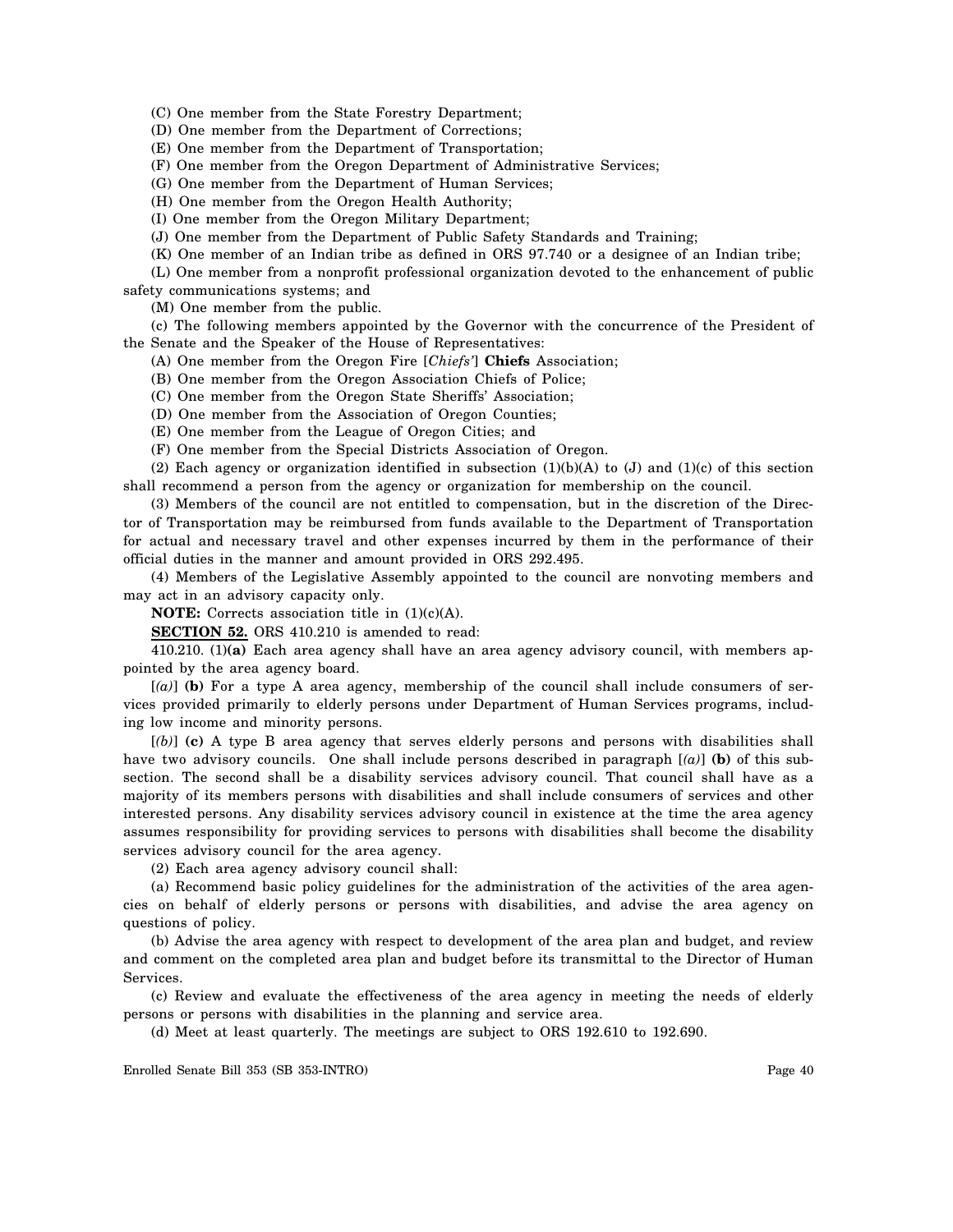**NOTE:** Restructures (1) to conform to legislative style.

**SECTION 53.** ORS 411.117 is amended to read:

411.117. (1) The Department of Human Services shall:

(a) Identify applicants for and recipients of assistance under the temporary assistance [*to*] **for**  needy families program who are currently victims of domestic violence, have been victims of domestic violence or are at risk of victimization by domestic violence.

(b) Ensure that appropriate individuals on the local level who provide assistance to domestic violence victims participate in individualized case management with the department.

(c) Refer individuals identified under this subsection to appropriate counseling and support services.

(d) Waive or modify any temporary assistance [*to*] **for** needy families program requirements that may make it more difficult for individuals identified under this subsection to escape domestic violence or place those individuals at risk of further or future domestic violence, including but not limited to:

(A) Time limits on receipt of benefits;

(B) Work requirements;

(C) Paternity establishment and child support cooperation requirements;

(D) Residency requirements;

(E) Family cap provisions; and

(F) Penalties for failure to comply with a program requirement.

(e) Maintain emergency assistance eligibility and payment limits for victims of domestic violence or persons at risk of victimization by domestic violence identified under this section at no less than the levels in effect on January 1, 1997.

(f) Allow eligibility for temporary assistance [*to*] **for** needy families for persons identified under this section as victims of domestic violence or persons identified as at risk of victimization by domestic violence who would otherwise be eligible except for the fact that they are noncitizens.

(2) All information received by the department in identifying the individuals described in subsection (1) of this section shall remain confidential.

(3) For purposes of this section, "domestic violence" means the occurrence of one or more of the following acts between family members, intimate partners or household members:

(a) Attempting to cause or intentionally, knowingly or recklessly causing physical injury or emotional, mental or verbal abuse;

(b) Intentionally, knowingly or recklessly placing another in fear of imminent serious physical injury;

(c) Committing sexual abuse in any degree as defined in ORS 163.415, 163.425 and 163.427; or

(d) Using coercive or controlling behavior.

**NOTE:** Corrects name of program in (1)(a), (d) and (f).

**SECTION 54.** ORS 412.079 is amended to read:

412.079. (1) Except as provided in subsections (2) and (3) of this section, a needy caretaker relative may not receive aid under ORS 412.006 for more than a total of 60 months.

(2) The Department of Human Services may not count toward the 60-month limit on receipt of aid described in subsection (1) of this section any month in which a needy caretaker relative:

(a) Receives a grant of temporary assistance [*to*] **for** needy families under ORS 412.001 to 412.069, or assistance funded under Title IV-A of the Social Security Act in this or another state, prior to July 1, 2003;

(b) Resides in an area described in 18 U.S.C. 1151, and 50 percent or more of the adult residents in the area are unemployed;

(c) Is, in that month, a minor child and neither the head of the household nor married to the head of the household;

(d) Receives aid under ORS 412.001 to 412.155 that is not funded with grants under Title IV-A of the Social Security Act;

(e) Is enrolled at an educational institution under ORS 412.016;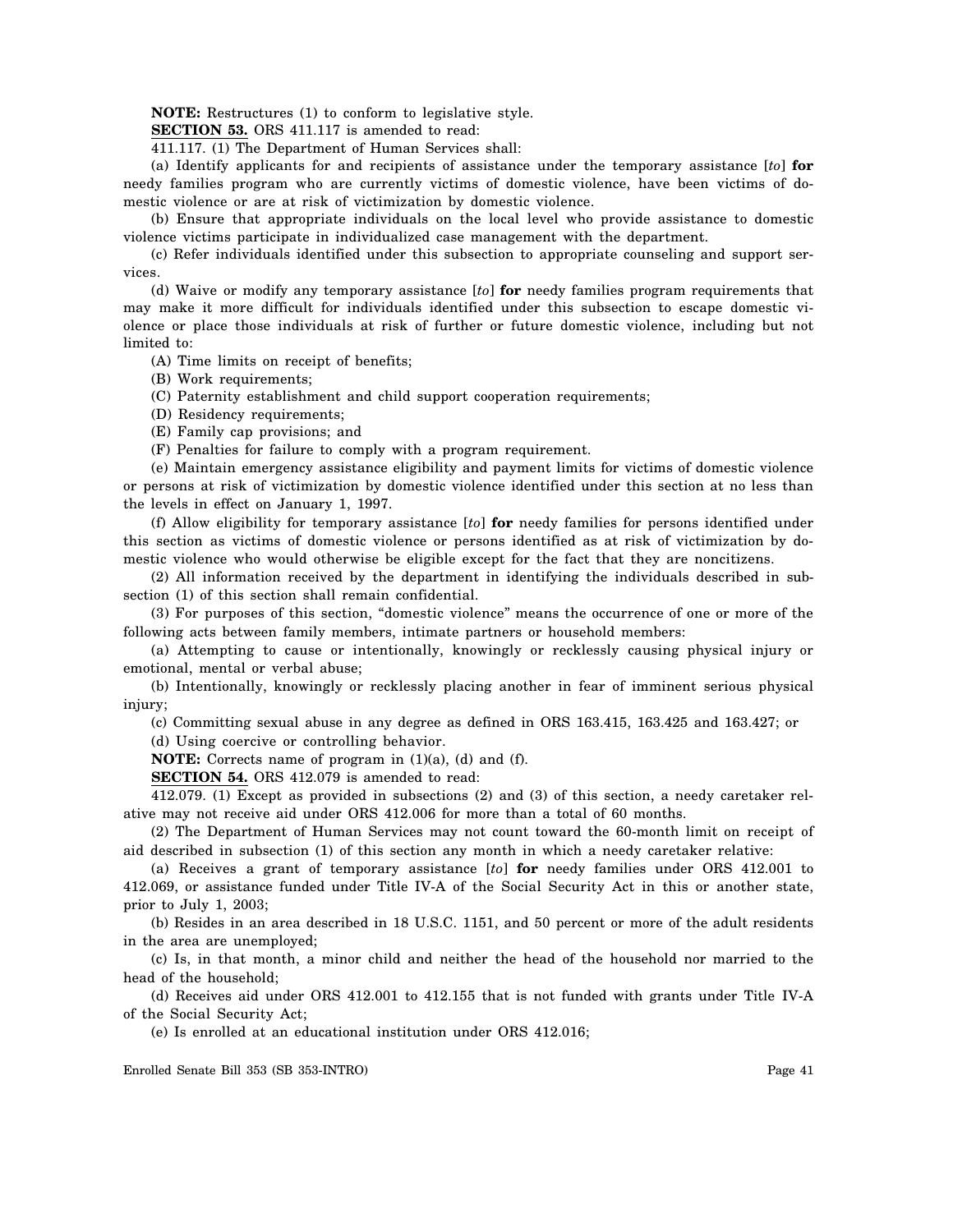(f) Is exempt from time limits pursuant to rules adopted by the department in accordance with section  $408(a)(7)(C)$  of the Social Security Act; or

(g) Is unable to obtain or maintain employment for a sufficient number of hours in a month to satisfy the federally required participation rates because the needy caretaker relative:

(A) Is a victim of domestic violence as defined in ORS 411.117;

(B) Has a certified learning disability;

(C) Has a mental health condition or an alcohol or drug abuse problem;

(D) Has a disability as defined by the department by rule in a manner consistent with the definition of disability in the Americans with Disabilities Act;

(E) Has a child with a disability;

(F) Is deprived of needed medical care; or

(G) Is subjected to battery or extreme cruelty as defined by the department by rule.

(3) A needy caretaker relative may not be denied aid on the basis of the 60-month limitation described in subsection (1) of this section if the individual is experiencing a situation described in subsection (2) of this section.

(4)(a) The Department of Human Services shall monitor the average period of time a person receives aid and shall record such information by family size. The department shall monitor the wages and benefits received by an individual who becomes employed while receiving aid, including medical and child care benefits. The department shall monitor and record the rate at which persons who cease receiving aid for employment subsequently apply for and receive aid.

(b) The department shall report the results of the monitoring required under paragraph (a) of this subsection to the Legislative Assembly not later than the 15th day of each legislative session.

**NOTE:** Corrects name of program in  $(2)(a)$ .

**SECTION 55.** ORS 413.011 is amended to read:

413.011. (1) The duties of the Oregon Health Policy Board are to:

(a) Be the policy-making and oversight body for the Oregon Health Authority established in ORS 413.032 and all of the authority's departmental divisions, including the Oregon Health Insurance Exchange described in section 17, chapter 595, Oregon Laws 2009.

(b) Develop and submit a plan to the Legislative Assembly by December 31, 2010, to provide and fund access to affordable, quality health care for all Oregonians by 2015.

(c) Develop a program to provide health insurance premium assistance to all low and moderate income individuals who are legal residents of Oregon.

(d) Establish and continuously refine uniform, statewide health care quality standards for use by all purchasers of health care, third-party payers and health care providers as quality performance benchmarks.

(e) Establish evidence-based clinical standards and practice guidelines that may be used by providers.

(f) Approve and monitor community-centered health initiatives described in ORS 413.032 [*(1)(g)*] **(1)(f)** that are consistent with public health goals, strategies, programs and performance standards adopted by the Oregon Health Policy Board to improve the health of all Oregonians, and shall regularly report to the Legislative Assembly on the accomplishments and needed changes to the initiatives.

(g) Establish cost containment mechanisms to reduce health care costs.

(h) Ensure that Oregon's health care workforce is sufficient in numbers and training to meet the demand that will be created by the expansion in health coverage, health care system transformations, an increasingly diverse population and an aging workforce.

(i) Work with the Oregon congressional delegation to advance the adoption of changes in federal law or policy to promote Oregon's comprehensive health reform plan.

(j) Establish a health benefit package in accordance with ORS 413.064 to be used as the baseline for all health benefit plans offered through the Oregon Health Insurance Exchange.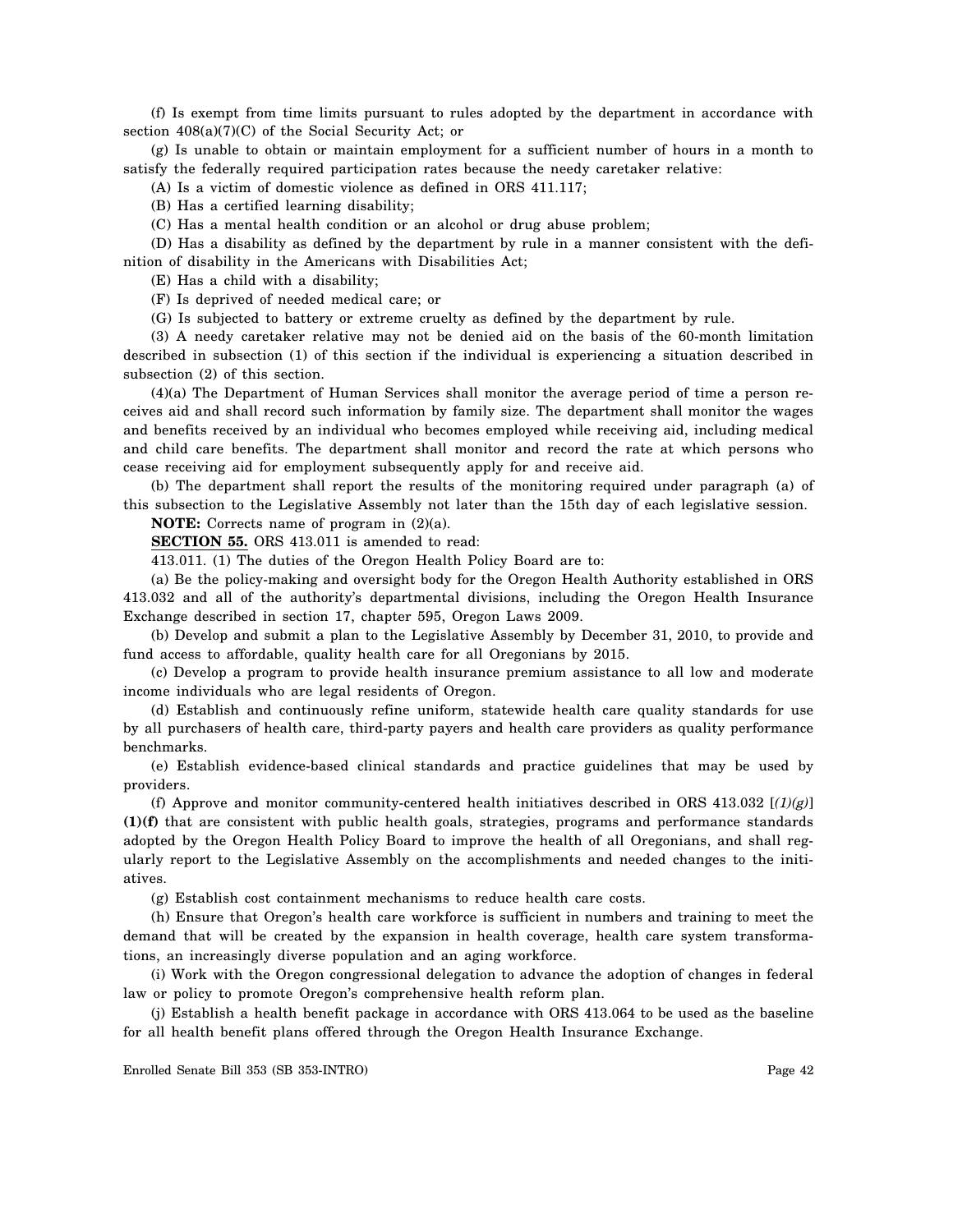(k) Develop and submit a plan to the Legislative Assembly by December 31, 2010, with recommended policies and procedures for the Oregon Health Insurance Exchange developed in accordance with section 17, chapter 595, Oregon Laws 2009.

(L) Develop and submit a plan to the Legislative Assembly by December 31, 2010, with recommendations for the development of a publicly owned health benefit plan that operates in the exchange under the same rules and regulations as all health insurance plans offered through the exchange, including fully allocated fixed and variable operating and capital costs.

(m) By December 31, 2010, investigate and report to the Legislative Assembly, and annually thereafter, on the feasibility and advisability of future changes to the health insurance market in Oregon, including but not limited to the following:

(A) A requirement for every resident to have health insurance coverage.

(B) A payroll tax as a means to encourage employers to continue providing health insurance to their employees.

(C) Expansion of the exchange to include a program of premium assistance and to advance reforms of the insurance market.

(D) The implementation of a system of interoperable electronic health records utilized by all health care providers in this state.

(n) Meet cost-containment goals by structuring reimbursement rates to reward comprehensive management of diseases, quality outcomes and the efficient use of resources by promoting costeffective procedures, services and programs including, without limitation, preventive health, dental and primary care services, web-based office visits, telephone consultations and telemedicine consultations.

(o) Oversee the expenditure of moneys from the Health Care Workforce Strategic Fund to support grants to primary care providers and rural health practitioners, to increase the number of primary care educators and to support efforts to create and develop career ladder opportunities.

(p) Work with the Public Health Benefit Purchasers Committee, administrators of the medical assistance program and the Department of Corrections to identify uniform contracting standards for health benefit plans that achieve maximum quality and cost outcomes and align the contracting standards for all state programs to the greatest extent practicable.

(2) The Oregon Health Policy Board is authorized to:

(a) Subject to the approval of the Governor, organize and reorganize the authority as the board considers necessary to properly conduct the work of the authority.

(b) Submit directly to the Legislative Counsel, no later than October 1 of each even-numbered year, requests for measures necessary to provide statutory authorization to carry out any of the board's duties or to implement any of the board's recommendations. The measures may be filed prior to the beginning of the legislative session in accordance with the rules of the House of Representatives and the Senate.

(3) If the board or the authority is unable to perform, in whole or in part, any of the duties described in ORS 413.006 to 413.064 without federal approval, the board is authorized to request waivers or other approval necessary to perform those duties. The board shall implement any portions of those duties not requiring legislative authority or federal approval, to the extent practicable.

(4) The enumeration of duties, functions and powers in this section is not intended to be exclusive nor to limit the duties, functions and powers imposed on the board by ORS 413.006 to 413.064 and by other statutes.

(5) The board shall consult with the Department of Consumer and Business Services in completing the tasks set forth in subsection  $(1)(j)$ ,  $(k)$  and  $(m)(A)$  and  $(C)$  of this section.

**NOTE:** Rectifies citation in (1)(f).

**SECTION 56.** ORS 414.231 is amended to read:

414.231. (1) As used in this section[*:*]**,** 

 $[(a)]$  "child" means a person under 19 years of age.

[*(b) "Health benefit plan" has the meaning given that term in ORS 414.841.*]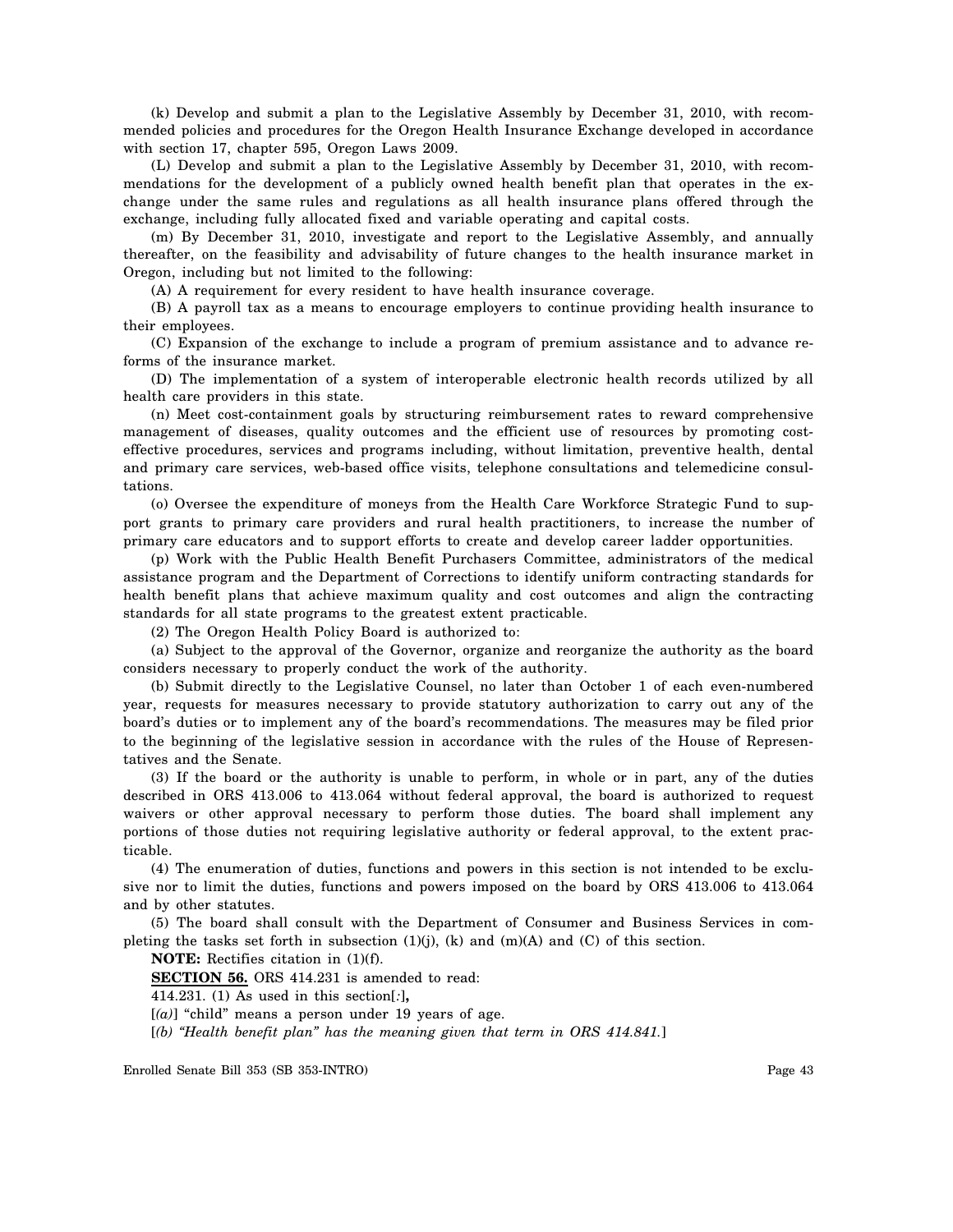(2) The Health Care for All Oregon Children program is established to make affordable, accessible health care available to all of Oregon's children. The program is composed of:

(a) Medical assistance funded in whole or in part by Title XIX of the Social Security Act, by the State Children's Health Insurance Program under Title XXI of the Social Security Act and by moneys appropriated or allocated for that purpose by the Legislative Assembly; and

(b) A private health option administered by the Office of Private Health Partnerships under ORS 414.826.

(3) A child is eligible for the program if the child is lawfully present in this state and the income of the child's family is at or below 300 percent of the federal poverty guidelines. There is no asset limit to qualify for the program.

(4)(a) A child receiving medical assistance under the program is continuously eligible for a minimum period of 12 months.

(b) The Department of Human Services shall reenroll a child for successive 12-month periods of enrollment as long as the child is eligible for medical assistance on the date of reenrollment.

(c) The department may not require a new application as a condition of reenrollment under paragraph (b) of this subsection and must determine the [*person's*] **child's** eligibility for medical assistance using information and sources available to the department or documentation readily available [*to the person*].

(5) Except for medical assistance funded by Title XIX of the Social Security Act, the department may prescribe by rule a period of uninsurance prior to enrollment in the program.

**NOTE:** Changes (1) and (4)(c) to reflect text of section as enacted (see sections 27 and 28, chapter 867, Oregon Laws 2009).

**SECTION 57.** ORS 414.355 is amended to read:

414.355. (1) There is created a 12-member Drug Use Review Board responsible for advising the Oregon Health Policy Board on the implementation of the retrospective and prospective drug utilization review programs.

(2) The members of the Drug Use Review Board shall be appointed by the Director of the Oregon Health Authority and shall serve a term of two years. An individual appointed to the board may be reappointed upon completion of the individual's term. The membership of the board shall be composed of the following:

(a) Four persons licensed as physicians and actively engaged in the practice of medicine or osteopathic medicine in Oregon, who may be from among persons recommended by the Oregon Medical Association, the Osteopathic Physicians and Surgeons of Oregon or other organization representing physicians;

(b) One person licensed as a physician in Oregon who is actively engaged in academic medicine;

(c) Three persons licensed and actively practicing pharmacy in Oregon who may be from among persons recommended by the Oregon State [*Pharmacists*] **Pharmacy** Association, the National Association of Chain Drug Stores, the Oregon Society of Hospital Pharmacists, the Oregon Society of Consultant Pharmacists or other organizations representing pharmacists whether affiliated or unaffiliated with any association;

(d) One person licensed as a pharmacist in Oregon who is actively engaged in academic pharmacy;

(e) Two persons who shall represent persons receiving medical assistance; and

(f) One person licensed and actively practicing dentistry in Oregon who may be from among persons recommended by the Oregon Dental Association or other organizations representing dentists.

(3) Board members must have expertise in one or more of the following:

(a) Clinically appropriate prescribing of outpatient drugs covered by the medical assistance program.

(b) Clinically appropriate dispensing and monitoring of outpatient drugs covered by the medical assistance program.

(c) Drug use review, evaluation and intervention.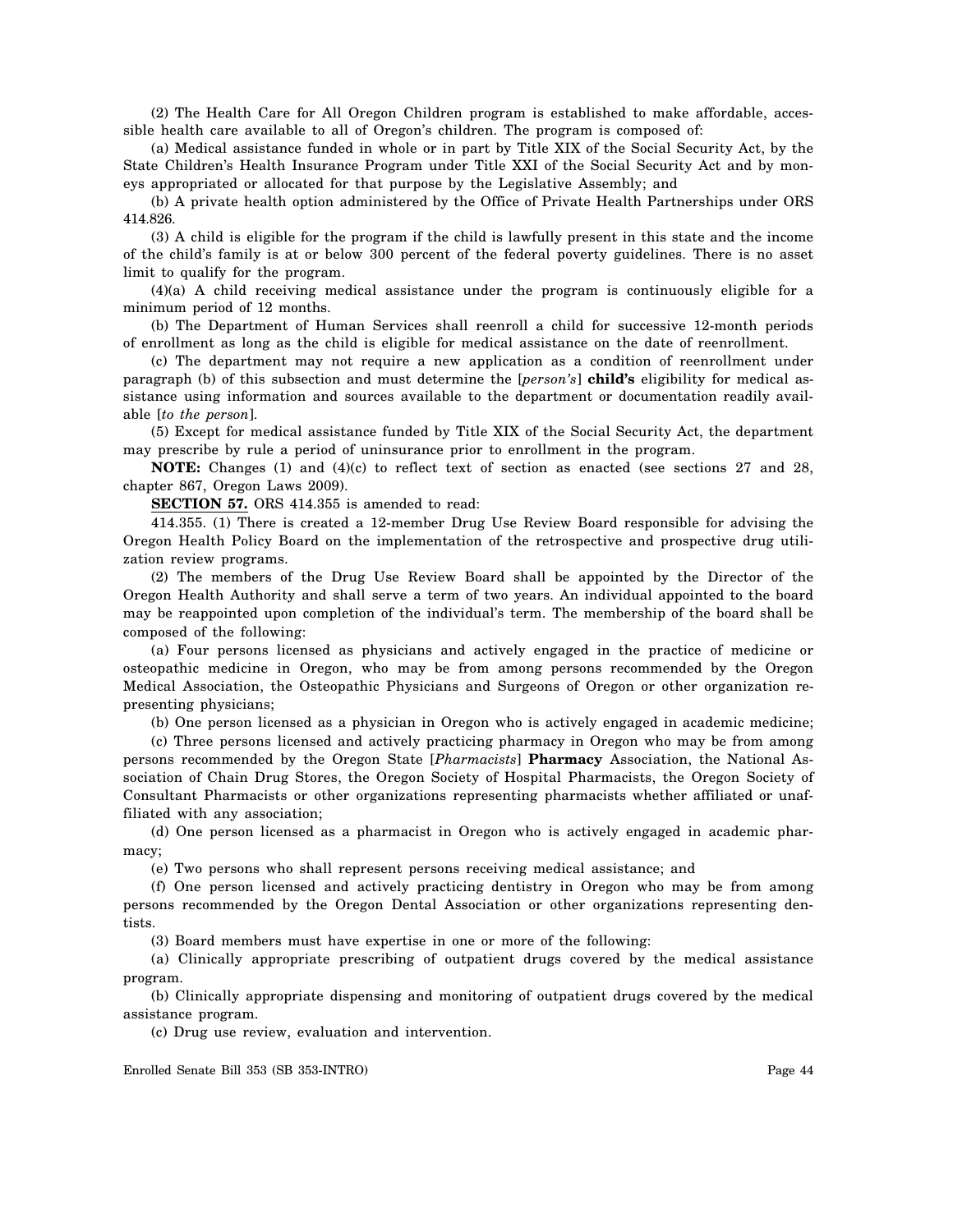(d) Medical quality assurance.

(4) The director shall fill a vacancy on the board by appointing a new member to serve the remainder of the unexpired term based upon qualifications described in subsections (2) and (3) of this section.

(5) A board member may be removed only by a vote of eight members of the board and the removal must be approved by the director. The director may remove a member, without board action, if a member fails to attend two consecutive meetings unless such member is prevented from attending by serious illness of the member or in the member's family.

**NOTE:** Corrects name of organization in (2)(c).

**SECTION 58.** ORS 419A.305 is amended to read:

419A.305. (1) As used in this section:

(a) "Principal" means a person having general administrative control and supervision of a school.

(b) "School administrator" means:

(A) The superintendent of the school district in which a youth attends school, or the designee of the superintendent, if the youth attends a public school that is not a public charter school;

(B) The principal of a public charter school, if the youth attends a public charter school;

(C) The principal of a private school that provides education to one or more instructional levels from kindergarten through grade 12 or equivalent instructional levels, if the youth attends a private school;

(D) The superintendent of the school district in which the youth resides, or the designee of the superintendent, if the school that the youth attends is not known by the person giving notice;

[*(E) The director of the Oregon School for the Blind;*]

[*(F)*] **(E)** The director of the Oregon School for the Deaf; or

[*(G)*] **(F)** The Superintendent of Public Instruction if the youth is in an educational program under the Youth Corrections Education Program.

(c) "School district" has the meaning given that term in ORS 332.002.

(2) Notice shall be given to a school administrator when:

(a) A youth makes a first appearance before the juvenile court on a petition described in subsection (7) of this section alleging that the youth is within the jurisdiction of the juvenile court under ORS 419C.005.

(b) A youth admits to being within the jurisdiction of the juvenile court as provided in ORS 419C.005 on a petition described in subsection (7) of this section or is adjudicated by a juvenile court to be within its jurisdiction on a petition described in subsection (7) of this section.

(c) A youth is found responsible except for insanity under ORS 419C.411.

(d) Notice had been given as provided by paragraph (a) or (b) of this subsection and the juvenile court:

(A) Sets aside or dismisses the petition as provided in ORS 419C.261; or

(B) Determines that the youth is not within the jurisdiction of the juvenile court after a hearing on the merits of the petition.

(3) A notice required by subsection (2) of this section shall be given by:

(a) The district attorney;

(b) In the case of a petition filed under ORS 419C.250, the person who filed the petition;

(c) In the case of a person prosecuting a case who is not the district attorney, the person who is prosecuting the case; or

(d) In the case of a juvenile department that has agreed to be responsible for providing the notices required under this section, the juvenile department.

(4) A notice required under subsection (2) of this section may be communicated by mail or other means of delivery, including but not limited to electronic transmission. A notice must include:

(a) The name and date of birth of the youth;

(b) The names and addresses of the youth's parents or guardians;

(c) The alleged basis for the juvenile court's jurisdiction over the youth;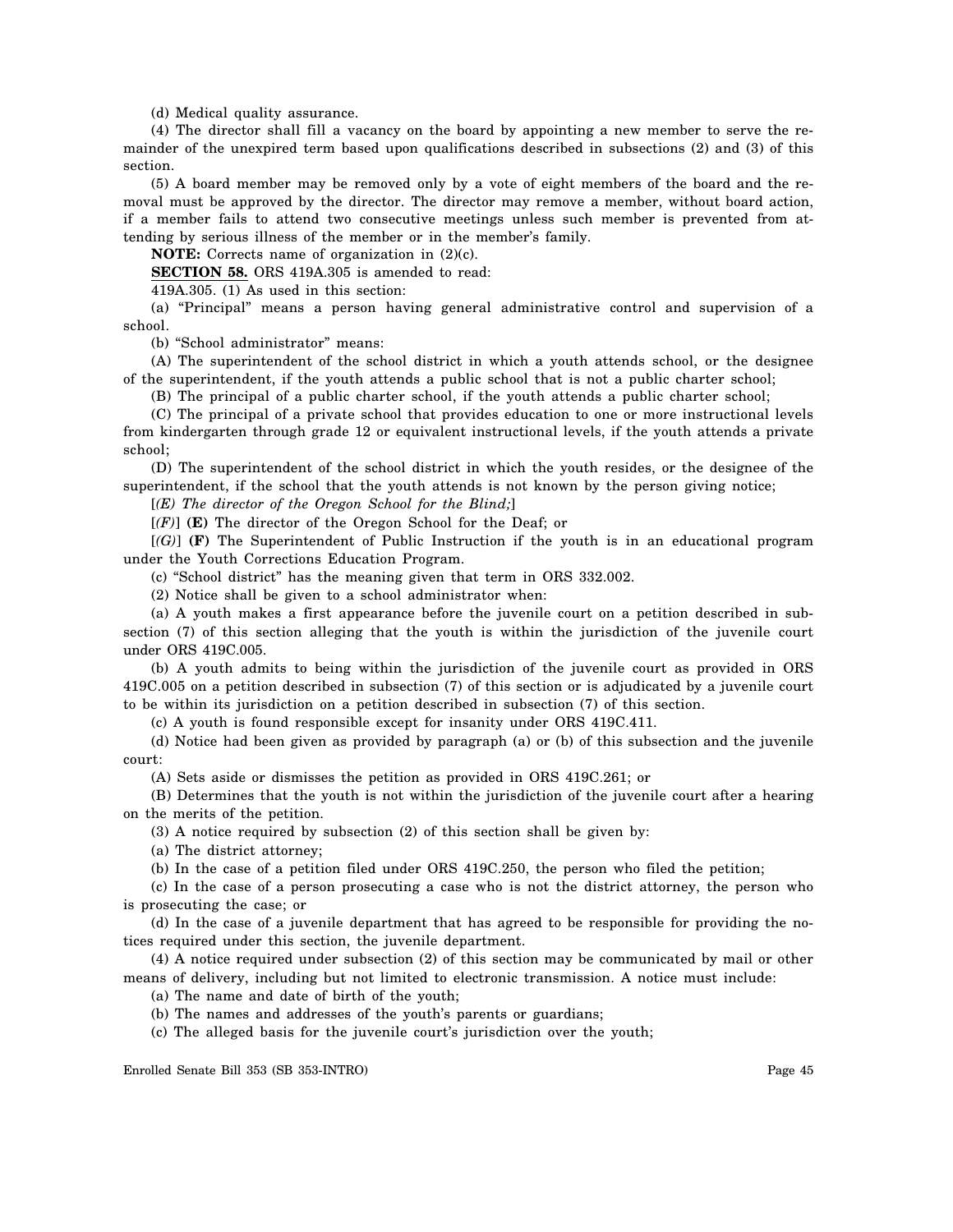(d) The act alleged in the petition that, if committed by an adult, would constitute a crime;

(e) The name and contact information of the attorney for the youth, if known;

(f) The name and contact information of the individual to contact for further information about the notice;

(g) If applicable, the portion of the juvenile court order providing for the legal disposition of the youth;

(h) Any conditions of release or terms of probation; and

(i) Any other conditions required by the court.

(5) In addition to the information required by subsection (4) of this section:

(a) A notice required by subsection (2)(a) of this section shall contain substantially the following statement: "This notice is to inform you that a student who attends your school may come under the jurisdiction of the juvenile court as the result of a petition filed with the juvenile court. The student has not yet been determined to be within the jurisdiction of the juvenile court nor to have committed any violations of law. The allegation pending before the juvenile court must not be discussed with the student."

(b) A notice required by subsection (2)(b) of this section shall contain substantially the following statement: "This notice is to inform you that a student who attends your school has come under the jurisdiction of the juvenile court as the result of a petition filed with the juvenile court. There may be pending juvenile court hearings or proceedings, and a disposition order may not yet have been entered by the court. The allegation pending before the juvenile court must not be discussed with the student."

(c) A notice required by subsection (2)(c) of this section shall contain substantially the following statement: "This notice is to inform you that a disposition order has been entered in a case involving a student who attends your school about whom a previous notice was sent. The disposition order finds the student to be responsible except for insanity under ORS 419C.411 for the act alleged in the petition filed with the juvenile court. The case should not be discussed with the student."

(d) A notice required by subsection (2)(d) of this section shall contain substantially the following statement: "This notice is to inform you that a petition involving a student who attends your school about whom a previous notice was sent has been set aside or dismissed or the juvenile court has determined the student is not within its jurisdiction. The notice and any documents or information related to the notice in the student's education records should be removed and destroyed upon receipt of this notice. The case should not be discussed with the student."

(6) A notice required under subsection (2) of this section must be given within 15 days after:

(a) The youth makes a first appearance before the juvenile court on a petition;

(b) The youth admits to being within the jurisdiction of the juvenile court;

(c) The youth is adjudicated by a juvenile court to be within the jurisdiction of the court;

(d) The petition is dismissed or set aside;

(e) The juvenile court determines that the youth is not within the jurisdiction of the juvenile court after a hearing on the merits of the petition; or

(f) The juvenile court enters a disposition order finding the youth responsible except for insanity under ORS 419C.411.

(7) This section applies to petitions filed alleging that the youth engaged in:

(a) Conduct that, if committed by an adult, would constitute a crime that:

(A) Involves serious physical injury or threatened serious physical injury to another person, including criminal homicide, felony assault or any attempt to cause serious physical injury to another person;

(B) Involves the sexual assault of an animal or animal abuse in any degree;

(C) Is a felony sex offense listed in ORS 181.594, except for rape in the third degree under ORS 163.355 or incest under ORS 163.525;

(D) Involves a weapon, as defined in ORS 166.360, or the threatened use of a weapon;

(E) Involves the possession or manufacture of a destructive device, as defined in ORS 166.382, or possession of a hoax destructive device, as defined in ORS 166.385; or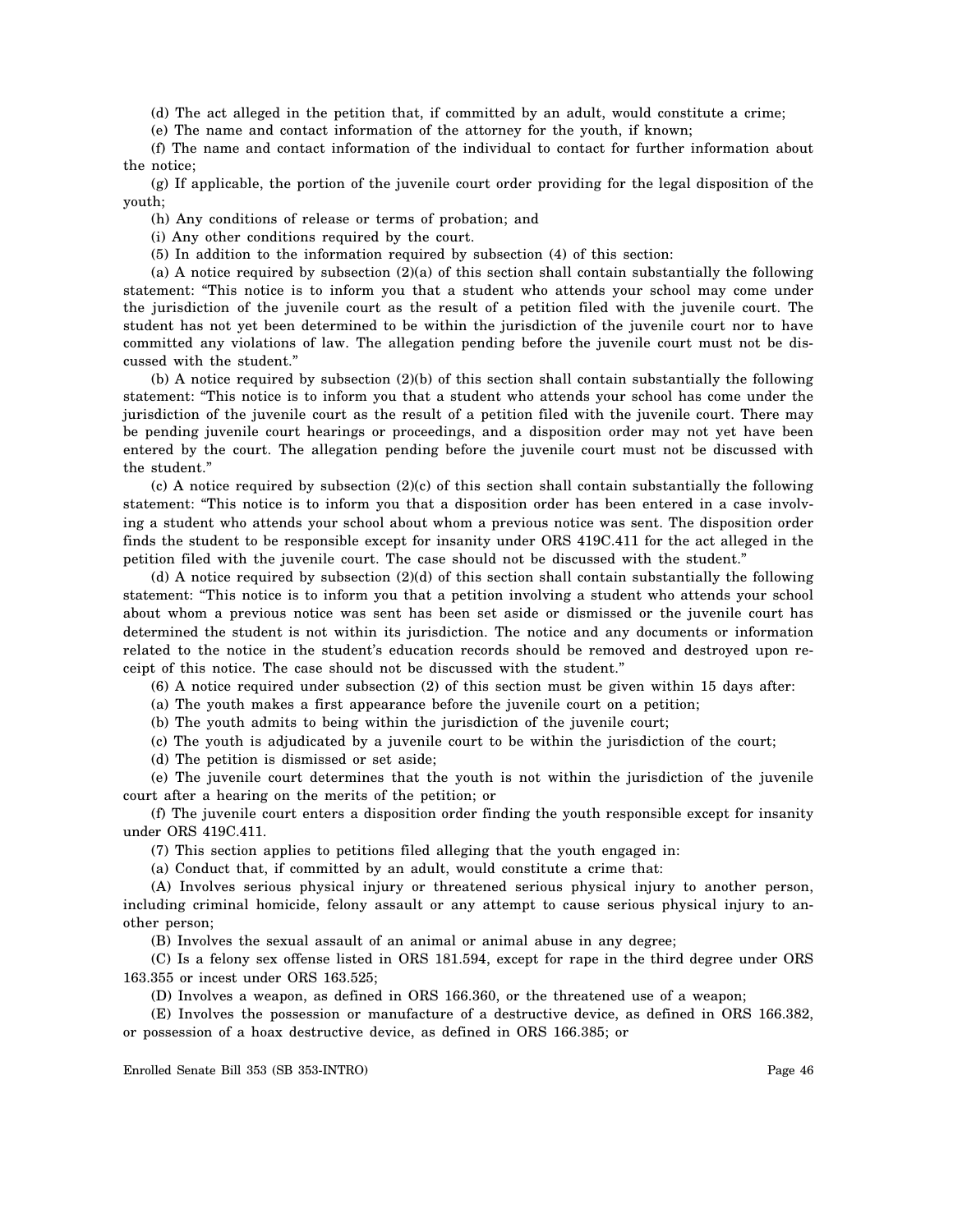(F) Involves an offense in which an element of the crime is:

(i) Manufacture of a controlled substance;

(ii) Delivery of a controlled substance in conjunction with conduct described in subparagraph (A) of this paragraph; or

(iii) Delivery of a controlled substance to a person under 18 years of age; or

(b) Conduct that is of such a nature that the court determines notice is necessary to safeguard the safety and security of the school, students and staff. The person or entity responsible for giving notice under subsection (3) of this section shall request that the court make the determination under this paragraph when the person or entity believes notice is necessary to safeguard the safety and security of the school, students and staff and the conduct involves an offense under ORS 163.160.

(8) Except as otherwise provided in ORS 192.490, a person who sends or receives notice under this section is not civilly or criminally liable for failing to disclose the information under this section.

**NOTE:** Removes reference in (1)(b)(E) to school that closed in 2009 (see section 1, chapter 562, Oregon Laws 2009).

**SECTION 59.** ORS 426.330 is amended to read:

426.330. (1) The special funds authorized for the use of the superintendents of the Oregon State Hospital, the Blue Mountain Recovery Center and the Eastern Oregon Training Center to better enable them promptly to meet the advances and expenses necessary in the matter of transferring patients to the state hospitals are continued in existence. The superintendents shall present their claims monthly with vouchers that show the expenditures from the special funds during the preceding month to:

(a) The Oregon Health Authority for the transfer of patients to the Oregon State Hospital or the Blue Mountain Recovery Center; and

(b) The Department of Human Services for the transfer of patients to the Eastern Oregon Training Center.

(2) Against the [*fund*] **funds** appropriated to cover the cost of transporting patients, the State Treasurer shall pay:

(a) The claims of the superintendents of the Oregon State Hospital and the Blue Mountain Recovery Center that have been approved by the Oregon Health Authority; and

(b) The claims of the superintendent of the Eastern Oregon Training Center that have been approved by the Department of Human Services.

**NOTE:** Corrects word choice in (2).

**SECTION 60.** ORS 430.216 is amended to read:

430.216. (1) The Department of Human Services shall report to each regular session of the Legislative Assembly:

(a) On the safety of individuals receiving developmental disability services including, but not limited to:

(A) The average turnover of direct care workers in service settings.

(B) A summary of the training provided by the department or its contractors to direct care workers in service settings.

(C) A summary of the core competencies required of direct care workers in service settings by the state for licensing or certification.

(D) A summary of the average wages of direct care workers in service settings, presented by type of services provided.

(E) The number of complaints of abuse filed as required by ORS 430.765 and received by the department under ORS 430.743, reported by type of allegation.

(F) The number of direct care workers in service settings who were subject to criminal or civil action involving an individual with a developmental disability.

(G) The number of deaths, serious injuries, sexual assaults and rapes alleged to have occurred in service settings.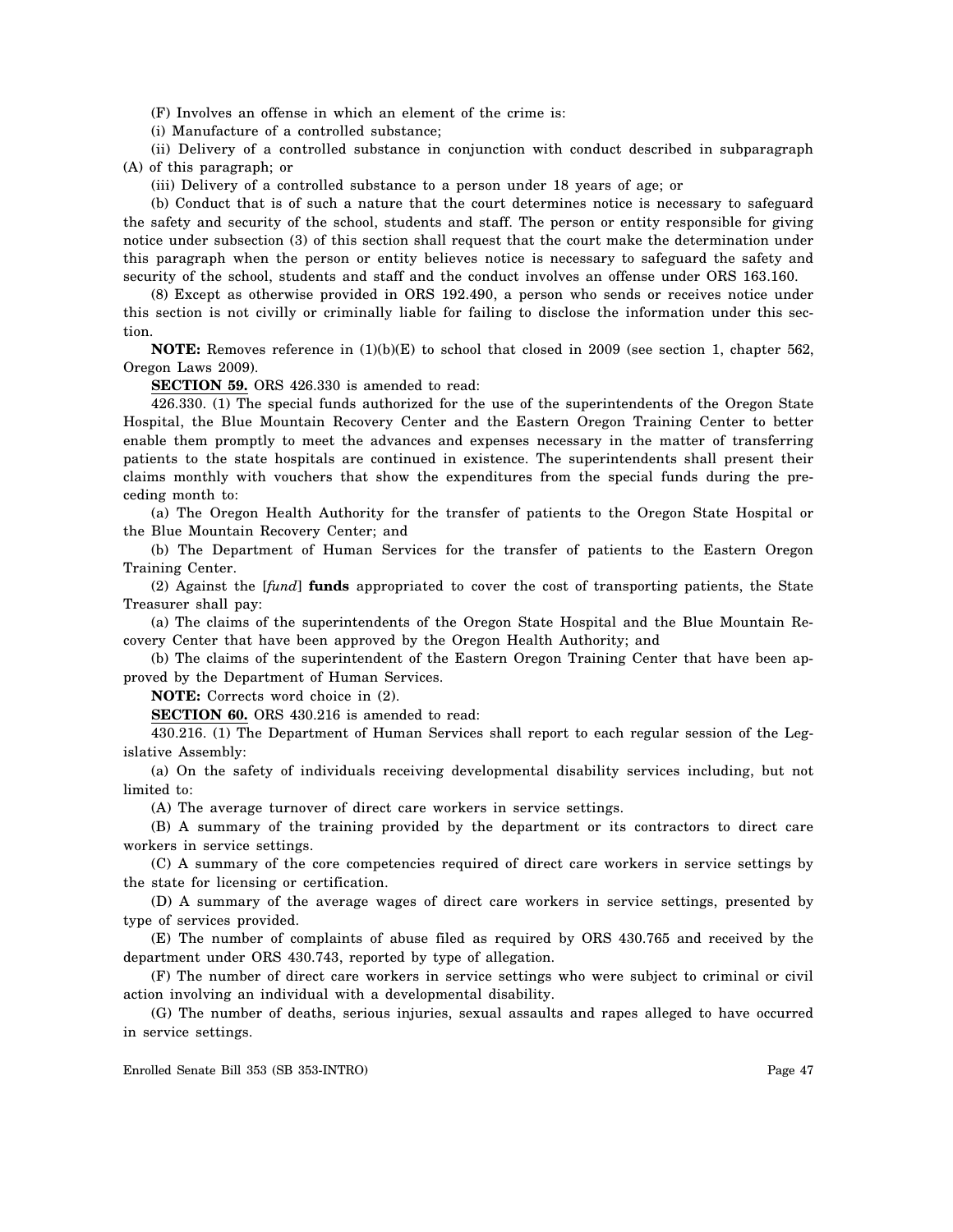(b) A schedule of all license fees and civil penalties established by the department by rule pursuant to ORS 441.995, 443.455 and 443.790.

(2) The department shall provide the report described in subsection (1)(a) of this section to the appropriate legislative committees, the Oregon **Council on** Developmental Disabilities [*Council*] and to the agency designated to administer the state protection and advocacy system under ORS 192.517.

(3) As used in this section, "service settings" means any of the following that provide developmental disability services:

(a) An adult foster home as defined in ORS 443.705;

(b) A residential facility as defined in ORS 443.400;

(c) A location where home health services, as defined in ORS 443.005, are received by a resident;

(d) A location where in-home care services, as defined in ORS 443.305, are received by a resident;

(e) An institution under the control of the department under ORS 179.321; and

(f) A domiciliary care facility as defined in ORS 443.205.

**NOTE:** Updates name of council in (2).

**SECTION 61.** ORS 441.710 is amended to read:

441.710. (1) In addition to any other liability or penalty provided by law, the Director of Human Services may impose a civil penalty on a person for any of the following:

(a) Violation of any of the terms or conditions of a license issued under ORS 441.015 to 441.087, 441.525 to 441.595, 441.815, 441.820, 441.990, 442.342, 442.344 and 442.400 to 442.463 for a long term care facility, as defined in ORS 442.015.

(b) Violation of any rule or general order of the Department of Human Services that pertains to a long term care facility.

(c) Violation of any final order of the director that pertains specifically to the long term care facility owned or operated by the person incurring the penalty.

(d) Violation of ORS 441.605 or of rules required to be adopted under ORS 441.610.

(e) Violation of ORS 443.880 or 443.881 if the facility is a residential care facility, residential training facility or residential training home.

(2) In addition to any other liability or penalty provided by law, the Director of the Oregon Health Authority may impose a civil penalty on a person for a violation of ORS [*441.880 or 441.881*] **443.880 or 443.881** if the facility is a residential treatment facility or a residential treatment home.

(3) The Director of Human Services may not impose a penalty under subsection (1) of this section for violations other than those involving direct patient care or feeding, an adequate staff to patient ratio, sanitation involving direct patient care or a violation of ORS 441.605 or 443.880 or 443.881 or of the rules required to be adopted by ORS 441.610 unless a violation is found on two consecutive surveys of a long term care facility. The Director of Human Services in every case shall prescribe a reasonable time for elimination of a violation:

(a) Not to exceed 30 days after first notice of a violation; or

(b) In cases where the violation requires more than 30 days to correct, such time as is specified in a plan of correction found acceptable by the director.

(4) The Director of the Oregon Health Authority may not impose a penalty under subsection (2) of this section for violations other than those involving direct patient care or feeding, an adequate staff to patient ratio, sanitation involving direct patient care or a violation of ORS 443.880 or 443.881. The Director of the Oregon Health Authority in every case shall prescribe a reasonable time for elimination of a violation:

(a) Not to exceed 30 days after first notice of a violation; or

(b) In cases where the violation requires more than 30 days to correct, such time as is specified in a plan of correction found acceptable by the director.

**NOTE:** Corrects citations in (2).

**SECTION 62.** ORS 468A.610, as amended by section 1, chapter 80, Oregon Laws 2010, is amended to read: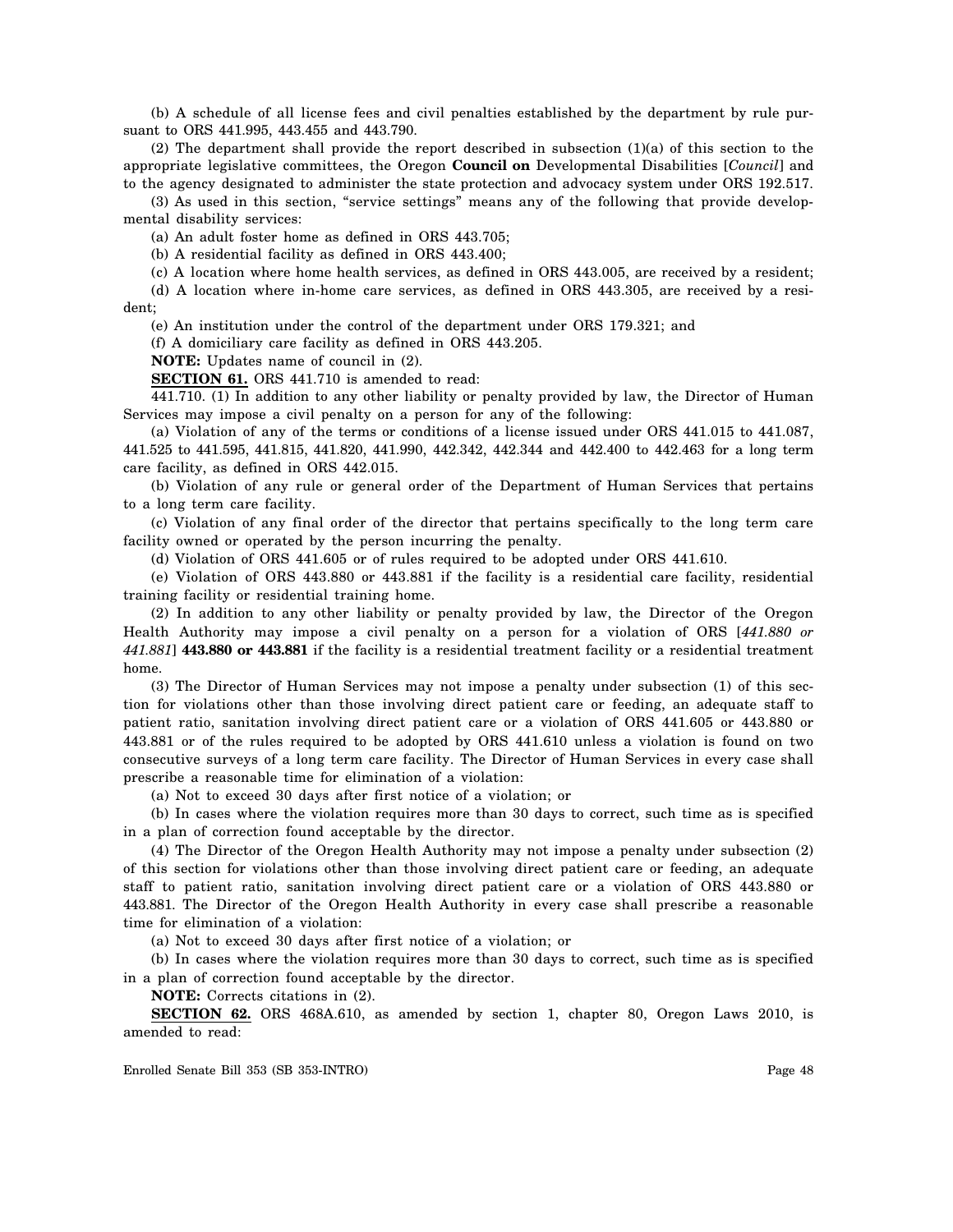468A.610. (1) Except as provided under ORS 468A.620, no person shall open burn or cause to be open burned, propane flamed or stack or pile burned in the counties listed in ORS 468A.560, perennial or annual grass seed crop residue or cereal grain crop residue, unless the acreage has been registered under ORS 468A.615 and the permits required by ORS 468A.575, 476.380 and 478.960 have been obtained.

(2) The maximum total registered acreage allowed to be open burned per year pursuant to subsection (1) of this section shall be:

(a) For 2009, 20,000 acres.

(b) For 2010 and thereafter, none.

(3) The maximum total registered acreage allowed to be stack or pile burned per year under subsection (1) of this section shall be:

(a) For 2009, 1,000 acres.

(b) For 2010, 1,000 acres.

(c) For 2011, 1,000 acres.

(d) For 2012, 1,000 acres.

(e) For 2013 and thereafter, none.

(4) The maximum total registered acreage allowed to be propane flamed per year under subsection (1) of this section in the counties listed in ORS 468A.560 shall be:

(a) For 2009, 500 acres.

(b) For 2010, 500 acres.

(c) For 2011, 500 acres.

(d) For 2012, 500 acres.

(e) For 2013 and thereafter, none.

(5) Fields shall be prepared for propane flaming by removing all loose straw or vacuuming, or prepared using other techniques approved by rule by the **Environmental Quality** Commission, and propane equipment shall satisfy best available technology.

(6)(a) Notwithstanding the limitations set forth in subsection (2) of this section, steep terrain and species identified by the Director of Agriculture by rule shall not be included in the maximum total of permitted acreage set forth in subsection (2) of this section. The additional acreage allowed to be open burned shall be 15,000 acres per year.

(b) Steep terrain and species identified by the Director of Agriculture by rule may not be open burned under the provisions of this subsection in Benton and Lane Counties and in Linn County, except for portions of northeast Linn County that are east of the North Santiam River and north of Jefferson-Scio Drive and Robinson Drive to the west boundary of the City of Scio and north of Highway 226, and portions of northeast Linn County that are east of Richardson Gap Road and north of Fish Hatchery Drive.

(7) Acreage registered to be open burned under this section may be propane flamed at the registrant's discretion without reregistering the acreage.

(8) In the event of the registration of more than the maximum allowable acres for open burning, propane flaming or stack or pile burning in the counties listed in ORS 468A.560, the commission, after consultation with the State Department of Agriculture, by rule or order may assign priority of permits based on soil characteristics, the crop type, terrain or drainage. In no event may permits be issued for more than the maximum acreage listed in subsections (2), (3), (4) and (6) of this section.

(9) Permits shall be issued under ORS 468A.575 and open burning, propane flaming and stack or pile burning shall be allowed for the maximum acreage specified in subsections (2), (3), (4) and (6) of this section unless the daily determination of suitability of meteorological conditions, regional or local air quality conditions or other burning conditions requires that a maximum number of acres not be burned on a given day.

(10) Upon a finding of danger to public health or safety, the commission may order temporary emergency cessation of all open field burning, propane flaming and stack or pile burning in any area of the counties listed in ORS 468A.560.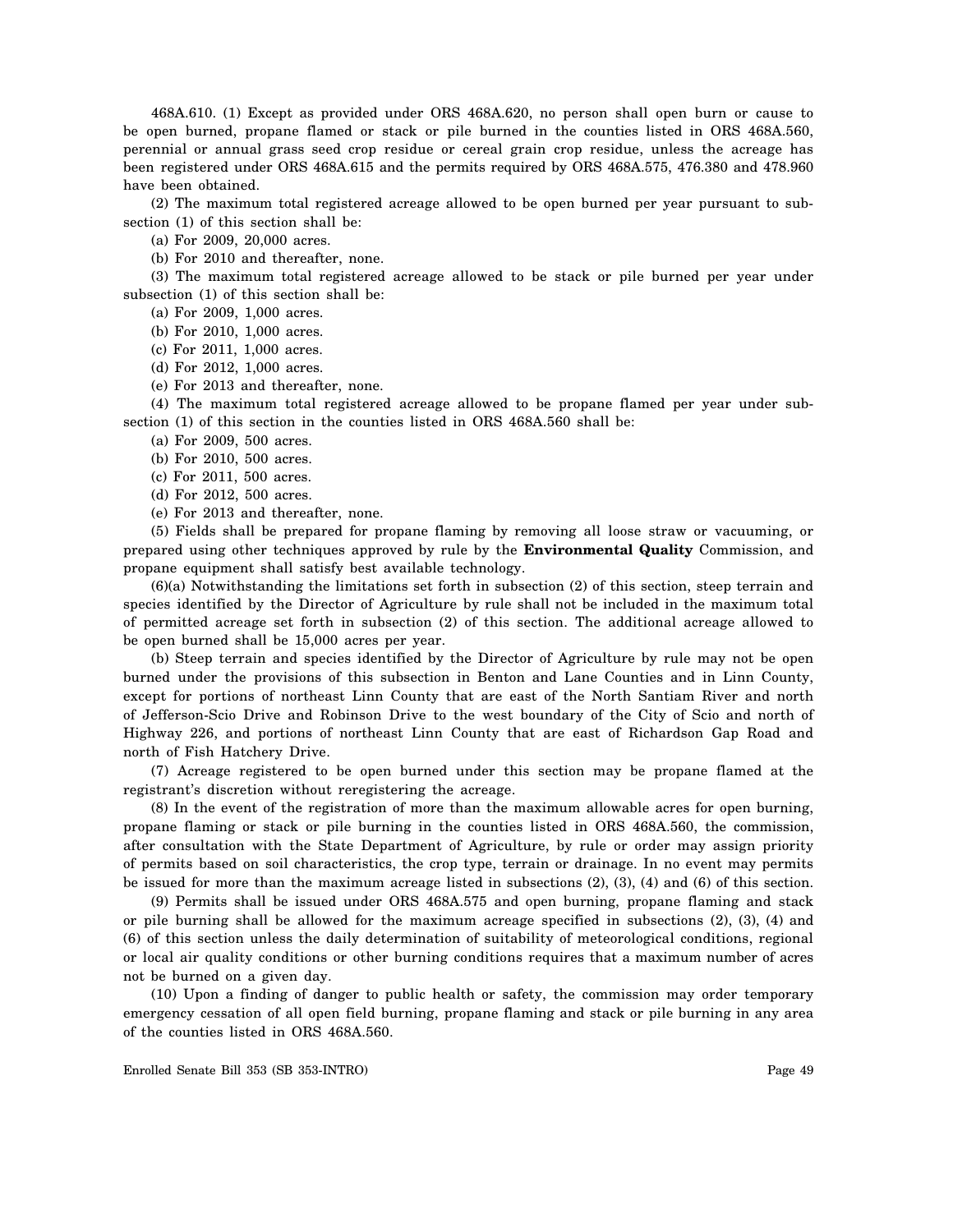(11)(a) Notwithstanding subsection (8) of this section, the commission may by order permit emergency open burning, propane flaming or stack or pile burning of up to 2,000 acres each calendar year in addition to the acreage allowed under subsections (2), (3), (4) and (6) of this section, if the commission finds:

(A) Extreme hardship due to disease outbreak or insect infestation, as identified by the commission by rule, outweighs the dangers to public health and safety from emergency open burning, propane flaming or stack or pile burning;

(B) Authorization of additional acreage does not result in open burning, propane flaming or stack or pile burning of more acreage than required to address the emergency;

(C) Authorization of additional acreage is limited to the calendar year in which the commission makes the required findings; and

(D) All emergency open burning, propane flaming or stack or pile burning is otherwise consistent with ORS 468A.550 to 468A.620 and rules adopted under ORS 468A.550 to 468A.620.

(b) The commission by rule may assess fees for the acreage burned pursuant to this subsection. All fees collected under this subsection shall be deposited in the State Treasury to the credit of the Department of Agriculture Service Fund for the purpose specified in ORS 468A.615 (2).

(12) The commission shall act on any application for a permit under ORS 468A.575 within 60 days of registration and receipt of the fee required under ORS 468A.615.

**NOTE:** Spells out name of commission for first reference in (5).

**SECTION 63.** ORS 471.190 is amended to read:

471.190. (1) The holder of a temporary sales license may sell at retail by the drink wine, malt beverages, cider and distilled liquor. Distilled liquor served by the holder of a temporary sales license must be purchased from a retail sales agent of the Oregon Liquor Control Commission. The holder of a temporary sales license must provide food service as required by commission rule.

(2) A temporary sales license may be issued only to:

(a) Nonprofit or charitable organizations that are registered with the state.

(b) A political committee that has filed a statement of organization under ORS 260.039 or 260.042.

(c) State agencies.

(d) Local governments, and agencies and departments of local governments.

(e) Persons not otherwise described in this subsection, as long as the applicant submits a plan that is approved by the commission detailing how minors will be prevented from gaining access to alcoholic beverages and how minors will be prevented from gaining access to any portion of the licensed premises prohibited to minors under ORS 471.430 (3) or any rule adopted by the commission.

(3) The holder of a temporary sales license may sell wine, malt beverages or cider in factorysealed containers for consumption off the licensed premises.

(4) The commission may by rule establish additional eligibility requirements for temporary sales licenses.

(5) Subject to such qualifications as the commission may establish by rule, persons who hold a full or limited on-premises sales license are eligible for temporary sales licenses.

(6) A person holding a temporary sales license is not required to obtain a temporary restaurant license or mobile unit license under ORS chapter 624 if only wine, malt beverages and cider in single-service containers are served and only nonperishable food items that are exempted from licensure by the Oregon Health Authority are served.

(7) Employees and volunteers serving alcoholic beverages for a nonprofit or charitable organization licensed under this section are not required to have [*server*] **service** permits [*nor*] **or** to complete an alcohol server education program and examination under ORS 471.542. The commission by rule may establish education requirements for servers described in this subsection.

(8) Notwithstanding ORS 471.392 to 471.400, a temporary sales license may be issued to a nonprofit trade association that has a membership primarily [*comprised*] **composed** of persons that hold winery licenses issued under ORS 471.223 or grower sales privilege licenses issued under ORS 471.227.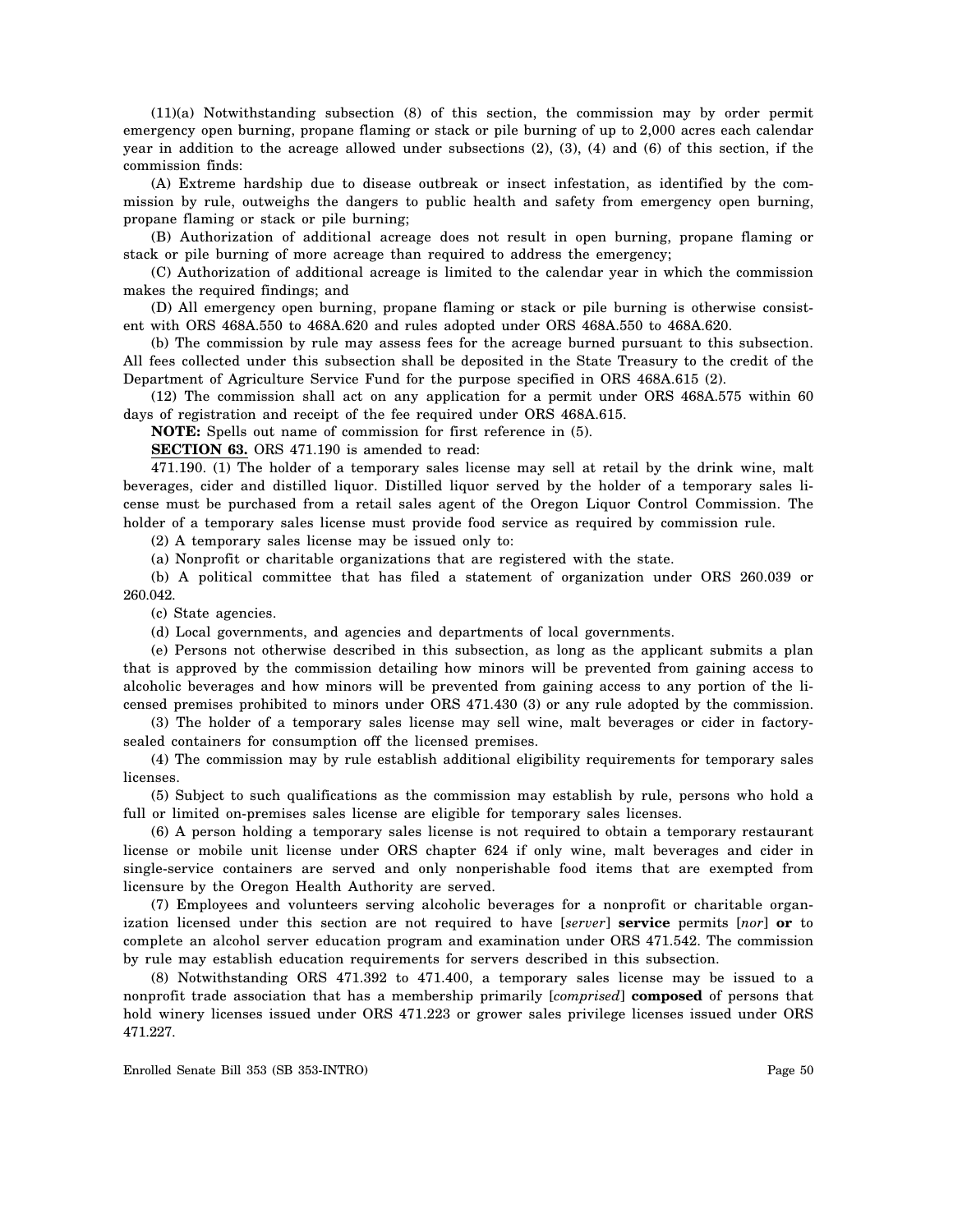**NOTE:** Corrects name of permit in (7); improves word choice in (7) and (8).

**SECTION 64.** ORS 471.230 is amended to read:

471.230. (1) A distillery license shall allow the holder thereof to import, manufacture, distill, rectify, blend, denature and store spirits of an alcoholic content greater than 17 percent alcohol by weight, to sell the same to the Oregon Liquor Control Commission and to transport the same out of this state for sale outside this state. Distillery licensees shall be permitted to purchase from and through the commission alcoholic beverages for blending and manufacturing purposes upon such terms and conditions as the commission may provide. No such licensee shall sell any alcoholic beverage within this state except to the commission or as provided in this section. However, any agricultural producer or association of agricultural producers or legal agents thereof who manufacture and convert agricultural surpluses, by-products and wastes into denatured ethyl and industrial alcohol for use in the arts and industry shall not be required to obtain a license from the commission.

(2) A distillery licensee may:

(a) Permit tastings of the distilled liquor manufactured by the distillery licensee. The tastings may be conducted on the licensed premises of the distillery, on one other premises owned or leased by the licensee, or both. The licensee must purchase the distilled liquor from the commission.

(b) Obtain a special events distillery license entitling the holder to permit tastings of the distilled liquor manufactured by the distillery **licensee**. Tastings may be conducted under a special events distillery license at a designated location other than the location set forth in the distillery license for a period not exceeding five days. The licensee must purchase the distilled liquor from the commission.

(c) Apply for appointment by the commission as a distillery retail outlet agent for purposes of retailing only distilled liquor that the licensee manufactured in Oregon at locations where tastings are permitted under paragraph (a) of this subsection.

(3) Notwithstanding ORS 471.392 to 471.400, a distillery licensee may also hold a full on-premises sales license for a location at the licensed premises of the distillery and a full on-premises sales license for one other location. All distilled spirits sold under the full on-premises sales license must be purchased from the commission.

**NOTE:** Makes terminology in (2)(b) consistent with lead-in.

**SECTION 65.** ORS 471.542 is amended to read:

471.542. (1) Except as provided in subsection (2) of this section, the Oregon Liquor Control Commission shall require a person applying for issuance or renewal of a [*server*] **service** permit or any license that authorizes the sale or service of alcoholic beverages for consumption on the premises to complete an approved alcohol server education course and examination as a condition of the issuance or renewal of the permit or license.

(2) A person applying for issuance or renewal of a license that authorizes the sale or service of alcoholic beverages for consumption on the premises need not complete an approved alcohol server education course and examination as a condition of the issuance or renewal of the license if:

(a) The license has been restricted by the commission to prohibit sale or service of alcoholic beverages for consumption on the premises; or

(b) The person applying for issuance or renewal of the license submits a sworn statement to the commission stating that the person will not engage in sale or service of alcoholic beverages for consumption on the premises, will not directly supervise or manage persons who sell or serve alcoholic beverages on the premises, and will not participate in establishing policies governing the sale or service of alcoholic beverages on the premises.

(3) The commission by rule shall establish requirements that licensees and permittees must comply with as a condition of requalifying for a license or permit. The licensee or permittee must comply with those requirements once every five years after completing the initial alcohol server education course and examination. The requirements established by the commission to requalify for a license may include retaking the alcohol server education course and examination. The require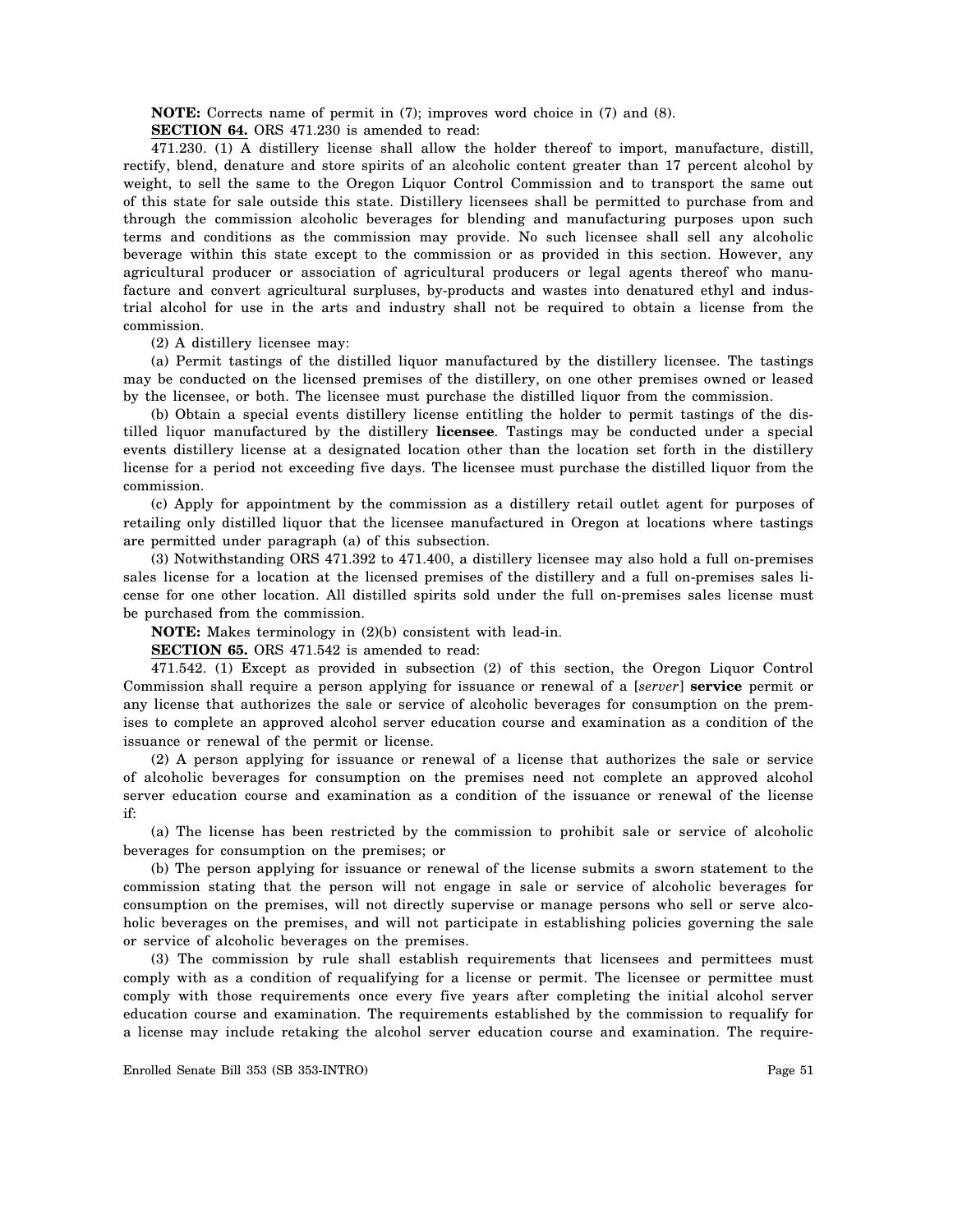ments established by the commission to requalify for a service permit shall include retaking the alcohol server education course and examination.

(4) The commission may extend the time periods established by this section upon a showing of hardship. The commission by rule may exempt a licensee from the requirements of this section if the licensee does not participate in the management of the business.

(5) The standards and curriculum of alcohol server education courses shall include but not be limited to the following:

(a) Alcohol as a drug and its effects on the body and behavior, especially driving ability.

(b) Effects of alcohol in combination with commonly used legal, prescription or nonprescription, drugs and illegal drugs.

(c) Recognizing the problem drinker and community treatment programs and agencies.

(d) State alcohol beverage laws such as prohibition of sale to minors and sale to intoxicated persons, sale for on-premises or off-premises consumption, hours of operation and penalties for violation of the laws.

(e) Drunk driving laws and liquor liability statutes.

(f) Intervention with the problem customer**,** including ways to cut off service, ways to deal with the belligerent customer and alternative means of transportation to get the customer safely home.

(g) Advertising and marketing for safe and responsible drinking patterns and standard operating procedures for dealing with customers.

(6) The commission shall impose a fee not to exceed \$2.60 a year for each license subject to the alcohol server education requirement, and a fee not to exceed \$13 for each service permit application. These fees shall be used for administrative costs of the Alcohol Education Program established under ORS 471.541 and shall be in addition to any other license or permit fees required by law or rule.

(7) The commission shall adopt rules to impose reasonable fees for administrative costs on alcohol server education course instructors and providers.

(8) The commission shall provide alcohol server education courses and examinations through independent contractors, private persons or private or public schools certified by the commission. The commission shall adopt rules governing the manner in which alcohol server education courses and examinations are made available to persons required to take the course. In adopting rules under this subsection, the commission shall consider alternative means of providing courses, including but not limited to providing courses through audiotapes, videotapes, the Internet and other electronic media.

**NOTE:** Corrects name of permit in (1); rectifies punctuation in (5)(f).

**SECTION 66.** ORS 476.680 is amended to read:

476.680. (1) There is created the Governor's Fire Service Policy Council. The council shall include the following nonvoting ex officio members:

(a) The Superintendent of State Police, or a designee thereof experienced in the oversight of Department of State Police activities relating to the office of the State Fire Marshal; and

(b) The Director of the Department of Public Safety Standards and Training, or a designee thereof.

(2) The State Fire Marshal shall serve as executive director of the council, but is not a member. The council shall meet at least quarterly. The council shall select a chairperson and vice chairperson at the first council meeting of each odd-numbered year. The council may elect additional officers as the council determines to be reasonable and necessary.

(3) In addition to the ex officio members identified in subsection (1) of this section, the Governor may designate a representative of the Governor to serve as a nonvoting member. The Governor may also appoint not more than nine members to serve on the council for three-year terms. Initial terms of the appointed members may be adjusted to promote council stability. An appointed member may not serve more than two consecutive terms. A member appointed by the Governor must be a representative of one of the following: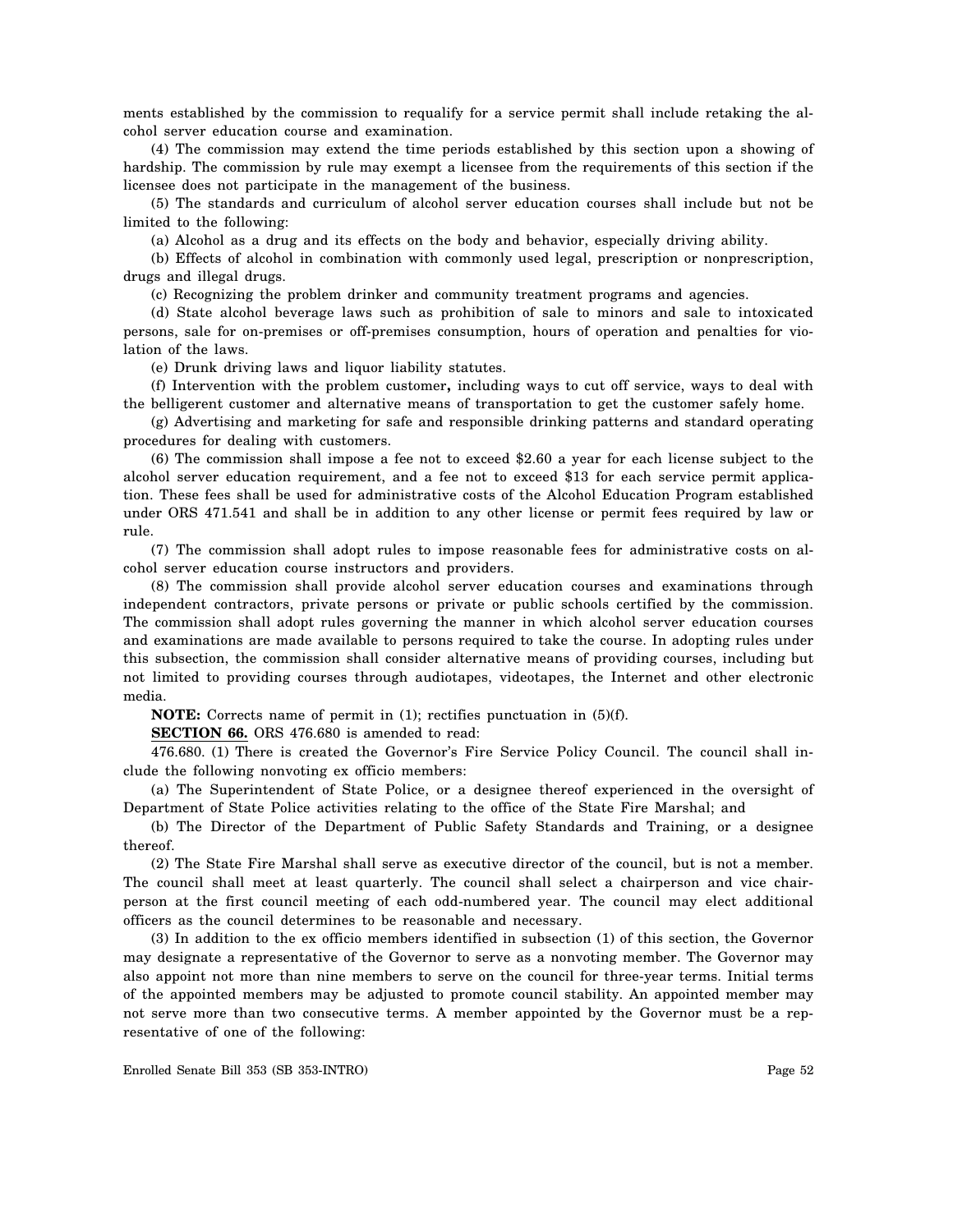(a) The Oregon Fire [*Chiefs'*] **Chiefs** Association or a successor or other organization representing fire chiefs.

(b) The Oregon Fire District [*Directors'*] **Directors** Association or a successor or other organization representing fire district directors.

(c) The Oregon Fire Marshals Association or a successor or other organization representing fire marshals.

(d) Property and casualty insurance providers.

(e) Employees of the office of the State Fire Marshal.

(f) The Oregon State Fire Fighters Council or a successor or other organization representing professional firefighters.

(g) The Oregon Volunteer Firefighters Association or a successor or other organization representing volunteer firefighters.

(h) The League of Oregon Cities or a successor or other organization representing municipalities.

(i) The general public.

(4) Notwithstanding the term of office specified in subsection (3) of this section, the initial term of a member appointed by the Governor may be adjusted to limit the number of member terms expiring in the same year.

(5) To the extent funding is available from moneys appropriated to the office of the State Fire Marshal, a member of the council is entitled to compensation and expenses as provided in ORS 292.495.

(6) The council shall advise the Governor and the Superintendent of State Police on fire policy issues and serve in an advisory capacity to the State Fire Marshal on strategies for the implementation of fire and life safety issues. The council may initiate advice to the State Fire Marshal, the Superintendent of State Police and the Governor on any matter related to the mission of the council. The council may not participate in the discussion of traditional labor relations issues.

(7) The office of the State Fire Marshal shall provide staff services to the council. All agencies, departments and officers of this state are directed to assist the council in the performance of its functions and to furnish information and advice as the council considers necessary.

**NOTE:** Corrects association titles in (3)(a) and (b).

**SECTION 67.** ORS 479.530 is amended to read:

479.530. As used in ORS 479.510 to 479.945 and 479.995, unless the context requires otherwise:

(1) "Approved testing laboratory" means a testing laboratory that meets criteria for electrical product evaluation established by the Director of the Department of Consumer and Business Services with the approval of the Electrical and Elevator Board under ORS 479.730.

(2) "Board" means the Electrical and Elevator Board established under ORS 455.138.

(3) "Certified electrical product" means an electrical product that is certified under ORS 479.760 and that is not decertified.

(4) "Competent inspection service" means an electrical inspection service of a city or county administered under ORS 455.148 or 455.150 that employs electrical inspectors who are certified to meet standards under ORS 479.810.

(5) "Commercial electrical air conditioning equipment" means heating, cooling, refrigeration, dehumidifying, humidifying and filtering equipment used for climatizing or moving of air if used in commerce, industry or government and if installed in a place not accessible to the general public other than the switches regulating the operation of the equipment.

(6) "Demarcation point" means the place of interconnection between the communications cabling, terminal equipment or protective apparatus of the telecommunications service provider and the customer's premises.

(7) "Department" means the Department of Consumer and Business Services.

(8) "Director" means the Director of the Department of Consumer and Business Services.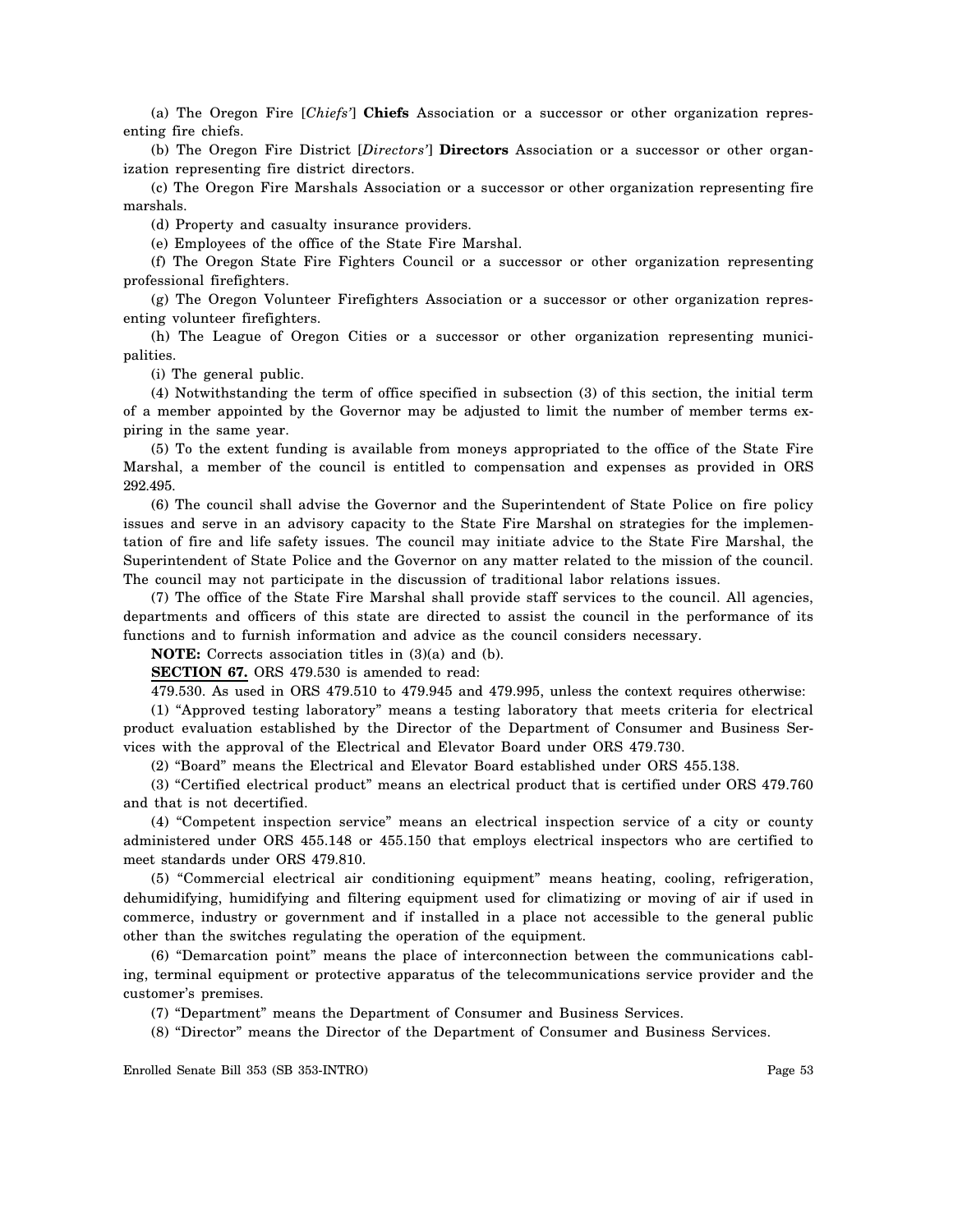(9) "Dwelling unit" means one or more rooms for the use of one or more persons as a housekeeping unit with space for eating, living and sleeping and permanent provisions for cooking and sanitation.

(10) "Electrical installations" means the construction or installation of electrical wiring and the permanent attachment or installation of electrical products in or on any structure that is not itself an electrical product. "Electrical installation" also means the maintenance or repair of installed electrical wiring and permanently attached electrical products. "Electrical installation" does not include an oil module.

(11) "Electrical product" means any electrical equipment, material, device or apparatus that, except as provided in ORS 479.540, requires a license or permit to install and either conveys or is operated by electrical current.

(12) "Equipment" means any material, fittings, devices, appliances, fixtures, apparatus or the like that are used as part of or in connection with an electrical installation.

(13) "Field evaluation firm" means an independent organization that provides:

(a) Evaluations or testing, or both; and

(b) Documentation regarding compliance with electrical product safety standards and with the electrical installation safety code.

(14) "Industrial electrical equipment" means electrical products used in industry or government that [*utilizes*] **utilize** electric energy for mechanical, chemical, heating, lighting or similar purposes, that [*is*] **are** designed to service or produce a product and that [*is*] **are** used directly in the production of the service or product.

(15) "Installation label" means an adhesive tag issued by governmental agencies that administer the Electrical Safety Law to licensed electrical contractors for application to those minor electrical installations for which the board by rule determines to be appropriate for random inspections.

(16) "License" means a permit issued by the department under ORS 479.630 authorizing the person whose name appears as licensee thereon to act as an electrical contractor, supervising electrician, journeyman electrician, **electrical** apprentice [*electrician*] or limited elevator journeyman as indicated thereon.

(17) "Minimum safety standards" means safety standards prescribed by concurrence of the board and the director under ORS 479.730.

(18) "Multifamily dwelling" means a building containing more than one dwelling unit.

(19) "Oil module" means a prefabricated structure manufactured to the specifications of the purchaser and used outside this state in the exploration for or processing or extraction of petroleum products.

(20) "Permit" means an official document or card issued by the enforcing agency to authorize performance of a specified electrical installation.

(21) "Single family dwelling" means a building consisting solely of one dwelling unit.

(22) "Telecommunications service provider" means a telecommunications carrier as defined in ORS 133.721 or a telecommunications utility or competitive telecommunications provider, both as defined in ORS 759.005.

(23) "Uncertified product" means any electrical product that is not an electrical product certified under ORS 479.760.

**NOTE:** Corrects subject-verb agreement in (14); standardizes name of apprenticeship in (16). **SECTION 68.** ORS 479.620 is amended to read:

479.620. Subject to ORS 479.540, a person may not:

(1) Without an electrical contractor's license, engage in the business of making electrical installations, advertise as or otherwise purport to be licensed to make electrical installations or purport to be acting as a business that makes electrical installations.

(2) Except as provided in ORS 479.630 (10)(c) and (11)(f), direct, supervise or control the making of an electrical installation without a supervising electrician's license.

(3) Except as provided in subsection (5) of this section, make any electrical installation without a supervising or journeyman electrician's license.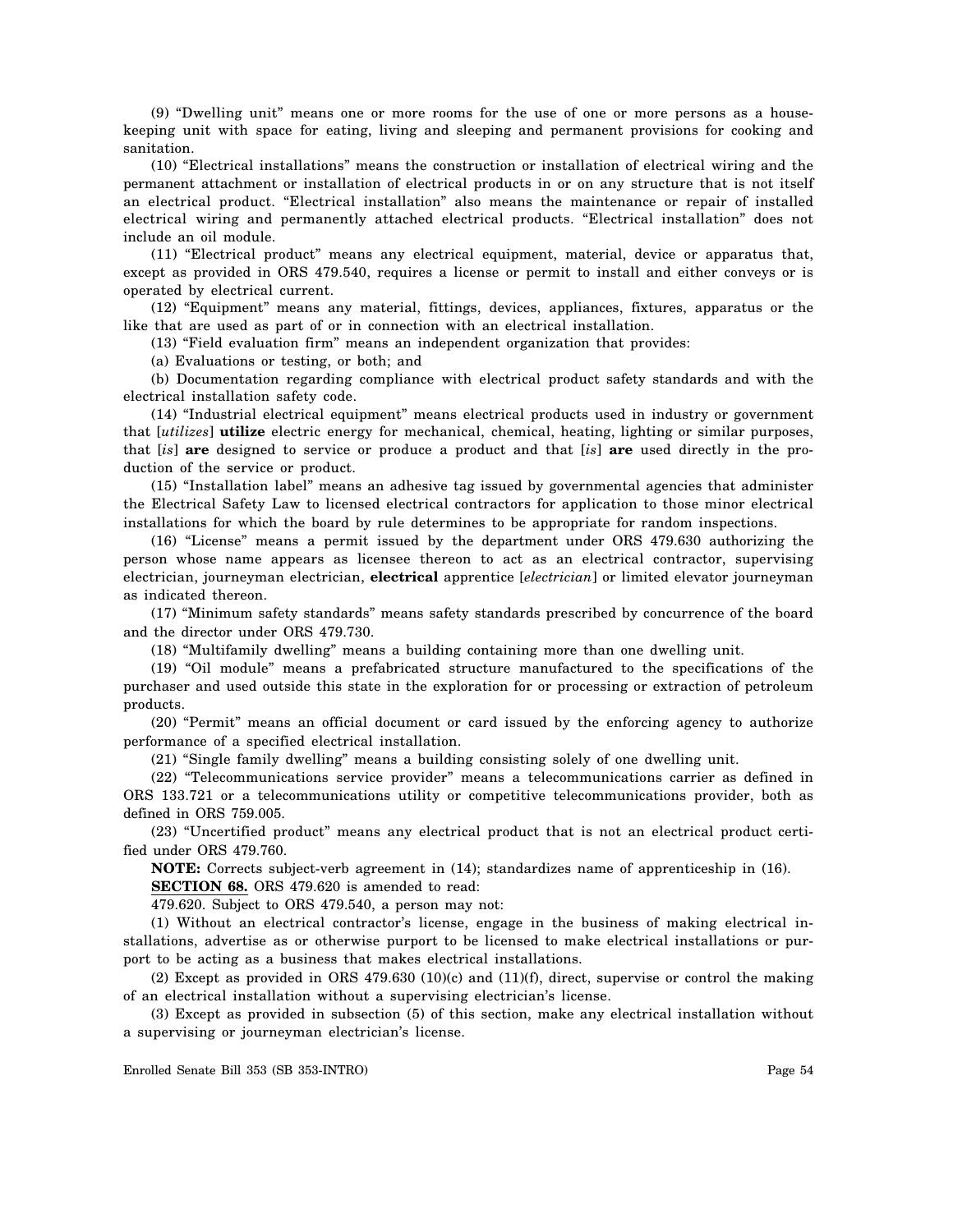(4) Perform work on an electrical installation as an **electrical** apprentice [*electrician*] without an electrical apprentice's license.

(5) Make any electrical installation on a single or multifamily dwelling unit not exceeding three floors above grade, as provided in ORS 479.630 (14), without a limited residential electrician's license.

(6) Permit or suffer any electrical installation on property [*which*] **that** the person owns, controls, manages or supervises to be made by a person not licensed to make such an installation.

**NOTE:** Standardizes name of apprenticeship in (4); corrects grammar in (6).

**SECTION 69.** ORS 480.605 is amended to read:

480.605. The Department of Consumer and Business Services may:

(1) Collect fees for shop inspections, or for inspections, testing, consultations, site visits or other services for which no fee is otherwise specified, in the amount of \$75 per hour of travel and inspection time.

(2) Collect a fee for welding and inspectors' examinations and for the renewal of inspectors' certifications. The Board of Boiler Rules shall fix  **the** amount of the fee.

**NOTE:** Supplies missing article in (2).

**SECTION 70.** ORS 509.385 is amended to read:

509.385. ORS 509.355 to 509.385 do not apply to:

(1) Those species of salmon in those areas within the international waters of the Pacific Ocean [*which*] **that** are regulated by the [*International*] Pacific Salmon [*Fisheries*] Commission or by United States laws or rules or regulations promulgated pursuant to such laws.

(2) The use of nets for fishing for or taking salmon for purposes of scientific investigation authorized by the laws of this state.

**NOTE:** Corrects grammar and updates name of commission in (1).

### **SECTION 71. Section 15, chapter 906, Oregon Laws 2009, is repealed.**

**NOTE:** Repeals duplicative section (see 530.175).

#### **SECTION 72. ORS 530.180 is repealed.**

**NOTE:** Repeals duplicative section (see section 14, chapter 906, Oregon Laws 2009).

**SECTION 73.** ORS 540.440 is amended to read:

540.440. All persons owning or controlling any water ditches shall keep their right of way along the ditches clean and free from wild oats, mustard, thistles, or any weeds or [*obnoxious*] **noxious**  grasses whatsoever.

**NOTE:** Corrects word choice.

**SECTION 74.** Section 46, chapter 907, Oregon Laws 2009, is amended to read:

**Sec. 46.** (1) [*Sections 18 to 27 of this 2009 Act*] **ORS 541.600, 541.616 and 541.641 and sections 20, 25 and 26, chapter 907, Oregon Laws 2009,** and the amendments to ORS 541.700, 541.705, 541.710, 541.720, 541.730, 541.740, 541.765, 541.770, 541.785, 541.830, 541.845 and 541.850 by sections 3 to 14**, chapter 907, Oregon Laws 2009,** [*of this 2009 Act*] apply to loans from the Water Development Fund for which an application is filed on or after April 1, 2010.

(2) The repeal of ORS 541.755 by section 15**, chapter 907, Oregon Laws 2009,** [*of this 2009 Act*] becomes operative April 1, 2010.

(3) The amendments to ORS **541.616, 541.641,** 541.705, 541.710, 541.720, 541.765, 541.785, 541.830 and 541.850 [*and sections 21 and 27 of this 2009 Act*] by sections 35 to 43**, chapter 907, Oregon Laws 2009,** [*of this 2009 Act*] become operative January 2, 2024.

**NOTE:** Eliminates references to sections unrelated to Water Development Fund in (1).

**SECTION 75.** ORS 551.180 is amended to read:

551.180. (1) A diking district may be dissolved in accordance with ORS 198.920 to 198.955 if:

(a) Either an existing drainage district formed under ORS chapter 547 or an existing water control district formed under ORS chapter 553 agrees to continue to provide operation and maintenance of the levees and perform other flood control and related works and improvements to the inhabitants of the diking district; [*and*]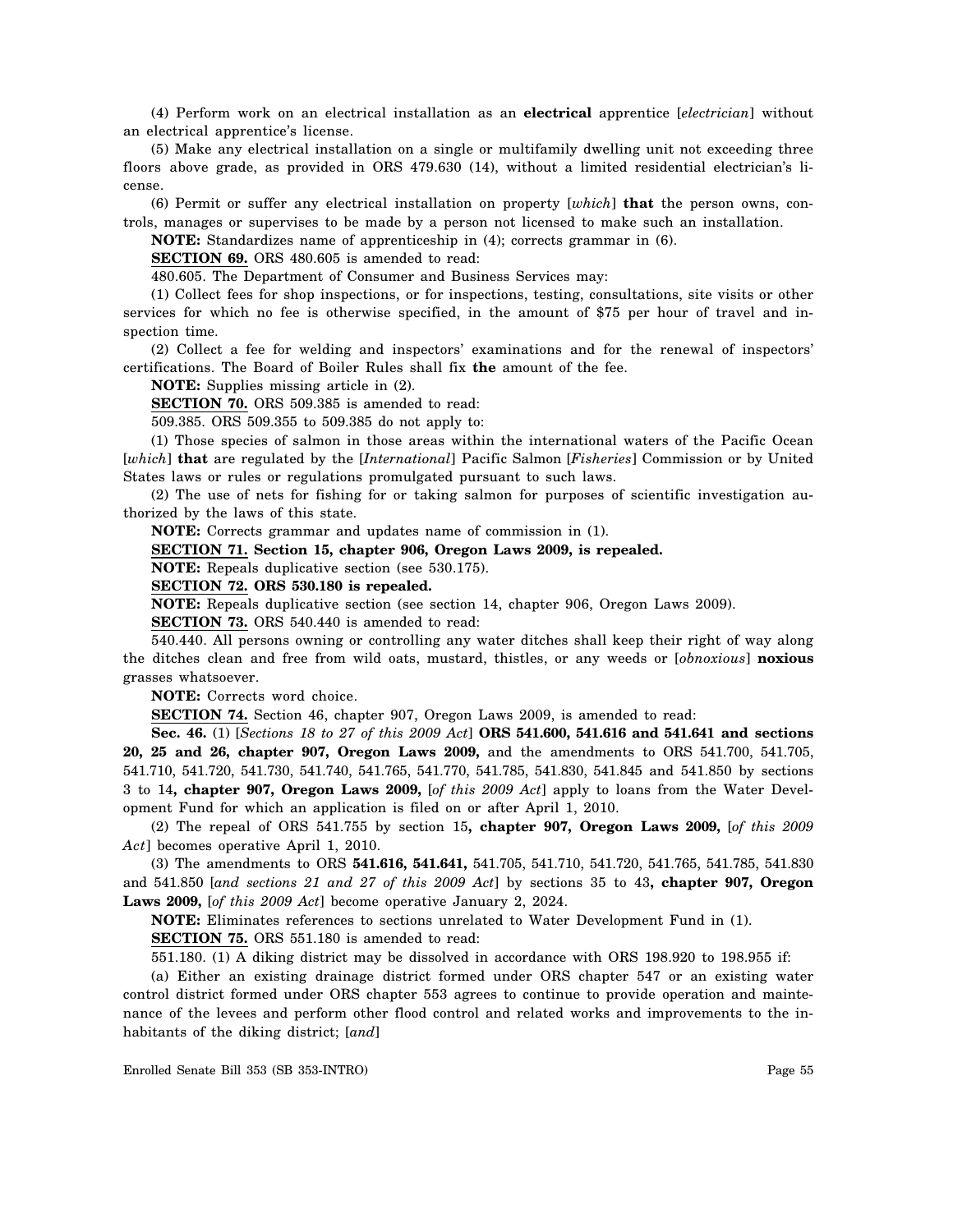(b) Any other sponsoring governmental agency to which the district owes an obligation under a contract or agreement consents to the dissolution and turnover to the successor district; and

(c) The dissolving district has no outstanding indebtedness.

(2) The dissolution may be initiated by the board of county commissioners of the county in which the district is located notwithstanding the provisions of ORS 198.920 [*(3)(a) and (b)*] **(1)(c)(A)**. If the proposal meets all the conditions described by subsection (1) of this section, the board of county commissioners shall dispense with the election required by ORS 198.935.

**NOTE:** Removes unnecessary conjunction in (1)(a); corrects citation in (2). See section 20 (amending 198.920).

**SECTION 76.** ORS 569.185 is amended to read:

569.185. The State Department of Agriculture shall administer and enforce ORS 569.175 to 569.195. The department may:

(1) Adopt rules to carry out ORS 569.175 to 569.195. In adopting the rules the department shall consider:

(a) The effect on the immediate environment of the use of chemical, biological or other means for control or eradication; and

(b) The overall benefit to be derived compared to the costs to be incurred.

(2) Implement an integrated weed management approach that focuses on the prevention of noxious weeds through:

(a) A combination of techniques that may include, but need not be limited to, the use of:

(A) Surveillance and monitoring;

(B) Early detection;

(C) Eradication or other rapid response techniques;

(D) Mechanical control;

(E) The selective use of pesticides;

(F) Cultural practices;

(G) Modified land management; and

(H) Biological controls; and

(b) Control practices selected and applied to achieve desired weed management objectives in a manner that minimizes risks to human health, non-target organisms, native fish and wildlife habitat, watersheds and the environment.

(3) Cooperate with Oregon State University or any other person in the administration and enforcement of ORS 569.175 to 569.195.

(4) Collect, publish, disseminate and furnish information, statistics and advice concerning the research, experimentation, control and eradication of noxious weeds and the land management and cultural practices recommended for such control and eradication.

(5) Notwithstanding any provisions of ORS 279.835 to 279.855 and 561.240 and ORS chapters 279A, 279B and 279C to the contrary, enter into contracts with Oregon State University or any other person for the purpose of research, experimentation, control or eradication of noxious weeds, to receive and expend funds pursuant to such contracts and to employ or authorize personnel to act on behalf of the department.

(6) Rear, propagate and release biological control agents approved by the United States Department of Agriculture, including insects or disease organisms, and to construct, purchase, maintain and operate facilities and equipment for such purpose.

(7) Control, or direct control of, predators and diseases of biological control agents, and to limit or prohibit the movement or use of pesticides or other agriculture chemicals that reasonably could damage or injure such biological control agents.

(8) Purchase, use and apply chemical control agents, including pesticides, and purchase, maintain and operate any application equipment for such purpose.

(9) Regulate, restrict or prohibit the movement or sale of hay, straw, seed, other agricultural crops or residues thereof, that are found to contain noxious weeds or seeds or propagules of noxious weeds.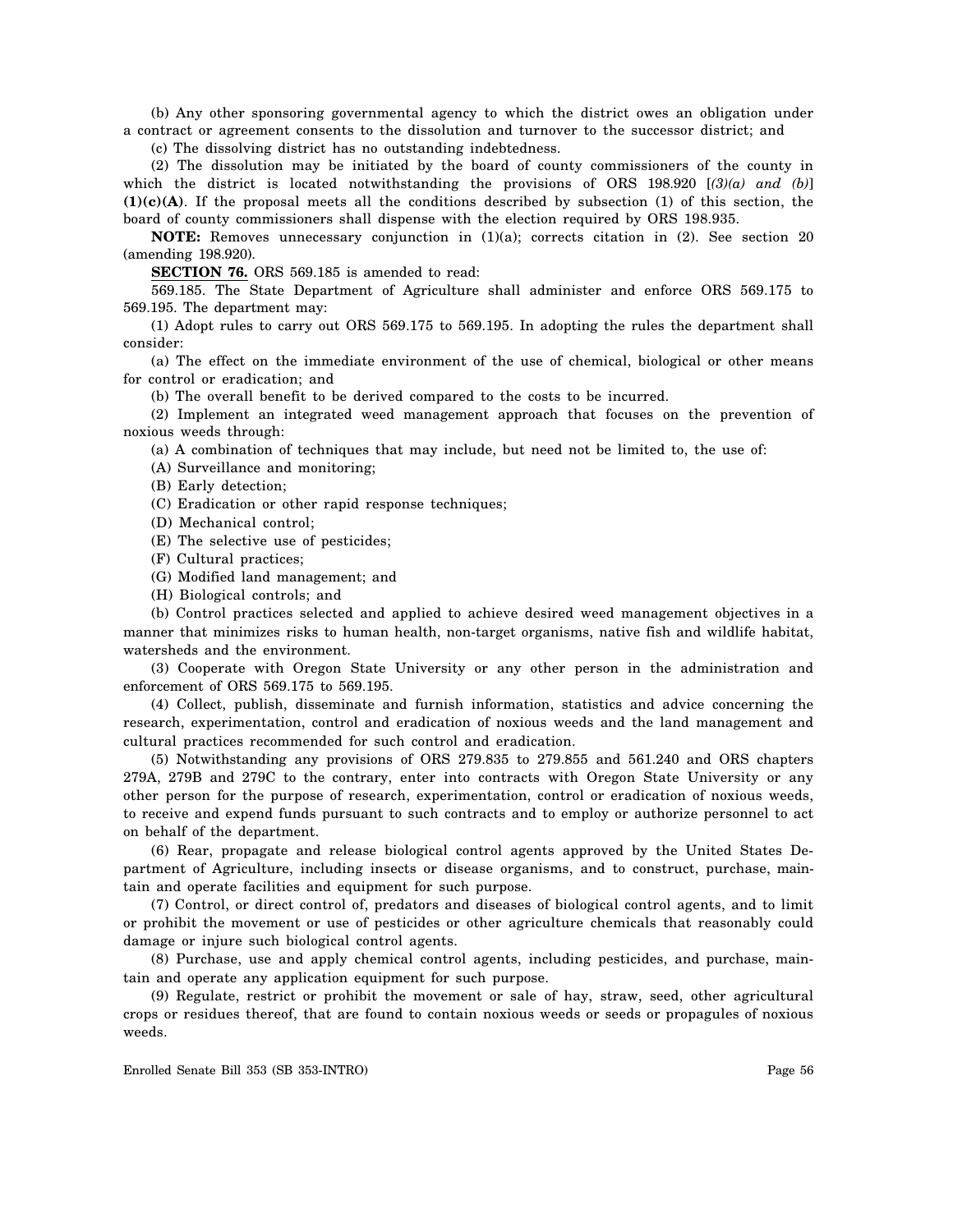(10) Limit or prohibit the collection or taking of any biological control agents from public or private lands within this state.

(11) Develop appropriate measures for the control or eradication of noxious weeds on any lands in this state.

(12) Have access to all lands within this state to carry out ORS 569.175 to 569.195, including survey, control and eradication activities and the establishment of quarantines.

(13) Request any person owning or controlling land within this state to control, prevent the spread of[*,*] or, when feasible, eradicate noxious weeds, and to supervise such activities.

(14) If abatement procedures are required of a landowner, recommend that the landowner and the department jointly develop a management strategy or plan that describes a course of action to address the abatement requirement.

(15) To the extent funds are available for such purpose, employ or use personnel of other agencies of this state, including but not limited to persons acting under work-release, rehabilitation or youth programs or persons employed and paid from [*federal funds received under the Emergency Job and Unemployment Assistance Act of 1974 (Public Law 93-567) or any other federal or state program*] **funds received under federal or state programs** intended primarily to alleviate unemployment or to advance research.

(16) Establish advisory committees to assist the department and the State Weed Board in carrying out ORS 569.175 to 569.195.

**NOTE:** Corrects punctuation in (13); deletes reference to obsolete federal Act in (15).

**SECTION 77.** ORS 569.990 is amended to read:

569.990. (1) Violation of a provision of ORS 569.175 to 569.195 or a rule adopted under ORS 569.175 to 569.195 is a Class B violation.

(2) Violation of a provision of ORS 569.360 to 569.495 [*or 570.215*] is a Class A violation.

**NOTE:** Removes citation from improper chapter's penalty provision in (2). See section 78 (amending 570.990).

**SECTION 78.** ORS 570.990 is amended to read:

570.990. Violation of a provision of ORS 570.010 to 570.050, 570.105 to 570.190, **570.215,** 570.320 to 570.360 or 570.410 is a Class A violation.

**NOTE:** Adds citation to proper chapter's penalty provision. See section 77 (amending 569.990). **SECTION 79.** ORS 578.060 is amended to read:

578.060. (1)(a) A member is removable by the Director of Agriculture as provided in ORS 578.045 or for neglect of duty or misconduct in office.

(b) The director may remove a member only after serving the member with a copy of the charges against the member and conducting a public hearing. The director shall serve the member with the copy of the charges and notice of the time and place of the public hearing at least 10 days before the date of the hearing. At the public hearing, the member may be represented by counsel and may present and respond to evidence regarding the charges.

(c) If the director finds after a public hearing that there is cause to remove a member, the director shall send the member a notice under ORS 183.415 stating the director's intent to remove the member. If the member does not timely file a request for a contested case hearing, or if the director finds after a contested case hearing that there is cause to remove the member, the director may issue an order removing the member. [*Upon the order becoming*] **When the order becomes** final by operation of law, the director shall file with the Secretary of State a copy of the charges, all records and findings for the public hearing and any contested case hearing, and a copy of the order.

(2) Members, officers and employees of the Oregon Wheat Commission shall receive their actual and necessary travel and other expenses incurred in the performance of their official duties. The commission shall adopt uniform and reasonable rules governing the incurring and paying of such expenses.

**NOTE:** Recasts sentence to correct grammar in  $(1)(c)$ . **SECTION 80.** ORS 618.031 is amended to read: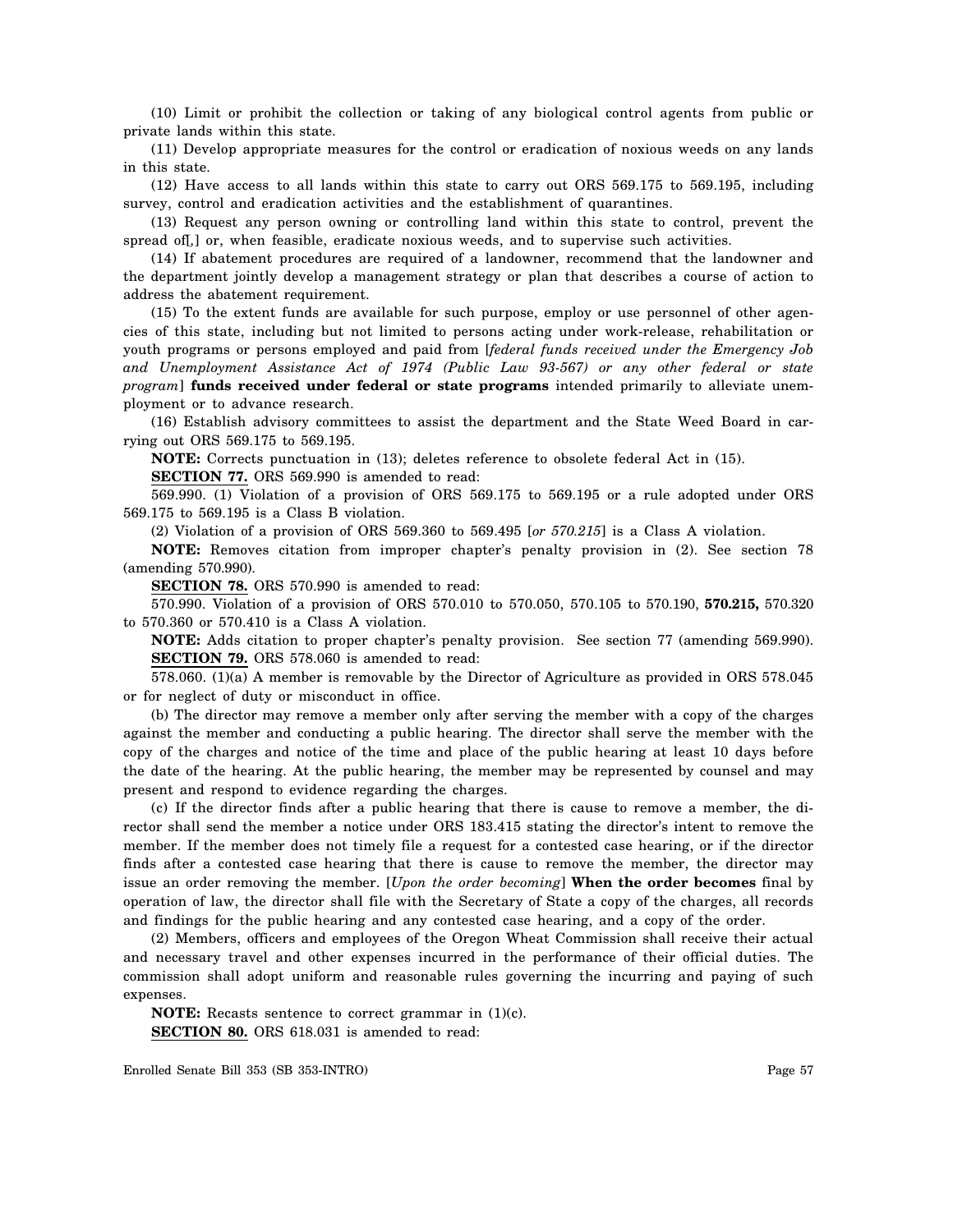618.031. (1) The State Department of Agriculture is authorized to make any rules necessary to carry out ORS 618.010 to 618.246, but in making such rules the department shall consider so far as is practicable and desirable the requirements established by other states and by authority of the United States. Such rules shall govern the use or application of weights and measures and weights and measures transactions in this state.

(2) Such rules may:

(a) Establish standards of net weight, measure or count, and reasonable standards of fill for any commodity in package form;

(b) Establish procedures governing the technical and reporting activities to be followed, and prescribe report and record forms and marks of approval and rejection to be used by inspectors of weights and measures in the discharge of their duties;

(c) Prescribe exemptions for weights and measures from the sealing, labeling or marking requirements of ORS 618.010 to 618.246;

(d) Establish procedures governing the voluntary registration of commercial weighing and measuring device [*servicemen*] **service persons** and service agencies;

(e) Establish schedules of fees for licensing commercial weighing and measuring devices and for testing or certification;

(f) Prescribe specifications relating to the advertising, labeling, dispensing and selling of commodities in bulk form to or by retail outlets reasonably necessary for the protection of purchasers thereof;

(g) Establish guidelines to [*assure*] **ensure** that amounts of commodities or services sold or offered for sale are represented accurately and informatively to all interested parties; and

(h) Prescribe specifications, tolerances and other technical requirements for weights and measures so as to eliminate from use[*,*] weights and measures:

(A) That are not accurate;

(B) That are of such construction that they are faulty, in that they are not reasonably permanent in their adjustment or will not repeat their indications correctly; or

(C) That facilitate the perpetration of deceit or misrepresentation.

(3) Nothing in subsection (2) of this section is intended to limit the authority of the department to make any other rules necessary to carry out ORS 618.010 to 618.246.

**NOTE:** Eliminates gender-specific term in (2)(d); corrects word choice in (2)(g); corrects punctuation in (2)(h).

**SECTION 81.** ORS 624.425 is amended to read:

624.425. (1) [*No*] **A** person **who is** affected with a communicable disease described in ORS 624.080 (1) or is a carrier of such disease [*shall*] **may not** work in any commissary, mobile unit or in the servicing of vending machines**,** nor [*shall*] **may** any operator employ any such person or any person suspected of being affected with any communicable disease or of being a carrier of such disease. If the operator suspects that any employee has an infectious disease in a communicable form or may be a carrier of such a disease**,** the operator shall notify the Director of the Oregon Health Authority immediately. A placard containing this section shall be posted in all toilet rooms.

(2) When, in the opinion of the director, there is a possibility of transmission of infection from any person or employee, the director may require the immediate exclusion of such person or employee from all commissaries, mobile units and vending machines and may require a medical examination of the person or employee and associates of the person or employee**,** including such laboratory examinations as may be indicated.

**NOTE:** Improves syntax in (1); corrects punctuation in (1) and (2).

**SECTION 82.** ORS 634.700 is amended to read:

634.700. As used in ORS 634.700 to 634.750:

(1) "Campus" means the buildings, other structures, playgrounds, athletic fields and parking lots of a school and any other areas on the school property that are accessed by students on a regular basis.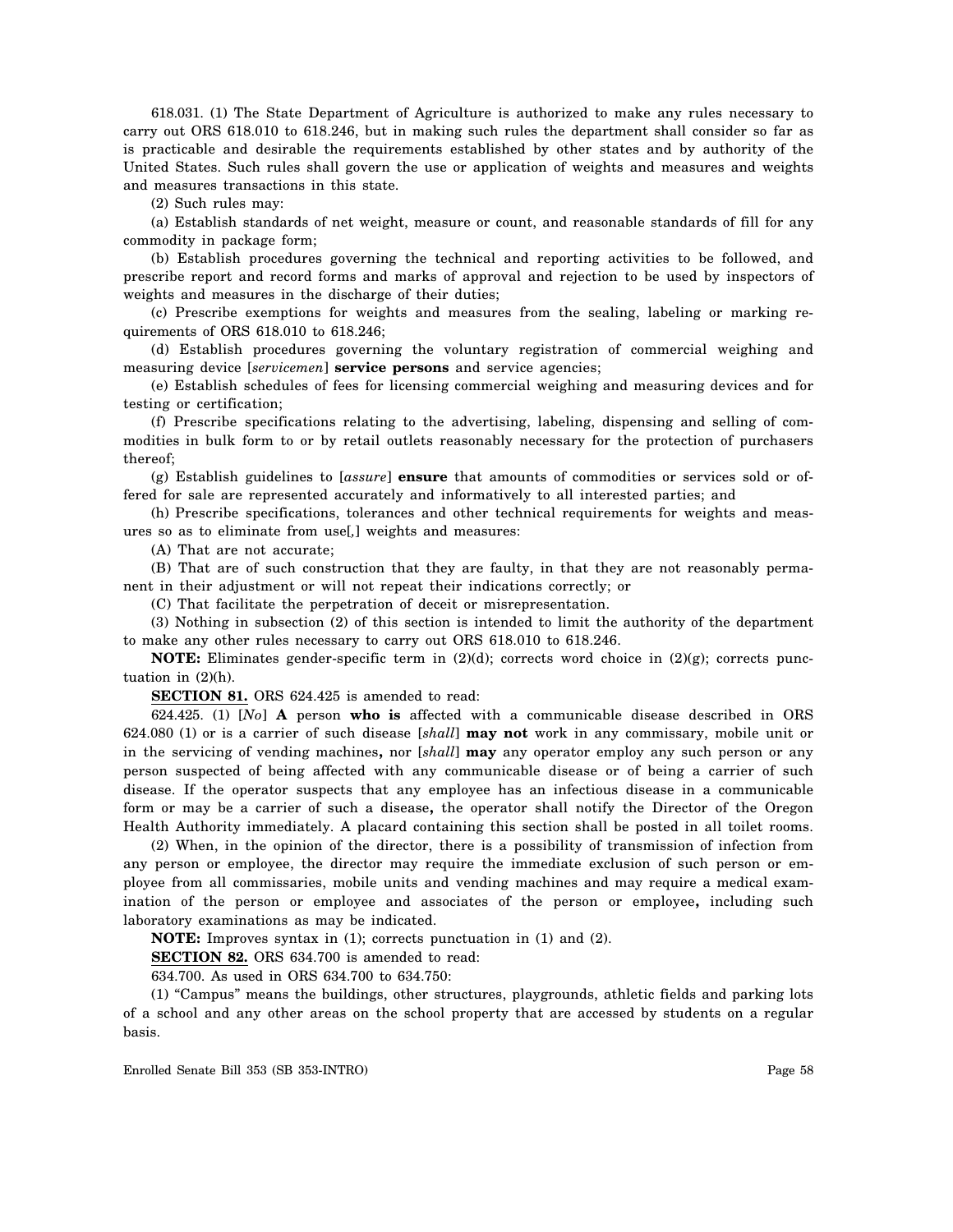(2) "Governing body" means a board of directors, agency or other body or person having policymaking and general oversight responsibility for a community college district, education service district, school district, other unit of education governance, private school or other educational entity.

(3) "Integrated pest management plan" means a proactive strategy that:

(a) Focuses on the long-term prevention or suppression of pest problems through economically sound measures that:

(A) Protect the health and safety of students, staff and faculty;

(B) Protect the integrity of campus buildings and grounds;

(C) Maintain a productive learning environment; and

(D) Protect local ecosystem health;

(b) Focuses on the prevention of pest problems by working to reduce or eliminate conditions of property construction, operation and maintenance that promote or allow for the establishment, feeding, breeding and proliferation of pest populations or other conditions that are conducive to pests or that create harborage for pests;

(c) Incorporates the use of sanitation, structural remediation or habitat manipulation or of mechanical, biological and chemical pest control measures that present a reduced risk or have a low impact and, for the purpose of mitigating a declared pest emergency, the application of pesticides that are not low-impact pesticides;

(d) Includes regular monitoring and inspections to detect pests, pest damage and unsanctioned pesticide usage;

(e) Evaluates the need for pest control by identifying acceptable pest population density levels;

(f) Monitors and evaluates the effectiveness of pest control measures;

(g) Excludes the application of pesticides on a routine schedule for purely preventive purposes, other than applications of pesticides designed to attract or be consumed by pests;

(h) Excludes the application of pesticides for purely aesthetic purposes;

(i) Includes school staff education about sanitation, monitoring and inspection and about pest control measures;

(j) Gives preference to the use of nonchemical pest control measures;

(k) Allows the use of low-impact pesticides if nonchemical pest control measures are ineffective; and

(L) Allows the application of a pesticide that is not a low-impact pesticide only to mitigate a declared pest emergency or if the application is by, or at the direction or order of, a public health official.

(4) "Low-impact pesticide" means a product that does not contain a pesticide product or active ingredient described in ORS 634.705 (5).

(5) "Pest" means:

(a) An insect or other arthropod;

(b) A weed, moss, slime or mildew or a plant disease caused by a fungus, bacterium or virus;

(c) A nematode, snail, slug, rodent or predatory animal;

(d) A [*bacteria*] **bacterium**, spore, virus, fungus or other microorganism that is harmful to human health; or

(e) Other forms of plant or animal life that may infest or be detrimental to vegetation, humans, animals, structures, managed landscapes or other human environments.

(6) "Pest emergency" means an urgent need to eliminate or mitigate a pest situation that threatens:

(a) The health or safety of students, staff, faculty members or members of the public using the campus; or

(b) The structural integrity of campus facilities.

(7) "Registration number" means the pesticide registration number assigned by the United States Environmental Protection Agency.

(8) "School" means: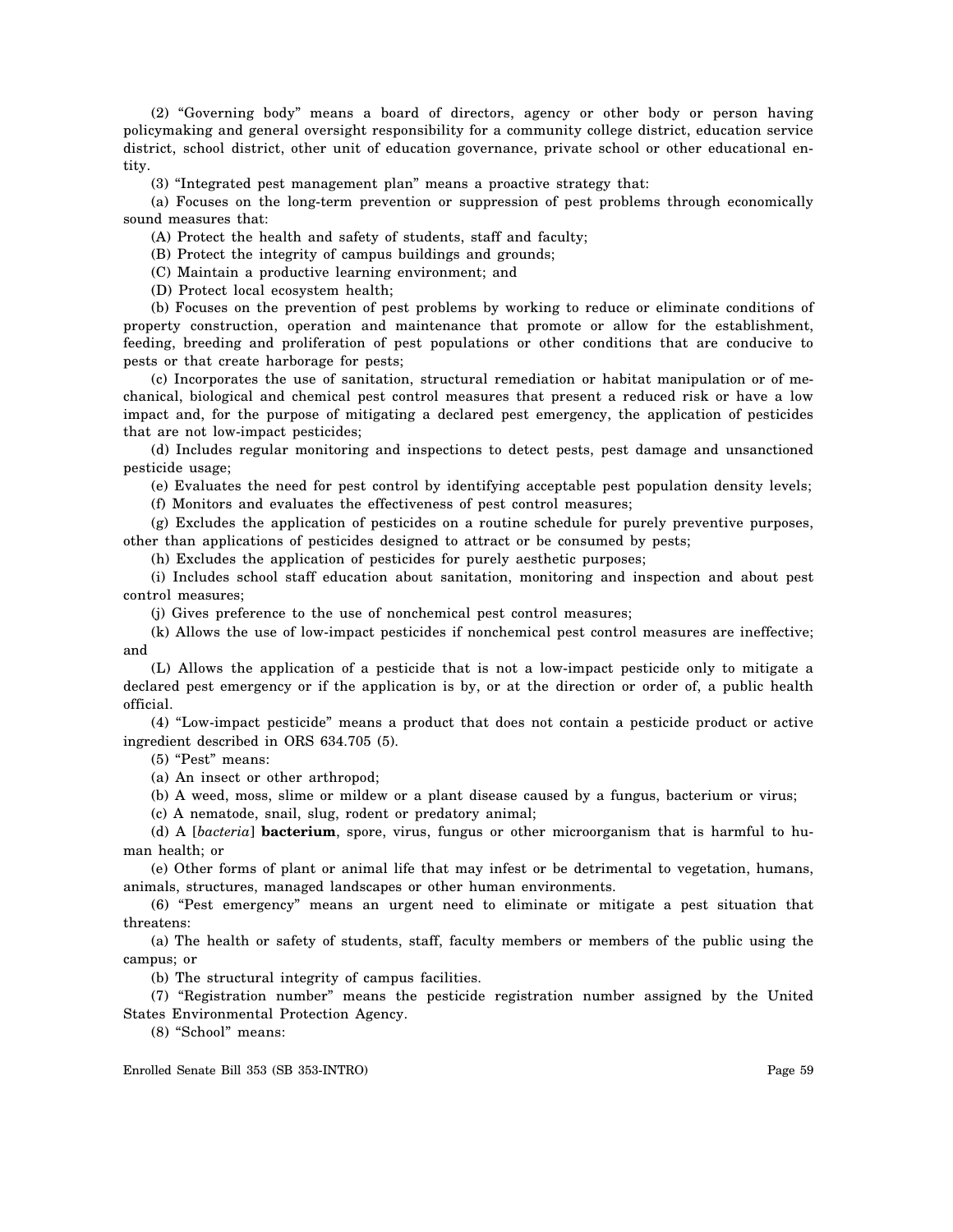(a) A facility operating an Oregon prekindergarten or a federal Head Start program;

(b) A public or private educational institution offering education in all or part of kindergarten through grade 12;

(c) An education service district as defined in ORS 334.003;

(d) A community college as defined in ORS 341.005;

[*(e) The Oregon School for the Blind;*]

[*(f)*] **(e)** The Oregon School for the Deaf; and

[*(g)*] **(f)** A regional residential academy operated by the Oregon Youth Authority.

**NOTE:** Corrects word choice in (5)(d); removes reference in (8)(e) to school that closed in 2009 (see section 1, chapter 562, Oregon Laws 2009).

**SECTION 83.** ORS 646A.705 is amended to read:

646A.705. The following are not foreclosure consultants for purposes of ORS 646A.702 to 646A.720:

(1) An individual licensed to practice law in this state, if performing services within an attorney-client relationship.

(2) A person that holds or is owed an obligation that is secured by a lien on a residence in foreclosure or default, if performing services in connection with the obligation or lien.

(3) A person doing business under authority of an Oregon or federal law regulating banks, trust companies, savings and loan associations, credit unions or insurance companies, or as a licensee under ORS chapter 725, if performing business services within the scope of that authority or license.

(4) A subsidiary, affiliate or agent of a person described in subsection (3) of this section, if performing business services within the scope of the person's authority or license as the person's subsidiary, affiliate or agent.

(5) The judgment creditor of a homeowner, if the creditor's claim accrued before a notice of sale was sent to the creditor under ORS 86.740.

(6) A title insurer authorized to conduct business in Oregon or an insurance producer licensed to conduct business in Oregon, if performing title insurance or settlement services within the scope of that authority or license.

(7) A mortgage broker or mortgage lender licensed under ORS 86A.095 to 86A.198[*, 86A.990 and 86A.992 and ORS chapter 59*] to conduct business in Oregon, if acting within the scope of that license.

(8) A real estate licensee under ORS 696.022 or an escrow agent licensed under ORS 696.511, if acting within the scope of that license.

(9) A tax-exempt organization that offers counseling or advice to homeowners in foreclosure**,** if the organization:

(a) Is not directly or indirectly related to for-profit lenders or foreclosure purchasers;

(b) Does not contract to provide services to or receive services from for-profit lenders or foreclosure purchasers; and

(c) Has provided counseling or advice to homeowners for five years or more.

(10) A creditors' committee, trustee or debtor in possession participating in a proceeding under the jurisdiction of the United States Bankruptcy Court.

(11) Any person whose employment with regard to a residential real property matter under the jurisdiction of the United States Bankruptcy Court is approved by order of the bankruptcy court.

(12) A person that is a member of the homeowner's family or is owned or controlled by a member of the homeowner's family.

**NOTE:** Excises extraneous references in (7); makes punctuation consistent in (9).

**SECTION 84.** ORS 657A.252 is amended to read:

657A.252. (1) Notwithstanding ORS 657A.250 (4), care provided to children other than the children of the person providing the care by a person whose enrollment in the [*Criminal History*] **Central Background** Registry established by ORS 657A.030 has been denied for cause, has been revoked or is under suspension, or whose certification or registration has been denied for cause, has been revoked or is under suspension, or who has voluntarily surrendered the person's certification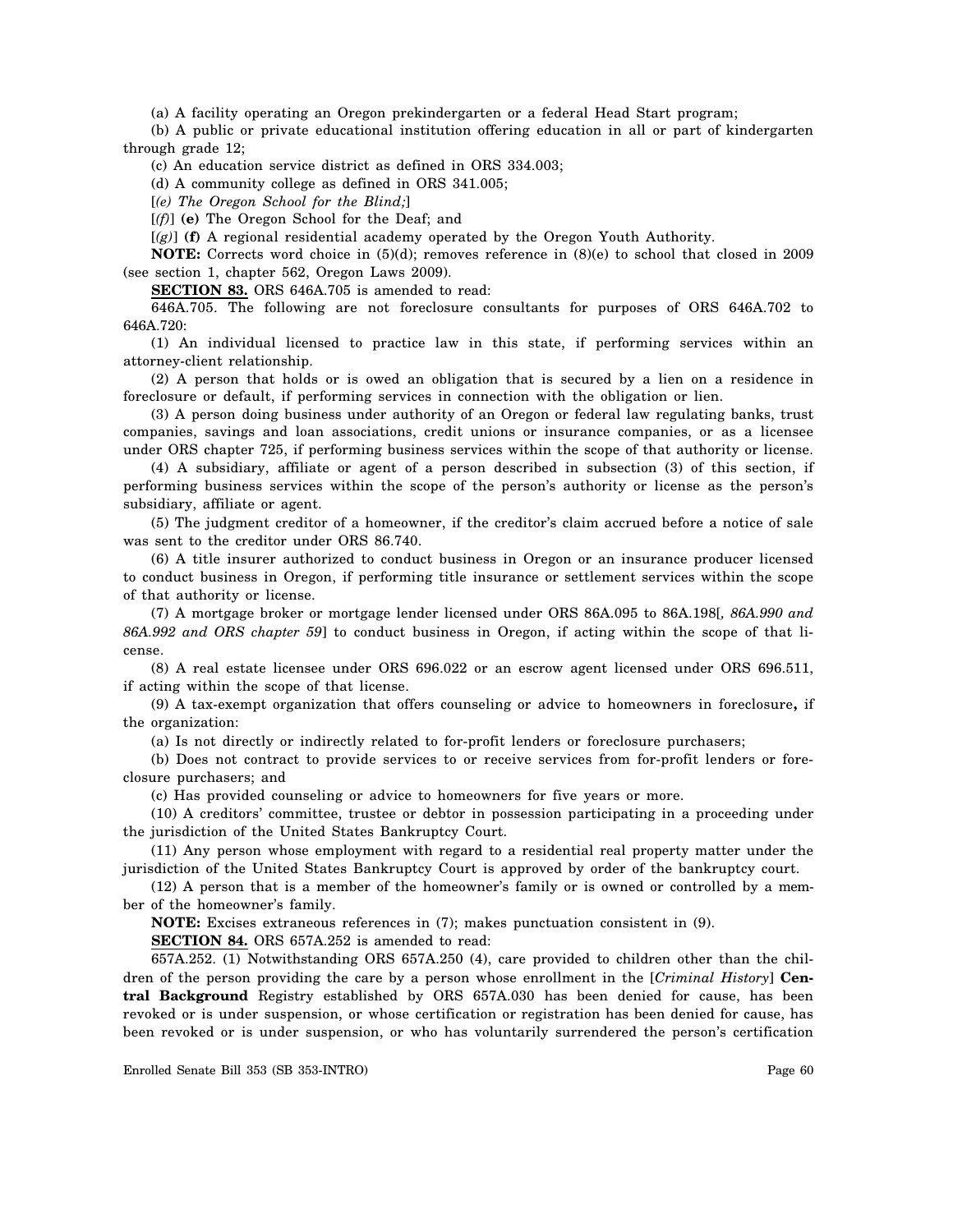or registration while under investigation by the Child Care Division**,** is "child care" for purposes of ORS 657A.030 and 657A.250 to 657A.450.

(2) Notwithstanding ORS 657A.250 (5), a facility providing care for four hours or less per day that is primarily educational to preschool children that is operated by a person whose enrollment in the [*Criminal History*] **Central Background** Registry established by ORS 657A.030 has been denied for cause, has been revoked or is under suspension, or whose certification or registration has been denied for cause, has been revoked or is under suspension, or who has voluntarily surrendered the person's certification or registration while under investigation by the Child Care Division**,** is a "child care facility" for purposes of ORS 657A.030 and 657A.250 to 657A.450.

**NOTE:** Updates name of registry and improves punctuation in (1) and (2).

**SECTION 85.** ORS 660.126, as amended by section 1, chapter 15, Oregon Laws 2010, is amended to read:

660.126. (1) Apprenticeship standards shall contain statements of:

(a) The apprenticeable occupation to be taught and a designation of the geographical area or areas in which the standards will apply;

(b) The qualifications required of apprentice applicants and the minimum eligible starting age, which is at least 16 years unless a higher age is required by law;

(c) The outline of work processes in which the apprentice will receive supervised work experience and training on the job, and the allocation of the approximate time to be spent in each major process;

(d) The term required for completion of apprenticeship, which shall be consistent with requirements established by industry practice for the development of requisite skills, but in no event shall be less than 2,000 hours of reasonably continuous work experience;

(e) The approximate number of hours to be spent by the apprentice at work and the approximate number of hours to be spent in related and supplemental instruction;

(f) The minimum numeric ratio of journeymen to apprentices consistent with proper supervision, training, safety and continuity of employment, which shall be specifically and clearly stated as to application in terms of job site, workforce, department or plant;

(g) A probationary period reasonable in relation to the full apprenticeship term, with full credit given for the probationary period toward completion of apprenticeship and with provision that during the probationary period, the apprenticeship agreement may be terminated without cause;

(h) A progressively increasing schedule, showing the percentages of the journeyman hourly wage to be paid the apprentice at each level of apprenticeship achieved;

(i) Such additional provisions as the State Apprenticeship and Training Council may, by rule, deem necessary or advisable to effectuate the policies and duties prescribed and imposed by ORS 660.002 to 660.210; and

(j) The content of related training with training objectives.

(2) Notwithstanding subsection (1) of this section, the council may approve the inclusion of standards of additional provisions, or of provisions that depart from the requirements of subsection (1) of this section, when such standards or provisions have been submitted by joint employer and employee groups, or may be part of legitimate bargaining agreements between an employer and employees. In making its decision, the council shall consider the following factors:

(a) The possibility that the provision might result in curtailment of opportunities for apprentices to receive training or continuity of employment;

(b) The possibility that the provision might result in the diversion of needed qualified applicants for apprenticeship, and particularly of qualified applicants of protected classes, into unskilled or semiskilled jobs for which an adequate supply of labor already exists;

(c) The possibility that the provision might result in disputes among the participants in the programs that might curtail the cooperation necessary to build an adequate, skilled labor force in the State of Oregon;

(d) The need to safeguard the health, safety, continuity of employment and welfare of the apprentices and to ensure the public welfare;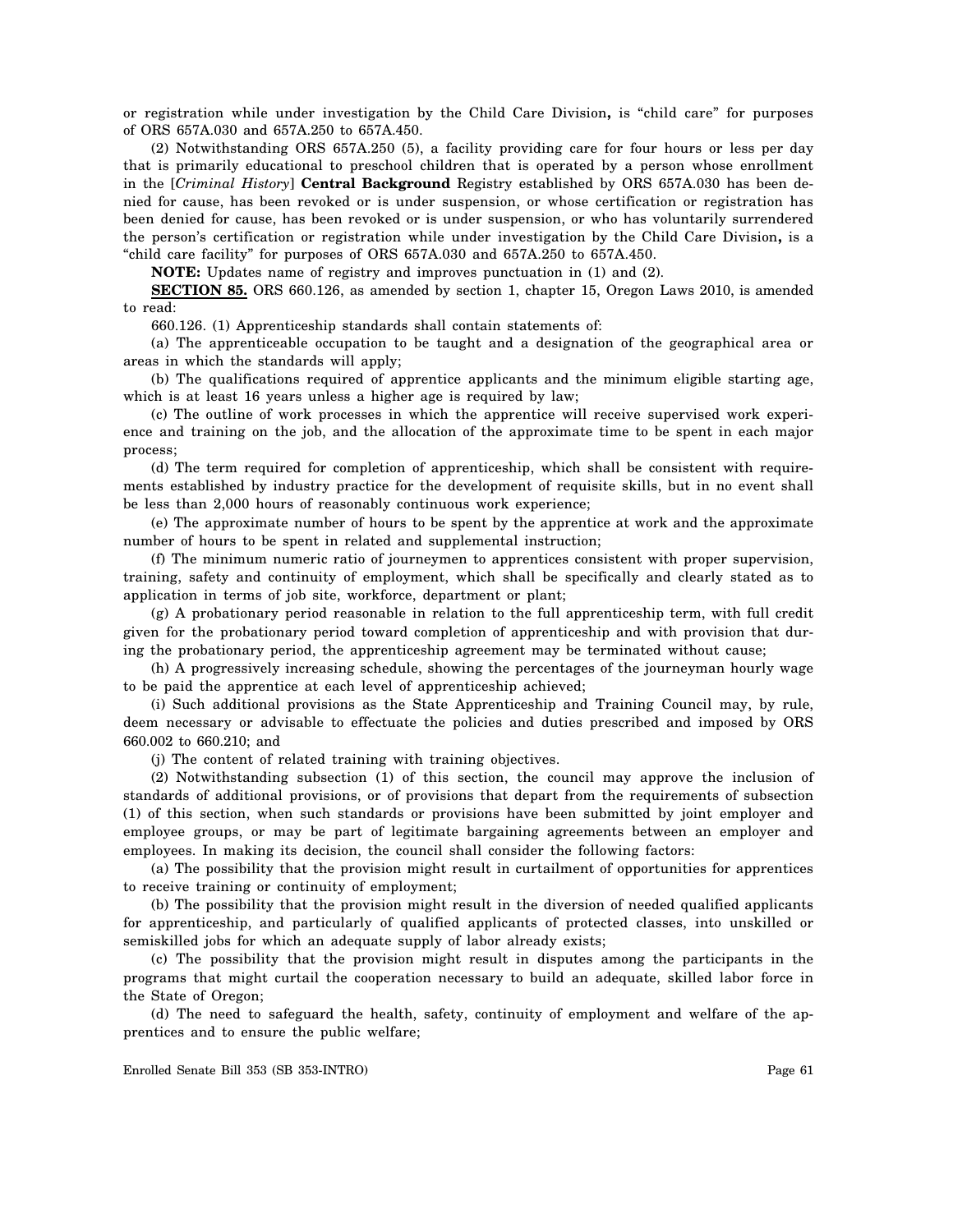(e) The need to raise the level of skill in each apprenticeable occupation to provide to the public quality goods and services at a fair price and an adequate and skilled workforce for the defense of the nation; and

(f) The need to provide training in the licensed occupations for the protection of the apprentices and of the general public.

(3) The council shall adopt rules to allow a local committee to determine the circumstances under which an **electrical** apprentice [*electrician*], who is working under ORS 479.510 to 479.945 and has completed 6,500 hours of apprenticeship training for licenses requiring 8,000 hours of apprenticeship training or who has completed 5,000 hours of apprenticeship training for licenses requiring 6,000 hours of apprenticeship training, may work without direct supervision during the remainder of the apprenticeship.

**NOTE:** Standardizes name of apprenticeship in (3).

**SECTION 86.** ORS 688.405 is amended to read:

688.405. As used in ORS 688.405 to 688.605:

(1) "Approved school" means a school accredited in one of the medical imaging modalities or subspecialties by a national post-secondary accreditation body and whose graduates are qualified to sit for a credentialing examination recognized by the Board of Medical Imaging in the graduate's medical imaging modality or subspecialty.

(2) "Clinical instructor" means an individual assigned to supervise students in a clinical setting who is:

(a) A licensed physician who routinely supervises the medical imaging modality being studied by a student; or

(b) An individual licensed by the board and credentialed by a credentialing organization in the medical imaging modality being studied by a student.

(3) "Credential" means the recognition awarded to an individual who meets the requirements of a credentialing organization.

(4) "Credentialing organization" means a nationally recognized organization that issues credentials through testing or evaluations that determine that a person meets defined standards for training and competence in a medical imaging modality.

(5) "Diagnostic medical sonography" means the use of nonionizing high frequency sound waves with specialized equipment to direct the sound waves into areas of the human body to generate images for the assessment and diagnosis of various medical conditions.

(6) "Graduate" means an individual who has completed the didactic and clinical education at an approved school, including documented clinical proficiency, but who has not met all requirements for credentialing by a credentialing organization.

(7) "Hybrid imaging or radiation therapy equipment" means equipment that combines more than one medical imaging modality into a single device.

(8) "Ionizing radiation" means alpha particles, beta particles, gamma rays, X-rays, neutrons, high-speed electrons, high-speed protons or other particles capable of producing ions. "Ionizing radiation" does not include radiation such as radiofrequency or microwaves, visible, infrared or ultraviolet light or ultrasound.

(9) "License" means a license issued by the board to practice one or more of the medical imaging modalities.

**(10) "Licensed nurse practitioner" means a nurse practitioner licensed in Oregon.** 

[*(10)*] **(11)** "Licensed physician" means a physician or surgeon licensed in Oregon.

**(12) "Licensed physician assistant" means a physician assistant licensed in Oregon.** 

[*(11)*] **(13)** "Limited X-ray machine operator" means a person other than a licensed physician**, licensed nurse practitioner or licensed physician assistant** who performs diagnostic X-ray procedures under the supervision of a licensed physician**, licensed nurse practitioner or licensed physician assistant** using equipment that emits external ionizing radiation resulting in diagnostic radiographic images that are limited to select human anatomical sites.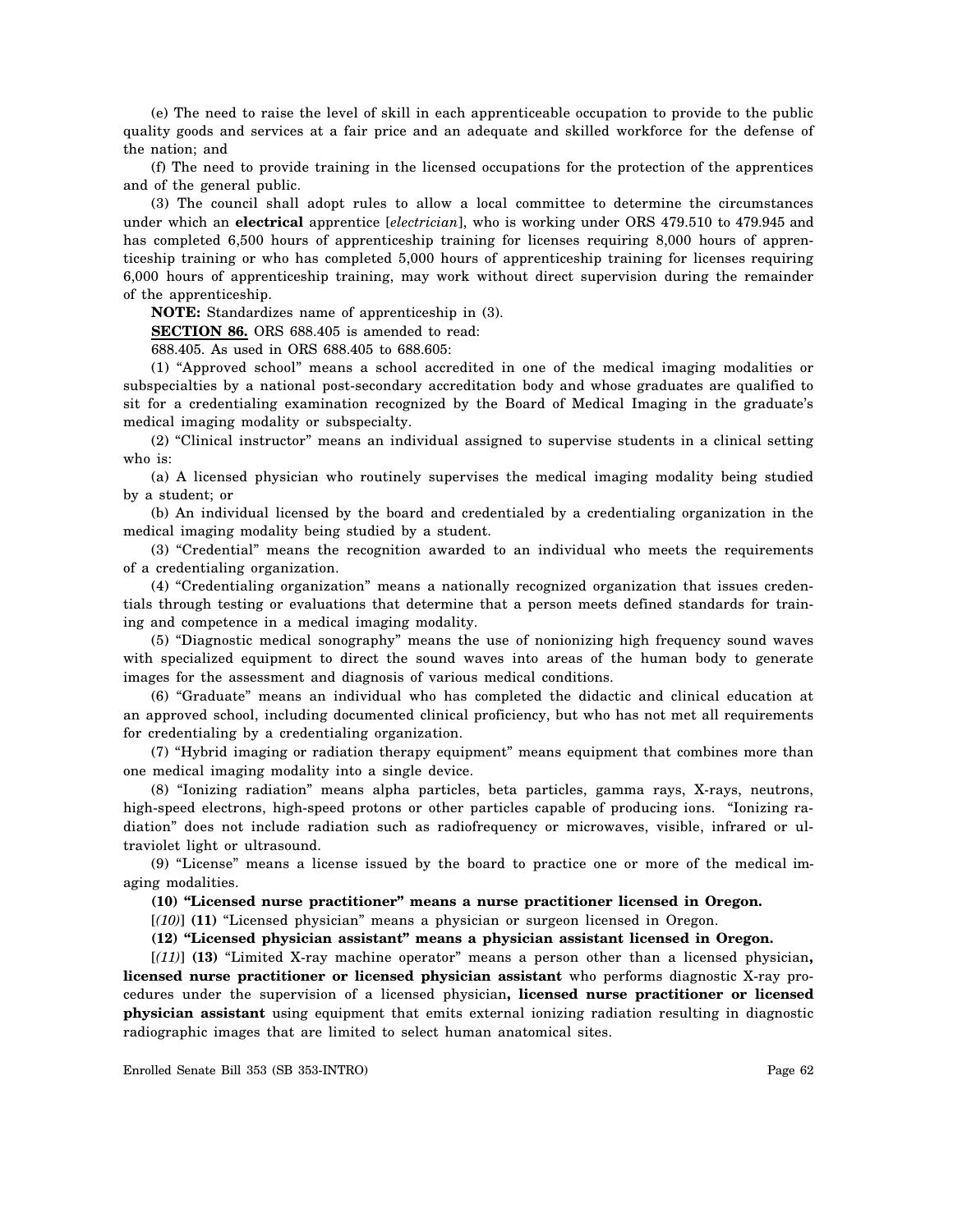[*(12)*] **(14)** "Limited X-ray machine operator course of study" means a board-approved set of didactic and clinical experience elements designed to prepare a person for gaining practical experience and for passing the limited X-ray machine operator examination.

[*(13)*] **(15)** "Magnetic resonance imaging" means the process by which certain nuclei, when placed in a magnetic field, absorb and release energy in the form of radio waves that are analyzed by a computer thereby producing an image of human anatomy and physiological information.

[*(14)*] **(16)** "Medical imaging" means the use of specialized equipment for the production of visual representations of human anatomy, tissues or organs for use in clinical diagnosis and treatment and includes but is not limited to X-ray, single photon emission, positron emission technology, ultrasound, magnetic fields, visible light and radio waves.

[*(15)*] **(17)** "Medical imaging licensee" means a person other than a licensed physician or a limited X-ray machine operator who holds a valid license and operates medical imaging equipment for diagnostic or therapeutic purposes under the supervision of a licensed physician.

[*(16)*] **(18)** "Medical imaging modality" means:

(a) Diagnostic medical sonography and all its subspecialties;

(b) Magnetic resonance imaging and all its subspecialties;

(c) Nuclear medicine technology and all its subspecialties;

(d) Radiation therapy and all its subspecialties; or

(e) Radiography and all its subspecialties.

[*(17)*] **(19)** "Nuclear medicine technology" means the specialized equipment that measures radiation emitted by radionuclides, including counters and cameras that form medical images for interpretation by a physician, or assists in therapeutic use of radionuclides.

[*(18)*] **(20)** "Radiation therapy" means the use of ionizing radiation on a human being for therapeutic purposes.

[*(19)*] **(21)** "Radiographer" means a person other than a licensed physician who performs a comprehensive set of diagnostic radiographic procedures under the supervision of a licensed physician using external ionizing radiation to produce radiographic, fluoroscopic or digital images.

[*(20)*] **(22)** "Radiography" means the use of ionizing radiation to produce radiographic, fluoroscopic or digital images of human anatomy for diagnostic purposes.

[*(21)*] **(23)** "Radiologist" means a person licensed to practice medicine in the State of Oregon who is certified by or board eligible for certification by the American Board of Radiology, the American Osteopathic Association, the Royal College of Radiologists or the Royal College of Physicians and Surgeons of Canada.

[*(22)*] **(24)** "Student" means an individual enrolled in:

(a) An approved school; or

(b) A limited X-ray machine operator course of study.

[*(23)*] **(25)** "Supervision" means the act of monitoring and reviewing the performance of medical imaging licensees or limited X-ray machine operators through regular inspections of work produced, regardless of whether the supervising individual is continuously physically present during the use of medical imaging equipment or X-ray equipment.

**NOTE:** Provides definitions for new terms in (10) and (12); adds supervisory occupations to reflect ORS 688.515 (1) in (13). See section 87 (amending 688.515).

**SECTION 87.** ORS 688.515 is amended to read:

688.515. (1) The Board of Medical Imaging shall issue a limited X-ray machine operator permit to an applicant to practice under the supervision of a licensed physician, a licensed nurse practitioner or a licensed physician assistant if the applicant meets the requirements as provided in this section. A limited X-ray machine operator permit shall state the category or categories for which the applicant has demonstrated competence and shall be limited to one of the categories listed below or as established by the board by rule:

(a) Skull and sinuses;

(b) Spine;

(c) Chest;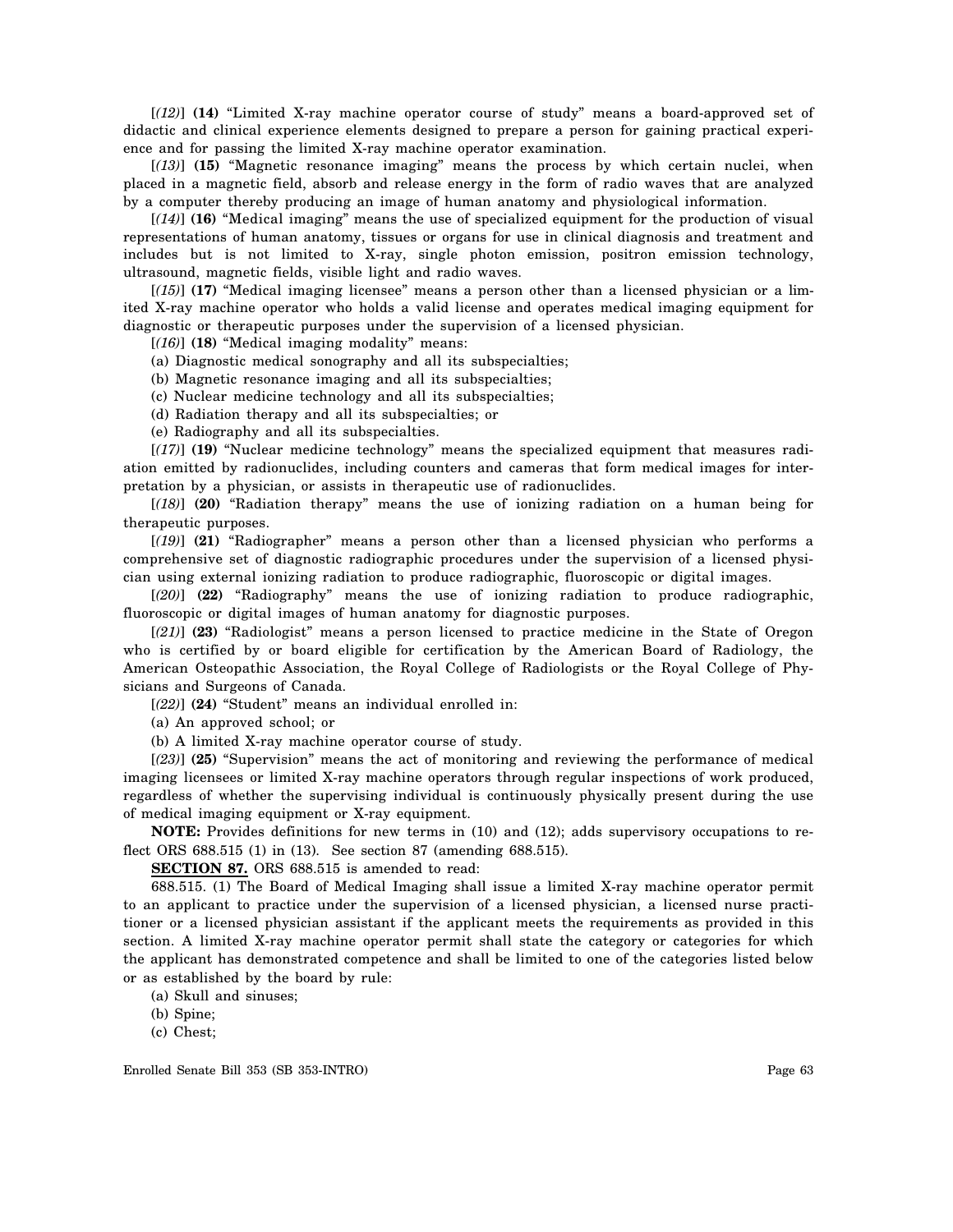- (d) Extremities;
- (e) Podiatric; or
- (f) Bone densitometry.

(2) Limited X-ray machine operator permits may not be issued for fluoroscopy, bony thorax studies, abdominal studies, contrast studies or special head studies such as tomography, radiation therapy or any of the other medical imaging modalities or subspecialties other than the categories listed in subsection (1) of this section or as established by the board by rule.

(3) Each applicant for a limited X-ray machine operator permit shall:

- (a) Make an application in writing;
- (b) Pay an application fee in an amount set by the board;
- (c) Be at least 18 years of age;

(d) Have successfully passed a board-approved course of instruction in radiation use and safety consisting of the number of hours of instruction required by the board by rule;

(e) Have successfully completed a course of instruction approved by the board and taught by a board-approved, licensed radiographer in laboratory practice specific to each category for which the applicant seeks a limited X-ray machine operator permit, with the instructor's certifying to the board that the applicant has completed the course in those categories applied for;

(f) Have successfully completed a practical experience program approved by the board, specific to each category for which the applicant seeks a limited X-ray machine operator permit. Such program shall include operation of an energized X-ray machine under the supervision of a radiographer;

(g) Have paid the examination fee set by board rule to reflect the actual cost of the examination;

(h) Have successfully passed an examination approved by the board in the core module as defined in rules adopted by the board, and in those categories in which the applicant seeks a limited X-ray machine operator permit;

(i) Have undergone a background check to the satisfaction of the board as established in rules adopted by the board;

(j) Not have had any type of license or permit revoked by this state or any state, territory of the United States or nation; and

(k) Meet the standards of ethical conduct established in the professional standards of a credentialing organization or a medical imaging modality's professional society.

(4) Upon meeting the requirements of this section, the board shall issue a limited X-ray machine operator permit to the applicant. The limited X-ray machine operator permit is subject to the renewal procedures described in ORS 688.445.

(5) Every person issued a limited X-ray machine operator permit shall notify the board in writing of the name of each licensed physician**, licensed nurse practitioner or licensed physician assistant** supervising the person's performance of diagnostic radiography and may only perform diagnostic radiography while being supervised by a licensed physician**, licensed nurse practitioner or licensed physician assistant**. In the event the person subsequently is supervised by a licensed physician**, licensed nurse practitioner or licensed physician assistant** other than the physician**, nurse practitioner or physician assistant** whose name was initially furnished to the board, the person shall immediately notify the board in writing.

(6) Limited X-ray machine operators must meet the standards of ethical conduct equal to those of a licensed radiographer.

**NOTE:** Adds supervisory occupations listed in (1) to provisions of (5).

**SECTION 88.** ORS 688.525 is amended to read:

688.525. (1) The Board of Medical Imaging, after notice of and hearing as required under the contested case procedures of ORS chapter 183, may refuse to issue a license or permit to any applicant, may refuse to renew the license of any medical imaging licensee or the permit of a limited X-ray machine operator or may suspend or revoke the license or permit of a person who:

(a) Has been disciplined by a credentialing organization or a licensing board in this state or in another state, territory of the United States or nation for acts by the holder of a license or a permit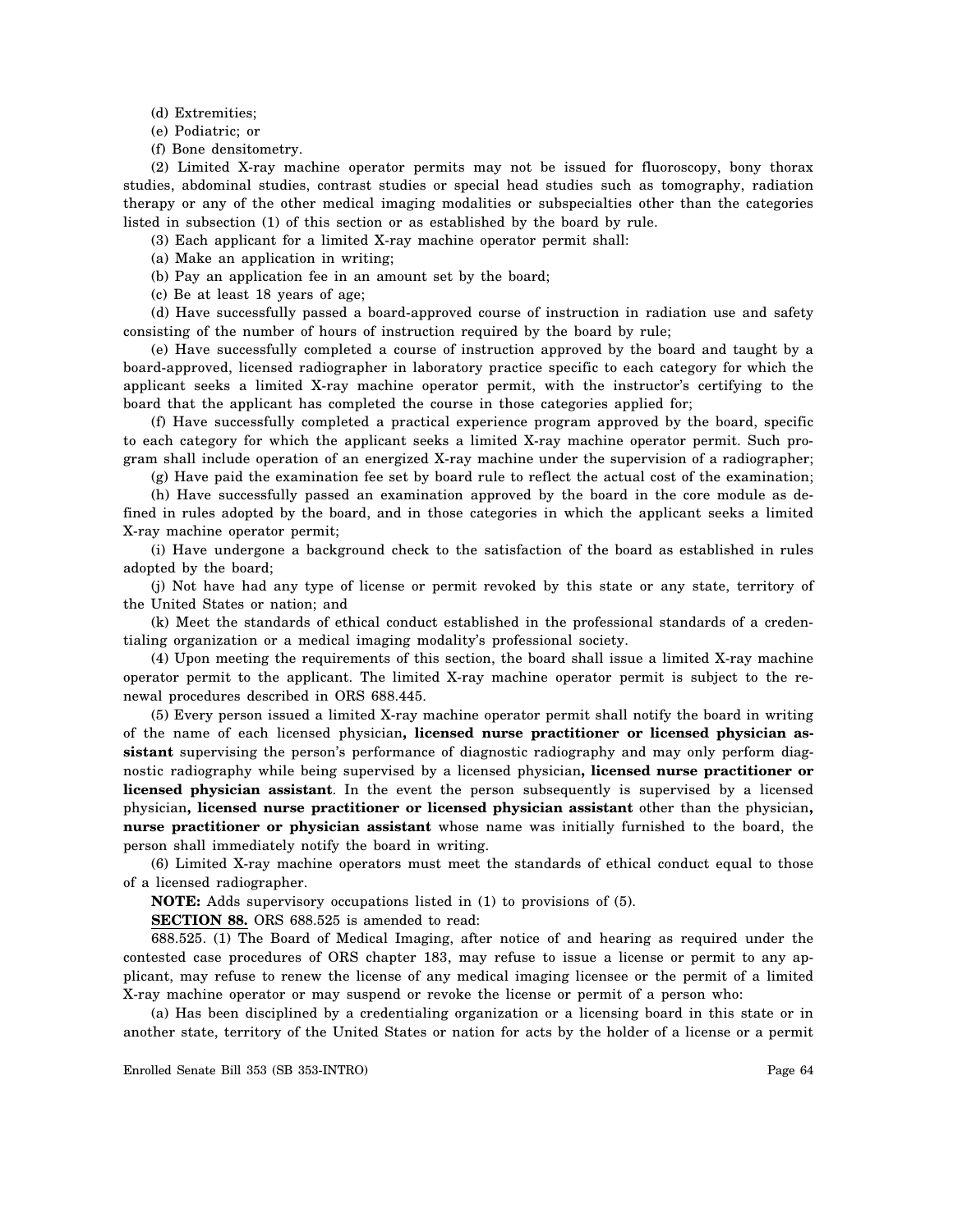that are similar to acts described in this subsection. A certified copy of the order of discipline constitutes conclusive evidence of the discipline.

(b) Has an impairment as defined in ORS 676.303.

(c) In the judgment of the board is guilty of unethical or unprofessional conduct in the practice of a medical imaging modality or as a limited X-ray machine operator.

(d) Has been convicted of any crime that bears a demonstrable relationship to the practice of a medical imaging modality or as a limited X-ray machine operator, or otherwise reflects adversely on fitness to practice.

(e) In the judgment of the board, has acted with gross negligence in the practice of a medical imaging modality or as a limited X-ray machine operator.

(f) Has undertaken to act as a medical imaging licensee [*or*] **independently of the supervision of a licensed physician, or has undertaken to act as** a limited X-ray machine operator independently of the supervision of a licensed physician**, licensed nurse practitioner or licensed physician assistant**.

(g) Has obtained or attempted to obtain a license or permit under ORS 688.405 to 688.605 by fraud or material misrepresentation.

(2) Upon receipt of a complaint under ORS 688.405 to 688.605, the board shall conduct an investigation as described under ORS 676.165.

(3) Information that the board obtains as part of an investigation into licensee, permittee or applicant conduct or as part of a contested case proceeding, consent order or stipulated agreement involving licensee, permittee or applicant conduct is confidential as provided under ORS 676.175.

**NOTE:** Adds supervisory occupations to reflect ORS 688.515 (1) in (1)(f). See section 87 (amending 688.515).

**SECTION 89.** ORS 696.606 is amended to read:

696.606. (1) In accordance with any applicable provisions of ORS chapter 183, the Real Estate Commissioner shall establish by rule a system to license real estate marketing organizations. Such a system shall include but need not be limited to prescribing:

(a) The form and content of and the times and procedures for submitting an application for the issuance or renewal of a license.

(b) The term of the license and the fee for the original issue and renewal in an amount that does not exceed the cost of administering the licensing system.

(c) The requirements and procedures to register the names of and other information regarding the real estate marketing employees employed by applicants or licensees.

(d) Those actions or circumstances that constitute failure to achieve or maintain licensing or competency or that otherwise constitute a danger to the public interest and for which the commissioner may refuse to issue or renew or may suspend or revoke a license or registration or may impose a penalty.

(e) Those activities of principals of the organization that constitute a danger to the public interest and for which the commissioner may refuse to issue or renew or may suspend or revoke a registration or may impose a penalty. [*For purposes of this section, "principal" means a person who has permitted or directed another to act for the person's benefit with respect to a real estate marketing organization.*]

(2) Licenses for real estate marketing organizations shall be granted only if the principal persons of the organization are trustworthy and competent to conduct real estate marketing activity in such manner as to safeguard the interests of the public and only after satisfactory proof has been presented to the commissioner. As used in this subsection, "satisfactory proof" includes but is not limited to the fingerprints and a criminal records check of the applicant. For the purpose of requesting a state or nationwide criminal records check under ORS 181.534, the commissioner may require the fingerprints of the applicant.

(3) At the time of filing an application for a license as a real estate marketing organization, the applicant shall deposit with the commissioner a corporate surety bond running to the State of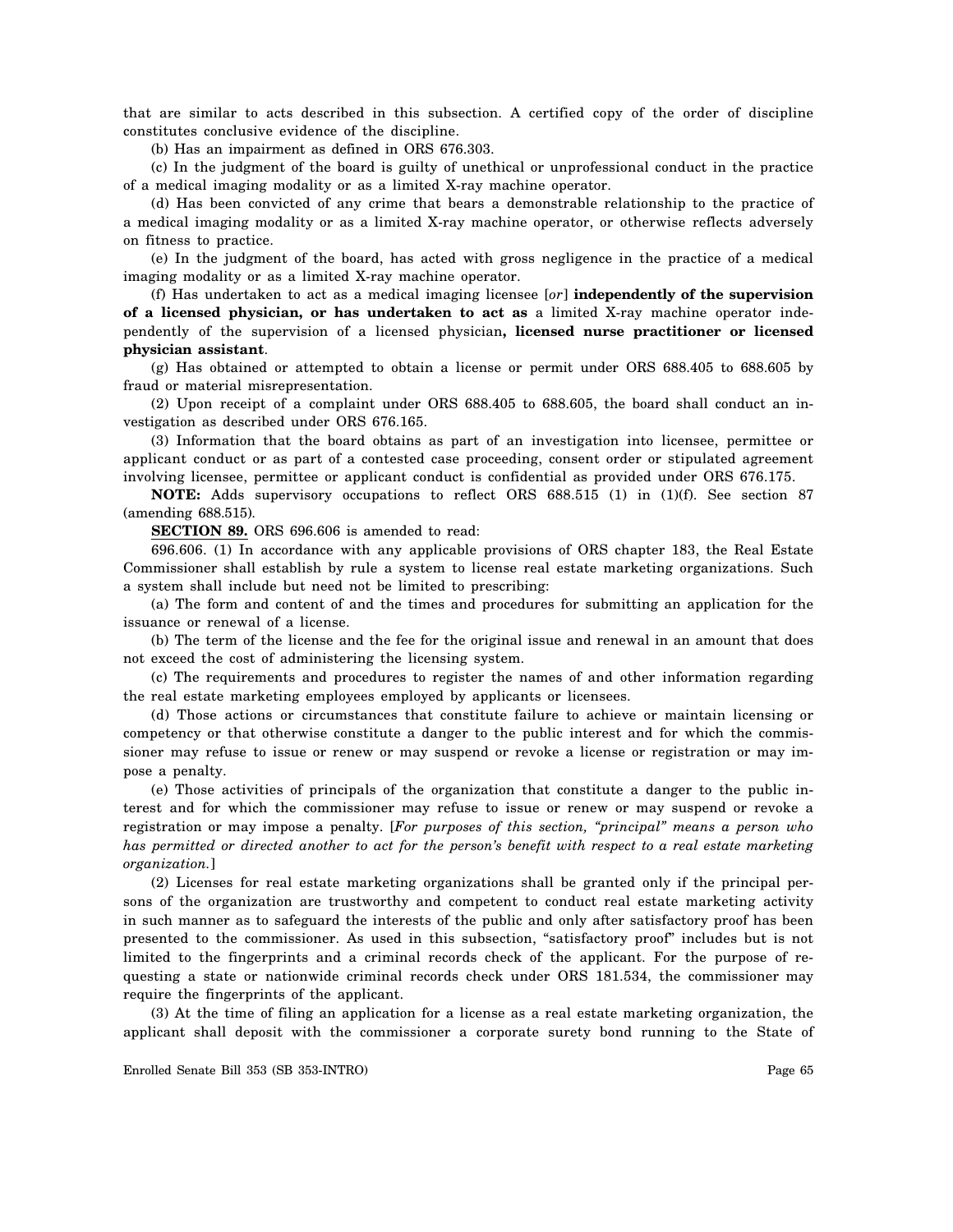Oregon, executed by a surety company satisfactory to the commissioner, in the amount of \$35,000 in a form and under terms and conditions established by the commissioner.

(4) Any real estate marketing organization may satisfy the requirements of subsection (3) of this section by depositing with the commissioner, in an amount equal to the surety bond required, a deposit consisting of any of the following:

(a) Cash;

(b) Ample secured obligations of the United States, a state or a political subdivision thereof;

(c) Certificates of deposit or other investments described in ORS 733.650 (4) to the extent that such investments are insured by the Federal Deposit Insurance Corporation; or

(d) Any combination of paragraphs (a), (b) and (c) of this subsection.

(5) Any real estate marketing organization making a deposit with the commissioner shall assign in trust, to the Real Estate Commissioner, and the commissioner's successors in office, all cash**,**  certificates or securities deposited in accordance with this section.

(6) The deposit shall be accepted and held by the commissioner for the faithful performance of real estate marketing activity by the real estate marketing organization. No claimant or judgment creditor of the real estate marketing organization shall have the right to attach or levy upon any of the assets or securities held on deposit.

(7) The commissioner, by order, may use such deposit under subsection (3) or (4) of this section, as follows:

(a) To satisfy any final judgment entered against the real estate marketing organization for actual damages suffered by any person by reason of the violation of **this section or** ORS 696.603[*, 696.606*] or 696.612 or a rule adopted pursuant thereto, or by reason of any fraud, dishonesty, misrepresentation or concealment of material fact growing out of any real estate marketing activity.

(b) To satisfy an order of the commissioner if the commissioner determines that a violation of **this section or** ORS 696.603[*, 696.606*] or 696.612 or a rule adopted pursuant thereto has occurred and directs the payment of a claim from the deposit provided the following conditions have been met:

(A) The amount of actual damages claimed, excluding attorney fees, by the consumer is \$1,000 or less.

(B) The consumer has first contacted the real estate marketing organization involved and, in writing, has made demand for payment of actual damages.

(C) The real estate marketing organization has had 30 calendar days from the date of the consumer's written demand to deal with the demand.

(D) The claim is only for actual damages sustained by the consumer.

(8) All claims against the deposit under subsection (3) or (4) of this section of a real estate marketing organization, other than those described in subsection (7) of this section, must be paid by the commissioner only upon the receipt of a final court judgment against the real estate marketing organization and only in the amount of actual damages as ordered by the court.

**NOTE:** Deletes redundant definition in (1)(e) (see 696.800); supplies missing comma in (5); conforms reflexive references to legislative style in (7)(a) and (b).

**SECTION 90.** ORS 731.036 is amended to read:

731.036. The Insurance Code does not apply to any of the following to the extent of the subject matter of the exemption:

(1) A bail bondsman, other than a corporate surety and its agents.

(2) A fraternal benefit society that has maintained lodges in this state and other states for 50 years prior to January 1, 1961, and for which a certificate of authority was not required on that date.

(3) A religious organization providing insurance benefits only to its employees, [*which*] **if the**  organization is in existence and exempt from taxation under section  $501(c)(3)$  of the federal Internal Revenue Code on September 13, 1975.

(4) Public bodies, as defined in ORS 30.260, that either individually or jointly establish a selfinsurance program for tort liability in accordance with ORS 30.282.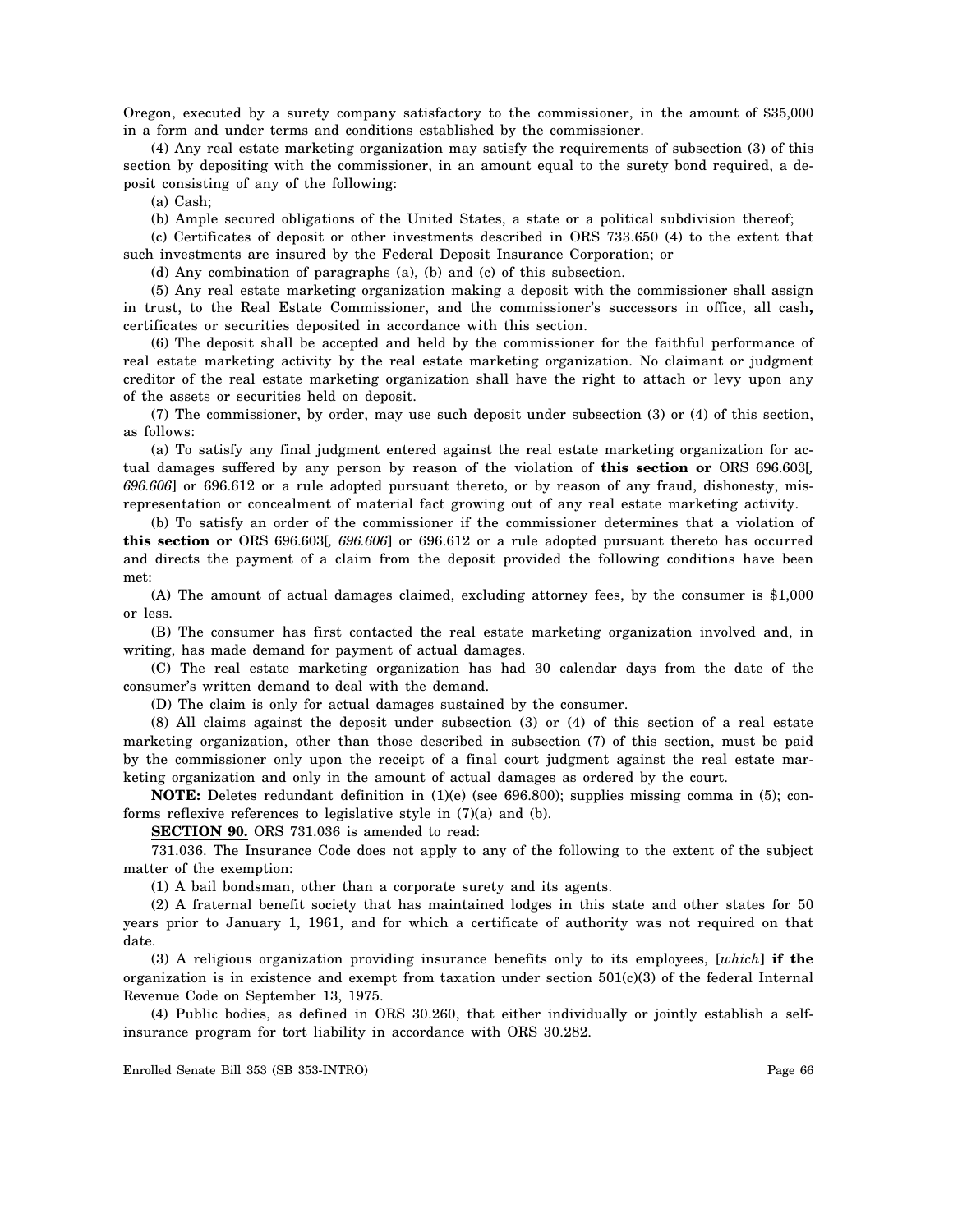(5) Public bodies, as defined in ORS 30.260, that either individually or jointly establish a selfinsurance program for property damage in accordance with ORS 30.282.

(6) Cities, counties, school districts, community college districts, community college service districts or districts, as defined in ORS 198.010 and 198.180, that either individually or jointly insure for health insurance coverage, excluding disability insurance, their employees or retired employees, or their dependents, or students engaged in school activities, or combination of employees and dependents, with or without employee or student contributions, if all of the following conditions are met:

(a) The individual or jointly self-insured program meets the following minimum requirements:

(A) In the case of a school district, community college district or community college service district, the number of covered employees and dependents and retired employees and dependents aggregates at least 500 individuals;

(B) In the case of an individual public body program other than a school district, community college district or community college service district, the number of covered employees and dependents and retired employees and dependents aggregates at least 500 individuals; and

(C) In the case of a joint program of two or more public bodies, the number of covered employees and dependents and retired employees and dependents aggregates at least 1,000 individuals;

(b) The individual or jointly self-insured health insurance program includes all coverages and benefits required of group health insurance policies under ORS chapters 743 and 743A;

(c) The individual or jointly self-insured program must have program documents that define program benefits and administration;

(d) Enrollees must be provided copies of summary plan descriptions including:

(A) Written general information about services provided, access to services, charges and scheduling applicable to each enrollee's coverage;

(B) The program's grievance and appeal process; and

(C) Other group health plan enrollee rights, disclosure or written procedure requirements established under ORS chapters 743 and 743A;

(e) The financial administration of an individual or jointly self-insured program must include the following requirements:

(A) Program contributions and reserves must be held in separate accounts and used for the exclusive benefit of the program;

(B) The program must maintain adequate reserves. Reserves may be invested in accordance with the provisions of ORS chapter 293. Reserve adequacy must be calculated annually with proper actuarial calculations including the following:

(i) Known claims, paid and outstanding;

- (ii) A history of incurred but not reported claims;
- (iii) Claims handling expenses;
- (iv) Unearned contributions; and
- (v) A claims trend factor; and

(C) The program must maintain adequate reinsurance against the risk of economic loss in accordance with the provisions of ORS 742.065 unless the program has received written approval for an alternative arrangement for protection against economic loss from the Director of the Department of Consumer and Business Services;

(f) The individual or jointly self-insured program must have sufficient personnel to service the employee benefit program or must contract with a third party administrator licensed under ORS chapter 744 as a third party administrator to provide such services;

(g) The individual or jointly self-insured program shall be subject to assessment in accordance with ORS 735.614 [*and 743.951*] and former enrollees shall be eligible for portability coverage in accordance with ORS 735.616;

(h) The public body, or the program administrator in the case of a joint insurance program of two or more public bodies, files with the Director of the Department of Consumer and Business Services copies of all documents creating and governing the program, all forms used to communicate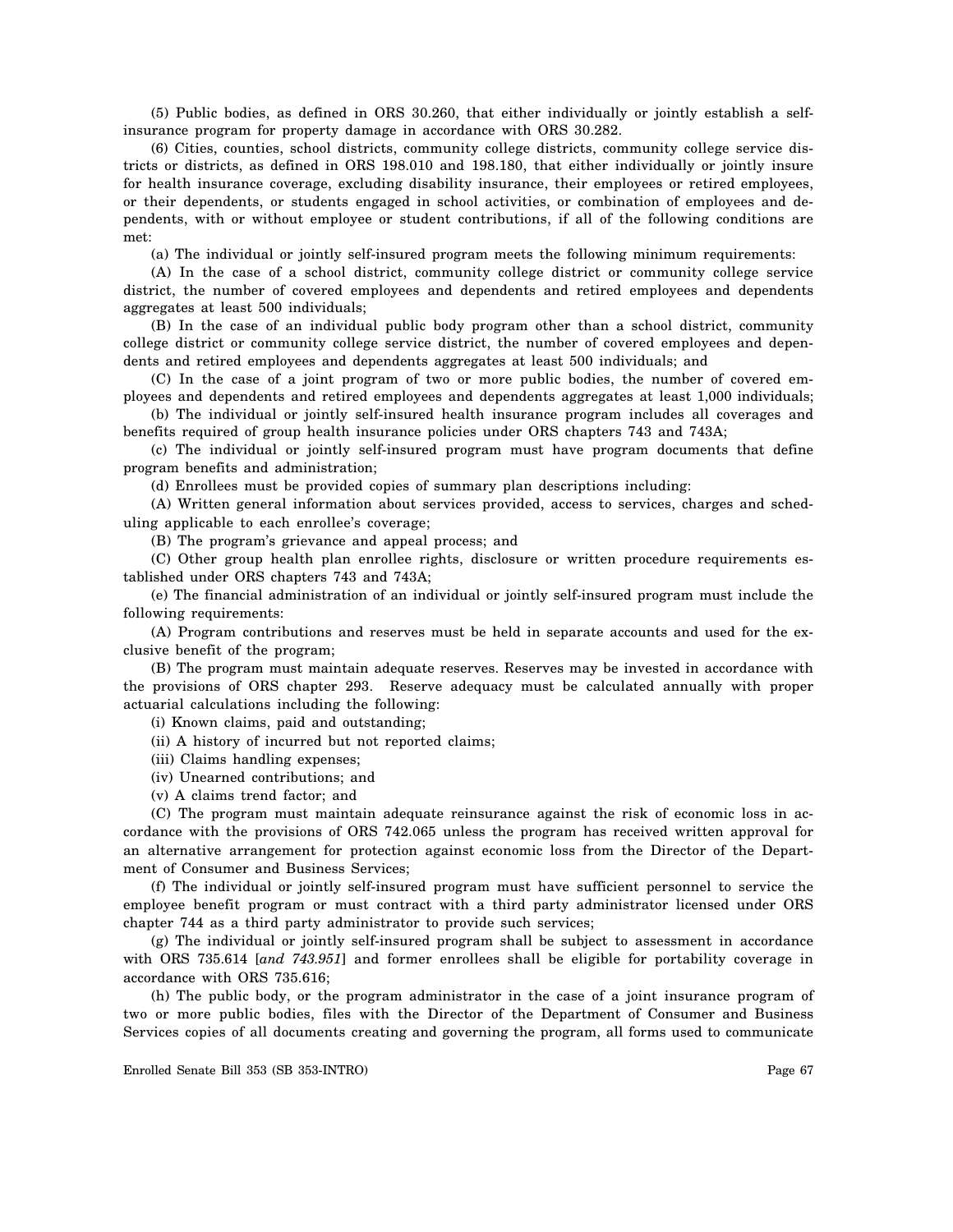the coverage to beneficiaries, the schedule of payments established to support the program and, annually, a financial report showing the total incurred cost of the program for the preceding year. A copy of the annual audit required by ORS 297.425 may be used to satisfy the financial report filing requirement; and

(i) Each public body in a joint insurance program is liable only to its own employees and no others for benefits under the program in the event, and to the extent, that no further funds, including funds from insurance policies obtained by the pool, are available in the joint insurance pool.

(7) All ambulance services.

(8) A person providing any of the services described in this subsection. The exemption under this subsection does not apply to an authorized insurer providing such services under an insurance policy. This subsection applies to the following services:

(a) Towing service.

(b) Emergency road service, which means adjustment, repair or replacement of the equipment, tires or mechanical parts of a motor vehicle in order to permit the motor vehicle to be operated under its own power.

(c) Transportation and arrangements for the transportation of human remains, including all necessary and appropriate preparations for and actual transportation provided to return a decedent's remains from the decedent's place of death to a location designated by a person with valid legal authority under ORS 97.130.

(9)(a) A person described in this subsection who, in an agreement to lease or to finance the purchase of a motor vehicle, agrees to waive for no additional charge the amount specified in paragraph (b) of this subsection upon total loss of the motor vehicle because of physical damage, theft or other occurrence, as specified in the agreement. The exemption established in this subsection applies to the following persons:

(A) The seller of the motor vehicle, if the sale is made pursuant to a motor vehicle retail installment contract.

(B) The lessor of the motor vehicle.

(C) The lender who finances the purchase of the motor vehicle.

(D) The assignee of a person described in this paragraph.

(b) The amount waived pursuant to the agreement shall be the difference, or portion thereof, between the amount received by the seller, lessor, lender or assignee, as applicable, [*which*] **that**  represents the actual cash value of the motor vehicle at the date of loss, and the amount owed under the agreement.

(10) A self-insurance program for tort liability or property damage that is established by two or more affordable housing entities and that complies with the same requirements that public bodies must meet under ORS 30.282 (6). As used in this subsection:

(a) "Affordable housing" means housing projects in which some of the dwelling units may be purchased or rented, with or without government assistance, on a basis that is affordable to individuals of low income.

(b) "Affordable housing entity" means any of the following:

(A) A housing authority created under the laws of this state or another jurisdiction and any agency or instrumentality of a housing authority, including but not limited to a legal entity created to conduct a self-insurance program for housing authorities that complies with ORS 30.282 (6).

(B) A nonprofit corporation that is engaged in providing affordable housing.

(C) A partnership or limited liability company that is engaged in providing affordable housing and that is affiliated with a housing authority described in subparagraph (A) of this paragraph or a nonprofit corporation described in subparagraph (B) of this paragraph if the housing authority or nonprofit corporation:

(i) Has, or has the right to acquire, a financial or ownership interest in the partnership or limited liability company;

(ii) Has the power to direct the management or policies of the partnership or limited liability company;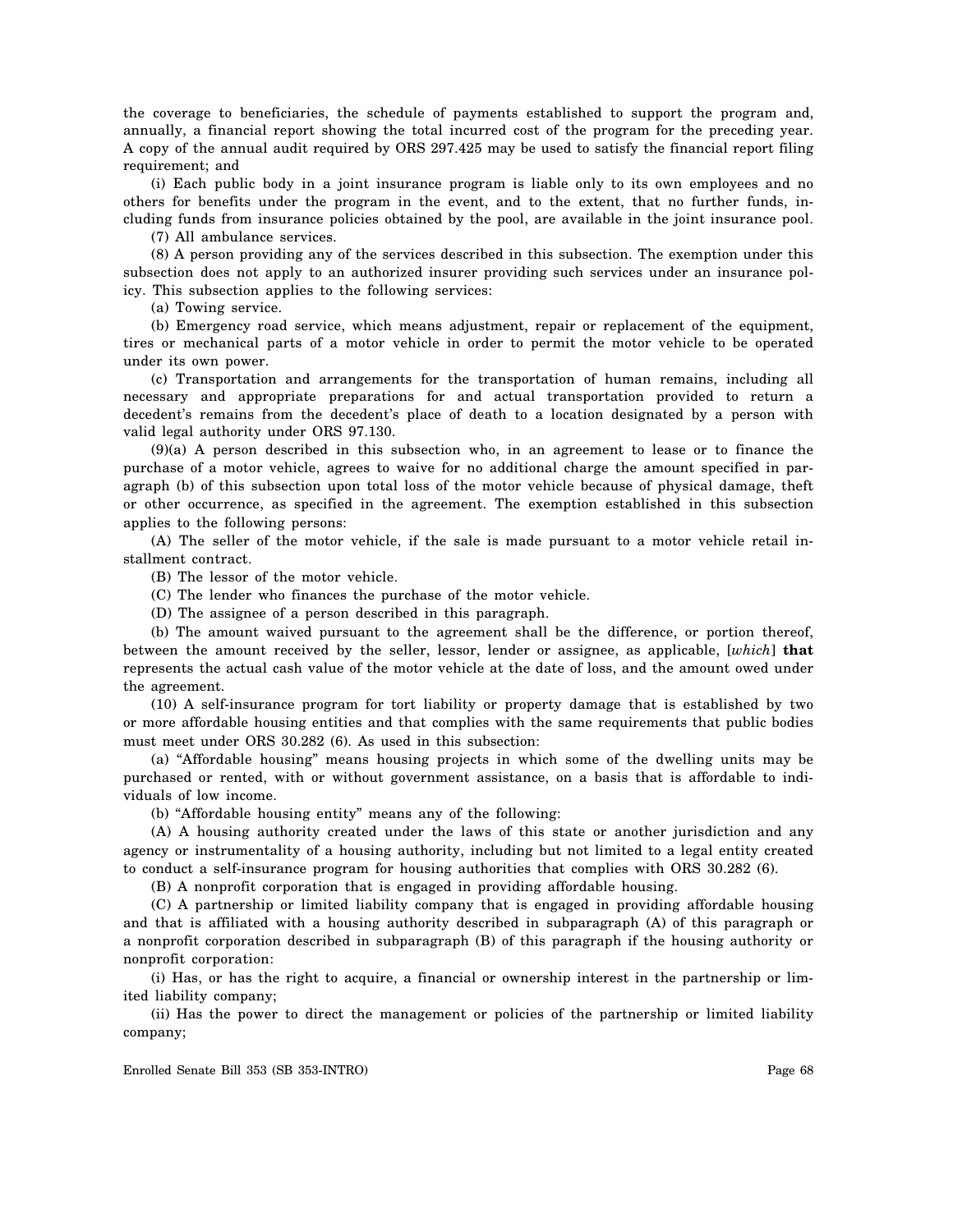(iii) Has entered into a contract to lease, manage or operate the affordable housing owned by the partnership or limited liability company; or

(iv) Has any other material relationship with the partnership or limited liability company.

(11) A community-based health care initiative approved by the Administrator of the Office for Oregon Health Policy and Research under ORS 735.723 operating a community-based health care improvement program approved by the administrator.

**NOTE:** Updates word choice in (3) and (9)(b); excises erroneous citation in (6)(g).

**SECTION 91.** ORS 743.405 is amended to read:

743.405. An individual health insurance policy must meet the following requirements:

(1) The entire money and other considerations therefor shall be expressed therein.

(2) The time at which the insurance takes effect and terminates shall be expressed therein.

(3) It shall purport to insure only one person, except that a policy may insure, originally or by subsequent amendment, upon the application of an adult member of a family who shall be deemed the policyholder, any two or more eligible members of that family, including husband, wife, dependent children or any children under a specified age, which shall not exceed 19 years, and any other person dependent upon the policyholder.

(4) The policy may not be issued individually to an individual in a group of persons as described in ORS 743.522 for the purpose of separating the individual from health insurance benefits offered or provided in connection with a group health benefit plan.

(5) Except as provided in ORS 743.498, the style, arrangement and overall appearance of the policy may not give undue prominence to any portion of the text, and every printed portion of the text of the policy and of any indorsements or attached papers shall be plainly printed in lightfaced type of a style in general use, the size of which shall be uniform and not less than 10 point with a lower case unspaced alphabet length not less than 120 point. Captions shall be printed in not less than 12-point type. As used in this subsection, "text" includes all printed matter except the name and address of the insurer, name or title of the policy, the brief description if any, and captions and subcaptions.

(6) The exceptions and reductions of indemnity must be set forth in the policy. Except those required by ORS 743.411 to 743.477 [*and 743A.160*], exceptions and reductions shall be printed at the insurer's option either included with the applicable benefit provision or under an appropriate caption such as EXCEPTIONS, or EXCEPTIONS AND REDUCTIONS. However, if an exception or reduction specifically applies only to a particular benefit of the policy, a statement of the exception or reduction must be included with the applicable benefit provision.

(7) Each form constituting the policy, including riders and indorsements, must be identified by a form number in the lower left-hand corner of the first page of the policy.

(8) The policy may not contain provisions purporting to make any portion of the charter, rules, constitution or bylaws of the insurer a part of the policy unless such portion is set forth in full in the policy, except in the case of the incorporation of or reference to a statement of rates or classification of risks, or short rate table filed with the Director of the Department of Consumer and Business Services.

**NOTE:** Deletes nonsensical citation in (6).

**SECTION 92.** ORS 743.408 is amended to read:

743.408. Except as provided in ORS 742.021, a health insurance policy shall contain the provisions set forth in ORS 743.411 to 743.444 [*and 743A.160*]. [*Such*] **The** provisions shall be preceded individually by the caption appearing in [*such*] **the** sections or, at the option of the insurer, by [*such*] **the** appropriate individual or group captions or subcaptions as the Director of the Department of Consumer and Business Services may approve.

**NOTE:** Deletes nonsensical citation and updates word choice.

**SECTION 93.** ORS 743.447 is amended to read:

743.447. Except as provided in ORS 742.021, provisions in a health insurance policy respecting the matters set forth in ORS 743.450 to 743.477 [*and 743A.164*] shall be in the words [*which*] **that**  appear in such sections. Any such provision contained in the policy shall be preceded individually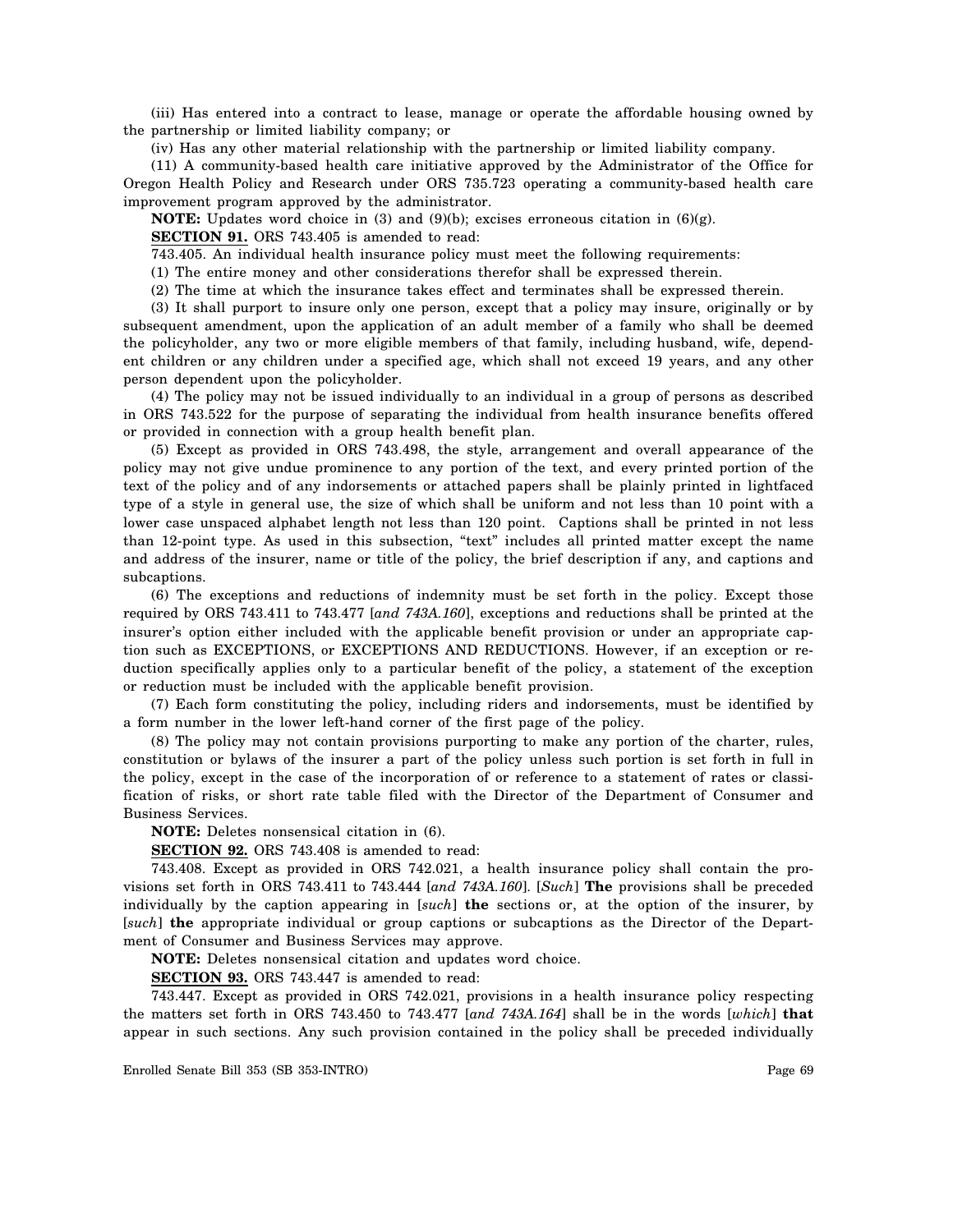by the appropriate caption appearing in such sections or, at the option of the insurer, by such appropriate individual or group captions or subcaptions as the Director of the Department of Consumer and Business Services may approve.

**NOTE:** Deletes nonsensical citation and corrects grammar.

**SECTION 94.** ORS 743.483 is amended to read:

743.483. The provisions of a health insurance policy that are the subject of ORS 743.408 to 743.477 [*and 743A.160*], or any corresponding provisions that are used in lieu thereof in accordance with the Insurance Code, shall be printed in the consecutive order of such sections or, at the option of the insurer, any such provision may appear as a unit in any part of the policy, with other provisions to which it may be logically related, provided the resulting policy shall not be in whole or in part unintelligible, uncertain, ambiguous, abstruse or likely to mislead a person to whom the policy is offered, delivered or issued.

**NOTE:** Deletes nonsensical citation.

**SECTION 95.** ORS 743.486 is amended to read:

743.486. As used in ORS 743.402 to 743.498[*, 743A.160 and 743A.164*], the word "insured" shall not be construed as preventing a person other than the insured with a proper insurable interest from making application for and owning a policy covering the insured or from being entitled under such a policy to any indemnities, benefits and rights provided therein.

**NOTE:** Deletes nonsensical citations.

**SECTION 96. Section 1, chapter 549, Oregon Laws 2009, is repealed.** 

**NOTE:** Repeals section incorrectly adding 743A.052 to ORS chapter 743. See section 97 (adding statute to proper code).

#### **SECTION 97. ORS 743A.052 is added to and made a part of the Insurance Code.**

**NOTE:** Adds statute to proper code.

**SECTION 98.** ORS 807.310 is amended to read:

807.310. (1) The Department of Transportation shall provide for the issuance of applicant temporary driver permits in a manner consistent with this section.

(2) The department may issue an applicant temporary driver permit to an applicant for a driver license or for a driver permit while the department is determining all facts relative to application for the driver license or driver permit. The department shall set forth on the applicant temporary driver permit the driving privileges granted under the permit.

(3) The holder of an applicant temporary driver permit must have the temporary driver permit on the holder's person while operating a motor vehicle. The holder of an applicant temporary driver permit must operate within the driving privileges granted under the temporary driver permit.

(4) An applicant temporary driver permit is valid for a period of 30 days from the date issued. The department may extend the term of the permit for sufficient cause. An extension of the term of the permit may not exceed an additional 30 days.

(5) [*Notwithstanding section 11, chapter 775, Oregon Laws 2005,*] If an applicant has complied with all the requirements for an application for a driver license or driver permit, except that the applicant is unable to produce the documentation required by the department under ORS 807.021 and 807.730, the department, at the time of application, may issue to the applicant an applicant temporary driver permit as provided in this section if the applicant certifies that the applicant is, to the best of the applicant's knowledge, legally present in the United States.

(6) An applicant temporary driver permit issued to an applicant under subsection (5) of this section is valid for a period of 90 days from the date issued. The department may extend the term of the permit for sufficient cause. An extension of the term of the permit may not exceed an additional 60 days.

(7) An applicant temporary driver permit automatically becomes invalid if the applicant's license or permit is issued or refused for good cause.

(8) The department may not charge a fee for issuance of an applicant temporary driver permit under this section.

**NOTE:** Deletes reference to expired law in (5) (see section 13, chapter 775, Oregon Laws 2005).